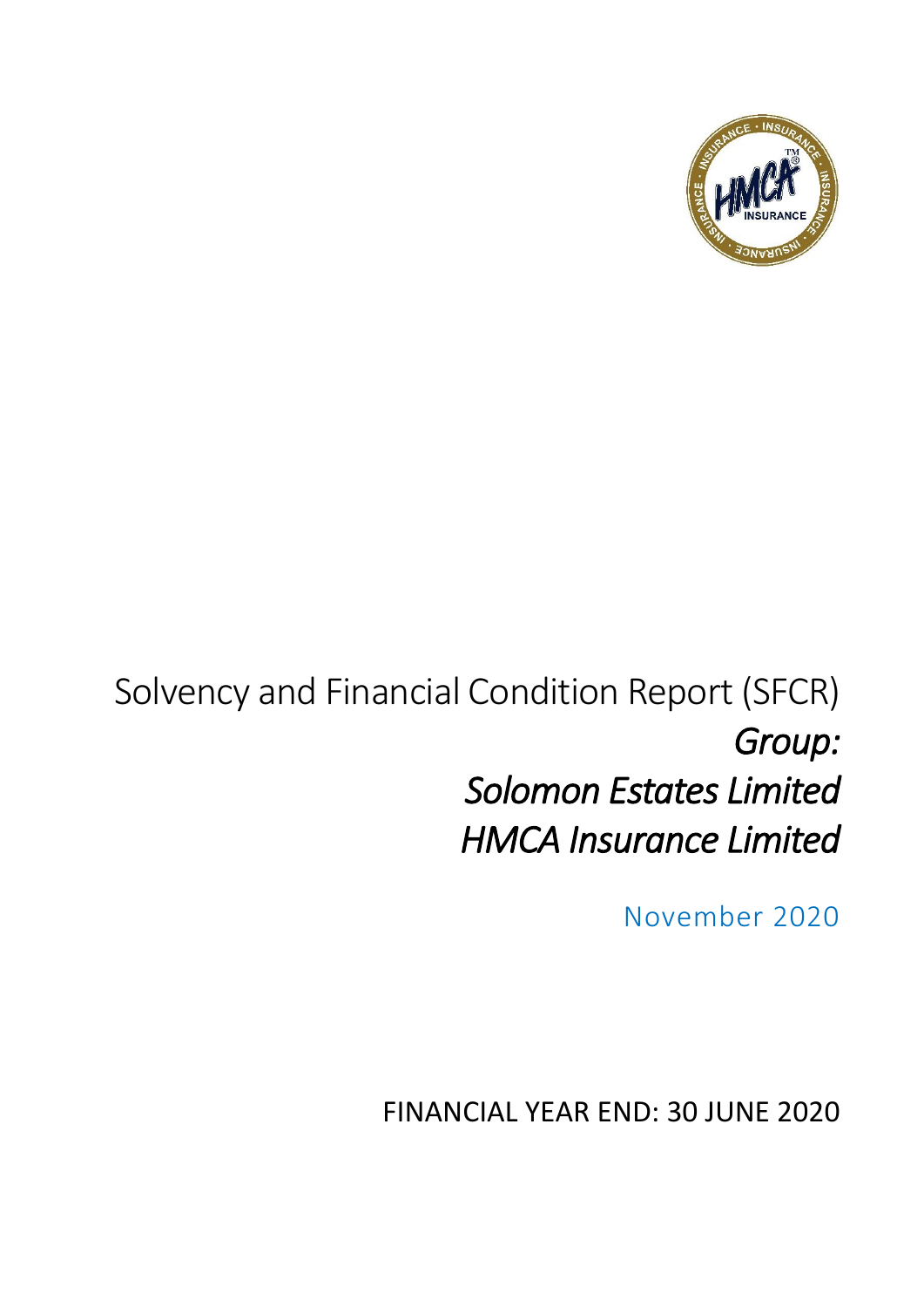## Contents

| А.                                                                                                               |  |
|------------------------------------------------------------------------------------------------------------------|--|
|                                                                                                                  |  |
|                                                                                                                  |  |
|                                                                                                                  |  |
|                                                                                                                  |  |
|                                                                                                                  |  |
| <b>B.</b>                                                                                                        |  |
|                                                                                                                  |  |
|                                                                                                                  |  |
|                                                                                                                  |  |
|                                                                                                                  |  |
|                                                                                                                  |  |
|                                                                                                                  |  |
|                                                                                                                  |  |
|                                                                                                                  |  |
|                                                                                                                  |  |
|                                                                                                                  |  |
| C.                                                                                                               |  |
|                                                                                                                  |  |
|                                                                                                                  |  |
|                                                                                                                  |  |
|                                                                                                                  |  |
|                                                                                                                  |  |
|                                                                                                                  |  |
|                                                                                                                  |  |
| D.                                                                                                               |  |
|                                                                                                                  |  |
|                                                                                                                  |  |
|                                                                                                                  |  |
|                                                                                                                  |  |
| Ε.                                                                                                               |  |
|                                                                                                                  |  |
|                                                                                                                  |  |
| E.3. Use of the duration-based equity risk sub-module in the calculation of the Solvency Capital Requirement  32 |  |
|                                                                                                                  |  |
| E.5. Non-compliance with the Minimum Capital Requirement and with the Solvency Capital Requirement  32           |  |
|                                                                                                                  |  |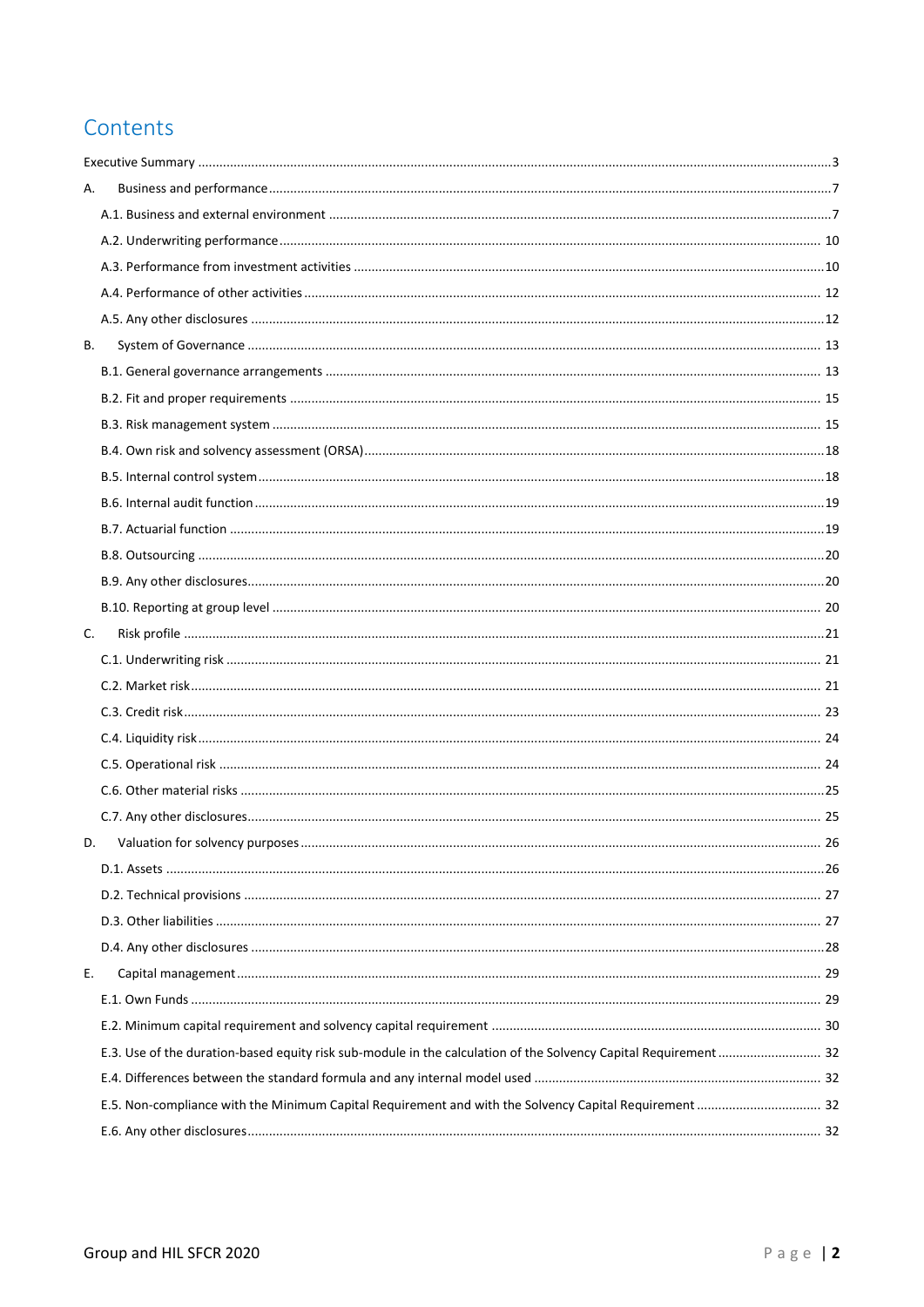#### <span id="page-2-0"></span>Executive Summary

This Solvency and Financial Condition Report (SFCR) is produced on a group basis. The group consists of Solomon Estates Limited (SEL or Group) as the parent entity owning 100% of the shares of HMCA Insurance Limited (HIL or Company).

#### *Business performance*

Group

The principle activity of SEL is that of a non-trading insurance holding company. The Company's principle investment is in HIL from whom it receives dividends.

| l Performance:          | 2020       | 2019       |
|-------------------------|------------|------------|
| <b>Group net assets</b> | 23,981,444 | 22,904,014 |
| <b>Group net profit</b> | 1,077,430  | 2,284,298  |

HIL

The principal activities of HIL are the underwriting of private medical insurance, hospital cash plan and dental plan products.

| Performance:   | .2020      | 2019       |
|----------------|------------|------------|
| HIL net assets | 23,854,457 | 21,952,389 |
| HIL net profit | 1,902,067  | 3,177,497  |

The Company is licensed by the Gibraltar Financial Services Commission to underwrite the following insurance classes under the Financial Services (Insurance Companies) Act:

- Accident Class 1,
- Sickness Class 2, and
- Miscellaneous Financial Loss Class 16.

The Company underwrites business in the United Kingdom ("UK") and the Republic of Ireland ("ROI") on a freedom of services basis, and to a far smaller degree in Gibraltar. As at the time of publication of this report, the exact nature of the UK's departure from the EU is unknown, therefore there is considerable uncertainty surrounding the ongoing nature of the ROI lines of business. Please note that all figures stated in this report are expressed as GBP sterling.

During the year ended 30 June 2020, the Company wrote £14.3m (2019: £13.6m) of gross premium. Technical profit of £3.2m (2019: £3.5m) was slightly lower due increased claims provisions.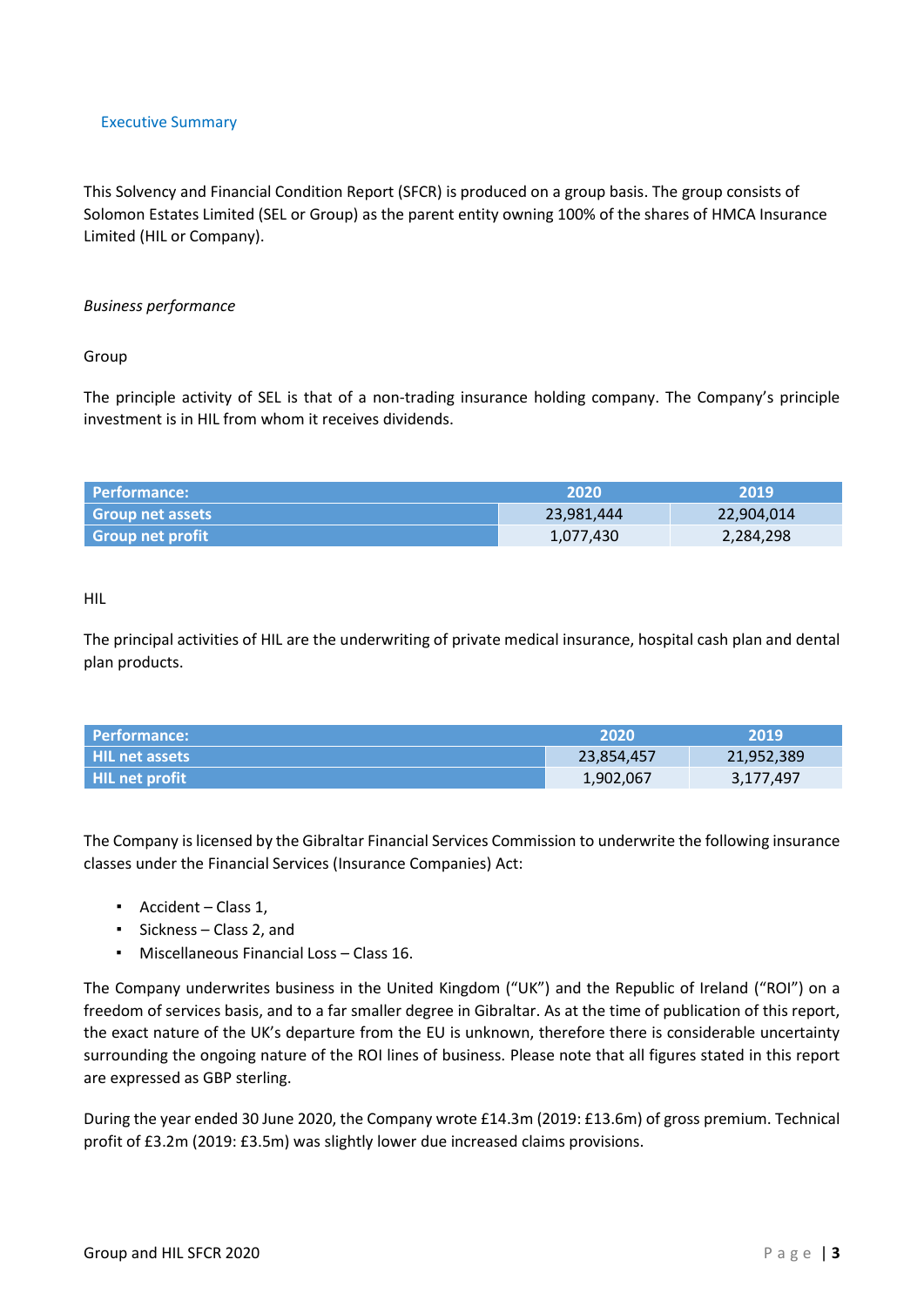Net profit of £1.9m (2019: £3.2m) was lower than budget for the year, mainly due to lower investment income. See table below for detailed analysis.

|                                     | 2020                     | 2019                     | <b>Movement %</b>        |
|-------------------------------------|--------------------------|--------------------------|--------------------------|
| <b>Balance on Technical Account</b> | 3,157,747                | 3,458,149                | (8.7%)                   |
| <b>Total investment income</b>      | 94,683                   | 1,180,178                | (91.2%)                  |
| <b>Investment expenses</b>          | (56, 979)                | (57, 789)                | (1.4% )                  |
| <b>Other income</b>                 | $\overline{\phantom{0}}$ | $\overline{\phantom{a}}$ | $\overline{\phantom{0}}$ |
| <b>Other charges</b>                | (1,080,661)              | (1, 174, 209)            | $(8.0\%)$                |
| <b>Profit before tax</b>            | 2,114,790                | 3,406,330                | (37.9%)                  |
| <b>Tax</b>                          | (212, 723)               | (228, 833)               | $(7.0\%)$                |
| <b>Profit after tax</b>             | 1,902,067                | 3,177,497                | $(40.1\%)$               |

The resultant profit for the year of £1.9m (2019: £3.2m) was transferred to reserves. During the year no dividends were paid (2019 £1.8m).

The Company remains committed to the business model that it is familiar with and is very well capitalised, as it has generated profits in every financial year since it started trading.

| <b>Fin. Year</b>         | 2007  | 2008   | 2009   | 2010   | 2011   | 2012   | 2013   |
|--------------------------|-------|--------|--------|--------|--------|--------|--------|
| <b>Revenue</b>           | 7,949 | 8,463  | 8,934  | 8,790  | 9,551  | 9,865  | 9,815  |
| Movement %               |       | 6%     | 6%     | (2%)   | 9%     | 3%     | (1%)   |
| <b>Profit after tax</b>  | 477   | 1,631  | 1,508  | 976    | 1,154  | 829    | 1,861  |
| <b>Fin. Year</b>         | 2014  | 2015   | 2016   | 2017   | 2018   | 2019   | 2020   |
| <b>Revenue</b>           | 9,871 | 10,368 | 10,650 | 11,852 | 12,852 | 13,611 | 14,330 |
| Movement %               | 1%    | 5%     | 3%     | 11%    | 8%     | 6%     | 5%     |
| <b>Profit after tax</b>  | 2,138 | 1,839  | 2,221  | 2,265  | 1,690  | 3,177  | 1,902  |
| <b>Amounts are £000s</b> |       |        |        |        |        |        |        |

Given that the business underwritten by the Company has been stable and profitable for numerous years, only small inflationary changes are made to the rating structure at the start of each underwriting year, mainly to cover claims inflation.

The Company has not entered into any reinsurance outwards contracts.

#### *Solvency II*

Since Solvency II came into force on 1 January 2016, the valuation of the balance sheet and the Solvency Capital Requirement under Solvency II is recalculated periodically with the aid of a standard-formula-based capital model provided by an external firm.

In relation to the Solvency II balance sheet, specific valuation rules are defined in the Solvency II Delegated Regulations for several balance sheet items that might differ from the rules and options available under International Financial Reporting Standards/Gibraltar GAAP.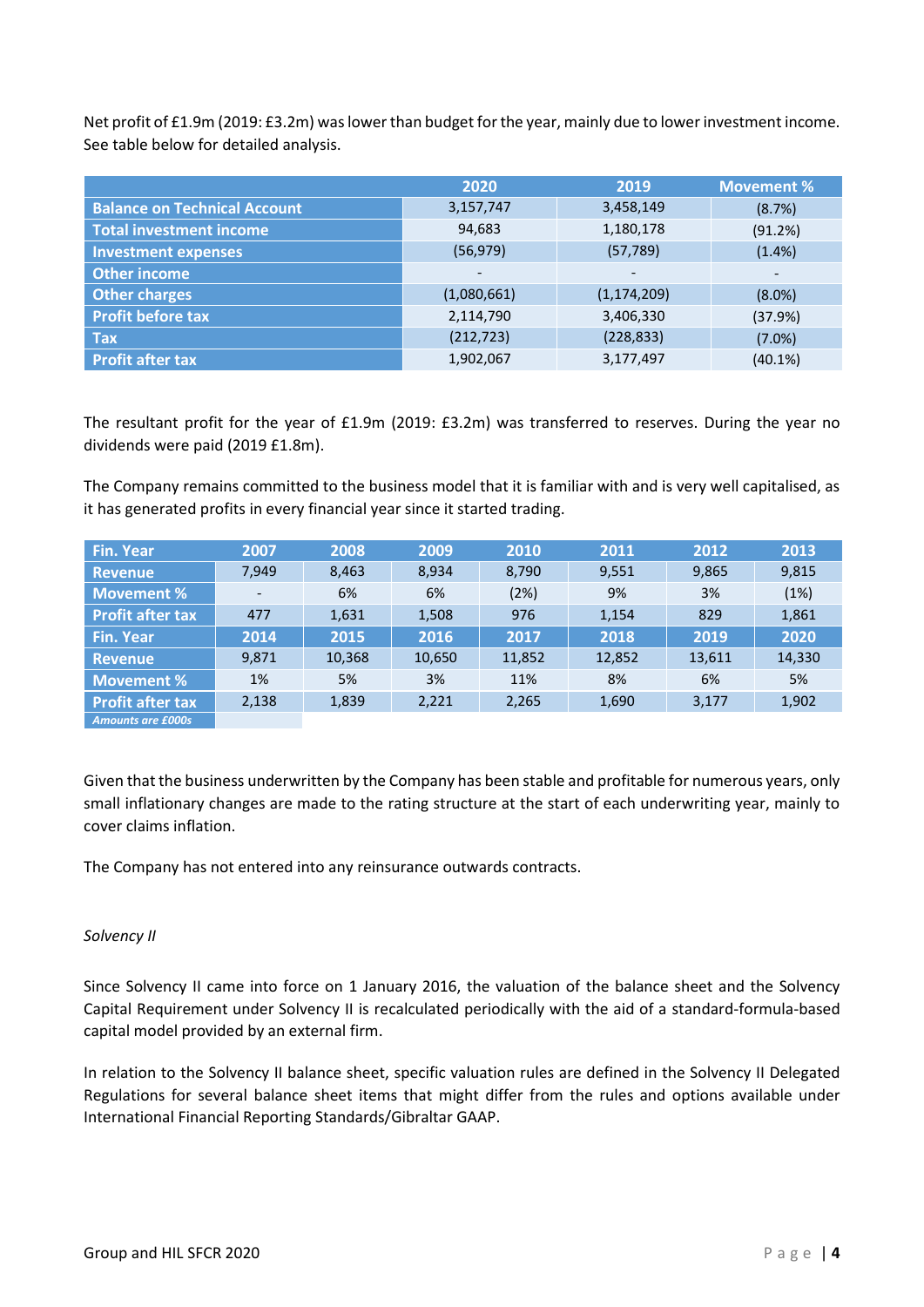#### Group

#### *Balance sheet of the Group for the year ended 30 June 2020:*

|                                                   | <b>Statutory accounts</b> | <b>Solvency II value</b> |
|---------------------------------------------------|---------------------------|--------------------------|
| l Total assets                                    | 36,846,322                | 28,767,164               |
| Total liabilities, including technical provisions | 12,864,878                | 4,461,272                |
| Shareholder funds/Own funds                       | 23,981,444                | 24,305,892               |

HIL

#### *Balance sheet of the Company for the year ended 30 June 2020:*

|                                                   | <b>Statutory accounts</b> | <b>Solvency II value</b> |
|---------------------------------------------------|---------------------------|--------------------------|
| <b>Total assets</b>                               | 36,711,831                | 28,632,673               |
| Total liabilities, including technical provisions | 12,857,374                | 4,453,768                |
| Shareholder funds/Own funds                       | 23,854,457                | 24,178,905               |

Besides underwriting risk, the other significant risk identified by the Company is market risk, in particular equity risk. The portfolio of financial investments is valued at £14.1m in the financial statements as at this reporting date. The Board continues monitoring national and international developments, geopolitical issues, global market volatility, in order to reduce the overall volatility of the Company's investment portfolio.

#### *System of Governance*

The Company has in place a System of Governance (SoG) which it implemented, in a proportionate manner. This SoG addresses the following important areas of the Company:

- Terms of Reference for the Board and the Sub-Committees
- Risk Management framework
- Key functions (Actuarial, Risk Management, Internal Audit and Compliance)
- Risk Policies for all the main risks
- Risk Appetite Strategy
- Own Risk and Solvency Assessment (ORSA)
- Fit and Proper Policy
- Scenario and Stress Testing, Reverse Stress Testing and a Recovery & Resolution Plan
- Outsourcing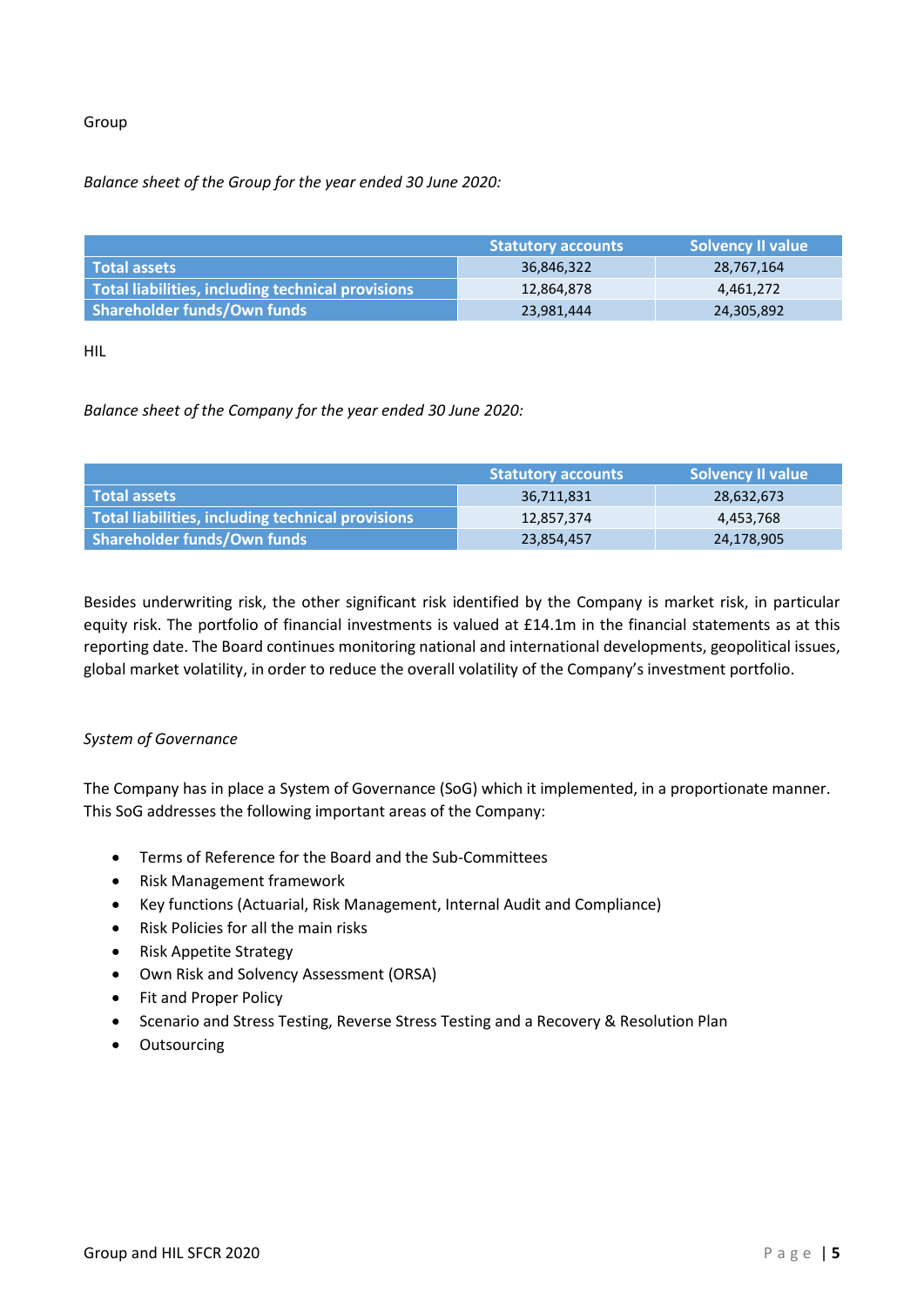#### *Capital management processes*

The Company has a robust capital management process in place which interacts with the risk management function. This capital management process relies on a capital model tool (acquired from an external provider) which is run periodically to evaluate the various risks the Company is subject to. It also produces a solvency ratio (defined here as the ratio of available capital/own funds to the regulatory capital requirement).

Per the Company's Capital Management Strategy, HIL should always hold a minimum target SCR buffer of 100% (solvency ratio of 200%), and for scenario/stress tests in the Company's ORSA exercise a minimum Economic Capital ratio of 100% for individual stress tests/scenarios. Here Economic Capital is defined as the shortfall in own funds following a stress test/scenario, plus the SCR after the event. The Economic Capital ratio is the own funds before the stress event divided by the Economic Capital for a given stress event/scenario.

As at 30 June 2020, HIL had available SII own funds of £24,178k (2019 £22,305k), compared to a calculated SCR and MCR of £5,592k and £2,153k (2019 £5,581k and £2,222k) respectively – this translates to SCR & MCR solvency ratios of 396% and 1029% (2019 400% and 1004%).

The Company expects its current own funds surplus over the Solvency II capital requirement to continue to increase, as no significant changes are foreseen in relation to material lines of business or risk appetite. In the new group structure, the Board will determine the appropriate level of dividends, whilst maintaining prudent solvency ratios.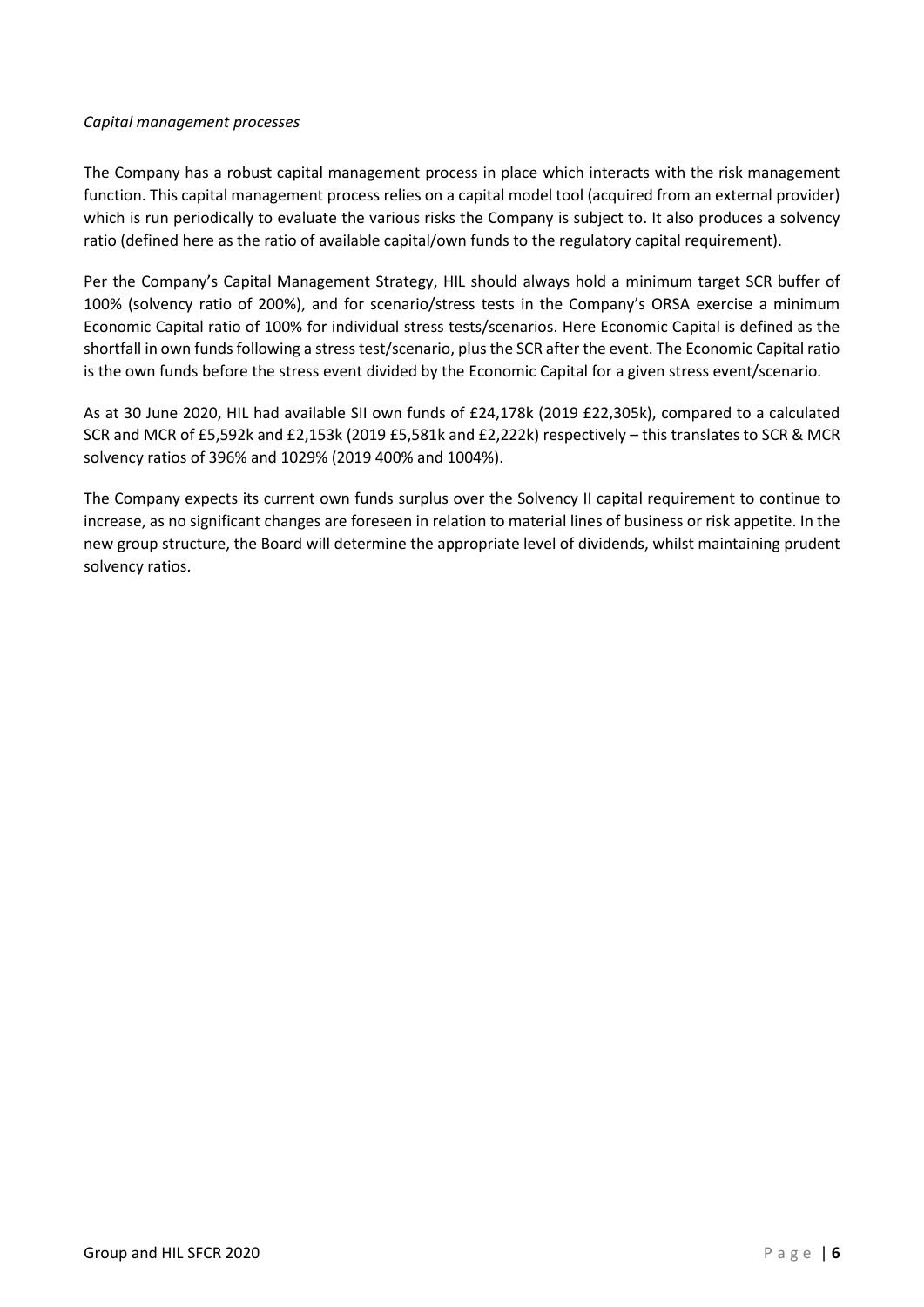## <span id="page-6-1"></span><span id="page-6-0"></span>A. Business and performance

#### *A.1. Business and external environment*

*A.1.1. Undertaking, financial supervisory authority and external auditor* SEL *Name of undertaking:* Solomon Estates Limited *Address of its registered office:* 79, Prince Edwards Road Gibraltar *Legal status:* Private Company Limited by Shares The ultimate controlling party is J D Skrentny *Company registration number:* 116784 HIL *Name of the undertaking:* Maxwell **HMCA** Insurance Limited *Address of its registered office:* 33/2 Cannon Lane Gibraltar Tel: +350 200 61430 Fax: +350 200 61431 E-Mail: [info@hmcainsurance.gi](mailto:info@hmcainsurance.gi) *Legal status:* Private Company Limited by Shares The ultimate controlling party is J D Skrentny *Company registration number:* 96060 *Name of the group's financial supervisory authority:* Gibraltar Financial Services Commission *Contact details:* PO Box 940 Suite 3, Ground Floor Atlantic Suites Europort Avenue Gibraltar Tel: +350 200 40283 Website: [www.gfsc.gi](http://www.gfsc.gi/)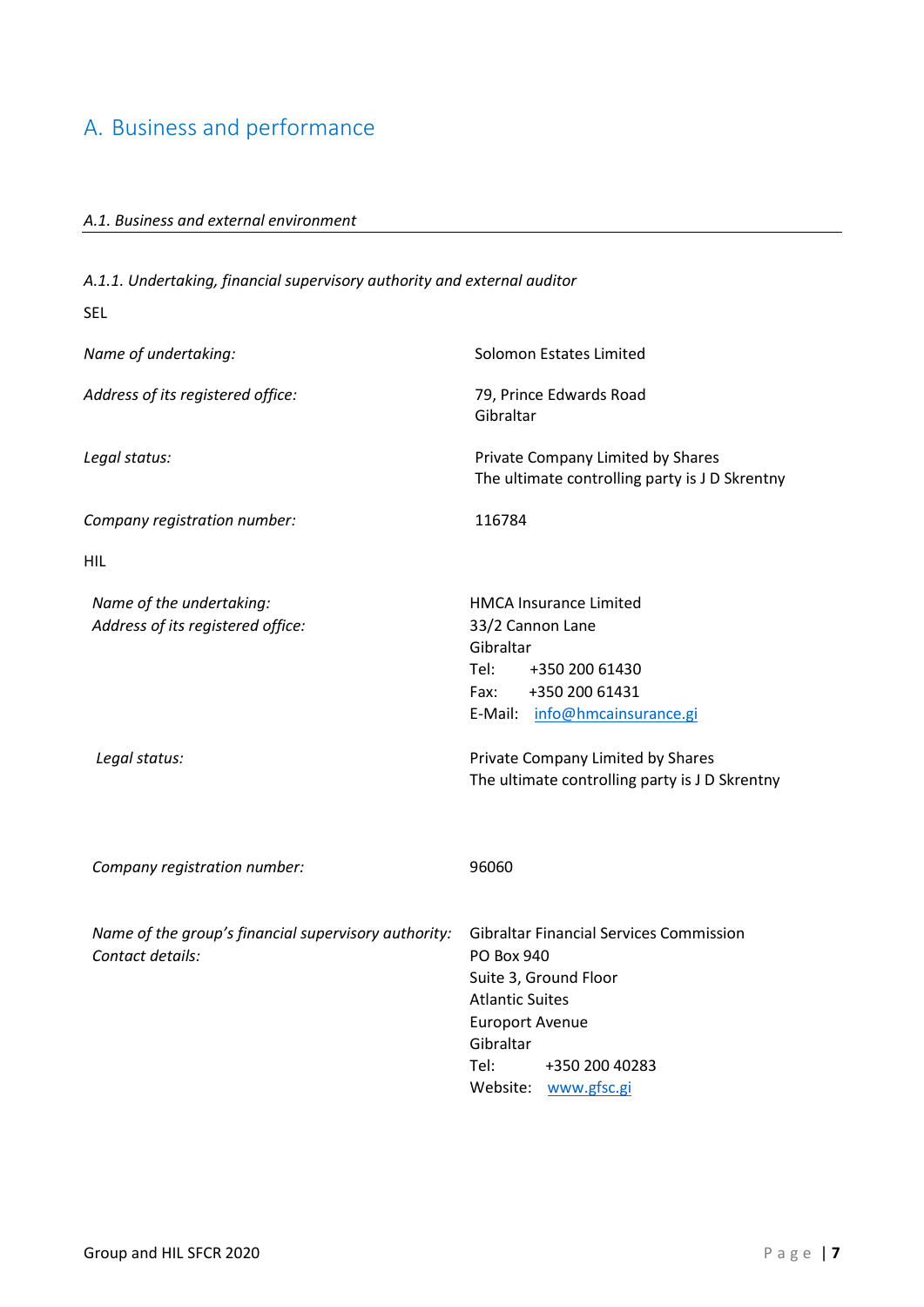*Name of the group's external auditor:* RSM Audit (Gibraltar) Limited *Contact details:* 21 Engineers Lane

Gibraltar

*The Company is authorised to write business via the 'freedom to provide services' legislation in the following countries:*

- Ireland *(Accident, Sickness).*
- 

▪ United Kingdom *(Accident, Sickness, Miscellaneous Financial Loss).*

*A.1.2. Material line of business and geographical areas where the Company carries out business*

Group

The principal activity of SEL is that of an insurance holding company. During the prior financial year, the company acquired the shares in HIL via a share for share exchange with the shareholder of the Company.

HIL

The Company was originally set up to underwrite the healthcare business of an insurance intermediary in the UK, HMCA/S PLC (HMCA). Having established itself as a profitable underwriter of this business, the Company is looking for opportunities to expand. The Board continues to develop new health plans and seek other UK business partners in similar business lines with a view to expanding its customer base.

HIL underwrote business in the United Kingdom ("UK") and the Republic of Ireland ("ROI") on a freedom of services basis, and in Gibraltar during the reporting period. However, as at this report date, the 'Brexit' uncertainty remains and the Company is therefore still unable to make final decisions regarding the continuity of passporting to ROI, therefore the Board continues to concentrate its development plans in the UK.

*A.1.3. Internal or external events*

SEL

No relevant events to report.

HIL

No relevant events to report.

A.1.4. Main factors contributing to the position of the Company

SEL

The main factors are the continuing receipt of dividends from its subsidiary, HIL.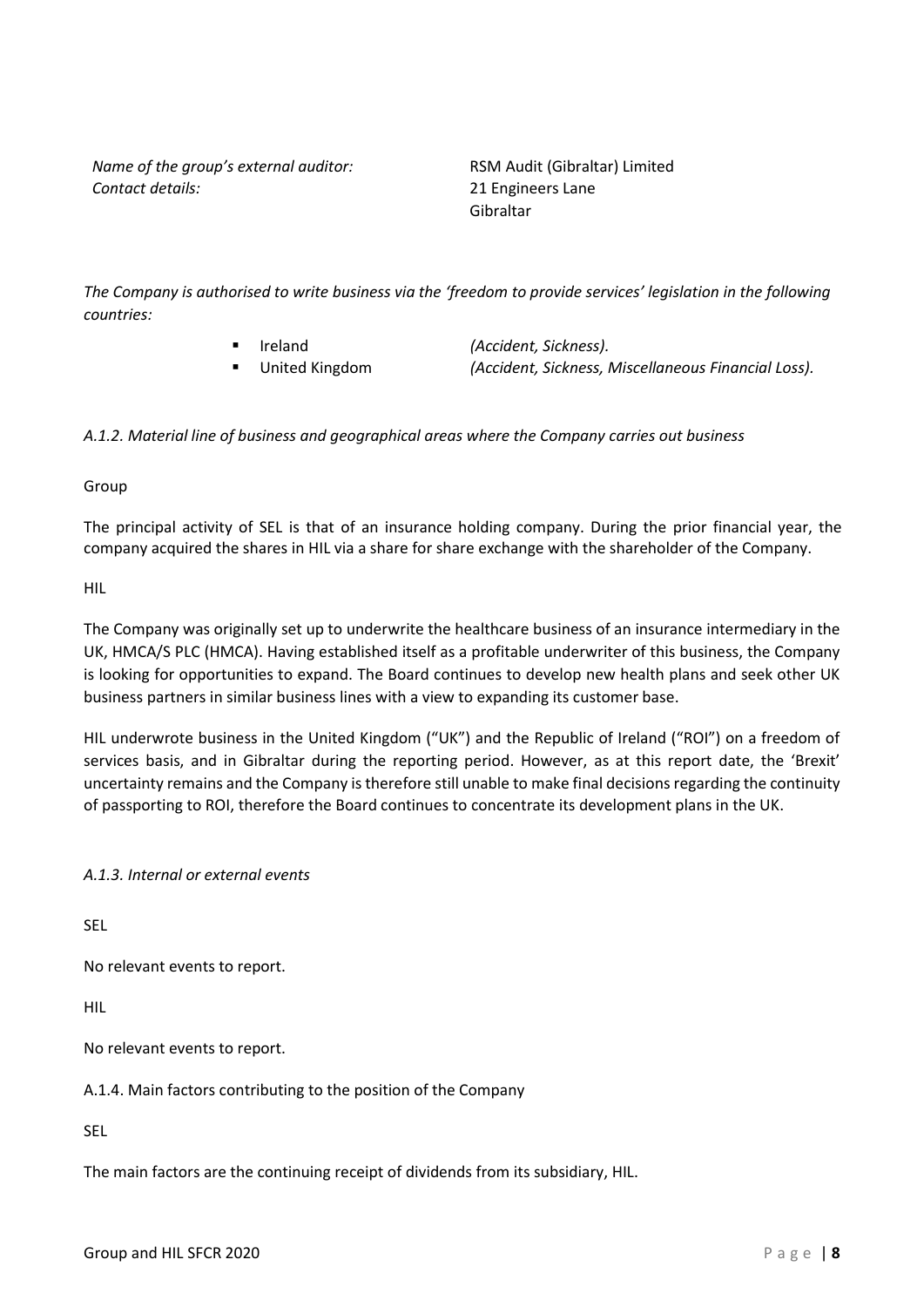HIL

During the year ended 30 June 2020, the Company wrote £14.3m (2019: £13.6m) of gross premium. Technical profit of £3.2m (2019: £3.5m) was slightly lower than expected but reflects the Company's prudent approach to claims provisions in response to the uncertainties regarding the potential future impact of Covid-19 on claims.

Net profit of £1.9m (2019: £3.2m) was lower than budget for the year, mainly due to lower unrealised profits on investments of £56k (2019: £617k)

|                                     | 2020                         | 2019                     | <b>Movement %</b>        |
|-------------------------------------|------------------------------|--------------------------|--------------------------|
| <b>Balance on Technical Account</b> | 3,157,747                    | 3,458,149                | (8.7%)                   |
| <b>Total investment income</b>      | 94,681                       | 1,180,178                | (91.2%)                  |
| <b>Investment expenses</b>          | (56, 979)                    | (57, 789)                | (1.4%)                   |
| <b>Other income</b>                 | $\qquad \qquad \blacksquare$ | $\overline{\phantom{0}}$ | $\overline{\phantom{a}}$ |
| <b>Other charges</b>                | (1,080,661)                  | (1, 174, 209)            | $(8.0\%)$                |
| <b>Profit before tax</b>            | 2,114,790                    | 3,406,330                | (37.9%)                  |
| <b>Tax</b>                          | (212, 723)                   | (228, 833)               | (7.0%)                   |
| <b>Profit after tax</b>             | 1,902,067                    | 3,177,497                | $(40.1\%)$               |

The resultant profit for the year of £1.9m (2019: £3.2m) was transferred to reserves. No dividends were paid during the year (2019 £1.8m)

The Company remains committed to the business that it is familiar with and is very well capitalised, as it has generated profits in every financial year since it started trading.

<span id="page-8-0"></span>

| <b>Fin. Year</b>         | 2007                     | 2008   | 2009   | 2010   | 2011   | 2012   | 2013   |
|--------------------------|--------------------------|--------|--------|--------|--------|--------|--------|
| <b>Revenue</b>           | 7,949                    | 8,463  | 8,934  | 8,790  | 9,551  | 9,865  | 9,815  |
| Movement %               | $\overline{\phantom{0}}$ | 6%     | 6%     | (2%)   | 9%     | 3%     | (1%)   |
| <b>Profit after tax</b>  | 477                      | 1,631  | 1,508  | 976    | 1,154  | 829    | 1,861  |
| <b>Fin. Year</b>         | 2014                     | 2015   | 2016   | 2017   | 2018   | 2019   | 2020   |
| <b>Revenue</b>           | 9,871                    | 10,368 | 10,650 | 11,852 | 12,852 | 13,611 | 14,330 |
| Movement %               | 1%                       | 5%     | 3%     | 11%    | 8%     | 6%     | 5%     |
| <b>Profit after tax</b>  | 2,138                    | 1,839  | 2,221  | 2,265  | 1,690  | 3,177  | 1,902  |
| <b>Amounts are £000s</b> |                          |        |        |        |        |        |        |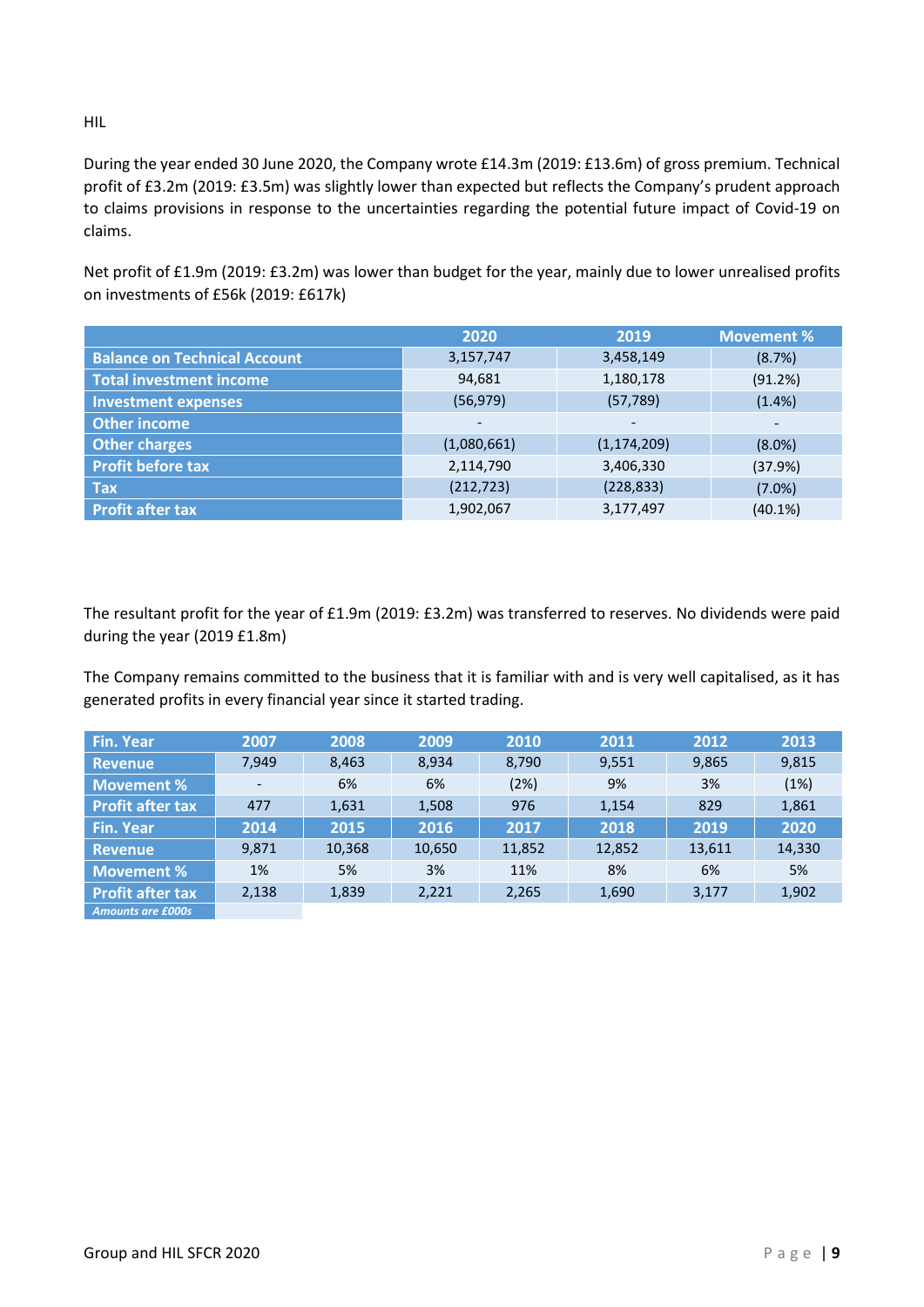#### *A.2. Underwriting performance*

Group

SEL is not directly authorised to conduct any underwriting activity. Underwriting is performed by its subsidiary, HIL.

HIL

During the year ended 30 June 2020, gross written premiums increased by 5.3% compared to the prior year, and gross claims incurred increased by 26.6% during the same period.

#### *PROFIT AND LOSS ACCOUNT for the year ended 30 June 2020 – Technical Account:*

|                                     | 2020        | 2019          | <b>Movement %</b> |
|-------------------------------------|-------------|---------------|-------------------|
| <b>Gross written premiums</b>       | 14,329,523  | 13,611,358    | 5.3%              |
| <b>Gross earned premiums</b>        | 13,833,352  | 13,037,794    | 6.1%              |
| <b>Gross claims incurred</b>        | (5,625,854) | (4,805,767)   | 26.6%             |
| <b>Net operating expenses</b>       | (5,049,751) | (4, 773, 878) | 5.78%             |
| <b>Balance on technical account</b> | 3,157,747   | 3,458,149     | (8.7%)            |

#### *Accident and health business\* - underwriting performance:*

|                                        | <b>2020 UK</b> | <b>2019 UK</b> | % increase | <b>2020 ROI</b> | <b>2019 ROI</b> | % increase |
|----------------------------------------|----------------|----------------|------------|-----------------|-----------------|------------|
| <b>Gross written</b><br>premium        | 13,227,104     | 12,641,595     | 4.63%      | 1,102,419       | 969,763         | 13.7%      |
| <b>Gross earned</b><br>premium         | 12,886,952     | 12,085,882     | 6.6%       | 946,400         | 951,912         | $(0.6\%)$  |
| <b>Gross claims</b><br>incurred        | (5,343,549)    | (4,546,811)    | 17.5%      | (282, 305)      | (258, 956)      | 9.0%       |
| <b>Gross operating</b><br>expenses     | (4,390,610)    | (4, 115, 653)  | 6.7%       | (659, 141)      | (658, 225)      | 0.1%       |
| <b>Balance on</b><br>technical account | 3,152,793      | 3,423,418      | (7.9%)     | 4,954           | 34,731          | (85.7%)    |

#### <span id="page-9-0"></span>*A.3. Performance from investment activities*

#### *A.3.1. Investment income performance over the year ended 30 June 2020*

#### Group

|                                           | 2020    | 2019      | Movement % |
|-------------------------------------------|---------|-----------|------------|
| l Investment income                       | 94,683  | 1,180,179 | $(92.0\%)$ |
| l Income from other financial investments | 354.691 | 483,211   | (26.6%)    |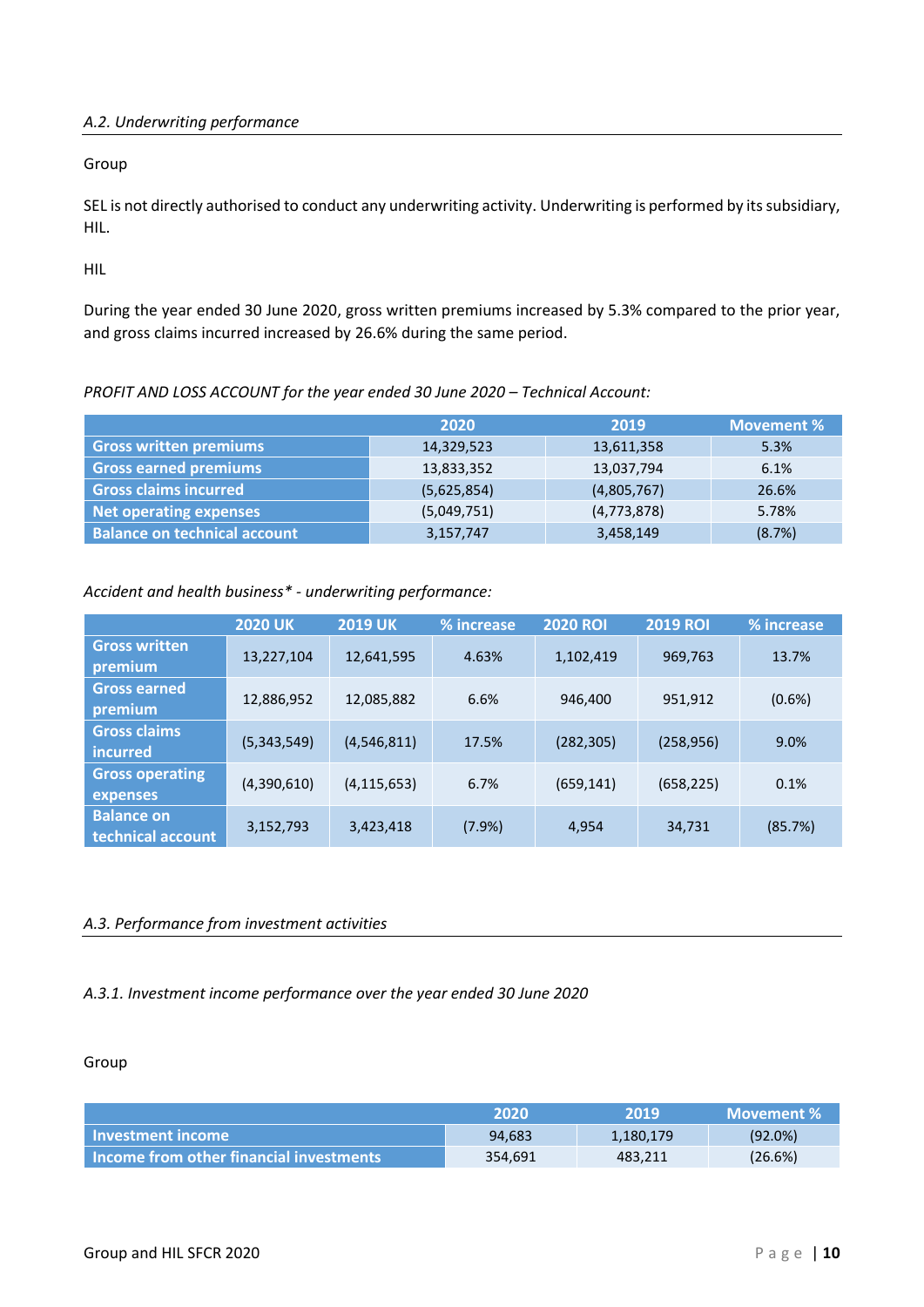| Unrealised gains/(losses) on other financial<br>investments | 56,399     | 616.597 | $(90.9\%)$  |
|-------------------------------------------------------------|------------|---------|-------------|
| Realised gains/(losses) on other financial<br>investments   | (179, 407) | 80.371  | (323.2%)    |
| Unrealised losses on land & buildings                       | (137,000)  | -       | $(100.0\%)$ |

HIL

|                                                             | 2020       | 2019      | <b>Movement %</b> |
|-------------------------------------------------------------|------------|-----------|-------------------|
| <b>Investment income</b>                                    | 94,683     | 1,180,179 | $(92.0\%)$        |
| Income from other financial investments                     | 354,691    | 483,211   | (26.6%)           |
| Unrealised gains/(losses) on other financial<br>investments | 56,399     | 616.597   | $(90.9\%)$        |
| Realised gains/(losses) on other financial<br>investments   | (179, 407) | 80,371    | (323.2%)          |
| <b>Unrealised losses on land &amp; buildings</b>            | (137,000)  |           | $(100.0\%)$       |

#### *A.3.2. Investment expenses performance over the year ended 30 June 2020*

#### HIL

Investment expenses of £57k (2019: £58k). This decrease was due to a reduced investment portfolio size resulting in lower monthly fees.

#### A.3.3. Investments held

Group

|                         | 2020       | 2019       | Movement % |
|-------------------------|------------|------------|------------|
| Land & buildings        | 1,656,000  | 1,793,000  | $(7.6\%)$  |
| l Financial investments | 14,114,772 | 14,390,178 | $(1.9\%)$  |
| l Total investments     | 15,770,772 | 16,183,178 | (2.5%)     |

HIL

|                              | 2020       | 2019       | Movement % |
|------------------------------|------------|------------|------------|
| Land & buildings             | 1,656,000  | 1,793,000  | $(7.6\%)$  |
| <b>Financial investments</b> | 14,114,772 | 14,390,178 | $(1.9\%)$  |
| l Total investments          | 15,770,772 | 16,183,178 | (2.5%)     |

<span id="page-10-0"></span>The financial investments were reduced during the year on the strategy of reducing the equity investment contents of the portfolio.

During the year there was an unrealised loss of £137K on property investment.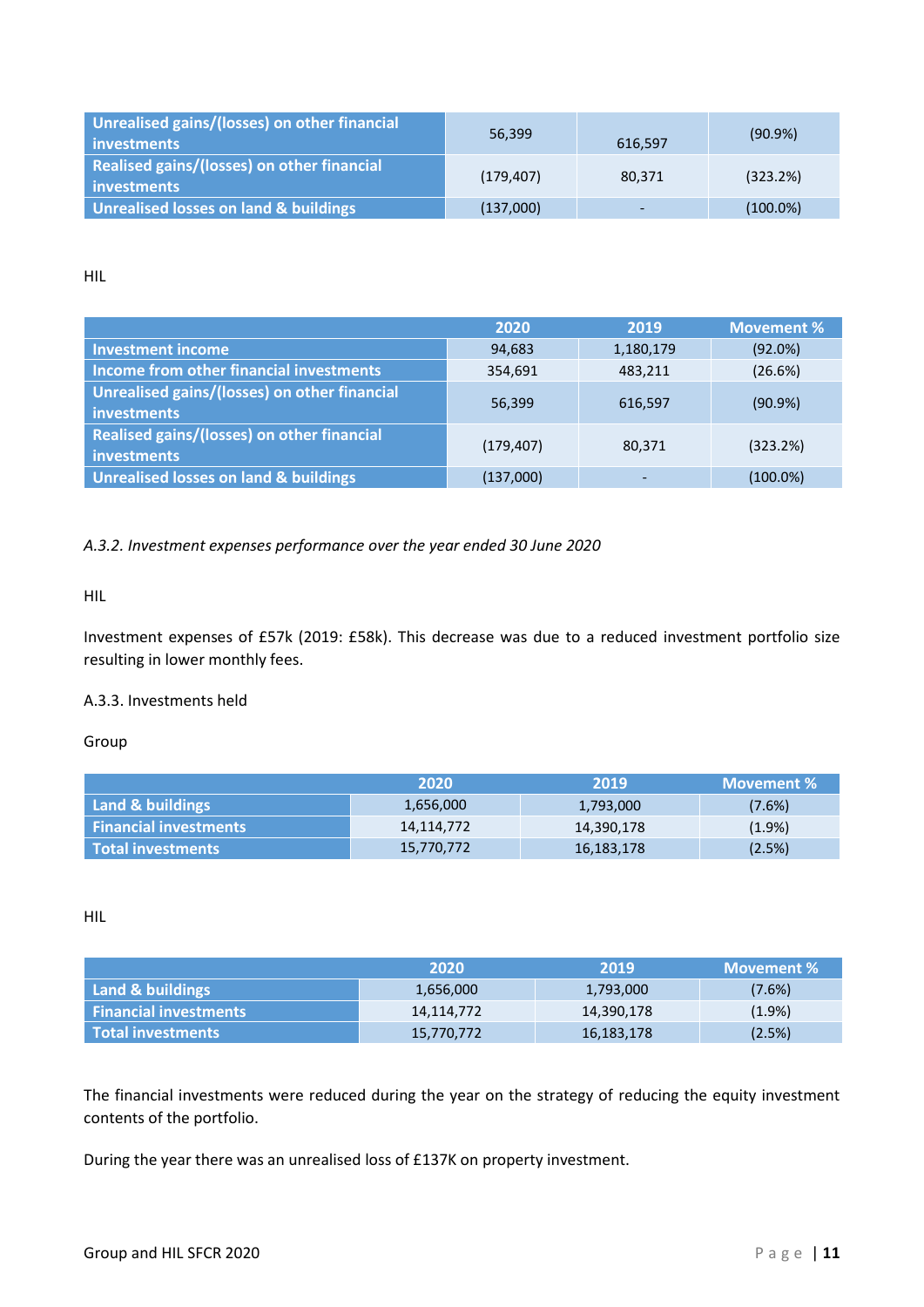#### A.4. Performance of other activities

#### Group

SEL made charitable donations of £380,175 (2019 £340,542) during the period.

#### HIL

*Other charges (non-underwriting expenses/ general overheads) incurred over the year ended 30 June 2020:*

<span id="page-11-0"></span>

|                      | 2020      | 2019      | Movement % |
|----------------------|-----------|-----------|------------|
| <b>Other charges</b> | 1,080,661 | 1,174,209 | $(8.0\%)$  |

#### *A.5. Any other disclosures*

SEL

No other disclosures to report.

HIL

*Other disclosures for the year ended 30 June 2020 useful to the reader:*

|                                       | 2020          | 2019          | <b>Movement %</b> |
|---------------------------------------|---------------|---------------|-------------------|
| Cash at bank                          | 11,750,744    | 7,812,821     | 50.4%             |
| <b>Insurance related debtors</b>      | 5,765,785     | 6,119,896     | (5.8%)            |
| <b>Insurance related creditors</b>    | (2,093,585)   | (2, 185, 987) | (4.2%)            |
| <b>Insurance contract liabilities</b> | (2, 252, 981) | (1, 173, 350) | 131.3%            |
| <b>Unearned premium reserve</b>       | (7,945,726)   | (7,449,555)   | 6.7%              |

<span id="page-11-1"></span>The increase in cash at bank was largely due to the sale of investments in the period.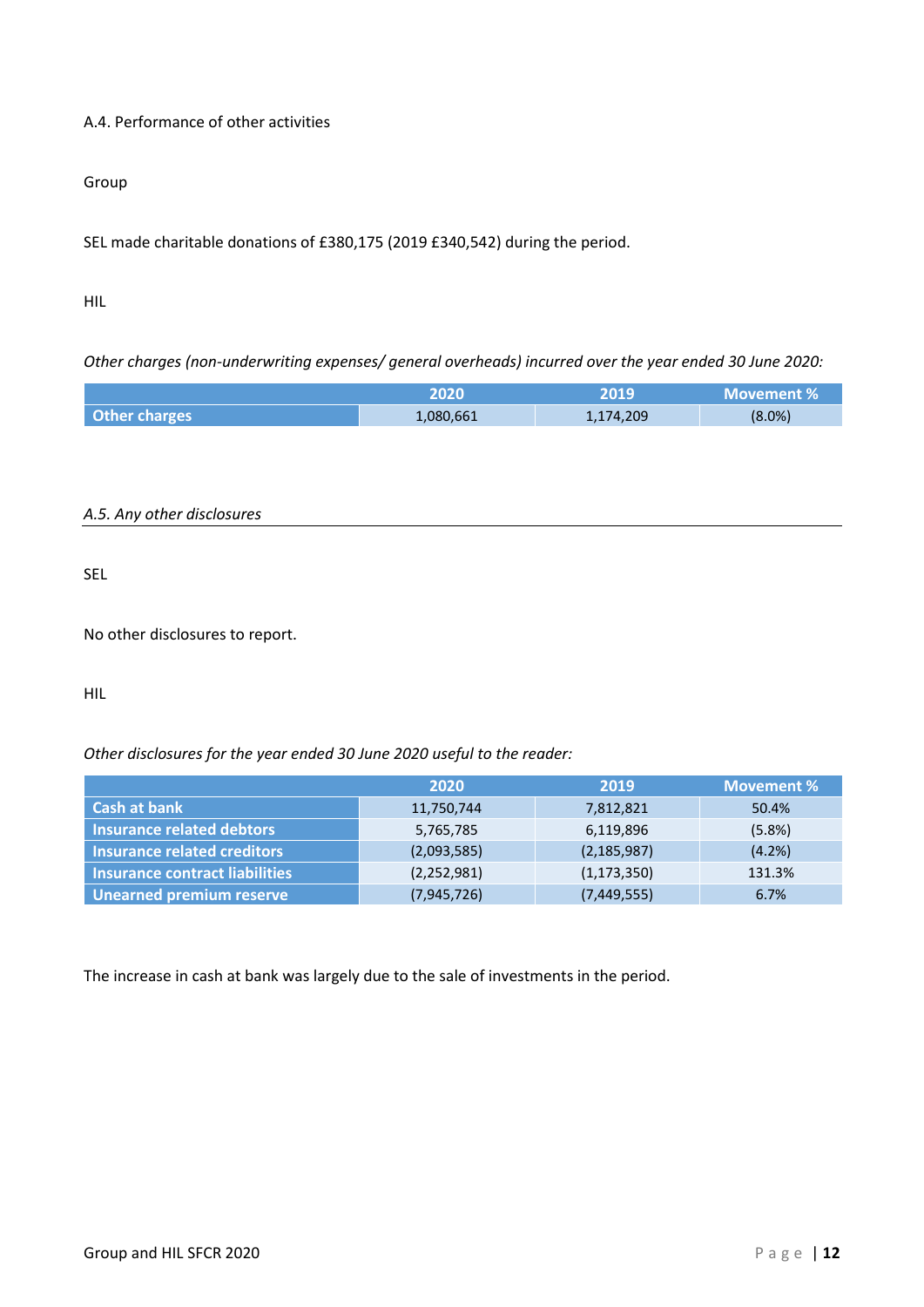### <span id="page-12-0"></span>B. System of Governance

#### *B.1. General Governance arrangements*

#### Group

With HIL being the key regulated entity under Solvency II, HIL provides the lead in general governance which SEL adopts as appropriate to its own activities.

#### HIL

The Company has a System of Governance ("SOG") together with a Governance structure in place.

The SOG has been designed around a Risk Management framework together with its related controls and processes, and is strengthened by outsourced internal audit and actuarial service providers to assist the Company's internal audit and actuarial function holders.

#### *B.1.1. System of governance*

- a. Risk Management framework: This framework consists of a set of policies, processes and procedures (including the ORSA process) covering all the possible risks the Board of the Company expects the company could/may face. Each policy outlines the underlying principles together with the controls which the Company uses to manage the specified risk. Ownership, together with the controls, limits and escalation procedures are also described in those policies.
- b. Risk Appetite Statement: This is a broad statement which describes the risk appetite (and hence the risks) that the Company is willing to operate within. The Company is very risk averse with respect to underwriting risk, and this is reflected in the way it conducts its insurance business. In the past the Company has had a higher tolerance for market & equity risk given the low yield and increasing economic growth environments. However as mentioned previously, the Board decided to de-risk HIL's equity exposure in 2019, from an asset allocation of 75% to just under 40% of its investment portfolio – this was due to several global geopolitical issues/protectionism on the increase, rising interest rates and increased market volatility. The Board continues to seek investment advice as needed.
- c. The success of the company so far is a clear indication of an adequate risk appetite strategy.
- d. In the course of the year additional new initiatives were completed. These consisted of: (i) recovery and resolution planning added to the exercise; (ii) completion of phase 3 of the Company's three year Internal Audit cycle; (iii) outsourcing policy/binder review work to a HIL executive director to provide assistance to the accounts department, and (iv) production of the annual internal actuarial report for the Board to review, which again considered the need or otherwise of reinsurance.

#### *B.1.2. Structure of the administrative, management or supervisory body*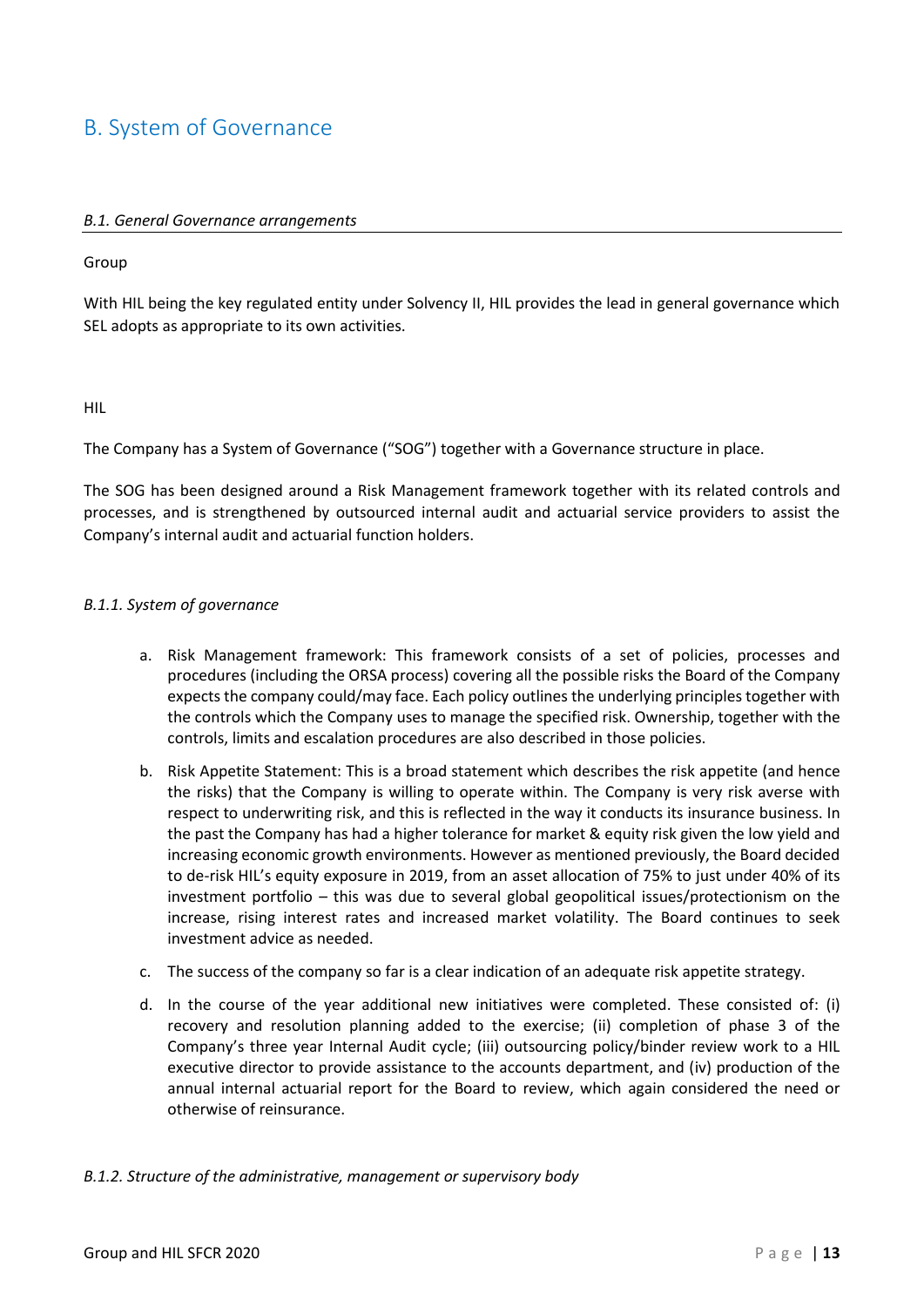## **HIL BOARD AND SUB-COMMITTEES CHART**



The Board's primary roles are overseeing corporate performance and providing quality, depth and continuity of management to meet the Company's strategic objectives, business plan and budget.

The Board has established the following Sub-Committees:

- Risk, Audit and Compliance (RAC),
- Investment,
- Reserving

The Board has approved the terms of reference for each Board Sub-Committee.

The Board has delegated for approval or review the matters set out in each Board Sub- Committee's terms of reference to that Sub-Committee. Where appropriate the Board may delegate authority to the Sub-Committee to enter into or complete transactions on behalf of the Board. The Board will identify such authorities to the Sub- Committee in writing and the Sub- Committee shall report to and be accountable to the Board for its actions.

The Reserving Sub-Committee reviews the claims statistics which are produced on a monthly basis, and are responsible for recommending claims reserve levels (including IBNR) internally. The Sub-Committee meets at least quarterly to compare current reserving levels with the external actuary's recommended best estimate, and then informing the Risk, Audit and Compliance Sub-Committee of its results. Following recommendations from the RAC Sub-Committee, claims reserves are then discussed at Board level and approved accordingly.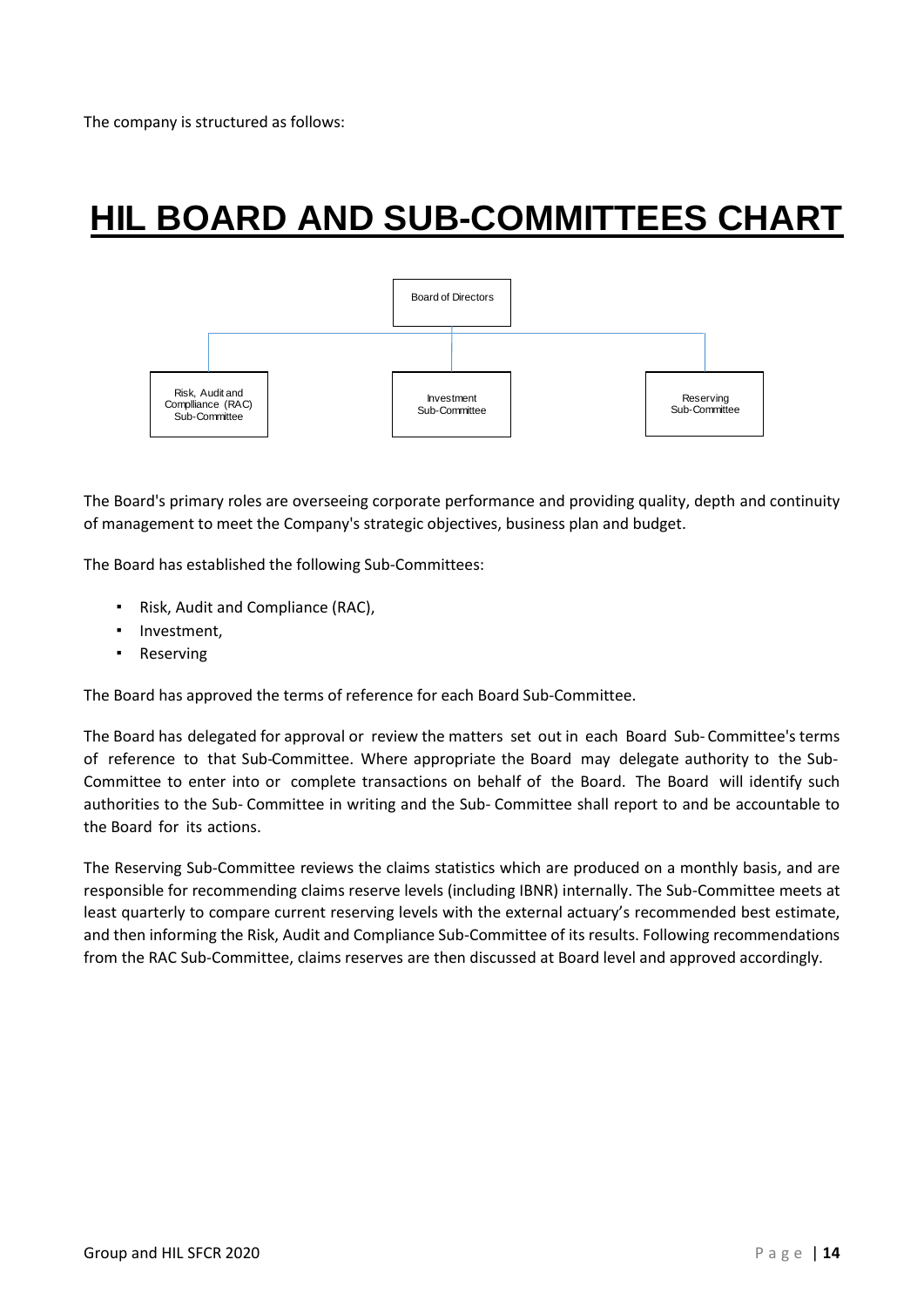## **HIL Organisation Chart**



#### *B.1.3. Group corporate structure*

On the 10 July 2018, Solomon Estates Limited (SEL) became the parent company of HMCA Insurance Limited via a share swap agreement with the shareholder of the Company. The group comprises SEL (as 100% owner of HIL) and HIL.

#### <span id="page-14-0"></span>*B.2. Fit and proper requirements*

The Company has in place a Fit and Proper Policy which guides its thinking and practice.

The principles upon which the policy has been designed have been taken from the Gibraltar Financial Services Commission ("GFSC") guidance notes and from Solvency II System of Governance guidelines.

#### <span id="page-14-1"></span>*B.3. Risk management system*

#### *B.3.1. Structure, organisation, strategies and processes*

The Company has in place an effective Risk Management System ("RMS") which consists of:

a. A clearly defined risk management strategy which is consistent with the Company's overall business strategy. The objectives and key principles of the strategy, the approved risk tolerance limits and the assignment of responsibilities across all the activities of the company are documented;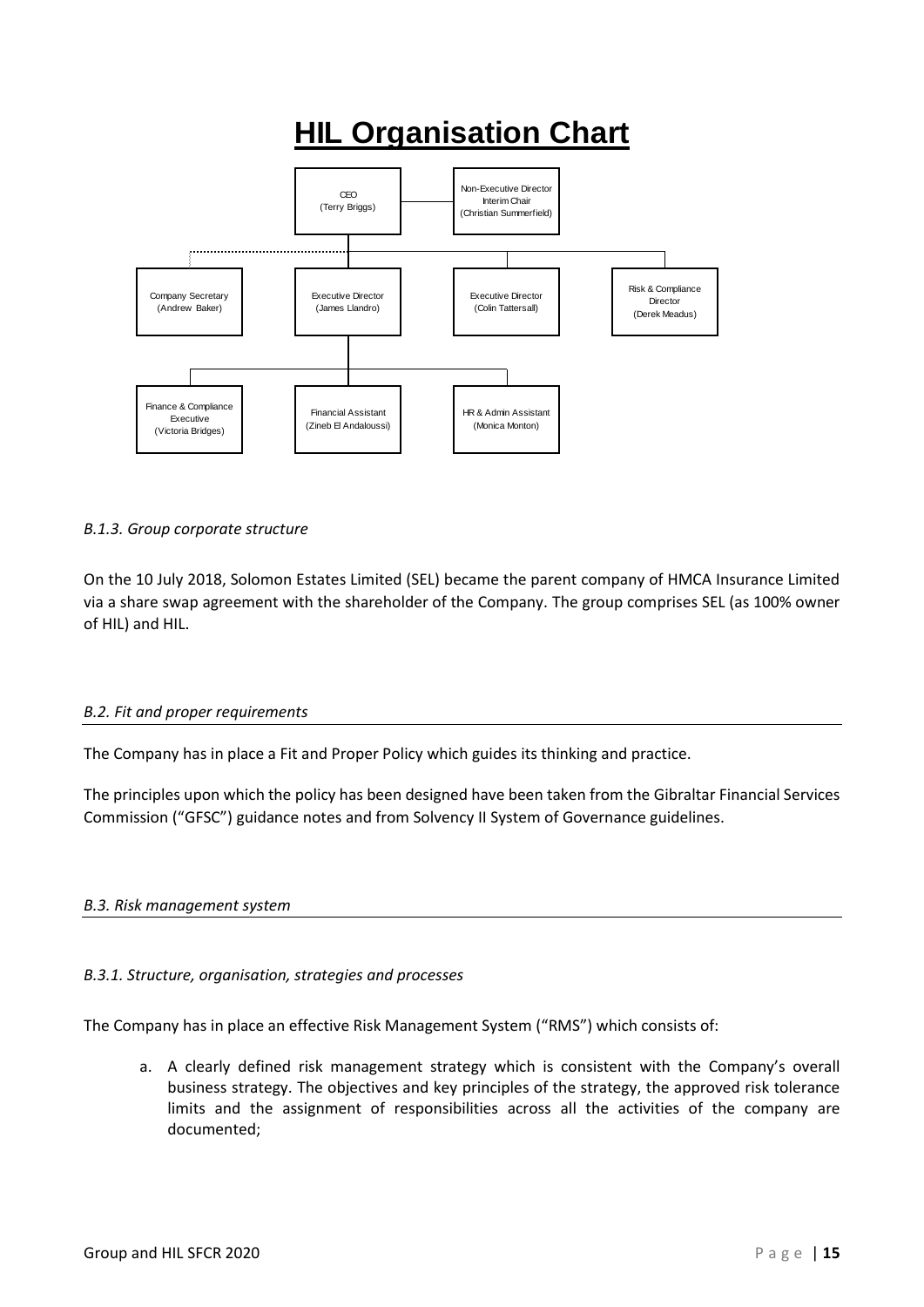- b. Strategies to identify, measure, monitor, manage and report, on a continuous basis the risks, at an individual and at an aggregated level, to which it is exposed or could be exposed, and their interdependencies;
- c. Written policies which effectively ensure the definition and categorisation of the material risks by type to which the Company is exposed, and the approved risk tolerance limits for each type of risk. Such policies implement the Company's risk strategy, facilitate control mechanisms and take into account the nature, scope and time periods of the business and the associated risks;
- d. Processes to support b;
- e. A clearly defined procedure on the decision-making process;
- f. Reporting procedures and processes which ensure that information on the material risks faced by the Company and the effectiveness of the risk management system are actively monitored and analysed and that appropriate modifications to the system are made where necessary.

*The risk-management system is effective and well-integrated into the organisational structure and in the decision-making processes of the Company with proper consideration of the persons who effectively run the Company or have other key functions.*

#### *B.3.2. The risks*

The risk-management system covers the risks included in the calculation of the Solvency Capital Requirement as well as the risks which are not or not fully included in the calculation thereof.

The risk-management system covers (at least) the following areas:

- a. Underwriting and reserving:
	- i. actions to be taken by the Company to assess and manage the risk of loss or of adverse change in the values of insurance and reinsurance liabilities, resulting from inadequate pricing and provisioning assumptions;
	- ii. the sufficiency and quality of relevant data to be considered in the underwriting and reserving processes, and their consistency with the standards of sufficiency and quality;
	- iii. the adequacy of claims management procedures including the extent to which they cover the overall cycle of claims.
- b. Asset-liability management:
	- i. the structural mismatch between assets and liabilities and in particular the duration mismatch of those assets and liabilities.
- c. Investment risk management:
	- i. actions to be taken by the Company to ensure that its investments comply with the prudent person principle;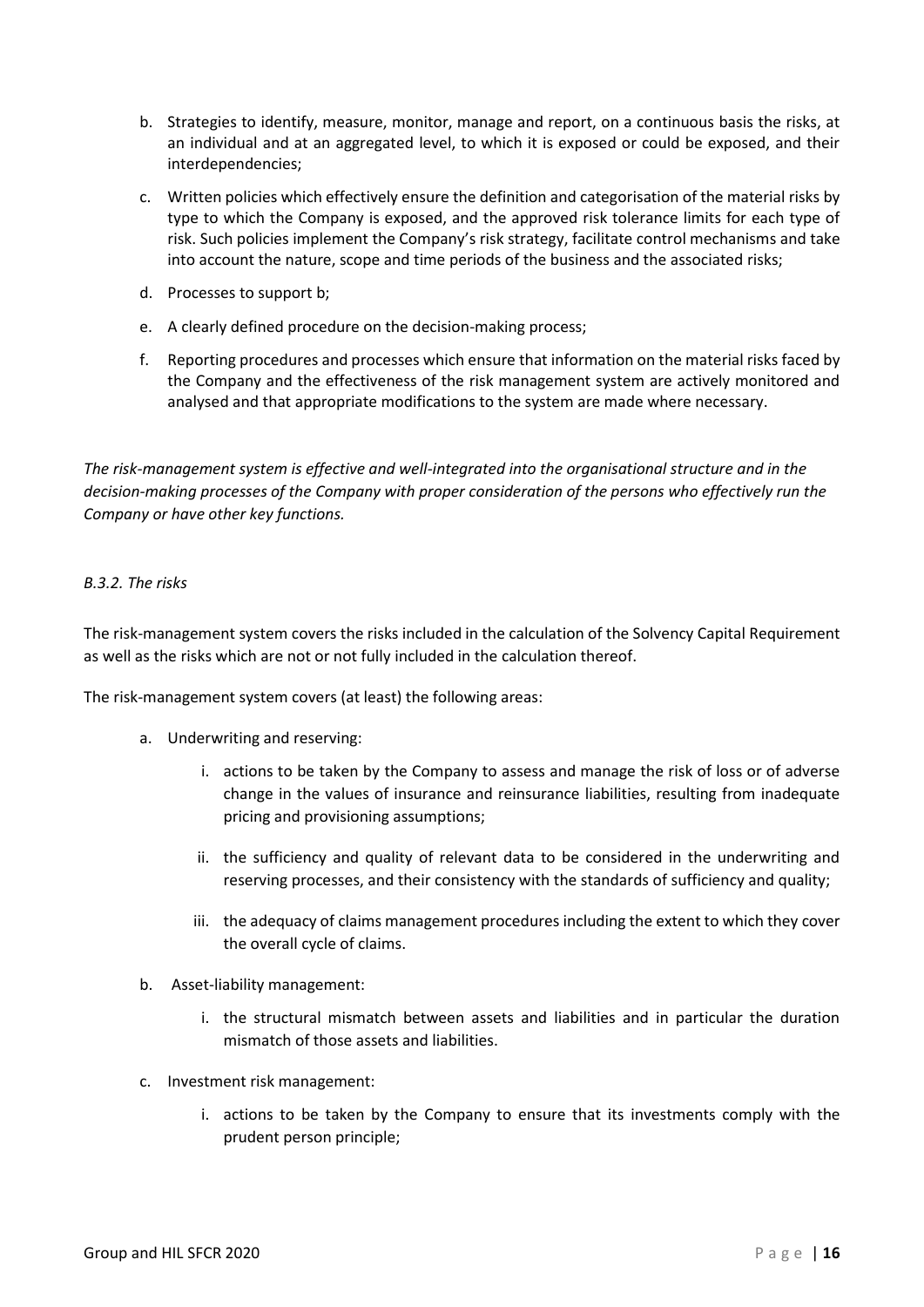- ii. actions to be taken by the Company to ensure that its investments take into account the nature of its business, its approved risk tolerance limits, its solvency position and its longterm risk exposure;
- iii. the Company's own internal assessment of the credit risk of investment counterparties, including where the counterparties are central governments.
- d. Liquidity risk management:
	- i. actions to be taken by the Company to take into account both short-term and long-term liquidity risk.
- e. Concentration risk management:
	- i. actions to be taken by the Company to identify relevant sources of concentration risk to ensure that risk concentrations remain within established limits and actions to analyse possible risks of contagion between concentrated exposures.
- f. Operational risk management:
	- i. actions to be taken by the Company to assign clear responsibilities to regularly identify, document and monitor relevant operational risk exposures.
- g. Insurance risk mitigation techniques:
	- i. actions to be taken by the Company to ensure the selection of suitable risk mitigation techniques;
	- ii. actions to be taken by the Company to assess which types of risk mitigation techniques are appropriate according to the nature of the risks assumed and the capabilities of the Company to manage and control the risks associated with those techniques;
	- iii. the Company's own assessment of the credit risk of the risk mitigation techniques.

The written policy on risk management (and the individual risk policies) comprise policies relating to points (a) to (g) above.

As regards investment risk, the company complies with Chapter VI, Section 6 of the SII Directive (Prudent person principle, etc).

The Company maintains a risk register which has all the risks not included in the above list (Cyber Security, Regulatory, etc.). These risks are subject to the same evaluation/analysis and the results are recorded in the Risk Register, including the mitigation actions and the residual risks.

#### *B.3.3. The Risk Management function*

The Company has a proportionate risk-management function.

The Company ensures that the persons who effectively run it (the Board) or have other key functions take into account the information reported as part of the risk management system in their decision making process.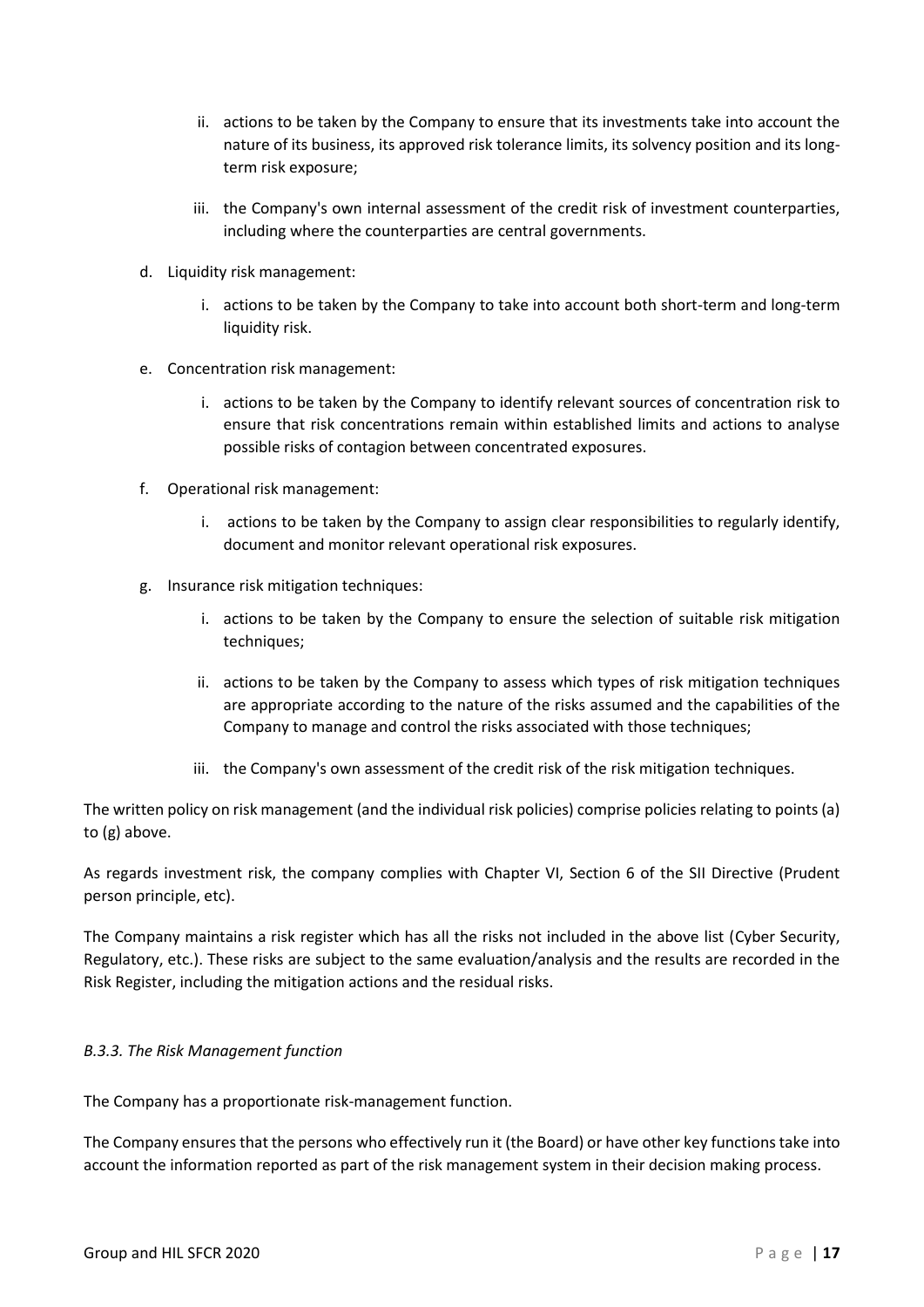The Company will consider, where and when appropriate, the performance of stress tests and scenario analysis with regard to all relevant risks it faces, in their risk-management system (as part of the ORSA process  $-$  see B.4).

The Risk Function is responsible for ensuring that all reporting (internal, external and to the Regulator) is performed accurately and on a timely basis. In addition, the Risk Function reports directly to the Board on a regular basis, via the RAC Committee.

The Risk Function is responsible for the production of a Risk Appetite Strategy (with the support of the other functions) and for ensuring that the Company is operating within the agreed limits/boundaries established in that document.

The Risk Function is responsible for all Scenario and Stress Testing ("SST") and Reverse Stress Testing ("RST"), including considering events such as Brexit.

The Risk Function is the owner of the standard formula ("SF") model and therefore is responsible for its integrity. This means it will ensure at any time that the model is properly documented, that it is properly functioning (i.e. producing results congruent with prevailing legislation) and that it is properly maintained and backed-up).

#### <span id="page-17-0"></span>*B.4. Own risk and solvency assessment (ORSA)*

The Company produces as a minimum a yearly ORSA document.

This document is subsequently reviewed by the Risk Function Holder, the RAC committee and then the Board for final approval. Substantial improvements were made to this document/exercise over the course of the year, e.g. numerous stress tests/reverse stress tests/scenario analysis were added, together with recovery and resolution planning and incorporating other guidance from the GFSC or SII guidelines.

The ORSA in relation to the year ended 30 June 2020 will be submitted to the GFSC in December 2020. This will be HIL's third group ORSA, following the new parent company structure as of 10 July 2018.

#### <span id="page-17-1"></span>*B.5. Internal control system*

a) Given the size of the Company, and bearing in mind the proportionality principle, the internal control system is simple and straightforward in line with the nature, scale and complexity of the business. The finance team is responsible for ensuring that the Company's accounting policies are monitored to ensure that these are aligned to accounting treatments adopted on an ongoing basis. Changes to the accounting policies are documented and approved by the Board to ensure that these are appropriate with relevant accounting standards. Through regular and effective communication, management ensures that each staff member is fully aware of his/her role and responsibilities. There are clear reporting lines which are set out in the Company's organisation chart included in this document. Open, constant dialogue and meetings are held between management and staff to ensure that there is no overlap in each member carrying out his/her duties.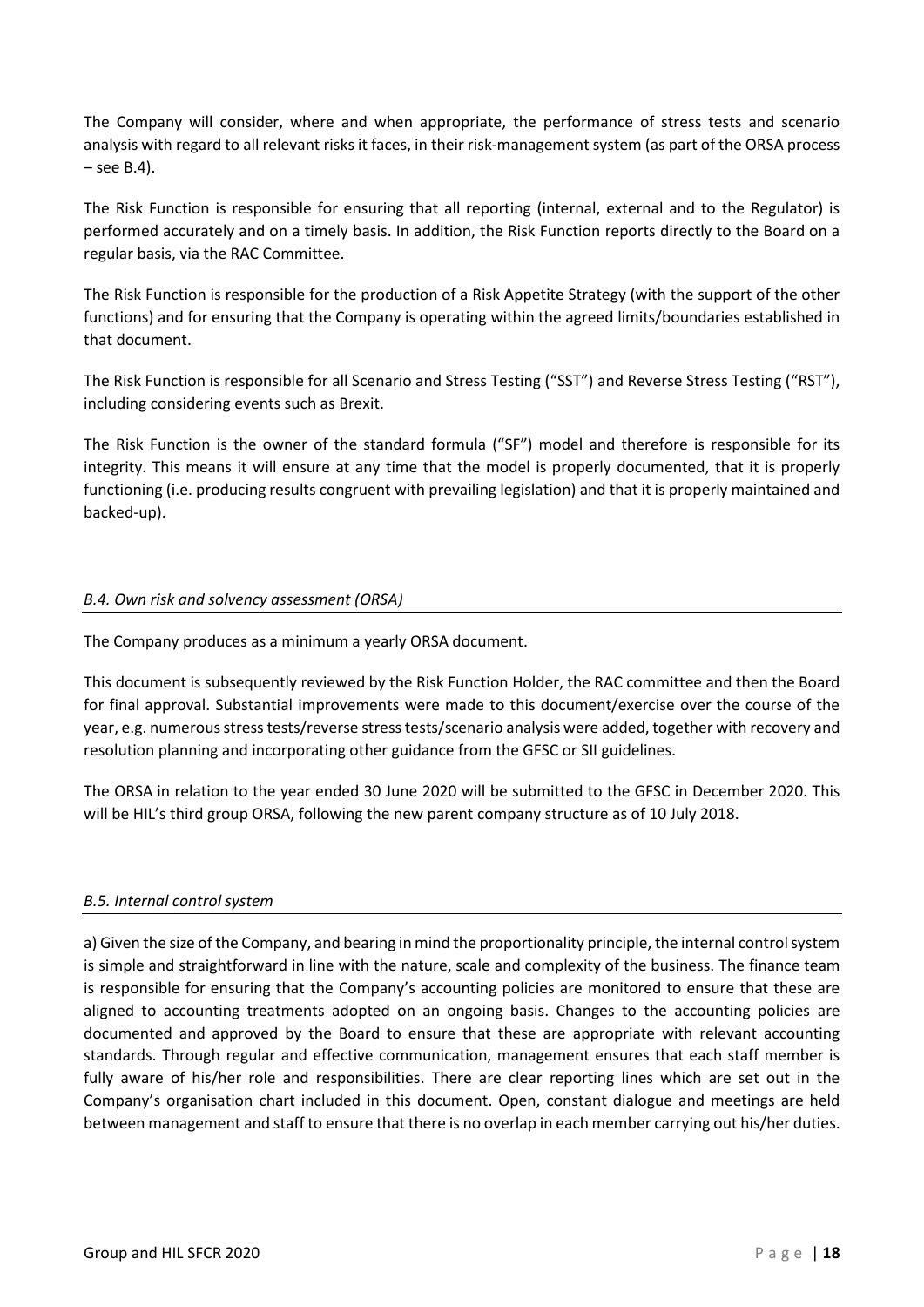b) The compliance function holder is an executive director of the company. He is responsible for ensuring that the Company remains compliant with all applicable law and regulations and all internal policies. This individual reports to the Risk, Audit and Compliance (RAC) Committee, which in turn reports to the Board, on a regular basis.

c) The Company's IT system administrators carry out ongoing services and activities to ensure that its administrative and financial systems are regularly updated. This, in turn, ensures that the data is of accurate and reliable quality. Regular workshops are held with the IT team so any data issues are satisfactorily resolved and required system updates are implemented as quickly and efficiently as possible. In addition, the Company has an anti-cyber threat strategy which is independently tested for effectiveness.

#### <span id="page-18-0"></span>*B.6. Internal audit function*

The Company has an internal audit policy together with a 3-year internal audit plan.

The internal audit (IA) function is currently outsourced to an external consultancy firm but the Company has appointed an internal audit function holder who is an executive director. The outsourced service provider ensures that this critical function is carried out in an objective, independent and effective manner.

The IA function is run independently and reports to the RAC Committee which reports to the Board.

The Company has currently completed its initial 3 year internal audit cycle.

The 2020 planned audits are:

- Corporate governance
- Underwriting

#### <span id="page-18-1"></span>*B.7. Actuarial function*

The Company has an Actuarial Function (AF) which is currently outsourced to an external consultancy firm. The AF holder, however, is a non-executive director of the Company and is responsible for the production and the signing of the Internal Actuarial Function report, together with review and challenge of externally calculated technical provisions.

The AF is involved in the four AF areas namely:

- Technical provisions;
- Reinsurance arrangements;
- Underwriting policy; and
- The risk management system.

The involvement in each area differs depending whether an opinion is being expressed or deeper contribution takes place.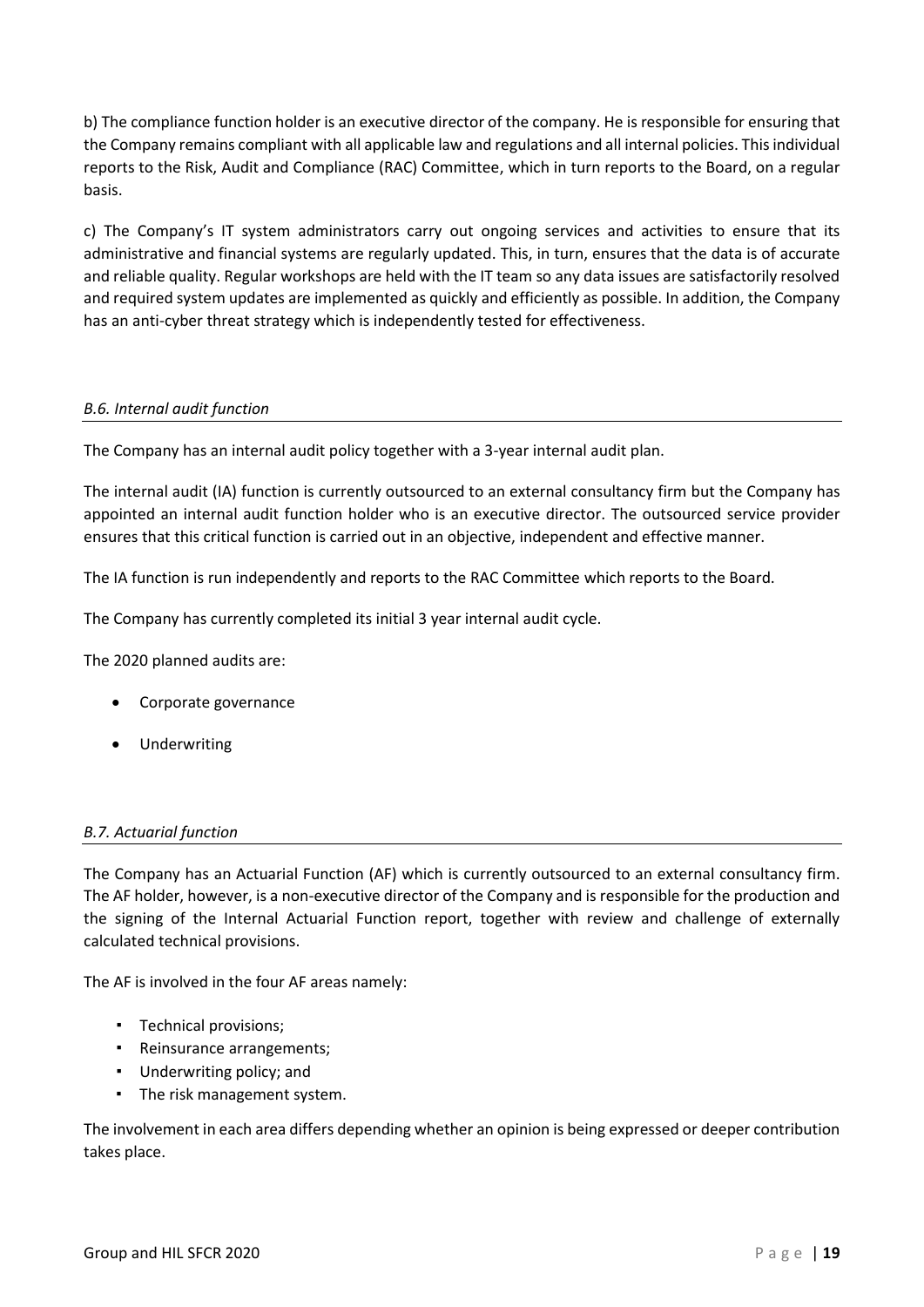The AF produces an annual AF report covering the 4 key areas.

By outsourcing the actuarial function to an external consultancy firm, the Company ensures that the actuarial function is objective and free from influence of other functions or the Board.

#### <span id="page-19-0"></span>*B.8. Outsourcing*

The significant majority of the business underwritten by the Company is distributed through the Company's main intermediary, HMCA. The professional relationship between the intermediary and the Company is set out in the administration agreement between the two companies. The current 90-day notice period for the termination of the agreement by either party will be extended to 12 months at its next iteration.

The current administration agreement also provides that the intermediary would handle those policies in force, and so the claims handling for these in-force policies would also be expected to be administered by the intermediary. Should that not be the case the Company would be entitled to a pro-rata refund of the unearned proportion of the claims handling cost paid to the intermediary. This refunded acquisition cost would contribute to the costs the Company will incur in having to find additional resources to handle these claims.

<span id="page-19-1"></span>HMCA is owned by the same ultimate shareholder as the Company.

#### *B.9. Any other disclosures*

On 23 June 2016 the United Kingdom ("UK") voted to leave the European Union ("EU"). The Company sells its products in the UK and Ireland (Republic) and underwrites them through its underwriting business based in Gibraltar.

Gibraltar is part of the EU by virtue of the UK's membership and is not a separate member state. At present, pursuant to the Financial Services and Markets Act 2000 (Gibraltar) Order 2001 (the 'Gibraltar Order'), the UK treats Gibraltar-based insurers as European Economic Area ("EEA") insurers allowing them to underwrite UK business. This access to the UK market is expected to continue following certain commitments made by senior UK Government Ministers, the latest position at the date of this report is that Gibraltar's financial services entities will be able to access the UK as now until 2020 in a no-deal scenario.

In respect to Ireland, the Company intends to continue to underwrite new business until such time that the conditions surrounding the UK's exit from the EU prove otherwise. In a no-deal Brexit scenario the Company will continue to service existing policyholders but would cease to write new business and renewals.

#### <span id="page-19-2"></span>*B.10. Reporting at group level*

This group and solo SFCR is the second following new ownership structure from 10 July 2018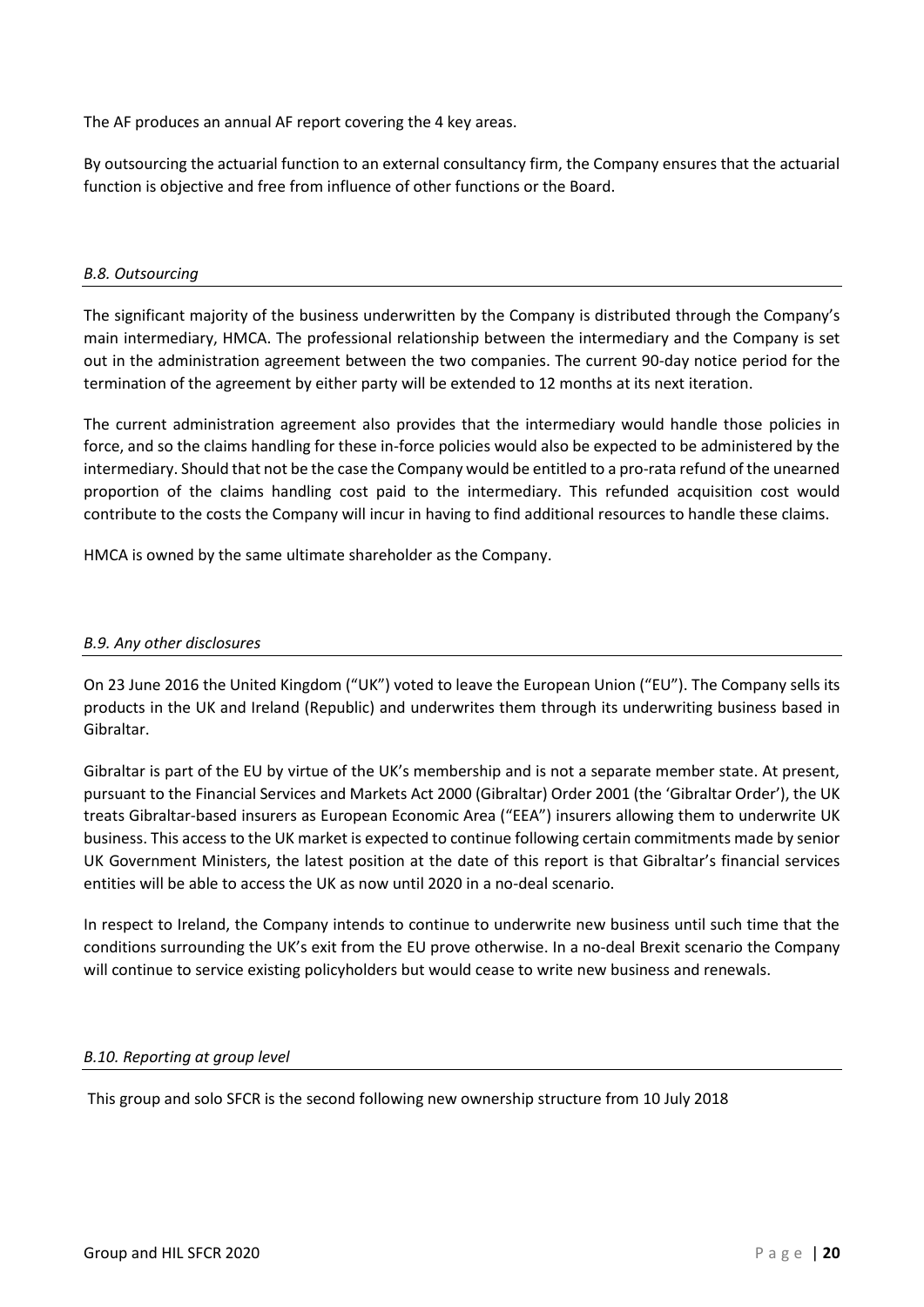### <span id="page-20-1"></span><span id="page-20-0"></span>C. Risk profile

#### *C.1. Underwriting risk*

Group/SEL

All risks in section C of this report are relevant to SEL's investment in HIL. SEL monitors its investment on an ongoing basis. The individual risks are managed from the HIL entity and described and reported below.

HIL

#### *C.1.1. Material exposures for the year ended 30 June 2020*

| Exposure to premium and reserve risk, non-SLT health (non-similar to life techniques): |  |  |
|----------------------------------------------------------------------------------------|--|--|
| Gross earned premiums $(E)$ – future 12 months<br>14.273.378                           |  |  |
| SII Best Estimate claims provision (£)<br>2,769,699                                    |  |  |

#### *C.1.2. Risk management processes*

Given that the business underwritten by the Company has been stable and profitable for numerous years, only small inflationary changes are made to the rating structure at the start of each underwriting year, mainly to cover claims inflation.

Since Solvency II came into force on 1 January 2016 the exposure to the risks discussed above is monitored periodically by running the standard-formula-based capital model provided by an external firm and performing stress tests.

#### *C.1.3. Risk mitigation*

The Company has not entered into any reinsurance outwards contracts.

#### *C.2. Market risk*

Group and HIL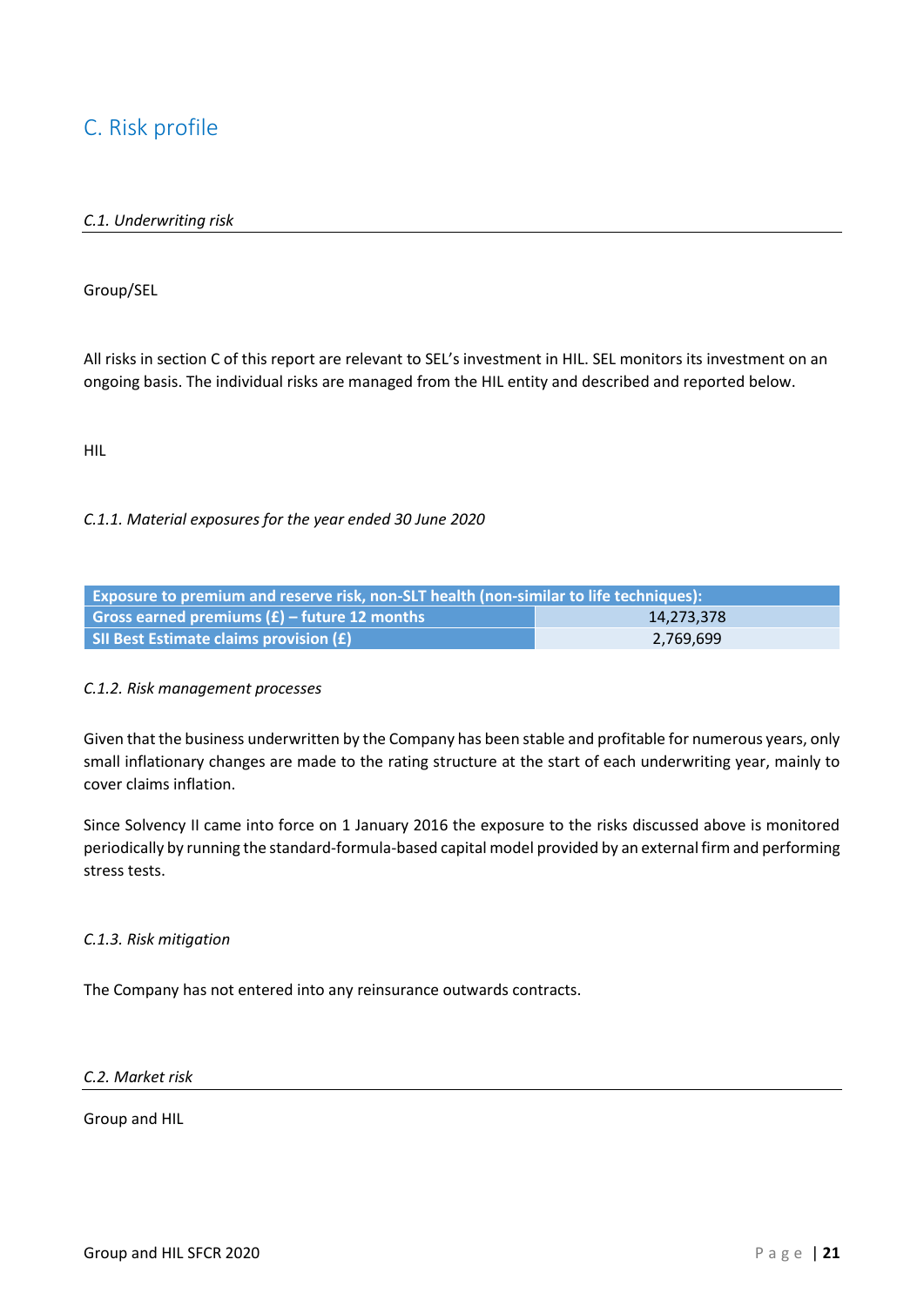#### *C.2.1. Material exposures for the year ended 30 June 2020*



The above amount for land & buildings, on a SII basis, is the market value of both properties (for own use by HIL and for investment purposes) plus an estimated net realisable value for tangible fixed assets. IT equipment has been discounted by 25% of net book value, and fixtures and fittings by 50%.

#### *Exposure to currency risk:*

The major exposure to currency risk is given by the market value of the net assets held in non-GBP currencies via the Company's investments in foreign denominated assets:

| <b>Market value of net assets</b>       |           |
|-----------------------------------------|-----------|
| Market value of net assets in USD $(E)$ | 1,496,734 |
| Market value of net assets in CHF $(f)$ | 150,991   |
| Market value of net assets in EUR $(f)$ | 84,031    |
| Market value of net assets in DKK $(E)$ | 46,997    |
| Total value (£)                         | 1,778,753 |

#### *C.2.2. Risk management processes*

The portfolio of financial investments (£14.1m per the financial statements/UK GAAP basis) is managed by an external investment manager, JM Finn & Co. However, any material investment decisions are authorised by a Board member, and the Board also reviews the monthly portfolio valuations provided by the investment manager firm.

Key members of the Board meet regularly to review the risks discussed above as part of the Company's RAC Committee/Investment Committee. In addition, the Board maintains a risk register. The risks recorded in the register are categorised by category of risk, and then graded based on their likelihood and impact.

The exposure to market risk is also monitored periodically by running the standard-formula-based capital model provided by an external firm and performing stress tests.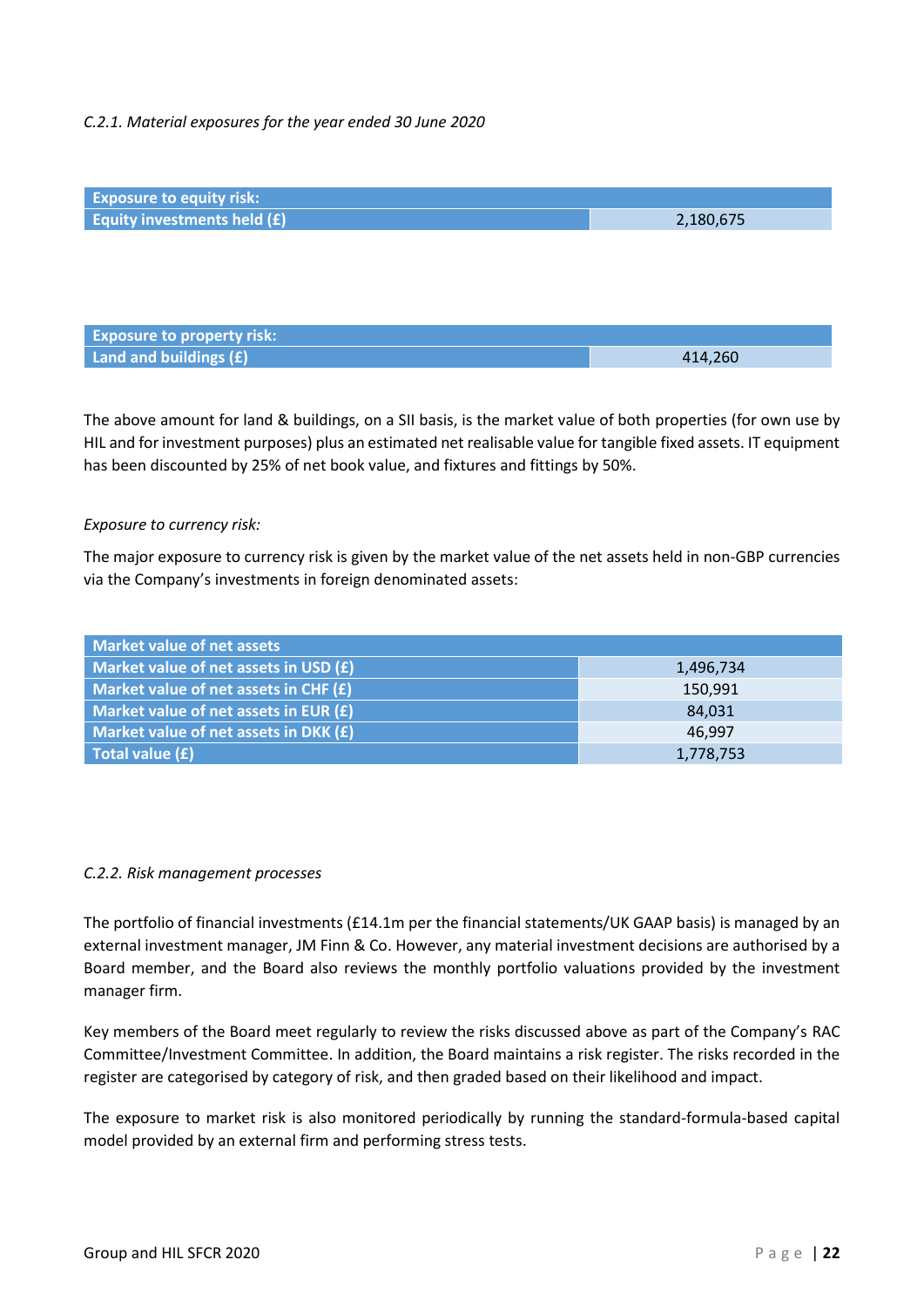*C.2.3. Risk mitigation*

<span id="page-22-0"></span>No derivatives or other risk mitigation techniques have been used in relation to market risk.

#### *C.3. Credit risk*

#### *C.3.1. Material exposures for the year ended 30 June 2020*

Group

| <b>Exposure to credit risk:</b> |            |
|---------------------------------|------------|
| Cash at bank (£)                | 11,885,235 |
| Debtors – HMCA $(f)$            | 1,048,318  |

HIL

| <b>Exposure to credit risk:</b>      |            |
|--------------------------------------|------------|
| <b>Cash at bank <math>(f)</math></b> | 11,750,744 |
| Debtors – HMCA (£) \                 | 1,048,318  |

In respect of the balance due from the intermediary, the debt arises from premium funds which have been paid by policyholders over to the intermediary. These credit terms are considered to be standard practice in the insurance industry in terms of the relationship between an insurer and an intermediary. As a regulated intermediary, the company does keep premium funds in a separate client money account, which is not mixed with the company's own cash funds.

#### *C.3.2. Risk management processes*

The ratings of banks used are monitored at Investment Committee meetings on a quarterly basis; similarly premium debtor receipts are also received monthly and periodically reviewed.

In addition, all exposures to counterparty credit risk are also monitored periodically by running the standardformula-based capital model provided by an external firm.

#### *C.3.3. Risk mitigation*

No derivatives or other risk mitigation techniques have been used in relation to credit risk.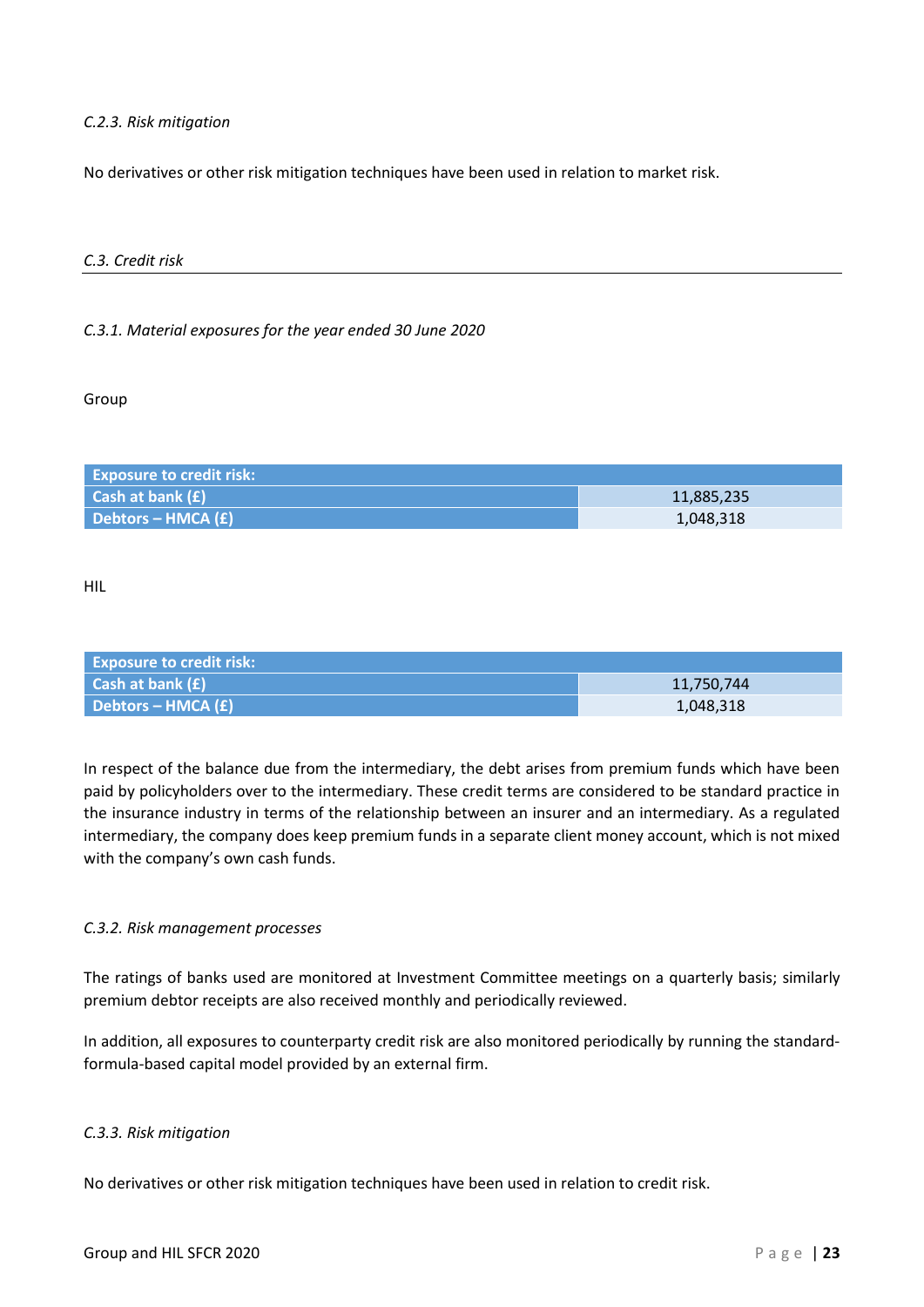<span id="page-23-0"></span>*C.4. Liquidity risk*

Group

As a non-trading entity, SEL is not subject to liquidity risk

HIL

The Company's cash balances (£11.8m) are made up of either current accounts with credit institutions, or deposits which mature within three months. In addition to this, the Company's portfolio of financial investments (£14.1m per the financial statements) is made up of liquid investments in that they are securities which are readily tradeable, mostly consisting of either large government bonds, or large cap equities.

#### <span id="page-23-1"></span>*C.5. Operational risk*

#### *C.5.1. Material exposures for the year ended 30 June 2020*

Group

As a non-trading entity, SEL is not subject to operational risks.

HIL

- Operational: whilst undue reliance on key staff is clearly an operational issue that the Company would need to deal with, it is unlikely that such a risk would have a financial impact on the Company.
- Computer services: The Company has a business continuity plan in place which provides that the Company can be operational within 24 hours of a major incident which would put the current IT systems out of use. If an incident took place in Gibraltar which would render the Company's office unoperational, the Company would be able to continue operating either through an alternative local site, or, through the intermediary's office in the United Kingdom. Therefore, an incident occurring in Gibraltar is not expected to result in any material loss of either information or business activities.

#### *C.5.2. Risk management processes*

The exposures to operational risk discussed above (and other such risks) are monitored periodically via the Company's risk register which is regularly reviewed in RAC Committee meetings. The Company also runs the standard-formula-based capital model provided by an external firm to assess operational risk capital requirements, as compared to the ORSA capital requirements.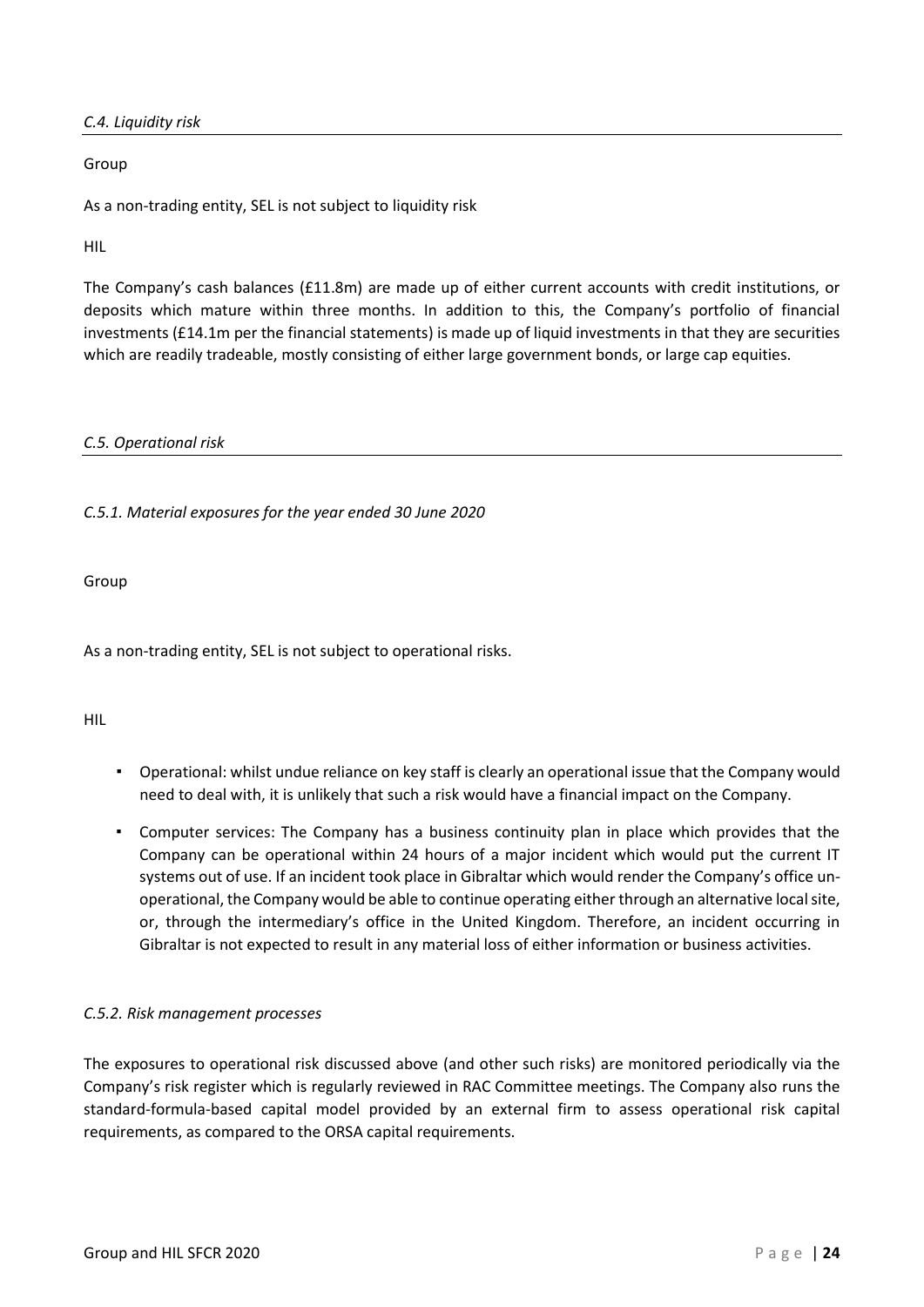<span id="page-24-0"></span>*C.6. Other material risks*

Group and HIL

<span id="page-24-1"></span>None.

*C.7. Any other disclosures*

Group and HIL

None.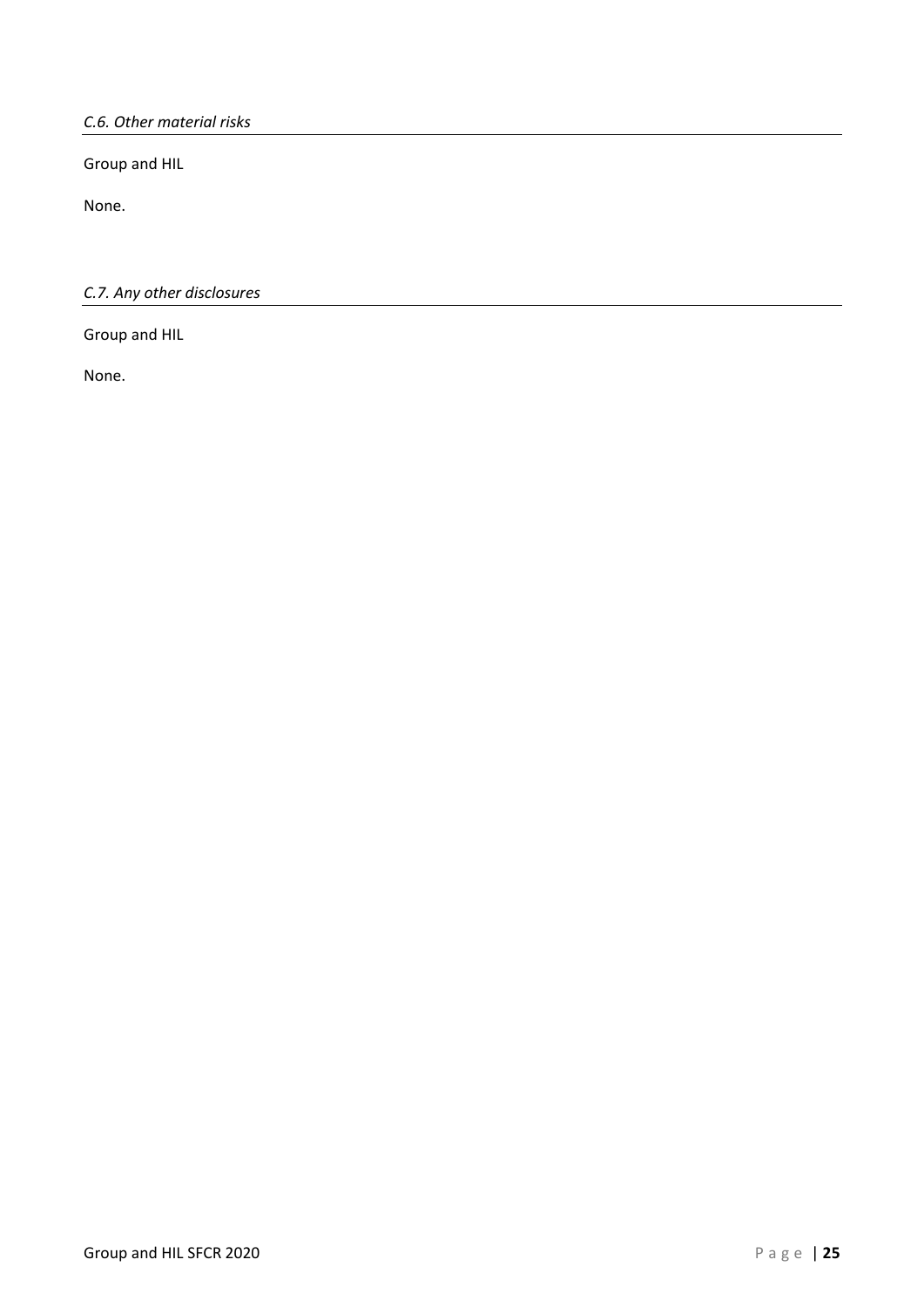## <span id="page-25-1"></span><span id="page-25-0"></span>B. D. Valuation for solvency purposes

#### *D.1. Assets*

#### Group

#### *Overview of the assets held as at 30 June 2020:*

|                                                               | <b>Statutory</b><br>accounts | <b>Solvency II</b> | <b>Major differences</b>                                                   |
|---------------------------------------------------------------|------------------------------|--------------------|----------------------------------------------------------------------------|
| <b>Deferred acquisition costs</b><br>and other deferred costs | 3,091,310                    | $\mathbf 0$        | Deferred items are not recognised as an<br>asset under SII valuation rules |
| Intangible assets (IAs)                                       | 203,555                      | $\Omega$           | IAs have strict recognition rules under SII                                |
| <b>Property</b>                                               | 1,657,385                    | 1,657,039          |                                                                            |
| <b>Listed equities</b>                                        | 6,551,263                    | 6,551,263          |                                                                            |
| <b>Government bonds</b>                                       | 7,358,279                    | 7,420,079          |                                                                            |
| <b>Other investments</b>                                      | 205,230                      | 205,230            |                                                                            |
| <b>Insurance and intermediaries</b><br>receivables            | 5,765,785                    | 1,048,318          | SII value is calculated net of future<br>premiums                          |
| <b>Cash and cash equivalents</b>                              | 11,885,235                   | 11,885,235         |                                                                            |
| <b>Other assets not shown</b><br>elsewhere                    | 128,280                      | $\Omega$           | Deferred costs - see DAC above                                             |
| <b>Total Assets</b>                                           | 36,846,322                   | 28,767,164         |                                                                            |

#### HIL

#### *Overview of the assets held as at 30 June 2020:*

|                                                               | <b>Statutory</b><br><b>accounts</b> | <b>Solvency II</b> | <b>Major differences</b>                                                   |
|---------------------------------------------------------------|-------------------------------------|--------------------|----------------------------------------------------------------------------|
| <b>Deferred acquisition costs</b><br>and other deferred costs | 3,091,310                           | 0                  | Deferred items are not recognised as an<br>asset under SII valuation rules |
| Intangible assets (IAs)                                       | 203,555                             | $\Omega$           | IAs have strict recognition rules under SII                                |
| <b>Property</b>                                               | 1,657,385                           | 1,657,039          |                                                                            |
| <b>Listed equities</b>                                        | 6,756,493                           | 6,551,263          |                                                                            |
| <b>Government bonds</b>                                       | 7,358,279                           | 7,420,079          |                                                                            |
| <b>Other investments</b>                                      | 0                                   | 205,230            |                                                                            |
| <b>Insurance and intermediaries</b><br>receivables            | 5,765,785                           | 1,048,318          | SII value is calculated net of future<br>premiums                          |
| <b>Trade receivables</b>                                      | 0                                   | 0                  |                                                                            |
| <b>Cash and cash equivalents</b>                              | 11,750,744                          | 11,750,744         |                                                                            |
| Other assets not shown<br>elsewhere                           | 128,280                             | 0                  | Deferred costs - see DAC above                                             |
| <b>Total Assets</b>                                           | 36,711,831                          | 28,632,673         |                                                                            |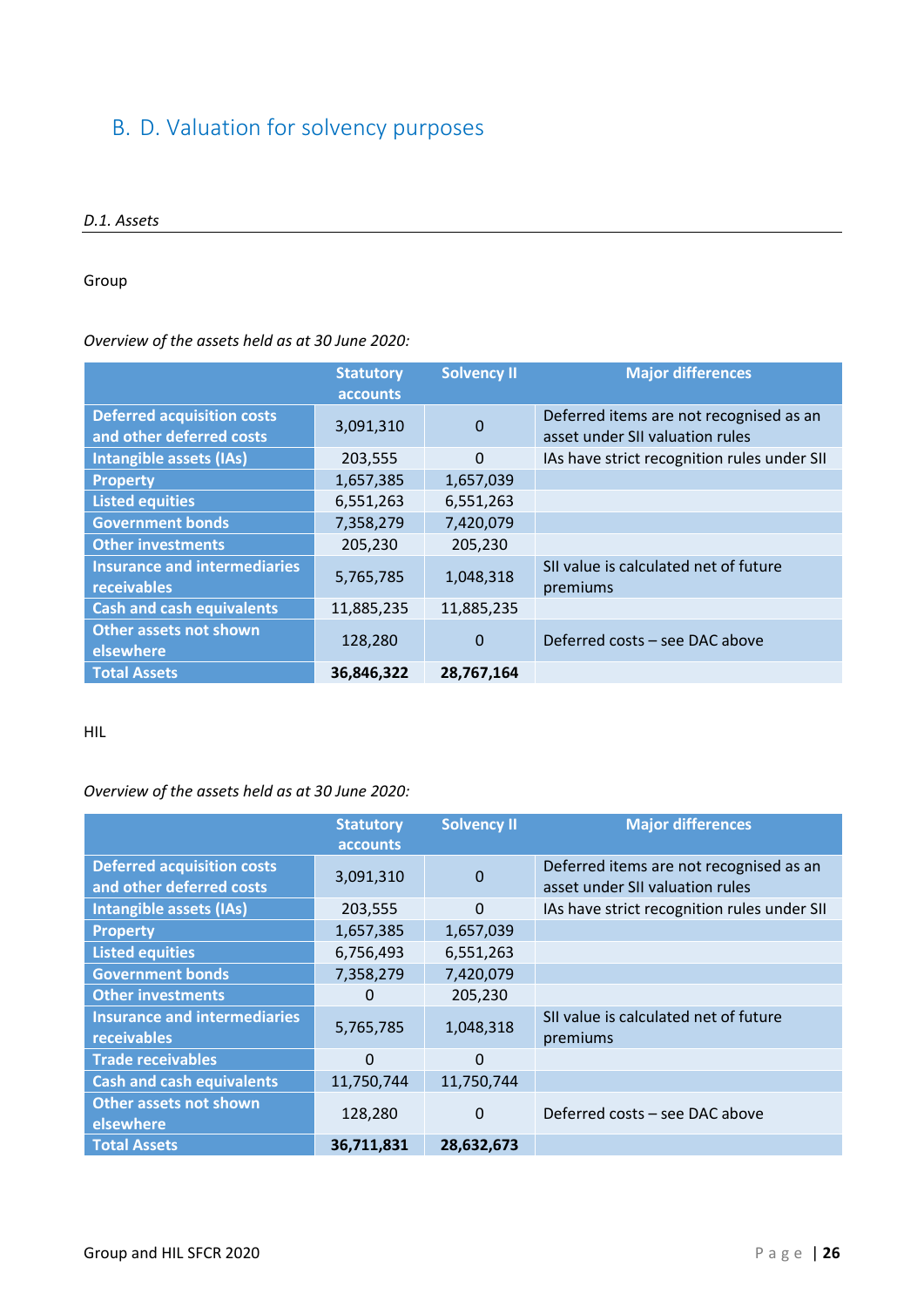#### <span id="page-26-0"></span>*D.2. Technical provisions*

#### Group

#### *Overview of the technical provisions as at 30 June 2020:*

|                                                                       | <b>Statutory</b><br>accounts | <b>Solvency II</b> | <b>Major differences</b>                                                                   |
|-----------------------------------------------------------------------|------------------------------|--------------------|--------------------------------------------------------------------------------------------|
| Technical provisions - health<br>(similar to non-life)<br>techniques) | 10,198,707                   | 4,162,260          | SII value of TPs is calculated on a cash<br>flow basis and incorporate run-off<br>expenses |
| <b>Best estimate</b>                                                  |                              | 3,995,996          |                                                                                            |
| <b>Risk margin</b>                                                    |                              | 166,264            |                                                                                            |

HIL

#### *Overview of the technical provisions as at 30 June 2020:*

|                                                                      | <b>Statutory</b><br>accounts | <b>Solvency II</b> | <b>Major differences</b>                                                                   |
|----------------------------------------------------------------------|------------------------------|--------------------|--------------------------------------------------------------------------------------------|
| Technical provisions - health<br>(similar to non-life<br>techniques) | 10,198,707                   | 4,162,260          | SII value of TPs is calculated on a cash<br>flow basis and incorporate run-off<br>expenses |
| <b>Best estimate</b>                                                 |                              | 3,995,996          |                                                                                            |
| <b>Risk margin</b>                                                   |                              | 166,264            |                                                                                            |

*The assumptions underpinning the calculations and estimates to determine the technical provisions for Solvency II purposes comprise discount rates, lapse rates, loadings for 'Events Not in Data' & 'Bound But Not Incepted' risks, claims handling costs, overheads/administration/investment expenses in a run-off scenario, future margins and claims development patterns.*

#### <span id="page-26-1"></span>*D.3. Other liabilities*

#### Group

|                                                 | <b>Statutory</b><br>accounts | <b>Solvency II</b> | <b>Major differences</b>            |
|-------------------------------------------------|------------------------------|--------------------|-------------------------------------|
| Insurance and<br>intermediaries payables        | 2,093,586                    | 138,635            | Net of future commissions/discounts |
| <b>Deferred tax liabilities</b>                 |                              | 36,050             | SII requirement                     |
| <b>Payables (trade, not</b><br>insurance)       | 572,585                      | 124,327            | IPT creditor moved to SII TPs       |
| <b>Other liabilities not shown</b><br>elsewhere |                              | 0                  |                                     |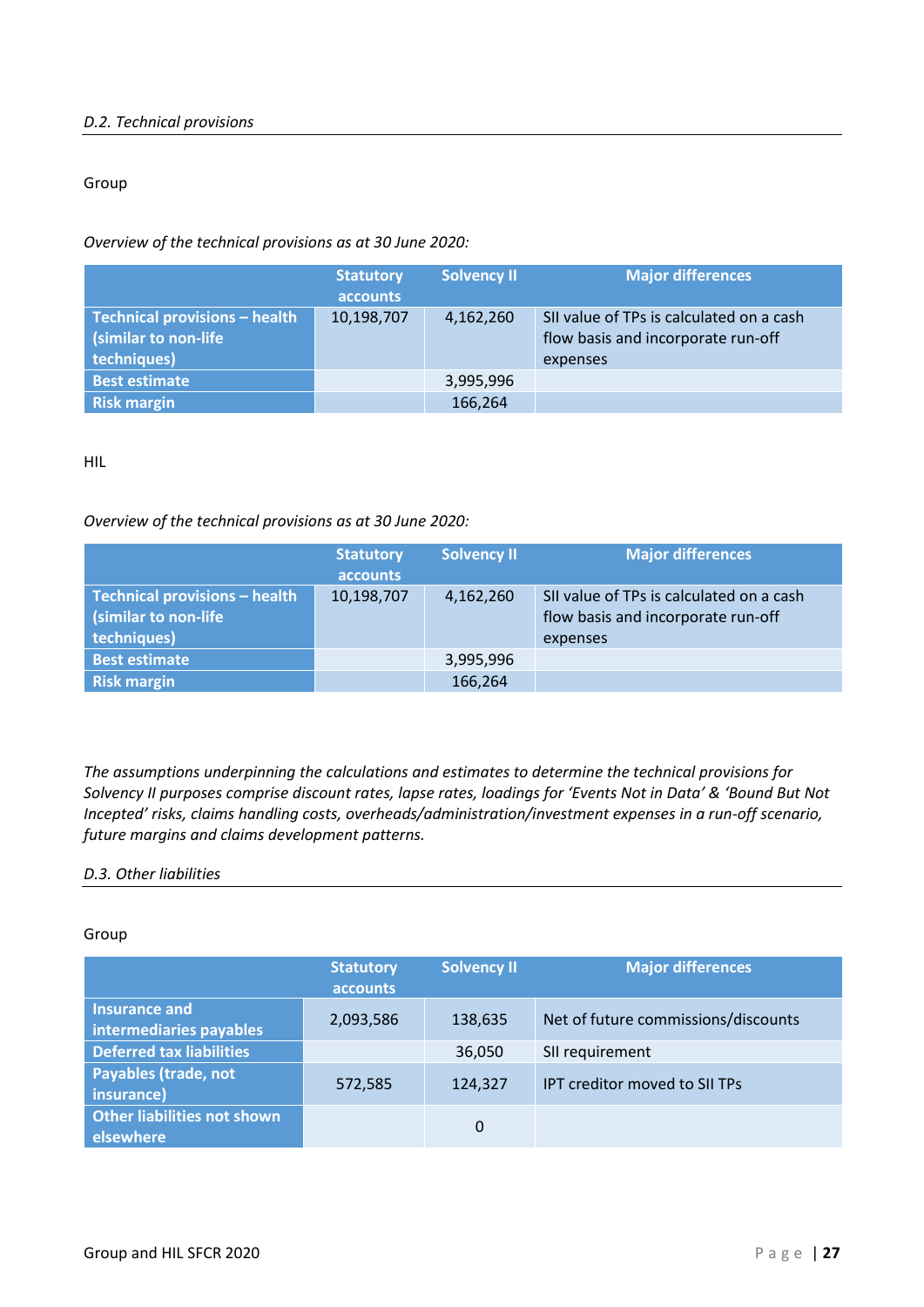#### *Overview of liabilities other than technical provisions as at 30 June 2020:*

|                                                 | <b>Statutory</b><br><b>accounts</b> | <b>Solvency II</b> | <b>Major differences</b>            |
|-------------------------------------------------|-------------------------------------|--------------------|-------------------------------------|
| Insurance and<br>intermediaries payables        | 2,093,585                           | 138,635            | Net of future commissions/discounts |
| <b>Deferred tax liabilities</b>                 | $\Omega$                            | 36,050             | SII requirement                     |
| <b>Payables (trade, not</b><br>insurance)       | 481,908                             | 33,649             | IPT creditor moved to SII TPs       |
| <b>Other liabilities not shown</b><br>elsewhere | 83,174                              | 83,174             |                                     |

#### <span id="page-27-0"></span>*D.4. Any other disclosures*

#### Group

|                                                    | <b>Statutory accounts</b> | <b>Solvency II</b> |
|----------------------------------------------------|---------------------------|--------------------|
| Total assets                                       | 36,846,322                | 28,767,164         |
| Total liabilities (including technical provisions) | 12,864,878                | 4.461.272          |
| Shareholders/Own funds                             | 23,981,444                | 24,305,892         |

HIL

#### *Balance sheet of the Company as at 30 June 2020 - valuation methods used:*

The balance sheet of the Company as part of its financial statements has been prepared in accordance with applicable law in Gibraltar and Gibraltar Accounting Standards ("Gibraltar Generally Accepted Accounting Practice").

In relation to the Solvency II balance sheet, specific valuation rules are defined in Solvency II legislation for several balance sheet items that differ from the rules and possibilities in Gibraltar Accounting Standards.

|                                                    | <b>Statutory accounts</b> | <b>Solvency II</b> |
|----------------------------------------------------|---------------------------|--------------------|
| Total assets                                       | 36,711,831                | 28,632,673         |
| Total liabilities (including technical provisions) | 12,857,374                | 4,453,768          |
| <b>Excess of assets over liabilities</b>           | 23,854,457                | 24,178,905         |
| Shareholders/Own funds                             | 23,854,457                | 22,159,852         |
| Foreseeable dividends                              |                           | 2,019,053          |

HIL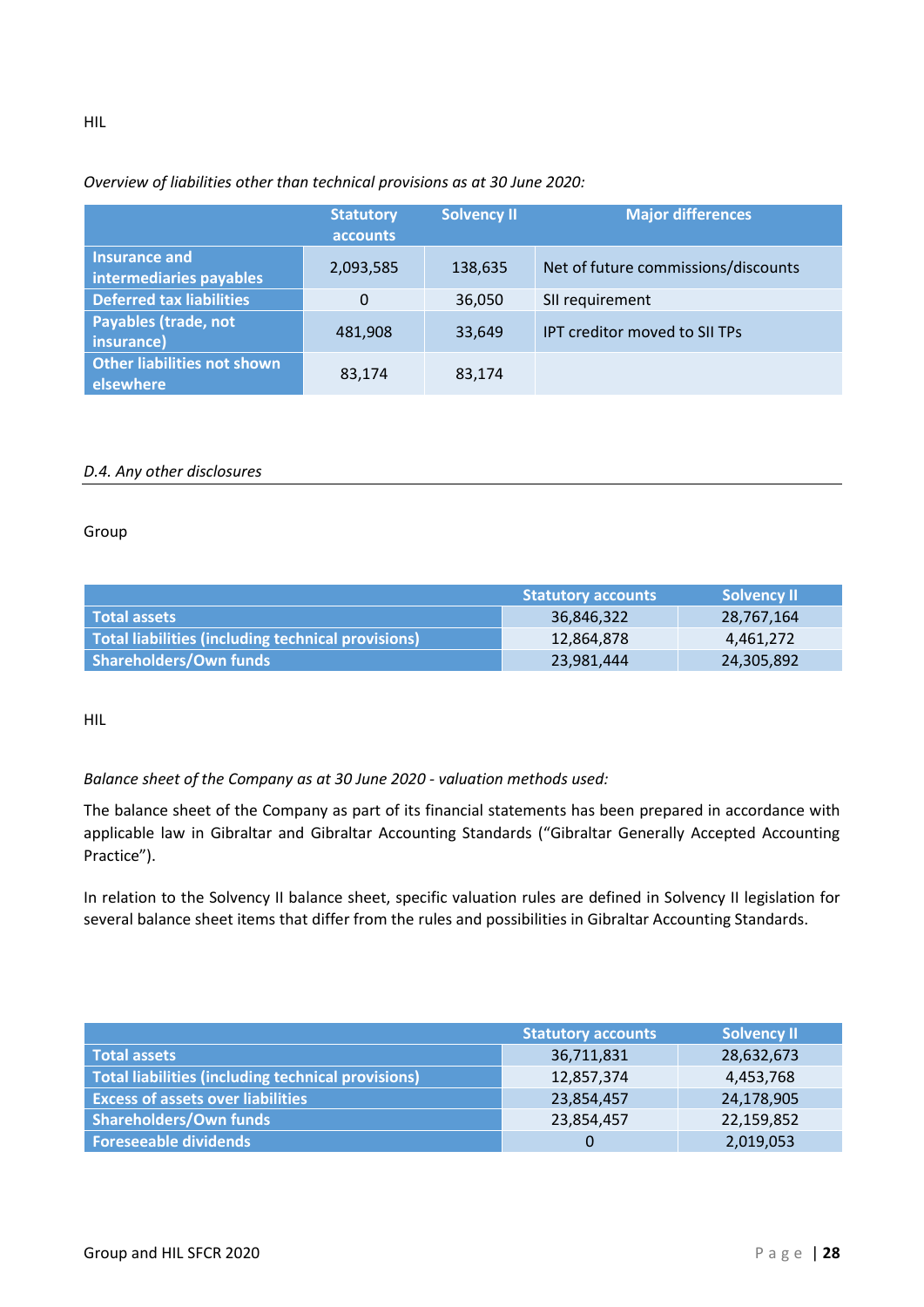## <span id="page-28-1"></span><span id="page-28-0"></span>E. Capital management

#### *E.1. Own Funds*

#### *E.1.1. Significant movements in own funds over the year ended 30 June 2020*

#### Group

|                               | -2020      | 2019       |
|-------------------------------|------------|------------|
| Called up share capital       | 5,000,000  | 5,000,000  |
| <b>Reconciliation reserve</b> | 19,305,892 | 18,256,272 |
| l Total Own Funds             | 24,305,892 | 23,256,272 |

#### HIL

|                               | -2020      | 2019       |
|-------------------------------|------------|------------|
| Called up share capital       | 5,000,000  | 5,000,000  |
| <b>Reconciliation reserve</b> | 17,159,852 | 17,304,647 |
| l Total Own Funds             | 22,159,852 | 22,304,647 |

#### *E.1.2. Structure, amount and quality*

#### Group

- Solvency II own funds: £24,305,892
- £5,000,000 ordinary shares of £1 each, fully paid (tier 1).
- Reconciliation reserve: £19,305,892 (tier 1).

#### HIL

- Solvency II own funds: £22,159,852 (2019 £22,304,647)
- £5,000,000 ordinary shares of £1 each, fully paid (tier 1).
- Reconciliation reserve: £17,159,852 (2019 £17,304,647) (tier 1).

#### *E.1.3. Capital management processes and interaction with the risk management function*

#### Group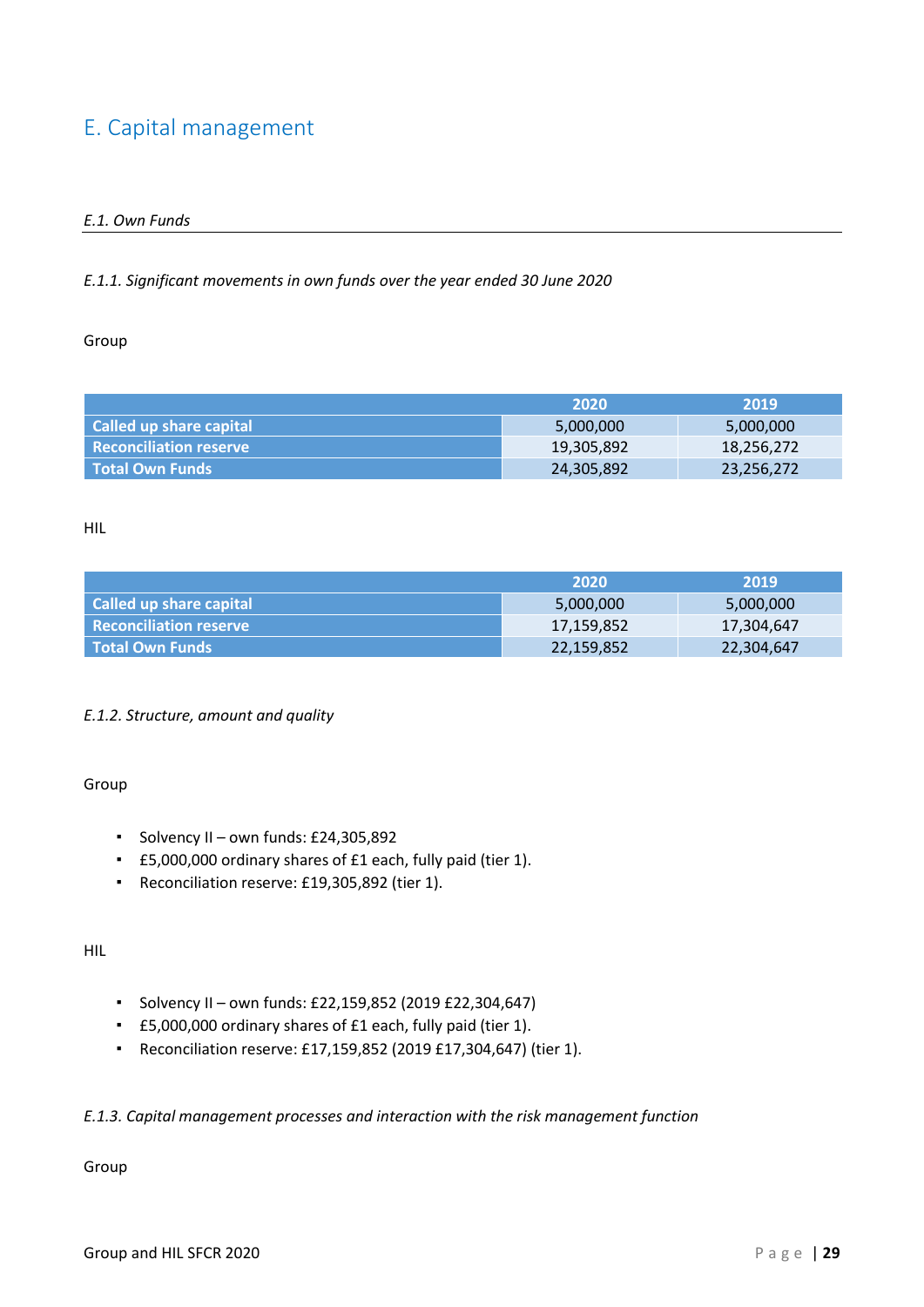As a non-trading entity, SEL monitors its subsidiary, HIL's, capital management policy and process.

HIL

A Solvency II capital model provided by an external firm is run periodically to obtain the solvency capital requirement under the standard formula.

Per the Company's Capital Management Strategy, HIL should always hold a minimum SCR buffer of 50% (solvency ratio of 150%), a target SCR buffer of 100% (solvency ratio of 200%), and for scenario/stress tests in the Company's ORSA exercise a minimum Economic Capital ratio of 100% for individual stress tests/scenarios. Here Economic Capital is defined as the shortfall in own funds following a stress test/scenario, plus the SCR after the event. The Economic Capital ratio is the own funds before the stress event divided by the Economic Capital for a given stress event/scenario.

#### *E.1.4. Objectives and planning horizon*

Group and HIL

The Company expects its current capital surplus over the Solvency II capital requirement to continue to increase, since no significant changes are foreseen in relation to material lines of business or risk appetite. Nevertheless, it is the Board's intention to distribute 50% of any financial year's profits up to the parent company. However, dividends are subject to regulatory permission.

The Company applies a 3 year planning horizon in its ORSA process, and as stated above, has an internal SCR solvency ratio requirement of at least 150%.

#### <span id="page-29-0"></span>*E.2. Minimum capital requirement and solvency capital requirement*

Group

*Quantitative information for the year ended 30 June 2020:*

| <b>Equity risk</b>                     | 2,180,675   |
|----------------------------------------|-------------|
| <b>Currency risk</b>                   | 1,778,754   |
| <b>Property risk</b>                   | 414,260     |
| Interest rate risk                     | 285,315     |
| <b>Spread risk</b>                     | 0           |
| <b>Concentration risk</b>              | 43,355      |
| <b>Diversification benefit</b>         | (1,225,164) |
| <b>Market risk</b>                     | 3,477,194   |
| <b>Health premium and reserve risk</b> | 2,412,933   |
| <b>Health lapse risk</b>               | 603,116     |
| <b>Diversification benefit</b>         | (528, 883)  |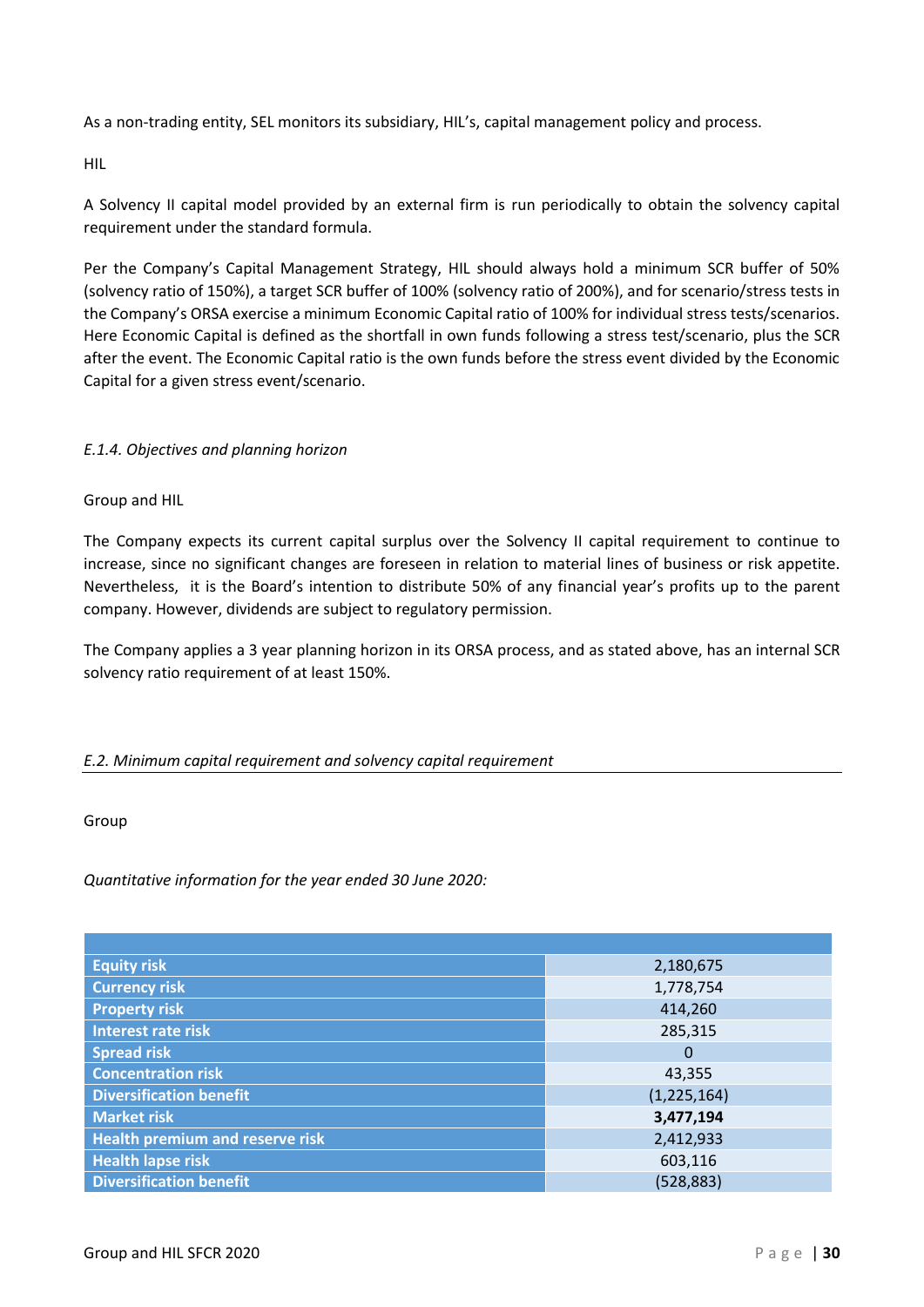| NLST Health underwriting risk   | 2,487,166   |
|---------------------------------|-------------|
| Health catastrophe risk         | 294,665     |
| <b>Diversification benefit</b>  | (205, 154)  |
| <b>Health underwriting risk</b> | 2,576,677   |
| Counterparty type 1 risk        | 797,436     |
| <b>Counterparty type 2 risk</b> | 157,247     |
| <b>Diversification benefit</b>  | (33, 421)   |
| <b>Counterparty risk</b>        | 921,261     |
| <b>Diversification benefit</b>  | (1,763,698) |
| <b>Basic SCR</b>                | 5,181,435   |
| <b>Operational risk</b>         | 415,000     |
| <b>SCR</b>                      | 5,596,436   |
| <b>MCR</b>                      | 2,153,250   |
| <b>Own funds</b>                | 24,305,892  |
| <b>Surplus over SCR</b>         | 18,709,456  |

*These results show that the position of the Group is compliant with the Solvency Capital Requirement and the Minimum Capital Requirement (SCR/MCR solvency ratios of 434% and 1129% respectively).*

HIL

#### *Quantitative information for the year ended 30 June 2020:*

| <b>Equity risk</b>                     | 2,180,675      |
|----------------------------------------|----------------|
| <b>Currency risk</b>                   | 1,778,753      |
| <b>Property risk</b>                   | 414,260        |
| <b>Interest rate risk</b>              | 285,389        |
| <b>Spread risk</b>                     | $\overline{0}$ |
| <b>Concentration risk</b>              | 43,355         |
| <b>Diversification benefit</b>         | (1, 225, 223)  |
| <b>Market risk</b>                     | 3,477,209      |
| <b>Health premium and reserve risk</b> | 2,412,933      |
| <b>Health lapse risk</b>               | 603,117        |
| <b>Diversification benefit</b>         | (528, 883)     |
| <b>NLST Health underwriting risk</b>   | 2,487,166      |
| Health catastrophe risk                | 294,665        |
| <b>Diversification benefit</b>         | (205, 154)     |
| <b>Health underwriting risk</b>        | 2,576,677      |
| Counterparty type 1 risk               | 788,578        |
| <b>Counterparty type 2 risk</b>        | 157,248        |
| <b>Diversification benefit</b>         | (33, 365)      |
| <b>Counterparty risk</b>               | 912,461        |
| <b>Diversification benefit</b>         | (1,789,029)    |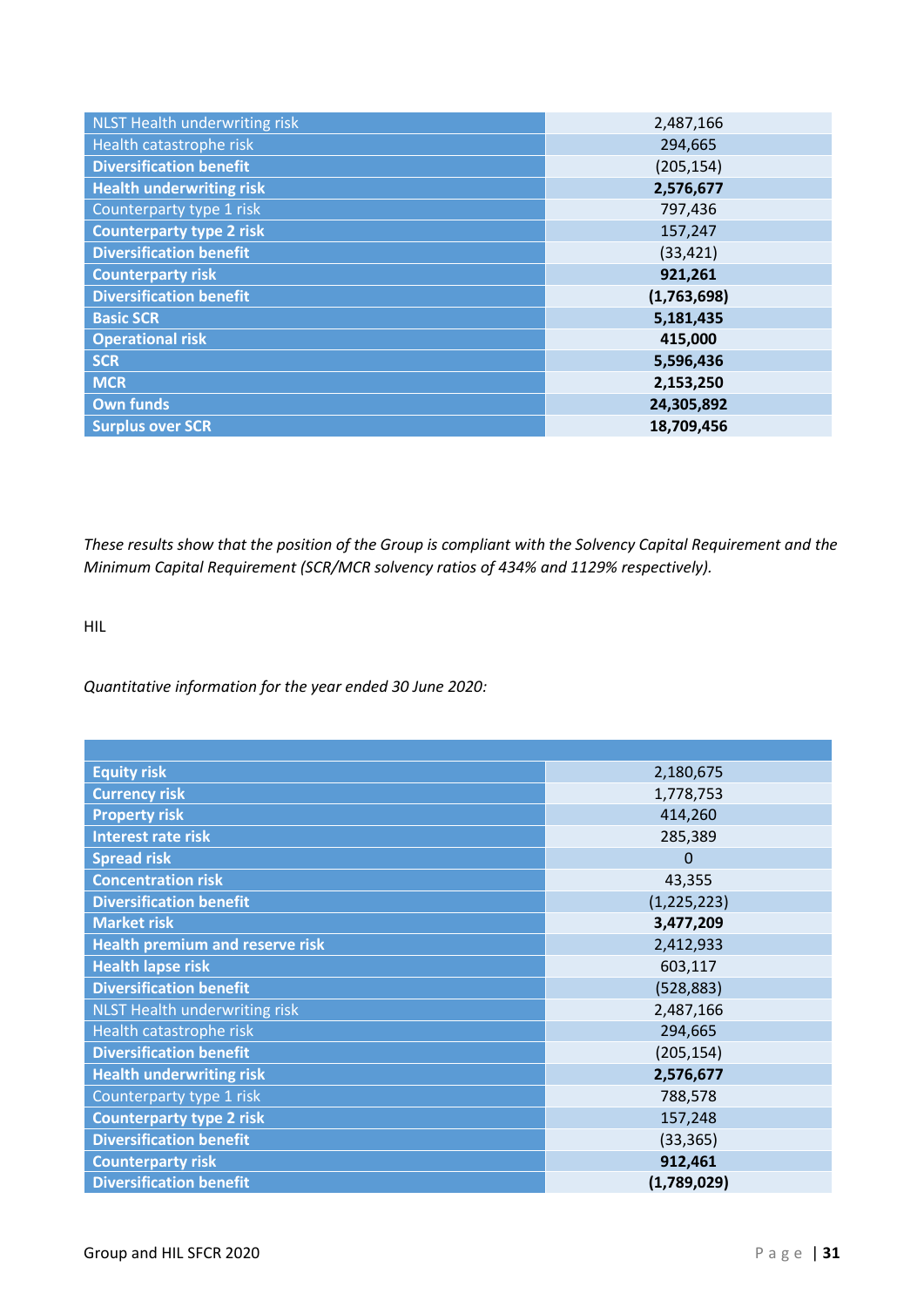| <b>Basic SCR</b>        | 5,177,318  |
|-------------------------|------------|
| <b>Operational risk</b> | 415,001    |
| <b>SCR</b>              | 5,592,320  |
| <b>MCR</b>              | 2,153,250  |
| Own funds               | 22,159,852 |
| <b>Surplus over SCR</b> | 16,567,533 |

These results show that the position of the Company is compliant with the Solvency Capital Requirement and the Minimum Capital Requirement (SCR/MCR solvency ratios of 396% and 1029% respectively).

#### <span id="page-31-0"></span>*E.3. Use of the duration-based equity risk sub-module in the calculation of the Solvency Capital Requirement*

<span id="page-31-1"></span>Not applicable.

*E.4. Differences between the standard formula and any internal model used*

<span id="page-31-2"></span>Not applicable since no internal model has been used in the calculation of the Solvency Capital Requirement.

*E.5. Non-compliance with the Minimum Capital Requirement and with the Solvency Capital Requirement*

Not applicable, since the Company has always been compliant with the Solvency Capital Requirement and the Minimum Capital Requirement.

<span id="page-31-3"></span>*E.6. Any other disclosures*

Not applicable.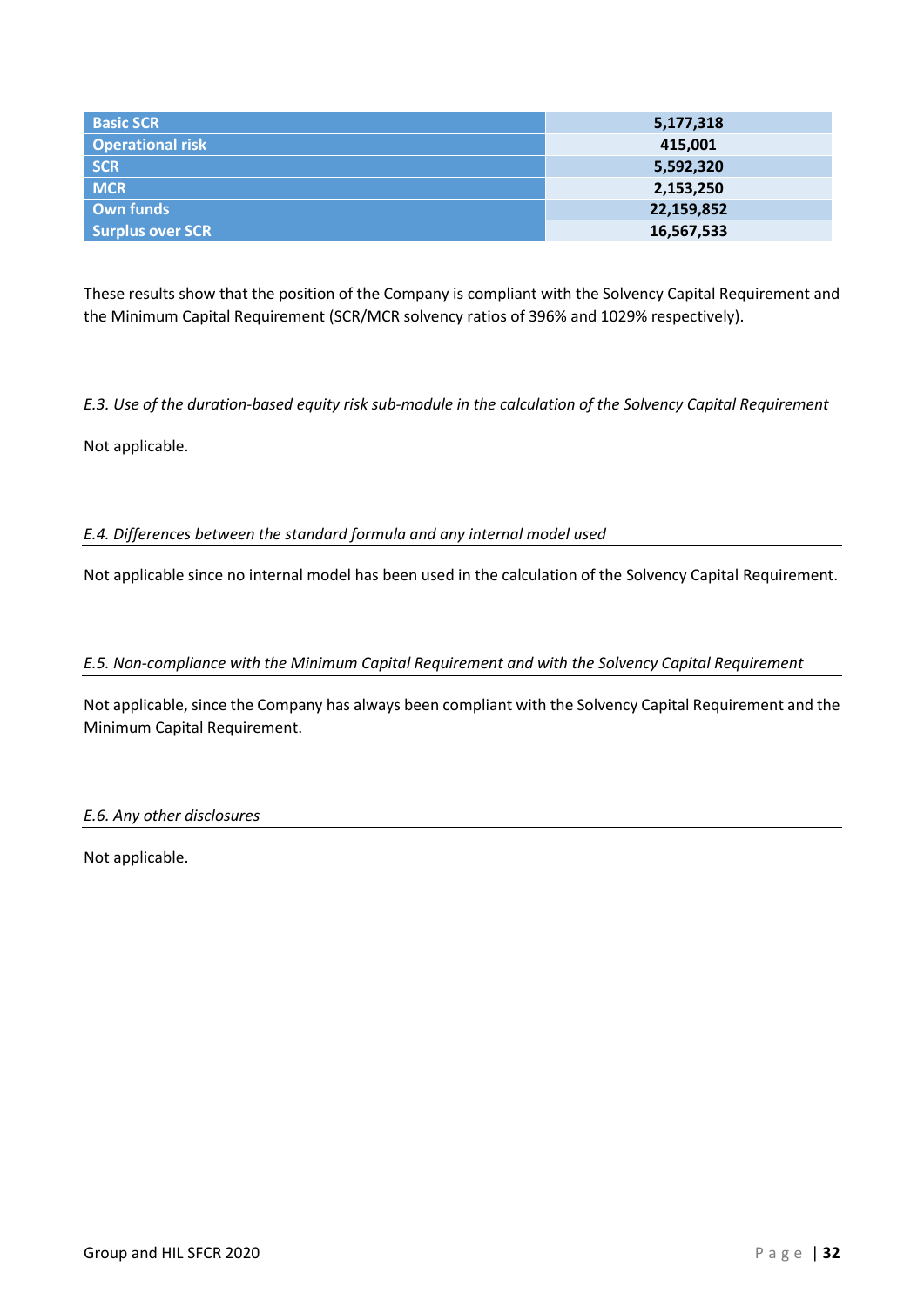Group/SEL

- S.02.01.02
- S.05.01.02
- S.05.02.01
- S.23.01.22
- S.25.01.22
- $\bullet$  S.32.01.22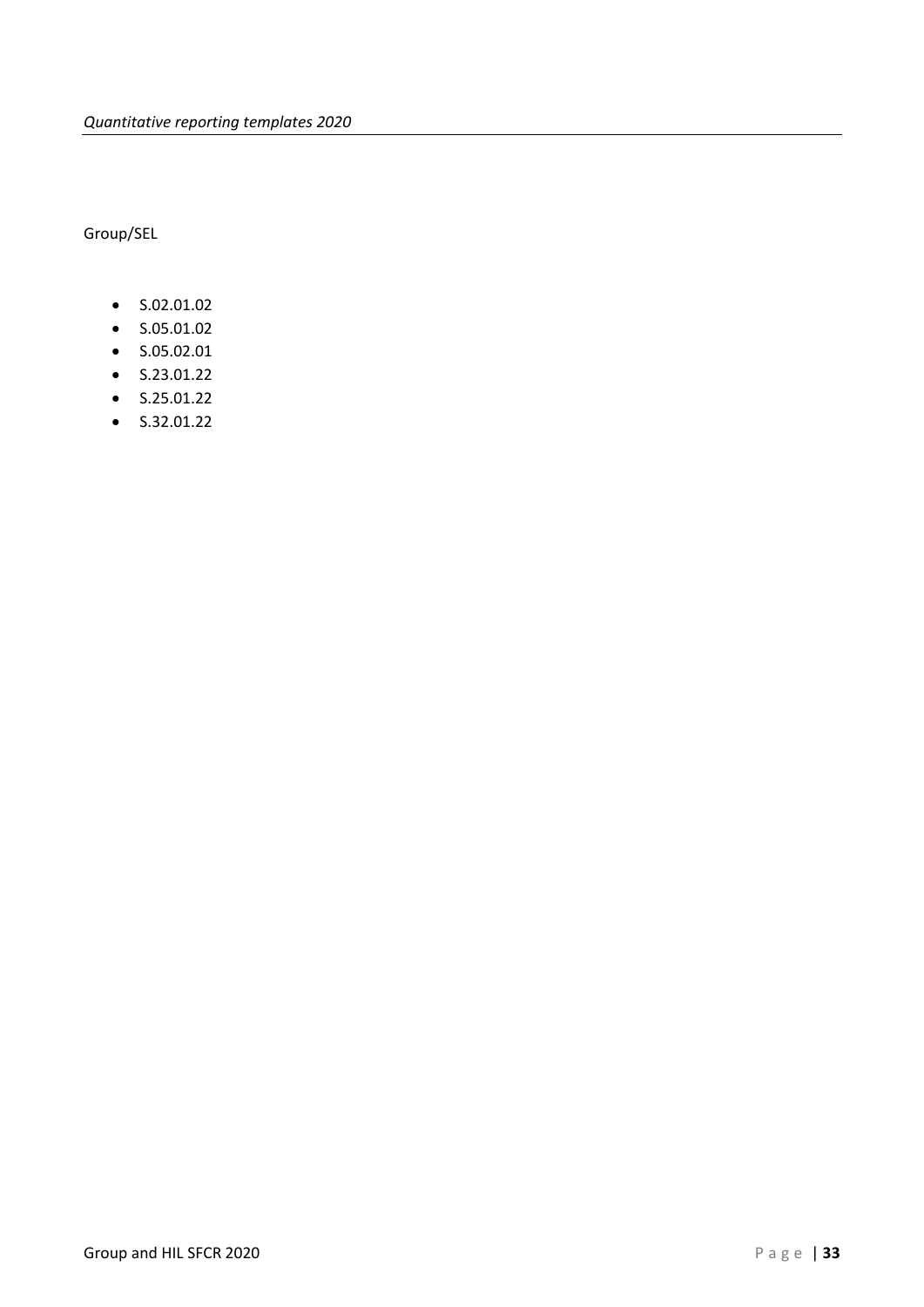#### **Balance sheet**

#### **S.02.01.01.01**

|                                                                                        |              | Solvency II value |
|----------------------------------------------------------------------------------------|--------------|-------------------|
|                                                                                        |              | C0010             |
| Assets                                                                                 |              |                   |
| Goodwill                                                                               | R0010        |                   |
| Deferred acquisition costs                                                             | R0020        |                   |
| Intangible assets                                                                      | R0030        |                   |
| Deferred tax assets                                                                    | R0040        |                   |
| Pension benefit surplus                                                                | R0050        |                   |
| Property, plant & equipment held for own use                                           | R0060        | 1,657,039.00      |
| Investments (other than assets held for index-linked and unit-linked contracts)        | R0070        | 14,176,572.00     |
| Property (other than for own use)                                                      | <b>R0080</b> |                   |
| Holdings in related undertakings, including participations                             | R0090        |                   |
| Equities                                                                               | R0100        | 6,551,263.00      |
| Equities - listed                                                                      | R0110        | 6,551,263.00      |
| Equities - unlisted                                                                    | R0120        |                   |
| <b>Bonds</b>                                                                           | R0130        | 7,420,079.00      |
| <b>Government Bonds</b>                                                                | R0140        | 7,420,079.00      |
| Corporate Bonds                                                                        | R0150        |                   |
| Structured notes                                                                       | R0160        |                   |
| Collateralised securities                                                              | R0170        |                   |
| Collective Investments Undertakings                                                    | R0180        |                   |
| <b>Derivatives</b>                                                                     | R0190        |                   |
| Deposits other than cash equivalents                                                   | R0200        |                   |
| Other investments                                                                      | R0210        | 205,230.00        |
| Assets held for index-linked and unit-linked contracts                                 | R0220        |                   |
| Loans and mortgages                                                                    | R0230        | 0.00              |
| Loans on policies                                                                      | R0240        |                   |
| Loans and mortgages to individuals                                                     | R0250        |                   |
| Other loans and mortgages                                                              | R0260        |                   |
| Reinsurance recoverables from:                                                         | R0270        | 0.00              |
| Non-life and health similar to non-life                                                | R0280        | 0.00              |
| Non-life excluding health                                                              | R0290        |                   |
| Health similar to non-life                                                             | R0300        |                   |
| Life and health similar to life, excluding health and index-linked and unit-linked     | R0310        | 0.00              |
| Health similar to life                                                                 | R0320        |                   |
| Life excluding health and index-linked and unit-linked                                 | R0330        |                   |
| Life index-linked and unit-linked                                                      | R0340        |                   |
| Deposits to cedants                                                                    | R0350        |                   |
| Insurance and intermediaries receivables                                               | R0360        | 1,048,318.00      |
| Reinsurance receivables                                                                | R0370        |                   |
| Receivables (trade, not insurance)                                                     | R0380        | 0.00              |
| Own shares (held directly)                                                             | R0390        |                   |
| Amounts due in respect of own fund items or initial fund called up but not yet paid in | R0400        |                   |
| Cash and cash equivalents                                                              | R0410        | 11,885,235.00     |
| Any other assets, not elsewhere shown                                                  | R0420        | 0.00              |
| <b>Total assets</b>                                                                    | R0500        | 28,767,164.00     |
|                                                                                        |              |                   |

 $\overline{\phantom{a}}$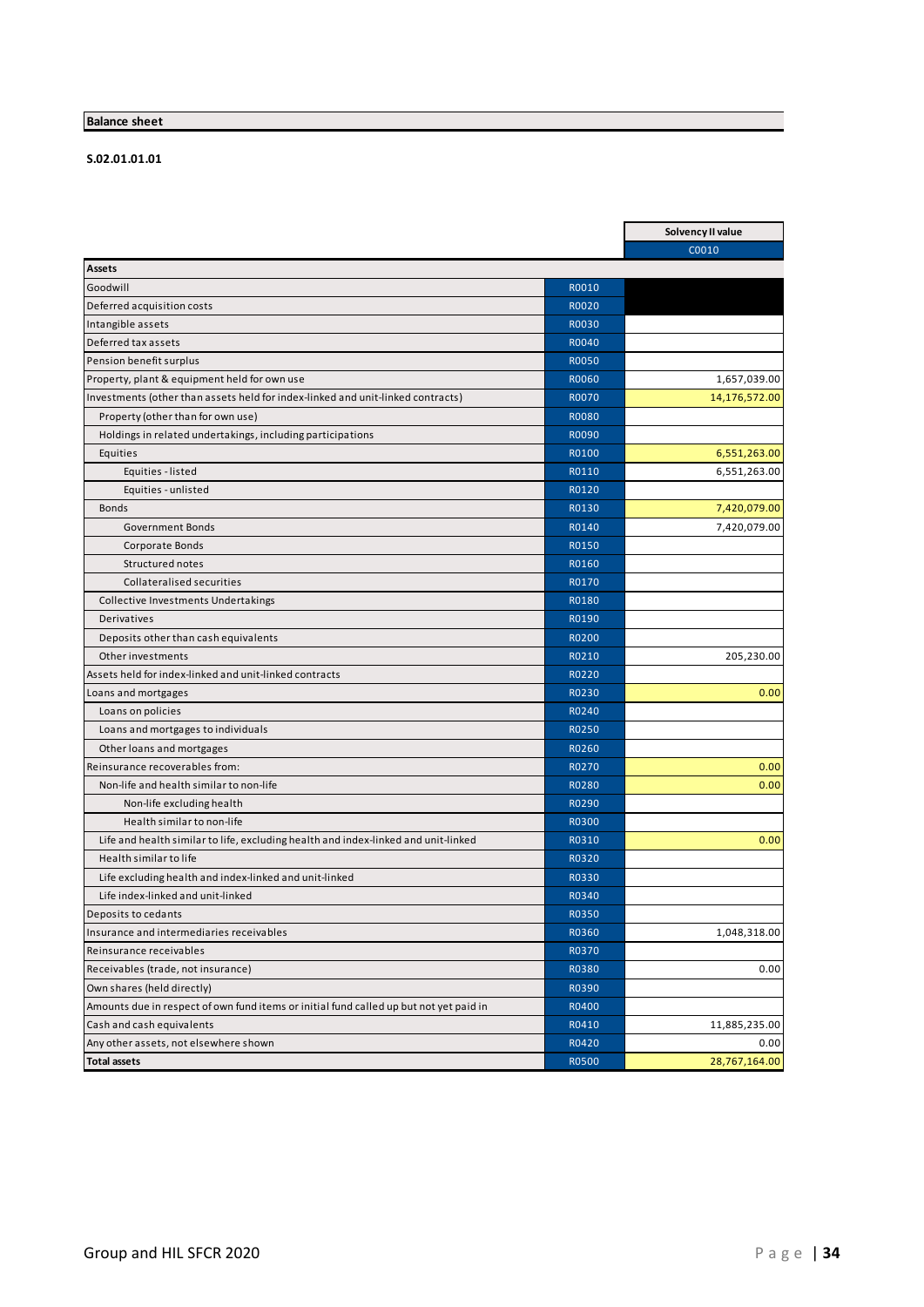| R0510<br>Technical provisions - non-life<br>R0520<br>Technical provisions - non-life (excluding health)<br>Technical provisions calculated as a whole<br>R0530<br>R0540<br><b>Best Estimate</b><br><b>R0550</b><br>Risk margin<br>Technical provisions - health (similar to non-life)<br>R0560<br>R0570<br>Technical provisions calculated as a whole<br><b>Best Estimate</b><br><b>R0580</b><br>R0590<br>Risk margin<br>Technical provisions - life (excluding index-linked and unit-linked)<br>R0600<br>R0610<br>Technical provisions - health (similar to life)<br>R0620<br>Technical provisions calculated as a whole<br>R0630<br><b>Best Estimate</b><br>R0640<br>Risk margin<br>R0650<br>Technical provisions - life (excluding health and index-linked and unit-linked)<br>Technical provisions calculated as a whole<br>R0660<br>R0670<br><b>Best Estimate</b><br>Risk margin<br>R0680<br>Technical provisions - index-linked and unit-linked<br>R0690<br>Technical provisions calculated as a whole<br>R0700<br><b>Best Estimate</b><br>R0710<br>R0720<br>Risk margin<br>Other technical provisions<br>R0730<br><b>Contingent liabilities</b><br>R0740<br>R0750<br>Provisions other than technical provisions<br>R0760<br>Pension benefit obligations<br>Deposits from reinsurers<br>R0770<br>Deferred tax liabilities<br>R0780 | <b>Liabilities</b> |       |               |
|------------------------------------------------------------------------------------------------------------------------------------------------------------------------------------------------------------------------------------------------------------------------------------------------------------------------------------------------------------------------------------------------------------------------------------------------------------------------------------------------------------------------------------------------------------------------------------------------------------------------------------------------------------------------------------------------------------------------------------------------------------------------------------------------------------------------------------------------------------------------------------------------------------------------------------------------------------------------------------------------------------------------------------------------------------------------------------------------------------------------------------------------------------------------------------------------------------------------------------------------------------------------------------------------------------------------------------------|--------------------|-------|---------------|
|                                                                                                                                                                                                                                                                                                                                                                                                                                                                                                                                                                                                                                                                                                                                                                                                                                                                                                                                                                                                                                                                                                                                                                                                                                                                                                                                          |                    |       | 4,162,260.00  |
|                                                                                                                                                                                                                                                                                                                                                                                                                                                                                                                                                                                                                                                                                                                                                                                                                                                                                                                                                                                                                                                                                                                                                                                                                                                                                                                                          |                    |       | 0.00          |
|                                                                                                                                                                                                                                                                                                                                                                                                                                                                                                                                                                                                                                                                                                                                                                                                                                                                                                                                                                                                                                                                                                                                                                                                                                                                                                                                          |                    |       |               |
|                                                                                                                                                                                                                                                                                                                                                                                                                                                                                                                                                                                                                                                                                                                                                                                                                                                                                                                                                                                                                                                                                                                                                                                                                                                                                                                                          |                    |       |               |
|                                                                                                                                                                                                                                                                                                                                                                                                                                                                                                                                                                                                                                                                                                                                                                                                                                                                                                                                                                                                                                                                                                                                                                                                                                                                                                                                          |                    |       |               |
|                                                                                                                                                                                                                                                                                                                                                                                                                                                                                                                                                                                                                                                                                                                                                                                                                                                                                                                                                                                                                                                                                                                                                                                                                                                                                                                                          |                    |       | 4,162,260.00  |
|                                                                                                                                                                                                                                                                                                                                                                                                                                                                                                                                                                                                                                                                                                                                                                                                                                                                                                                                                                                                                                                                                                                                                                                                                                                                                                                                          |                    |       |               |
|                                                                                                                                                                                                                                                                                                                                                                                                                                                                                                                                                                                                                                                                                                                                                                                                                                                                                                                                                                                                                                                                                                                                                                                                                                                                                                                                          |                    |       | 3,995,996.00  |
|                                                                                                                                                                                                                                                                                                                                                                                                                                                                                                                                                                                                                                                                                                                                                                                                                                                                                                                                                                                                                                                                                                                                                                                                                                                                                                                                          |                    |       | 166,264.00    |
|                                                                                                                                                                                                                                                                                                                                                                                                                                                                                                                                                                                                                                                                                                                                                                                                                                                                                                                                                                                                                                                                                                                                                                                                                                                                                                                                          |                    |       | 0.00          |
|                                                                                                                                                                                                                                                                                                                                                                                                                                                                                                                                                                                                                                                                                                                                                                                                                                                                                                                                                                                                                                                                                                                                                                                                                                                                                                                                          |                    |       | 0.00          |
|                                                                                                                                                                                                                                                                                                                                                                                                                                                                                                                                                                                                                                                                                                                                                                                                                                                                                                                                                                                                                                                                                                                                                                                                                                                                                                                                          |                    |       |               |
|                                                                                                                                                                                                                                                                                                                                                                                                                                                                                                                                                                                                                                                                                                                                                                                                                                                                                                                                                                                                                                                                                                                                                                                                                                                                                                                                          |                    |       |               |
|                                                                                                                                                                                                                                                                                                                                                                                                                                                                                                                                                                                                                                                                                                                                                                                                                                                                                                                                                                                                                                                                                                                                                                                                                                                                                                                                          |                    |       |               |
|                                                                                                                                                                                                                                                                                                                                                                                                                                                                                                                                                                                                                                                                                                                                                                                                                                                                                                                                                                                                                                                                                                                                                                                                                                                                                                                                          |                    |       | 0.00          |
|                                                                                                                                                                                                                                                                                                                                                                                                                                                                                                                                                                                                                                                                                                                                                                                                                                                                                                                                                                                                                                                                                                                                                                                                                                                                                                                                          |                    |       |               |
|                                                                                                                                                                                                                                                                                                                                                                                                                                                                                                                                                                                                                                                                                                                                                                                                                                                                                                                                                                                                                                                                                                                                                                                                                                                                                                                                          |                    |       |               |
|                                                                                                                                                                                                                                                                                                                                                                                                                                                                                                                                                                                                                                                                                                                                                                                                                                                                                                                                                                                                                                                                                                                                                                                                                                                                                                                                          |                    |       |               |
|                                                                                                                                                                                                                                                                                                                                                                                                                                                                                                                                                                                                                                                                                                                                                                                                                                                                                                                                                                                                                                                                                                                                                                                                                                                                                                                                          |                    |       | 0.00          |
|                                                                                                                                                                                                                                                                                                                                                                                                                                                                                                                                                                                                                                                                                                                                                                                                                                                                                                                                                                                                                                                                                                                                                                                                                                                                                                                                          |                    |       |               |
|                                                                                                                                                                                                                                                                                                                                                                                                                                                                                                                                                                                                                                                                                                                                                                                                                                                                                                                                                                                                                                                                                                                                                                                                                                                                                                                                          |                    |       |               |
|                                                                                                                                                                                                                                                                                                                                                                                                                                                                                                                                                                                                                                                                                                                                                                                                                                                                                                                                                                                                                                                                                                                                                                                                                                                                                                                                          |                    |       |               |
|                                                                                                                                                                                                                                                                                                                                                                                                                                                                                                                                                                                                                                                                                                                                                                                                                                                                                                                                                                                                                                                                                                                                                                                                                                                                                                                                          |                    |       |               |
|                                                                                                                                                                                                                                                                                                                                                                                                                                                                                                                                                                                                                                                                                                                                                                                                                                                                                                                                                                                                                                                                                                                                                                                                                                                                                                                                          |                    |       |               |
|                                                                                                                                                                                                                                                                                                                                                                                                                                                                                                                                                                                                                                                                                                                                                                                                                                                                                                                                                                                                                                                                                                                                                                                                                                                                                                                                          |                    |       |               |
|                                                                                                                                                                                                                                                                                                                                                                                                                                                                                                                                                                                                                                                                                                                                                                                                                                                                                                                                                                                                                                                                                                                                                                                                                                                                                                                                          |                    |       |               |
|                                                                                                                                                                                                                                                                                                                                                                                                                                                                                                                                                                                                                                                                                                                                                                                                                                                                                                                                                                                                                                                                                                                                                                                                                                                                                                                                          |                    |       |               |
|                                                                                                                                                                                                                                                                                                                                                                                                                                                                                                                                                                                                                                                                                                                                                                                                                                                                                                                                                                                                                                                                                                                                                                                                                                                                                                                                          |                    |       | 36,050.00     |
|                                                                                                                                                                                                                                                                                                                                                                                                                                                                                                                                                                                                                                                                                                                                                                                                                                                                                                                                                                                                                                                                                                                                                                                                                                                                                                                                          | Derivatives        | R0790 |               |
| Debts owed to credit institutions<br><b>R0800</b>                                                                                                                                                                                                                                                                                                                                                                                                                                                                                                                                                                                                                                                                                                                                                                                                                                                                                                                                                                                                                                                                                                                                                                                                                                                                                        |                    |       |               |
| Financial liabilities other than debts owed to credit institutions<br>R0810                                                                                                                                                                                                                                                                                                                                                                                                                                                                                                                                                                                                                                                                                                                                                                                                                                                                                                                                                                                                                                                                                                                                                                                                                                                              |                    |       |               |
| R0820<br>Insurance & intermediaries payables                                                                                                                                                                                                                                                                                                                                                                                                                                                                                                                                                                                                                                                                                                                                                                                                                                                                                                                                                                                                                                                                                                                                                                                                                                                                                             |                    |       | 138,635.00    |
| Reinsurance payables<br>R0830                                                                                                                                                                                                                                                                                                                                                                                                                                                                                                                                                                                                                                                                                                                                                                                                                                                                                                                                                                                                                                                                                                                                                                                                                                                                                                            |                    |       |               |
| Payables (trade, not insurance)<br>R0840                                                                                                                                                                                                                                                                                                                                                                                                                                                                                                                                                                                                                                                                                                                                                                                                                                                                                                                                                                                                                                                                                                                                                                                                                                                                                                 |                    |       | 124,327.00    |
| Subordinated liabilities<br>R0850                                                                                                                                                                                                                                                                                                                                                                                                                                                                                                                                                                                                                                                                                                                                                                                                                                                                                                                                                                                                                                                                                                                                                                                                                                                                                                        |                    |       | 0.00          |
| Subordinated liabilities not in Basic Own Funds<br>R0860                                                                                                                                                                                                                                                                                                                                                                                                                                                                                                                                                                                                                                                                                                                                                                                                                                                                                                                                                                                                                                                                                                                                                                                                                                                                                 |                    |       |               |
| R0870<br>Subordinated liabilities in Basic Own Funds                                                                                                                                                                                                                                                                                                                                                                                                                                                                                                                                                                                                                                                                                                                                                                                                                                                                                                                                                                                                                                                                                                                                                                                                                                                                                     |                    |       |               |
| Any other liabilities, not elsewhere shown<br><b>R0880</b>                                                                                                                                                                                                                                                                                                                                                                                                                                                                                                                                                                                                                                                                                                                                                                                                                                                                                                                                                                                                                                                                                                                                                                                                                                                                               |                    |       |               |
| R0900<br><b>Total liabilities</b>                                                                                                                                                                                                                                                                                                                                                                                                                                                                                                                                                                                                                                                                                                                                                                                                                                                                                                                                                                                                                                                                                                                                                                                                                                                                                                        |                    |       | 4,461,272.00  |
| R1000<br><b>Excess of assets over liabilities</b>                                                                                                                                                                                                                                                                                                                                                                                                                                                                                                                                                                                                                                                                                                                                                                                                                                                                                                                                                                                                                                                                                                                                                                                                                                                                                        |                    |       | 24,305,892.00 |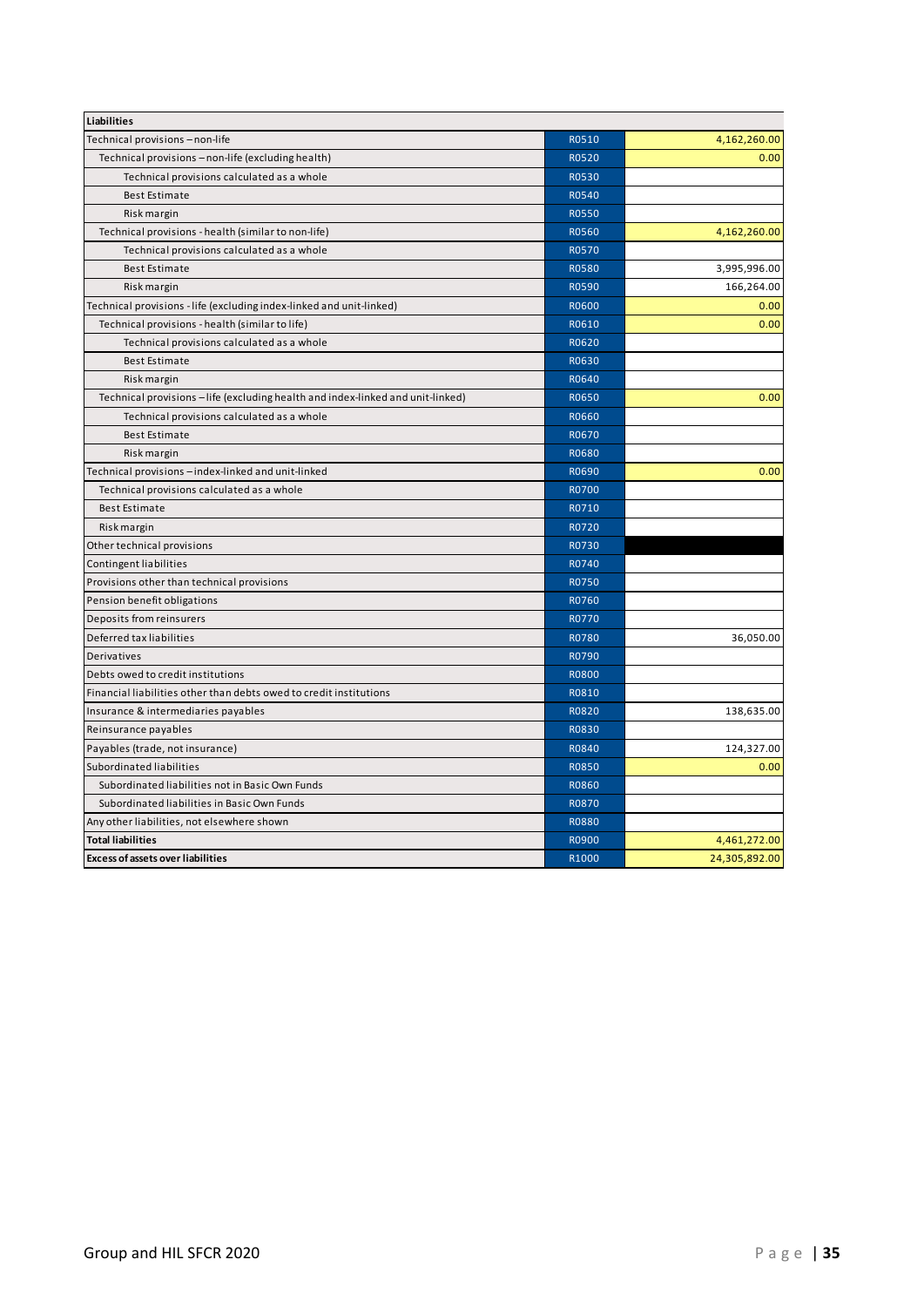**Non-Life & Accepted non-proportional reinsurance**

5.05.01.01.01 **S.05.01.01.01**

|                                                                                                |                       | Medical expense insurance | Income protection insurance | Workers' compensation | Motor vehicle liability<br>insurance | Other motor insurance | l ine of Business for non-life insurance and reinsurance obligations (direct business and accepted proportional reinsurance)<br>Other motor insurance<br>insurance | property insurance  | General liability insurance | Credit and suretyship insurance | Legal expe |
|------------------------------------------------------------------------------------------------|-----------------------|---------------------------|-----------------------------|-----------------------|--------------------------------------|-----------------------|--------------------------------------------------------------------------------------------------------------------------------------------------------------------|---------------------|-----------------------------|---------------------------------|------------|
|                                                                                                |                       | <b>COO10</b>              | C0020                       | insurance<br>COO30    | COO40                                | COO<br>50             | 09000                                                                                                                                                              | C0070               | CO080                       | 06000                           |            |
| <b>Premiumswritten</b><br>Gross - Direct Business<br>Gross - Proportional reinsurance accepted | 01108                 | 14,329,523.00             |                             |                       |                                      |                       |                                                                                                                                                                    |                     |                             |                                 |            |
|                                                                                                | R0120                 |                           |                             |                       |                                      |                       |                                                                                                                                                                    |                     |                             |                                 |            |
| Reinsurers'share<br>Gross - Non-proportional reinsurance accepted                              | 00140<br><b>RO130</b> |                           |                             |                       |                                      |                       |                                                                                                                                                                    |                     |                             |                                 |            |
|                                                                                                | R0200                 | 14,329,523.00             | $\frac{1}{8}$               |                       |                                      | 0.00                  | 000                                                                                                                                                                | iσ                  | 0.00                        |                                 |            |
| Premiumsearned                                                                                 |                       |                           |                             |                       |                                      |                       |                                                                                                                                                                    |                     |                             |                                 |            |
| Gross - Direct Business                                                                        | R0220<br>R0210        | 13,833,353.00             |                             |                       |                                      |                       |                                                                                                                                                                    |                     |                             |                                 |            |
| Gross - Non-proportional reinsurance accepted<br>Gross - Proportional reinsurance accepted     | R0230                 |                           |                             |                       |                                      |                       |                                                                                                                                                                    |                     |                             |                                 |            |
| Reinsurers'share                                                                               | R0240                 |                           |                             |                       |                                      |                       |                                                                                                                                                                    |                     |                             |                                 |            |
| Net                                                                                            | R0300                 | 13,833,353.00             | 0.00                        | 00.00                 | 000                                  | 0.00                  | 000                                                                                                                                                                | 0.00                | 0.00                        | 000                             |            |
| Gross - Direct Business<br><b>Claimsincurred</b>                                               | R0310                 | 5,285,393.00              |                             |                       |                                      |                       |                                                                                                                                                                    |                     |                             |                                 |            |
| Gross - Proportional reinsurance accepted                                                      | R0320                 |                           |                             |                       |                                      |                       |                                                                                                                                                                    |                     |                             |                                 |            |
| Gross - Non-proportional reinsurance accepted                                                  | R0330                 |                           |                             |                       |                                      |                       |                                                                                                                                                                    |                     |                             |                                 |            |
| Net<br>Reinsurers'share                                                                        | R0400<br>R0340        | 5,285,393.00              | 0.00                        | 00'0                  | 00.0                                 | 0.00                  | 0.00                                                                                                                                                               | 0.00                | 0.00                        | 0.00                            |            |
| Changes in other technical provisions                                                          |                       |                           |                             |                       |                                      |                       |                                                                                                                                                                    |                     |                             |                                 |            |
| Gross - Proportional reinsurance accepted<br>Gross - Direct Business                           | R0420<br>RO410        | 0.00                      |                             |                       |                                      |                       |                                                                                                                                                                    |                     |                             |                                 |            |
| Gross - Non-proportional reinsurance accepted                                                  | R0430                 |                           |                             |                       |                                      |                       |                                                                                                                                                                    |                     |                             |                                 |            |
| Reinsurers'share<br>Μet                                                                        | <b>00500</b><br>00440 | 0.00                      | 0.00                        | 00.0                  | 0.00                                 | 0.00                  | 0.00                                                                                                                                                               |                     | 00.0                        | 00.0                            |            |
| Expenses incurred                                                                              | <b>RO550</b>          | 6,515,865.00              | 0.00                        | $\overline{000}$      | $\overline{0.00}$                    |                       | $\overline{0.00}$                                                                                                                                                  | $\frac{0.00}{0.00}$ | $\overline{0.00}$           | $\overline{0.000}$              |            |
| Administrative expenses                                                                        |                       |                           |                             |                       |                                      |                       |                                                                                                                                                                    |                     |                             |                                 |            |
| Gross - Direct Business                                                                        | <b>RO610</b>          | 1,781,321.00              |                             |                       |                                      |                       |                                                                                                                                                                    |                     |                             |                                 |            |
| Gross-Non-proportional reinsurance accepted<br>Gross - Proportional reinsurance accepted       | R0630<br>R0620        |                           |                             |                       |                                      |                       |                                                                                                                                                                    |                     |                             |                                 |            |
| Reinsurers' share                                                                              | R0640                 |                           |                             |                       |                                      |                       |                                                                                                                                                                    |                     |                             |                                 |            |
| Net                                                                                            | R0700                 | 1,781,321.00              | 0.00                        | 00'0                  | 00.00                                | 0.00                  | 00.0                                                                                                                                                               | 0.00                | 00.0                        | 0.00                            |            |
| Investment management expenses<br>Gross-Direct Business                                        | <b>RO710</b>          | 00'646'95                 |                             |                       |                                      |                       |                                                                                                                                                                    |                     |                             |                                 |            |
| Gross-Proportionalreinsurance accepted                                                         | R0720                 |                           |                             |                       |                                      |                       |                                                                                                                                                                    |                     |                             |                                 |            |
| Gross - Non-proportional reinsurance accepted<br>Reinsurers' share                             | 08230                 |                           |                             |                       |                                      |                       |                                                                                                                                                                    |                     |                             |                                 |            |
| Net                                                                                            | R0740<br><b>RO800</b> | 56,979.00                 | 0.00                        | 00.0                  | 00'0                                 | 0.00                  | 00'0                                                                                                                                                               | 0.00                | 00.0                        | 0.00                            |            |
| Claimsmanagement expenses                                                                      |                       |                           |                             |                       |                                      |                       |                                                                                                                                                                    |                     |                             |                                 |            |
| Gross-Direct Business                                                                          | <b>RO810</b>          | 340,461.00                |                             |                       |                                      |                       |                                                                                                                                                                    |                     |                             |                                 |            |
| Gross-Proportionalreinsurance accepted                                                         | R0820                 |                           |                             |                       |                                      |                       |                                                                                                                                                                    |                     |                             |                                 |            |
| Gross - Non-proportional reinsurance accepted<br>Reinsurers' share                             | R0830<br><b>RO840</b> |                           |                             |                       |                                      |                       |                                                                                                                                                                    |                     |                             |                                 |            |
| Net                                                                                            | 00608                 | 340,461.00                | 0.00                        |                       | 0.00                                 | 0.00                  | 0.00                                                                                                                                                               | 0.00                | 00.0                        | 00.00                           |            |
| Acquisition expenses                                                                           |                       |                           |                             |                       |                                      |                       |                                                                                                                                                                    |                     |                             |                                 |            |
| Gross - Proportional reinsurance accepted<br>Gross-Direct Business                             | R0920<br>OT608        | 3,268,430.00              |                             |                       |                                      |                       |                                                                                                                                                                    |                     |                             | R 20                            |            |
| Gross - Non-proportional reinsurance accepted                                                  | <b>RO930</b>          |                           |                             |                       |                                      |                       |                                                                                                                                                                    |                     |                             |                                 |            |
| Reinsurers' share                                                                              | 07608                 |                           |                             |                       |                                      |                       |                                                                                                                                                                    |                     |                             | $\frac{1}{8}$ F                 |            |
| Overhead expenses<br>Net                                                                       | <b>R1000</b>          | 3,268,430.00              | 0.00                        | 00.00                 | 0.00                                 | 0.00                  | 00.00                                                                                                                                                              | 0.00                | 00.0                        |                                 |            |
| Gross - Direct Business                                                                        | <b>R1010</b>          | 1,068,674.00              |                             |                       |                                      |                       |                                                                                                                                                                    |                     |                             | H                               |            |
| Gross-Proportional reinsurance accepted                                                        | R1020                 |                           |                             |                       |                                      |                       |                                                                                                                                                                    |                     |                             | hd                              |            |
| Reinsurers' share<br>Gross - Non-proportional reinsurance accepted                             | R1040<br>R1030        |                           |                             |                       |                                      |                       |                                                                                                                                                                    |                     |                             |                                 |            |
| Net                                                                                            | R1100                 | 1,068,674.00              | 0.00                        |                       | 000                                  | 0.00                  | 00.00                                                                                                                                                              | 0.00                | 00.00                       | e                               |            |
| Other expenses<br>Total expenses                                                               | R1200                 |                           |                             |                       |                                      |                       |                                                                                                                                                                    |                     |                             |                                 |            |
|                                                                                                |                       |                           |                             |                       |                                      |                       |                                                                                                                                                                    |                     |                             |                                 |            |

**Legal expe**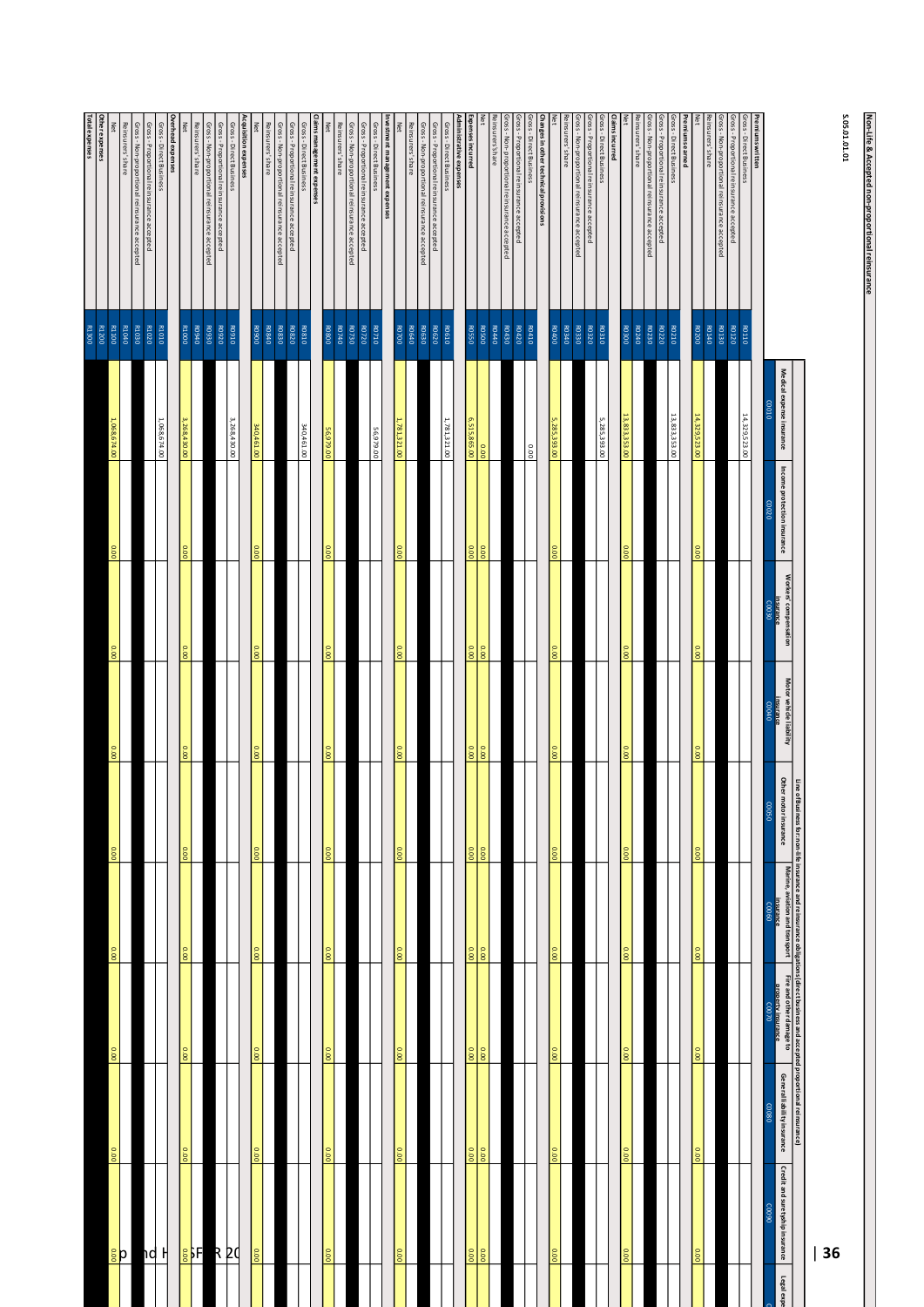# **Non-life obligations for home country**

|                                               |       | Home country | Country (by amount of gross<br>premiums written) | Country (by amount of gross<br>premiums written) | Total for top 5 countries and<br>home country (by amount of |
|-----------------------------------------------|-------|--------------|--------------------------------------------------|--------------------------------------------------|-------------------------------------------------------------|
|                                               |       |              | GB                                               | IE                                               | gross premiums written)                                     |
|                                               |       | C0080        | C0090                                            | C0090                                            | C0140                                                       |
| <b>Premiums written</b>                       |       |              |                                                  |                                                  |                                                             |
| Gross - Direct Business                       | R0110 | 0.00         | 13,227,104.00                                    | 1,102,419.00                                     | 14,329,523.00                                               |
| Gross - Proportional reinsurance accepted     | R0120 |              |                                                  |                                                  | 0.00                                                        |
| Gross-Non-proportional reinsurance accepted   | R0130 |              |                                                  |                                                  | 0.00                                                        |
| Reinsurers' share                             | R0140 |              |                                                  |                                                  | 0.00                                                        |
| Net                                           | R0200 | 0.00         | 13,227,104.00                                    | 1,102,419.00                                     | 14,329,523.00                                               |
| Premiums earned                               |       |              |                                                  |                                                  |                                                             |
| Gross - Direct Business                       | R0210 | 249.00       | 12,886,703.00                                    | 946,401.00                                       | 13,833,353.00                                               |
| Gross - Proportional reinsurance accepted     | R0220 |              |                                                  |                                                  | 0.00                                                        |
| Gross-Non-proportional reinsurance accepted   | R0230 |              |                                                  |                                                  | 0.00                                                        |
| Reinsurers' share                             | R0240 |              |                                                  |                                                  | 0.00                                                        |
| Net                                           | R0300 | 249.00       | 12,886,703.00                                    | 946,401.00                                       | 13,833,353.00                                               |
| Claims incurred                               |       |              |                                                  |                                                  |                                                             |
| Gross - Direct Business                       | R0310 | $-72.00$     | 5,048,828.00                                     | 236,637.00                                       | 5,285,393.00                                                |
| Gross - Proportional reinsurance accepted     | R0320 |              |                                                  |                                                  | 0.00                                                        |
| Gross-Non-proportional reinsurance accepted   | R0330 |              |                                                  |                                                  | 0.00                                                        |
| Reinsurers' share                             | R0340 |              |                                                  |                                                  | 0.00                                                        |
| Net                                           | R0400 | $-72.00$     | 5,048,828.00                                     | 236,637.00                                       | 5,285,393.00                                                |
| Changes in other technical provisions         |       |              |                                                  |                                                  |                                                             |
| Gross - Direct Business                       | R0410 |              |                                                  |                                                  | 0.00                                                        |
| Gross - Proportional reinsurance accepted     | R0420 |              |                                                  |                                                  | 0.00                                                        |
| Gross - Non-proportional reinsurance accepted | R0430 |              |                                                  |                                                  | 0.00                                                        |
| Reinsurers' share                             | R0440 |              |                                                  |                                                  | 0.00                                                        |
| Net                                           | R0500 | 0.00         | 0.00                                             | 0.00                                             | 0.00                                                        |
| <b>Expenses incurred</b>                      | R0550 | 0.00         | 5,811,056.00                                     | 704,809.00                                       | 6,515,865.00                                                |
| Other expenses                                | R1200 |              |                                                  |                                                  |                                                             |
| <b>Total expenses</b>                         | R1300 |              |                                                  |                                                  | 6.515.865.00                                                |

| Total for top 5 countries and |
|-------------------------------|
| home country (by amount of    |
| gross premiums written)       |
| C0140                         |
|                               |
| 14,329,523.00                 |
| 0.00                          |
| 0.00                          |
| 0.00                          |
| 14,329,523.00                 |
|                               |
| 13,833,353.00                 |
| 0.00                          |
| 0.00                          |
| 0.00                          |
| 13,833,353.00                 |
|                               |
| 5,285,393.00                  |
| 0.00                          |
| 0.00                          |
| 0.00                          |
| 5,285,393.00                  |
|                               |
| 0.00                          |
| 0.00                          |
| 0.00                          |
| 0.00                          |
| 0.00                          |
| 6,515,865.00                  |
|                               |
| 6,515,865.00                  |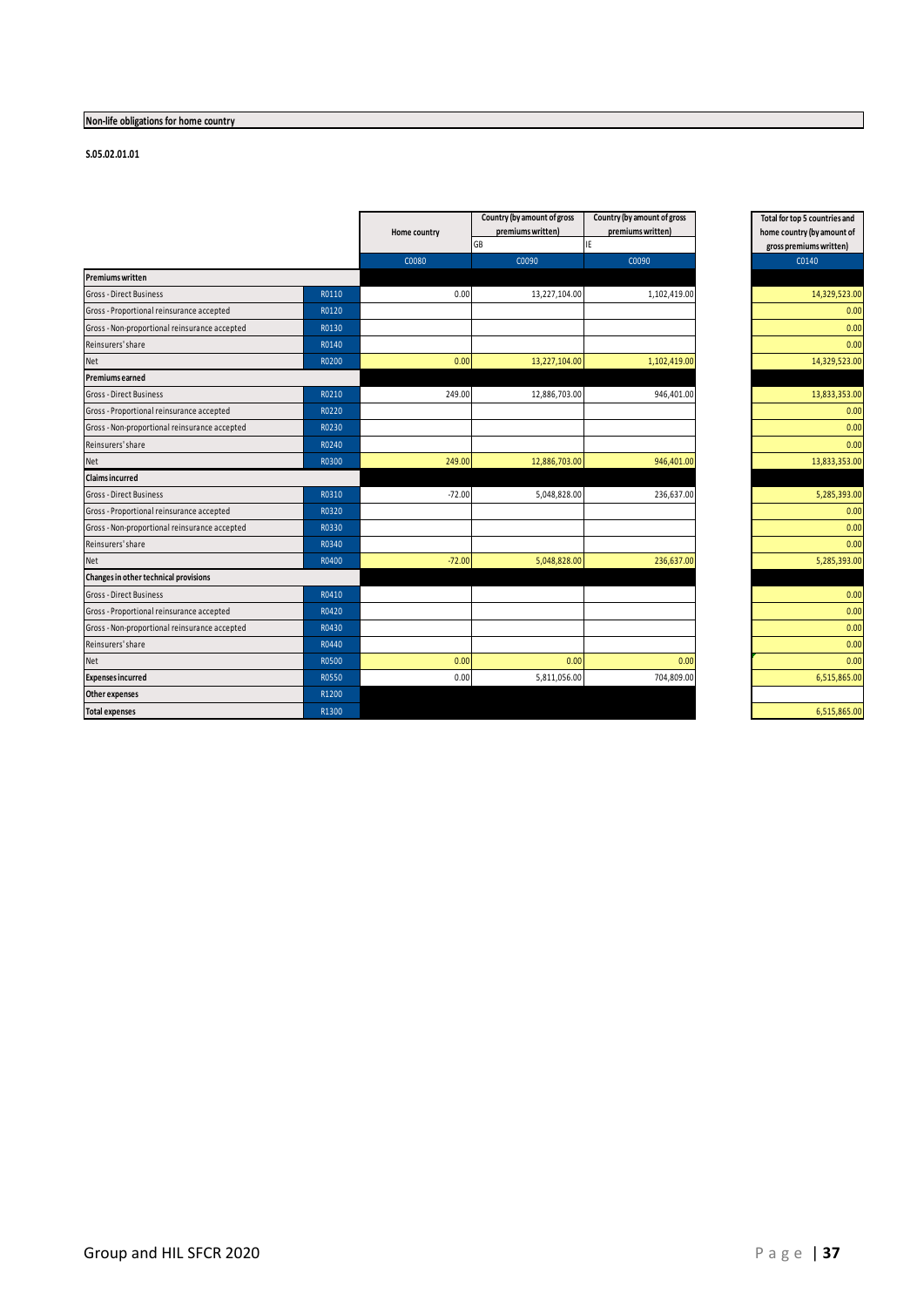# **Life obligations for home country**

|                                       |       |              | Country (by amount of gross<br>premiums written) |  |
|---------------------------------------|-------|--------------|--------------------------------------------------|--|
|                                       |       | Home country | GB                                               |  |
|                                       |       | C0220        | C0230                                            |  |
| <b>Premiums written</b>               |       |              |                                                  |  |
| Gross                                 | R1410 |              |                                                  |  |
| Reinsurers' share                     | R1420 |              |                                                  |  |
| Net                                   | R1500 | 0.00         | 0.00                                             |  |
| <b>Premiums earned</b>                |       |              |                                                  |  |
| Gross                                 | R1510 |              |                                                  |  |
| Reinsurers' share                     | R1520 |              |                                                  |  |
| Net                                   | R1600 | 0.00         | 0.00                                             |  |
| <b>Claims incurred</b>                |       |              |                                                  |  |
| Gross                                 | R1610 |              |                                                  |  |
| Reinsurers' share                     | R1620 |              |                                                  |  |
| Net                                   | R1700 | 0.00         | 0.00                                             |  |
| Changes in other technical provisions |       |              |                                                  |  |
| Gross                                 | R1710 |              |                                                  |  |
| Reinsurers' share                     | R1720 |              |                                                  |  |
| Net                                   | R1800 | 0.00         | 0.00                                             |  |
| <b>Expenses incurred</b>              | R1900 |              |                                                  |  |
| Other expenses                        | R2500 |              |                                                  |  |
| <b>Total expenses</b>                 | R2600 |              |                                                  |  |

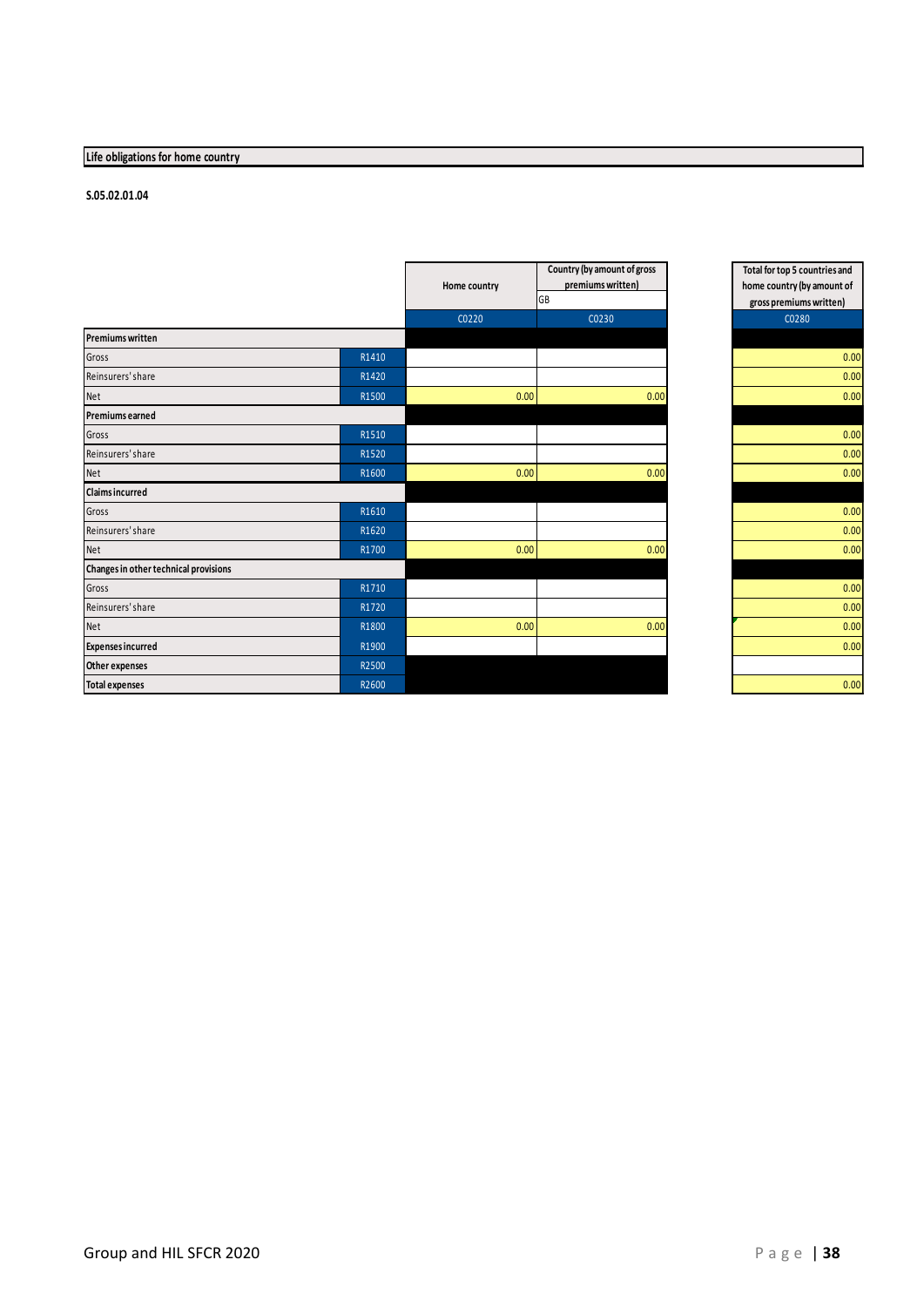| S.23.<br>ġ<br>ġ | ٥<br>Ē |
|-----------------|--------|

| 00.0   | 0.00              |                   |                       | 0.00            | R0400        | Total ancillary own funds                                                                                                                                                                                                                    |
|--------|-------------------|-------------------|-----------------------|-----------------|--------------|----------------------------------------------------------------------------------------------------------------------------------------------------------------------------------------------------------------------------------------------|
|        |                   |                   |                       | 0.00            | R0390        | Other ancillary own funds                                                                                                                                                                                                                    |
|        |                   |                   |                       | 0.00            | R0380        | Non available ancillary own funds at group level                                                                                                                                                                                             |
|        |                   |                   |                       | 0.00            | R0370        | Supplementary members calls -other than under first subparagraph of Article 96(3) of the<br>Directive 2009/138/EC                                                                                                                            |
|        |                   |                   |                       | 0.00            | R0360        | Supplementary members calls under first subparagraph of Article 96(3) of the Directive<br>2009/138/EC                                                                                                                                        |
|        |                   |                   |                       | 00.0            | R0350        | 96(2) of the Directive 2009/138/EC<br>Letters ofcredit and guarantees other than under Article                                                                                                                                               |
|        |                   |                   |                       | 00.0            | R0340        | Letters of credit and guarantees under Article 96(2) of the Directive 2009/138/EC                                                                                                                                                            |
|        |                   |                   |                       | 0.00            | R0330        | Ale gally binding commitment to subscribe and pay for subordinated liabilities on demand                                                                                                                                                     |
|        |                   |                   |                       | 0.00            | R0320        | Unpaid and uncalled preference shares callable on demand                                                                                                                                                                                     |
|        |                   |                   |                       | 0.00            | R0310        | Unpaid and uncalled initial funds, members' contributions or the equivalent basic own fund<br>tem for mutual and mutual - type undertakings, callable on demand                                                                              |
|        |                   |                   |                       | 0.00            | <b>RO300</b> | Unpaid and uncalled ordinary share capital callable on demand                                                                                                                                                                                |
|        |                   |                   |                       |                 |              | Ancillary own funds                                                                                                                                                                                                                          |
| 0.00   | 0.00              | 0.00              | 24,305,892.00         | 24,305,892.00   | <b>RO290</b> | Total basic own funds after deductions                                                                                                                                                                                                       |
| 0.00   | 0.00              | 0.00              | 000                   | 00'0            | R0280        | Total deductions                                                                                                                                                                                                                             |
| 00.0   | 0.00              | 0.00              | 0.00                  | 0.00            | R0270        | Total of non-available own fund items                                                                                                                                                                                                        |
|        |                   |                   |                       | 0.00            | R0260        | Deduction for participations included by using D&A when a combination of methods is used                                                                                                                                                     |
|        |                   |                   |                       | 00.0            | <b>RO250</b> | Deductions for participations where there is non-availability of information (Article 229)                                                                                                                                                   |
|        |                   |                   |                       | 0.00            | R0240        | whereof de ducted according to art 228 of the Directive 2009/138/EC                                                                                                                                                                          |
|        |                   |                   |                       | 0.00            | R0230        | Deductions for participations in other financial undertakings, including non-regulated<br>dertakings carrying out financial activities                                                                                                       |
|        |                   |                   |                       |                 |              | Deductions                                                                                                                                                                                                                                   |
|        |                   |                   |                       |                 | R0220        | meet the criteria to be classified as Solvency II own funds<br>Own funds from the financial statements that should not be represented by the<br>econciliation reserve and do not meet the criteria to be classified as Solvency II own funds |
|        |                   |                   |                       |                 |              | Own funds from the financial state ments that should not be represented by the reconciliation reserve and do not                                                                                                                             |
|        |                   |                   |                       | 0.00            | R0210        | Non-a vailable minority interests at group level                                                                                                                                                                                             |
|        |                   |                   |                       | 00.00           | R0200        | Minority interests (if not reported as part of a specific own fund item)                                                                                                                                                                     |
|        |                   |                   |                       | 0.00            | <b>RO190</b> | Non available own funds related to other own funds items a pproved by supervisory a uthority                                                                                                                                                 |
|        |                   |                   |                       | 00.0            | R0180        | Other ite ms approved by supervisory authority as basic own funds not specified above                                                                                                                                                        |
|        |                   |                   |                       | 00.0            | R0170        | The amount equal to the value of net deferred tax assets not available at the group level                                                                                                                                                    |
|        |                   |                   |                       | 0.00            | R0160        | An amount equal to the value of net deferred tax assets                                                                                                                                                                                      |
|        |                   |                   |                       | 0.00            | R0150        | Non-available subordinated liabilities at group level                                                                                                                                                                                        |
|        |                   |                   |                       | 00.0            | <b>RO140</b> | Subordinated liabilities                                                                                                                                                                                                                     |
|        |                   |                   | 19,305,892.00         | 19, 305, 892.00 | <b>RO130</b> | Reconciliation reserve                                                                                                                                                                                                                       |
|        |                   |                   |                       | 0.00            | R0120        | Non-available share premium account related to preference shares at group level                                                                                                                                                              |
|        |                   |                   |                       | 00.0            | <b>RO110</b> | Share premium account related to preference shares                                                                                                                                                                                           |
|        |                   |                   |                       | 0.00            | <b>RO100</b> | Non-a vailable preference shares at group level                                                                                                                                                                                              |
|        |                   |                   |                       | 00.0            | <b>RO090</b> | Preference shares                                                                                                                                                                                                                            |
|        |                   |                   |                       | 00.0            | <b>ROO80</b> | Non-available surplus funds at group level                                                                                                                                                                                                   |
|        |                   |                   |                       | 00.0            | <b>ROO70</b> | Surplus funds                                                                                                                                                                                                                                |
|        |                   |                   |                       | 00.0            | R0060        | Non-available subordinated mutual member accounts at group level                                                                                                                                                                             |
|        |                   |                   |                       | 00.0            | <b>ROO50</b> | Subordinated mutual member accounts                                                                                                                                                                                                          |
|        |                   |                   |                       | 0.00            | <b>ROO40</b> | Initial funds, members' contributions or the equivalent basic own - fund item for mutual and<br>nutual-type undertakings                                                                                                                     |
|        |                   |                   |                       | 00.0            | R0030        | Share premium account related to ordinary share capital                                                                                                                                                                                      |
|        |                   |                   |                       | 00.00           | R0020        | Non-a va ilable called but not paid in ordinary share capital at group level                                                                                                                                                                 |
|        |                   |                   | 5,000,000.00          | 5,000,000.00    | R0010        | Ordinary share capital (gross of own shares)                                                                                                                                                                                                 |
|        |                   |                   |                       |                 |              | Basic own funds before deduction for participations in other financial sector                                                                                                                                                                |
| COO50  | CO040             | COO30             | C0020                 | C0010           |              |                                                                                                                                                                                                                                              |
| Tier 3 | Tier <sub>2</sub> | Tier 1-restricted | Tier 1 - unrestricted | <b>Iotal</b>    |              |                                                                                                                                                                                                                                              |
|        |                   |                   |                       |                 |              |                                                                                                                                                                                                                                              |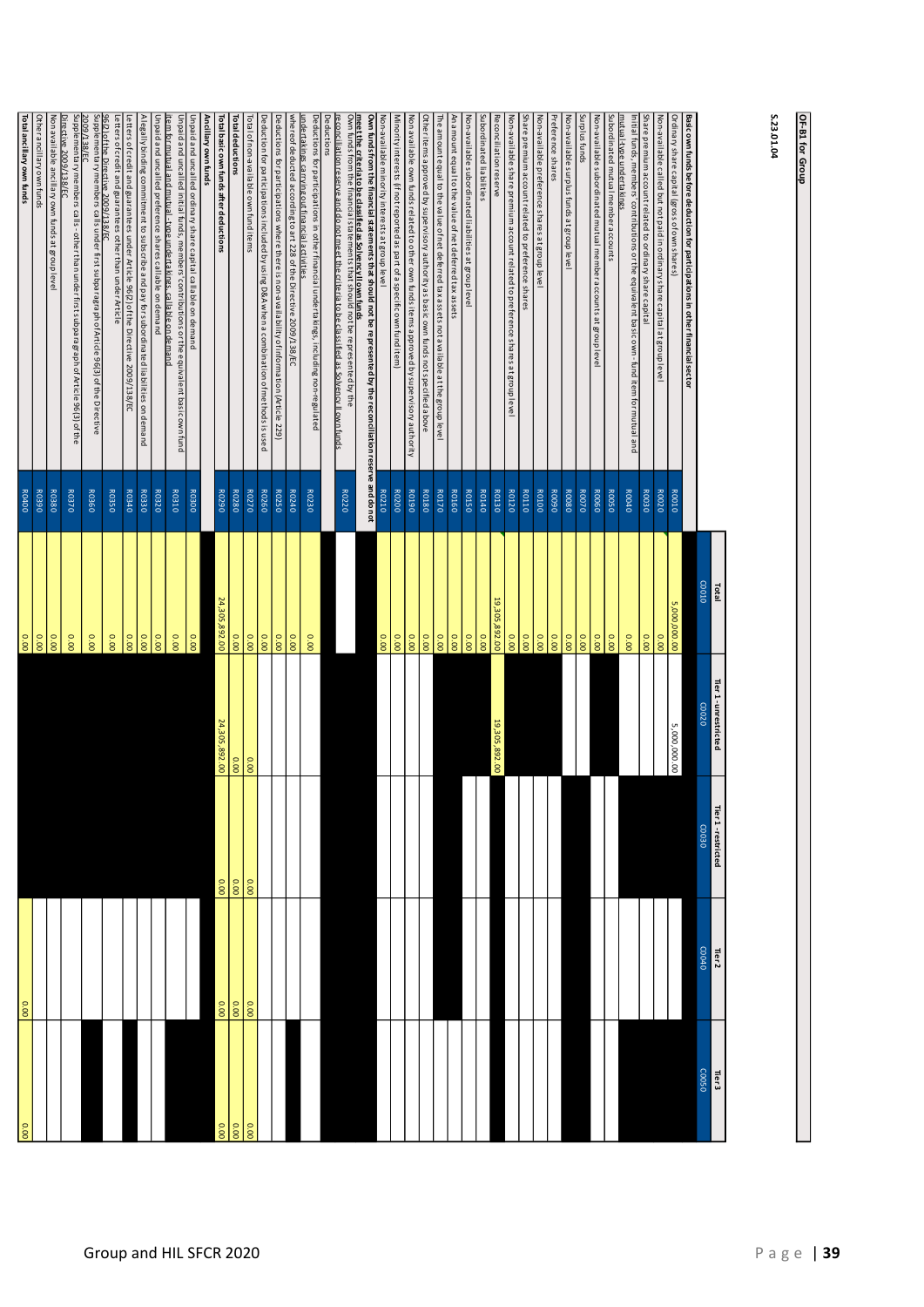| Own funds of other financial sectors                                                                                                                        |               |               |               |       |       |       |
|-------------------------------------------------------------------------------------------------------------------------------------------------------------|---------------|---------------|---------------|-------|-------|-------|
| Credit institutions, investment firms, financial institutions, alternative investment fund                                                                  | R0410         | 00.00         |               |       |       |       |
| managers, UCITS management companies - total                                                                                                                |               |               |               |       |       |       |
| Institutions for occupational retirement provision                                                                                                          | R0420         | 00.00         |               |       |       |       |
| Non regulated entities carrying out financial activities                                                                                                    | R0430         | 0.00          |               |       |       |       |
| Total own funds of other financial sectors                                                                                                                  | <b>R0440</b>  | 00.00         | 00.00         | 00.00 | 00.00 |       |
| Own funds when using the D&A, exclusively or in combination of method 1                                                                                     |               |               |               |       |       |       |
| Own tunds aggregated when using the D&A and combination<br>ofmethod                                                                                         | R0450         | 00.00         |               |       |       |       |
| Own funds aggregated when using the D&A and combination<br>of method net of IGT                                                                             | R0460         | 00.00         |               |       |       |       |
| Total available own funds to meet the consolidated group                                                                                                    | <b>ROS20</b>  | 24,305,892.00 | 24,305,892.00 | 0.00  | 00.00 | 000   |
| SCR (excluding own funds from other financial sector and<br>from the undertakings included via D&A1                                                         |               |               |               |       |       |       |
| consolidated group SCR<br>Total available own funds to meet the minimum                                                                                     | <b>RO530</b>  | 24,305,892.00 | 24,305,892.00 | 0.00  | 0.00  |       |
| financial sector and from the undertakings included via D&A)<br>Total eligible own funds to meet the consolidated group SCR (excluding own funds from other | <b>RO560</b>  | 24,305,892.00 | 24,305,892.00 | 0.00  |       |       |
| Total eligible own funds to meet the minimum consolidated group SCR                                                                                         | <b>ROS70</b>  | 24,305,892.00 | 24,305,892.00 | 00.00 |       |       |
| Consolidated Group SCR                                                                                                                                      | <b>ROS90</b>  | 5,596,436.00  |               |       |       |       |
| Minimum consolidated Group SCR                                                                                                                              | <b>RO610</b>  | 2,153,250.00  |               |       |       |       |
| the undertakings included via D&A<br>Ratio of Eligible own funds to the consolidated Group SCR (excluding other financial sectors and                       | R0630         | 4.3431        |               |       |       |       |
| Ratio of Eligible own funds to minimum Consolidate d Group SCR                                                                                              | <b>RO650</b>  | 11.2880       |               |       |       |       |
| and from the undertakings included via D&A<br>Total eligible own funds to meet the group SCR (including own funds from other financial sector               | <b>RO660</b>  | 24,305,892.00 | 24,305,892.00 | 0.00  | 0.00  | 00.00 |
| SCR for entities included with D&A method                                                                                                                   | <b>R0670</b>  |               |               |       |       |       |
| Group SCR                                                                                                                                                   | <b>RO680</b>  | 5,596,436.00  |               |       |       |       |
| Ratio of Eligible own funds to group SCR including other financial sectors and the undertakings<br>included via D&A                                         | <b>RO6900</b> | 4.3431        |               |       |       |       |

|                                                                                                                 |              | 09000         |
|-----------------------------------------------------------------------------------------------------------------|--------------|---------------|
| Reconciliation reserve                                                                                          |              |               |
| Excess of assets over liabilities                                                                               | <b>RO700</b> | 24,305,892.00 |
| Own shares (held directly and indirectly)                                                                       | <b>RO710</b> |               |
| Forese able dividends, distributions and charges                                                                | <b>RO720</b> |               |
| Other basic own fund items                                                                                      | R0730        | 5,000,000.00  |
| Adjustment for restricted own fund items in respect of matching adjustment portfolios and<br>ring fen ced funds | 00740        |               |
| Other non available own funds                                                                                   | <b>RO750</b> |               |
| Reconciliation reserve                                                                                          | R0760        | 19,305,892.00 |
| Expected profits                                                                                                |              |               |
| Expected profits included in future premiums (EPIFP) - Life business                                            | <b>RO770</b> |               |
| Non-life business<br>Expected profits included in future premiums (EPIFP)-                                      | <b>RO780</b> |               |
| Total Expected profits included in future premiums (EPIFP)                                                      | 06/08        | 000           |
|                                                                                                                 |              |               |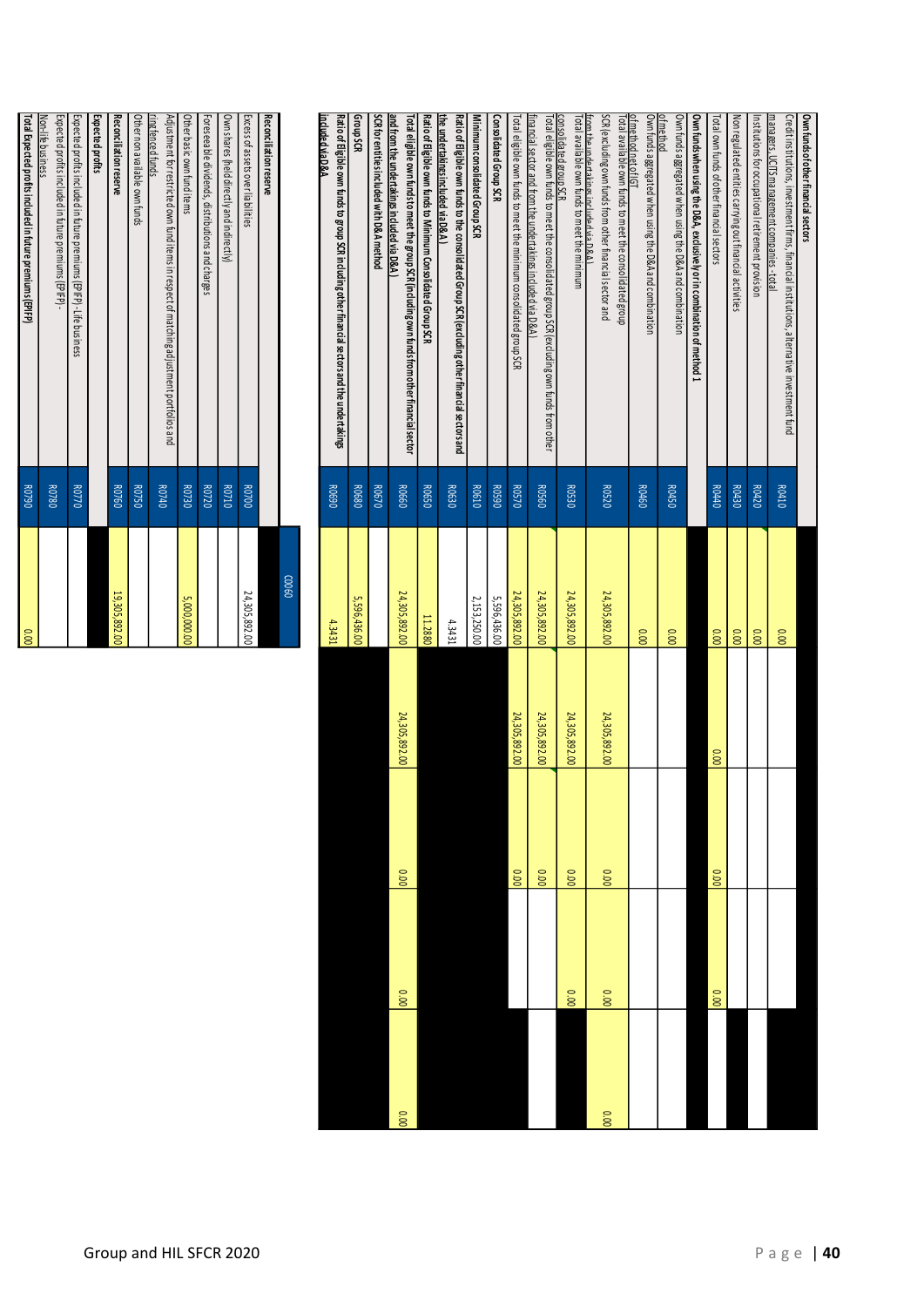# **Solvency Capital Requirement - for groups on Standard Formula**

#### **S.25.01.04**

| Article 112* | Z0010 | . . | 1- Article 112(7) reporting (output: x1) |
|--------------|-------|-----|------------------------------------------|
|              |       |     | 2 - Regular reporting (output: x0)       |

# **Basic Solvency Capital Requirement**

|                                           |       | Gross solvency capital<br>requirement | Simplifications |
|-------------------------------------------|-------|---------------------------------------|-----------------|
|                                           |       | C0110                                 | C0120           |
| Market risk                               | R0010 | 3,477,194.00                          |                 |
| Counterparty default risk                 | R0020 | 921,262.00                            |                 |
| Life underwriting risk                    | R0030 | 0.00                                  |                 |
| Health underwriting risk                  | R0040 | 2,576,677.00                          |                 |
| Non-life underwriting risk                | R0050 | 0.00                                  |                 |
| Diversification                           | R0060 | $-1,793,698.00$                       |                 |
| Intangible asset risk                     | R0070 | 0.00                                  |                 |
| <b>Basic Solvency Capital Requirement</b> | R0100 | 5,181,435.00                          |                 |

# **Calculation of Solvency Capital Requirement**

|                                                                                                                                                                                                                   |              | Value          |                                                                                                                                     |
|-------------------------------------------------------------------------------------------------------------------------------------------------------------------------------------------------------------------|--------------|----------------|-------------------------------------------------------------------------------------------------------------------------------------|
|                                                                                                                                                                                                                   |              | C0100          |                                                                                                                                     |
| Adjustment due to RFF/MAP nSCR aggregation                                                                                                                                                                        | R0120        | 0.00           |                                                                                                                                     |
| Operational risk                                                                                                                                                                                                  | R0130        | 415,001.00     |                                                                                                                                     |
| Loss-absorbing capacity of technical provisions                                                                                                                                                                   | R0140        | 0.00           |                                                                                                                                     |
| Loss-absorbing capacity of deferred taxes                                                                                                                                                                         | R0150        | 0.00           |                                                                                                                                     |
| Capital requirement for business operated in accordance with Art. 4 of Directive 2003/41/EC (transitional)                                                                                                        | R0160        | 0.00           |                                                                                                                                     |
| Solvency capital requirement, excluding capital add-on                                                                                                                                                            | R0200        | 5,596,436.00   |                                                                                                                                     |
| Capital add-ons already set                                                                                                                                                                                       | R0210        | 0.00           |                                                                                                                                     |
| Solvency capital requirement for undertakings under consolidated method                                                                                                                                           | R0220        | 5,596,436.00   |                                                                                                                                     |
| Other information on SCR                                                                                                                                                                                          |              |                |                                                                                                                                     |
| Capital requirement for duration-based equity risk sub-module                                                                                                                                                     | R0400        | 0.00           |                                                                                                                                     |
| Total amount of Notional Solvency Capital Requirements for remaining part                                                                                                                                         | R0410        | 0.00           |                                                                                                                                     |
| Total amount of Notional Solvency Capital Requirements for ring fenced funds                                                                                                                                      | R0420        | 0.00           |                                                                                                                                     |
| Total amount of Notional Solvency Capital Requirements for matching adjustment portfolios                                                                                                                         | R0430        | 0.00           |                                                                                                                                     |
| Diversification effects due to RFF nSCR aggregation for article 304                                                                                                                                               | R0440        | 0.00           |                                                                                                                                     |
| Method used to calculate the adjustment due to RFF/MAP nSCR aggregation (*)                                                                                                                                       | R0450        | $\overline{4}$ | 1- Full recalculation<br>2 - Simplification at risk sub-module leve<br>3 - Simplification at risk module level<br>4 - No adiustment |
| Net future discretionary benefits                                                                                                                                                                                 | R0460        | 0.00           |                                                                                                                                     |
| Minimum consolidated group solvency capital requirement                                                                                                                                                           | R0470        | 2,153,250.00   |                                                                                                                                     |
| Information on other entities                                                                                                                                                                                     |              |                |                                                                                                                                     |
| Capital requirement for other financial sectors (Non-insurance capital requirements)                                                                                                                              | <b>R0500</b> | 0.00           |                                                                                                                                     |
| Capital requirement for other financial sectors (Non-insurance capital requirements) - Credit institutions, investment firms and                                                                                  | R0510        | 0.00           |                                                                                                                                     |
| financial institutions, alternative investment funds managers, UCITS management companies<br>Capital requirement for other financial sectors (Non-insurance capital requirements) - Institutions for occupational | R0520        | 0.00           |                                                                                                                                     |
| retirement provisions<br>Capital requirement for other financial sectors (Non-insurance capital requirements) - Capital requirement for non-regulated                                                             | R0530        |                |                                                                                                                                     |
| entities carrying out financial activities                                                                                                                                                                        |              | 0.00           |                                                                                                                                     |
| Capital requirement for non-controlled participation requirements                                                                                                                                                 | R0540        | 0.00           |                                                                                                                                     |
| Capital requirement for residual undertakings                                                                                                                                                                     | <b>R0550</b> | 0.00           |                                                                                                                                     |
| <b>Overall SCR</b>                                                                                                                                                                                                |              |                |                                                                                                                                     |
| SCR for undertakings included via D and A                                                                                                                                                                         | R0560        | 0.00           |                                                                                                                                     |
| Solvency capital requirement                                                                                                                                                                                      | R0570        | 5,596,436.00   |                                                                                                                                     |
|                                                                                                                                                                                                                   |              |                |                                                                                                                                     |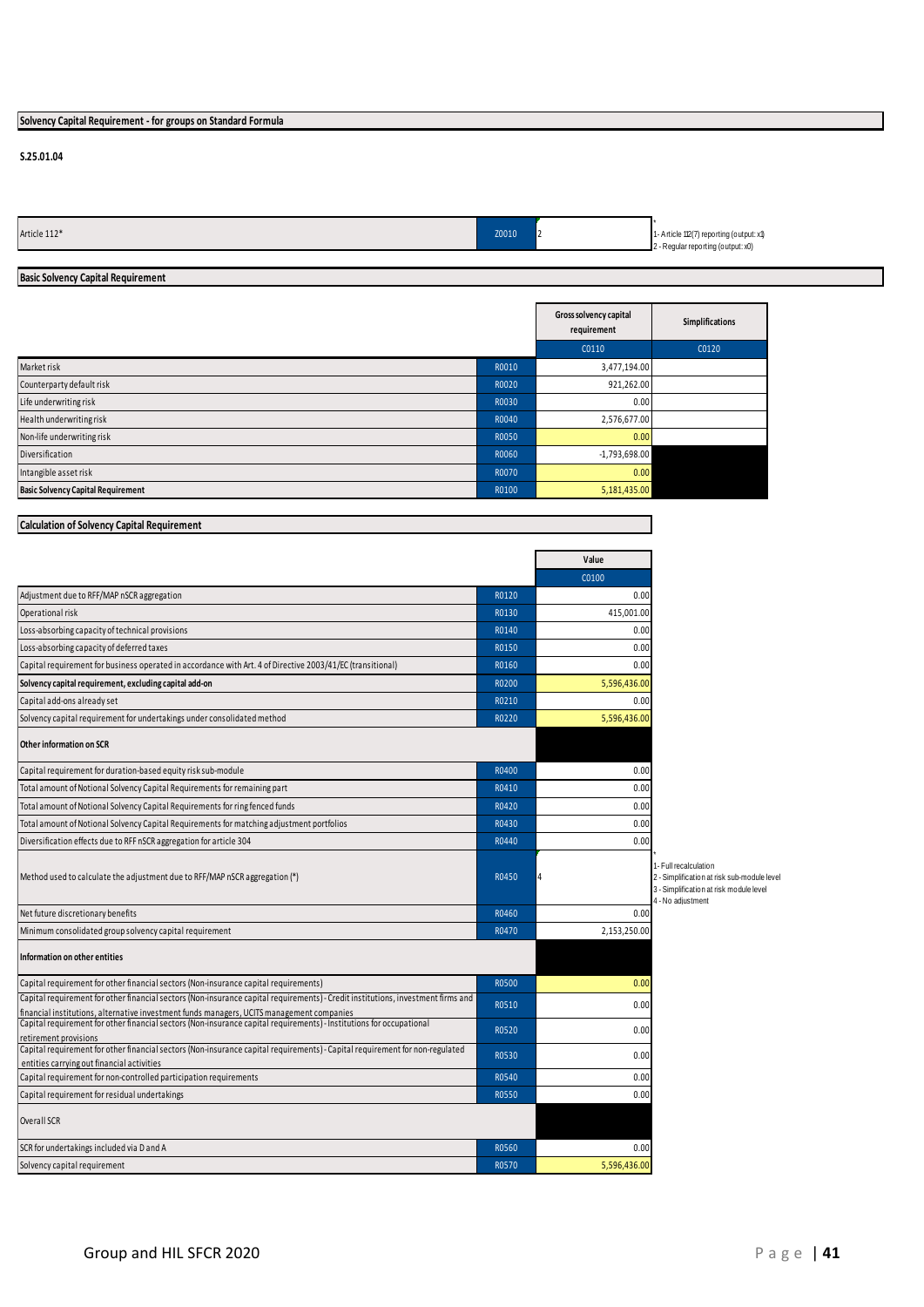| <b>HOLD BOOK THE REAL</b>           | OS BICHCECC II BE (ST)         | e      | terfizarrated benefalge<br><b>KONSIN</b>                                                                                                         |                                        | <b>THE SCIENCE</b>                                                                                      | <b>Support of the Outlet under</b><br>쁂                                                                                                         | belizion est fe past utation 800 EC alt 26 chi fe control die utation 6 | although market as before reason.                   | Next action of the first contract for the equipped interior of the part complete | telapipped                                                | Fin de antichie principal absolution and absolution and all    | the first particular of the control of the control of the control of the control of the control of the control of the control of the control of the control of the control of the control of the control of the control of the | -For EBI for any articles with the EBI for the Second of the Plats of the Plats. | Zjednik                                              | [2] agap(1)(35km)                                                                                                                                                                                                                                                                                                                                                                                                                                                                                              | <b>The Case of the United States</b>                                                                           | <b>MULTER</b> | Untertaing in the scope of the group |
|-------------------------------------|--------------------------------|--------|--------------------------------------------------------------------------------------------------------------------------------------------------|----------------------------------------|---------------------------------------------------------------------------------------------------------|-------------------------------------------------------------------------------------------------------------------------------------------------|-------------------------------------------------------------------------|-----------------------------------------------------|----------------------------------------------------------------------------------|-----------------------------------------------------------|----------------------------------------------------------------|--------------------------------------------------------------------------------------------------------------------------------------------------------------------------------------------------------------------------------|----------------------------------------------------------------------------------|------------------------------------------------------|----------------------------------------------------------------------------------------------------------------------------------------------------------------------------------------------------------------------------------------------------------------------------------------------------------------------------------------------------------------------------------------------------------------------------------------------------------------------------------------------------------------|----------------------------------------------------------------------------------------------------------------|---------------|--------------------------------------|
|                                     |                                | m      | Cum)                                                                                                                                             |                                        |                                                                                                         |                                                                                                                                                 |                                                                         |                                                     |                                                                                  |                                                           |                                                                |                                                                                                                                                                                                                                |                                                                                  |                                                      |                                                                                                                                                                                                                                                                                                                                                                                                                                                                                                                |                                                                                                                |               |                                      |
| Situal Gastell mited                | HICAtes exclinited             | m      | Legi Name of the under taking                                                                                                                    |                                        |                                                                                                         |                                                                                                                                                 |                                                                         |                                                     |                                                                                  |                                                           |                                                                |                                                                                                                                                                                                                                |                                                                                  |                                                      |                                                                                                                                                                                                                                                                                                                                                                                                                                                                                                                |                                                                                                                |               |                                      |
|                                     |                                | 60     | <b>The character of</b>                                                                                                                          |                                        | 医皮肤 医生物 医生物 医生物 医生物的<br>2 Special papea velocit administration that can in Krish 21 Directive 2008 1960 | ESEN LIFES<br>The spot to short these assists through the students the state of<br>World perices and at advert Act of a Hiberal Feath in BLTEST | leading to respirate the expert problem                                 | Cest retreat in extent firm and financial restation | Next face total may a streak Activity (the Copy)                                 | Newship community and with the 2018 of the team of the CO | Floored by can payer ident in Kitz 2011 of a Diedine 2009 9002 | Expansion as showed                                                                                                                                                                                                            | Since and additional                                                             | Lib incommentation)<br>2 (han internazional station) |                                                                                                                                                                                                                                                                                                                                                                                                                                                                                                                | Joseph Hill                                                                                                    |               |                                      |
| content in the fighter of           | or gain in the day share.      | e      | 雪                                                                                                                                                |                                        |                                                                                                         |                                                                                                                                                 |                                                                         |                                                     |                                                                                  |                                                           |                                                                |                                                                                                                                                                                                                                |                                                                                  |                                                      |                                                                                                                                                                                                                                                                                                                                                                                                                                                                                                                |                                                                                                                |               |                                      |
|                                     |                                | ê      | Compinentations                                                                                                                                  |                                        |                                                                                                         |                                                                                                                                                 |                                                                         |                                                     |                                                                                  |                                                           |                                                                |                                                                                                                                                                                                                                |                                                                                  | <b>World's</b>                                       | Ē                                                                                                                                                                                                                                                                                                                                                                                                                                                                                                              | (point of the color)                                                                                           |               |                                      |
| Gite by ifirminal Series Commission | Gia bri Financia (semicologia) | m<br>E | kenisty Authority                                                                                                                                |                                        |                                                                                                         |                                                                                                                                                 |                                                                         |                                                     |                                                                                  |                                                           |                                                                |                                                                                                                                                                                                                                |                                                                                  |                                                      |                                                                                                                                                                                                                                                                                                                                                                                                                                                                                                                |                                                                                                                |               |                                      |
|                                     | INSTOR                         | li N   |                                                                                                                                                  |                                        |                                                                                                         |                                                                                                                                                 |                                                                         |                                                     |                                                                                  |                                                           |                                                                |                                                                                                                                                                                                                                |                                                                                  |                                                      |                                                                                                                                                                                                                                                                                                                                                                                                                                                                                                                |                                                                                                                |               |                                      |
|                                     |                                | ê      | <b>Informational distribution</b>                                                                                                                |                                        |                                                                                                         |                                                                                                                                                 |                                                                         |                                                     |                                                                                  |                                                           |                                                                |                                                                                                                                                                                                                                |                                                                                  |                                                      |                                                                                                                                                                                                                                                                                                                                                                                                                                                                                                                |                                                                                                                |               |                                      |
|                                     |                                | E      | replate to the birth                                                                                                                             |                                        |                                                                                                         |                                                                                                                                                 |                                                                         |                                                     |                                                                                  |                                                           |                                                                |                                                                                                                                                                                                                                |                                                                                  |                                                      |                                                                                                                                                                                                                                                                                                                                                                                                                                                                                                                |                                                                                                                |               |                                      |
|                                     | merket                         | 60     | idd air Stellt leitam Stellt oder data Bizte Stellte renumered unt Filso<br>lod GMP for jet jecureon<br><b>Uriter prenimisee to</b><br>unteraing |                                        |                                                                                                         |                                                                                                                                                 |                                                                         |                                                     |                                                                                  |                                                           |                                                                |                                                                                                                                                                                                                                |                                                                                  |                                                      |                                                                                                                                                                                                                                                                                                                                                                                                                                                                                                                |                                                                                                                |               |                                      |
|                                     |                                | e      | <b>Rue under FRischand</b><br>larrous de the d active gross<br>unteraing ories or or<br>hid in reverse is                                        | fering ortes in the ground of          |                                                                                                         |                                                                                                                                                 |                                                                         |                                                     |                                                                                  |                                                           |                                                                |                                                                                                                                                                                                                                |                                                                                  |                                                      |                                                                                                                                                                                                                                                                                                                                                                                                                                                                                                                |                                                                                                                |               |                                      |
|                                     |                                | e<br>E | GREature of University premiers                                                                                                                  |                                        |                                                                                                         |                                                                                                                                                 |                                                                         |                                                     |                                                                                  |                                                           |                                                                |                                                                                                                                                                                                                                |                                                                                  |                                                      |                                                                                                                                                                                                                                                                                                                                                                                                                                                                                                                |                                                                                                                |               |                                      |
|                                     |                                | 60     | Instructed oracc                                                                                                                                 |                                        |                                                                                                         |                                                                                                                                                 |                                                                         |                                                     |                                                                                  |                                                           |                                                                |                                                                                                                                                                                                                                |                                                                                  |                                                      |                                                                                                                                                                                                                                                                                                                                                                                                                                                                                                                |                                                                                                                |               |                                      |
|                                     |                                | 昙      | idalgrámace                                                                                                                                      |                                        |                                                                                                         |                                                                                                                                                 |                                                                         |                                                     |                                                                                  |                                                           |                                                                |                                                                                                                                                                                                                                |                                                                                  |                                                      |                                                                                                                                                                                                                                                                                                                                                                                                                                                                                                                |                                                                                                                |               |                                      |
|                                     |                                | 9      | komming stand and                                                                                                                                |                                        |                                                                                                         |                                                                                                                                                 |                                                                         |                                                     |                                                                                  |                                                           |                                                                |                                                                                                                                                                                                                                |                                                                                  |                                                      | <b>Least District</b><br><b>Read</b><br>Read Property                                                                                                                                                                                                                                                                                                                                                                                                                                                          |                                                                                                                |               |                                      |
|                                     | Ë                              | ≣      | statistics                                                                                                                                       |                                        |                                                                                                         |                                                                                                                                                 |                                                                         |                                                     |                                                                                  |                                                           |                                                                |                                                                                                                                                                                                                                |                                                                                  | <b>M3 9201</b>                                       | of Fillmount expansive                                                                                                                                                                                                                                                                                                                                                                                                                                                                                         | aspete)                                                                                                        |               |                                      |
|                                     | ä                              | ê      | <b>Kuselinheizakkinetu</b><br>considerations                                                                                                     |                                        |                                                                                                         |                                                                                                                                                 |                                                                         |                                                     |                                                                                  |                                                           |                                                                |                                                                                                                                                                                                                                | <b>PER 19</b>                                                                    | constitutions<br>Fundation to the future             |                                                                                                                                                                                                                                                                                                                                                                                                                                                                                                                | costs the established at                                                                                       |               |                                      |
|                                     | Ħ                              | E      | <b>Suringripts</b>                                                                                                                               |                                        |                                                                                                         |                                                                                                                                                 |                                                                         |                                                     |                                                                                  |                                                           |                                                                |                                                                                                                                                                                                                                |                                                                                  | mas 11                                               | $\label{eq:optimal} \begin{array}{ll} \text{with } \text{supp} \text{ is } \text{supp} \text{ is } \\ \text{in } \text{supp} \text{ is } \text{supp} \text{ is } \\ \text{supp} \text{ is } \text{supp} \text{ is } \\ \text{supp} \text{ is } \text{supp} \text{ is } \\ \text{supp} \text{ is } \text{supp} \text{ is } \\ \text{supp} \text{ is } \text{supp} \text{ is } \\ \text{supp} \text{ is } \text{supp} \text{ is } \\ \text{supp} \text{ is } \text{supp} \text{ is } \\ \text{supp} \text{ is }$ |                                                                                                                |               |                                      |
|                                     |                                | E      | Oberchiefa                                                                                                                                       | Citerioficitutus                       |                                                                                                         |                                                                                                                                                 |                                                                         |                                                     |                                                                                  |                                                           |                                                                |                                                                                                                                                                                                                                |                                                                                  |                                                      |                                                                                                                                                                                                                                                                                                                                                                                                                                                                                                                |                                                                                                                |               |                                      |
|                                     |                                | ê      | Le vel d'intereze "                                                                                                                              |                                        |                                                                                                         |                                                                                                                                                 |                                                                         |                                                     |                                                                                  |                                                           |                                                                |                                                                                                                                                                                                                                |                                                                                  |                                                      |                                                                                                                                                                                                                                                                                                                                                                                                                                                                                                                |                                                                                                                |               |                                      |
|                                     | Ë                              | ED     | Fogot ord share usel for<br>propose no catch tire                                                                                                |                                        |                                                                                                         |                                                                                                                                                 |                                                                         |                                                     |                                                                                  |                                                           |                                                                |                                                                                                                                                                                                                                | <b>N3 98 U</b>                                                                   | 计加速器医理                                               | Luppaper Car                                                                                                                                                                                                                                                                                                                                                                                                                                                                                                   | three particles and a manager of the state of the state of the state of the state of the state of the state of |               |                                      |
|                                     |                                | E      | ieje"                                                                                                                                            | Industrial the scape of Googrape water |                                                                                                         |                                                                                                                                                 |                                                                         |                                                     | <b>NS his interest and a state of 25</b>                                         |                                                           | <b>AZ DR HOSS BY USEFUL PIN</b>                                |                                                                                                                                                                                                                                | <b>N2 DR Returns as in such and 15</b>                                           | jetzs as upsmall.                                    | months                                                                                                                                                                                                                                                                                                                                                                                                                                                                                                         |                                                                                                                |               |                                      |
|                                     |                                | 亘      | Data the site of art 2 Mis<br>Applies                                                                                                            |                                        |                                                                                                         |                                                                                                                                                 |                                                                         |                                                     |                                                                                  |                                                           |                                                                |                                                                                                                                                                                                                                |                                                                                  |                                                      |                                                                                                                                                                                                                                                                                                                                                                                                                                                                                                                |                                                                                                                |               |                                      |
| G                                   | ΓC                             | e      | <b>Ileha ustatuten ehelt (Lite ab et dite</b><br><b>Internit</b>                                                                                 | completed cultivation                  | IL                                                                                                      | $\begin{array}{ccc} \mathsf{SFR}^{\mathsf{H}} \\ \mathsf{SFR} \\ \mathsf{SFR} \\ \mathsf{SFR} \end{array}$                                      |                                                                         |                                                     |                                                                                  | <b>2020</b>                                               |                                                                |                                                                                                                                                                                                                                | Vehicle Subsets against the first                                                | <b>Meta 1 Physical cost More</b>                     | <b>Controller and Controller and Controller</b>                                                                                                                                                                                                                                                                                                                                                                                                                                                                |                                                                                                                |               |                                      |

**Undertakings in the scope of the group**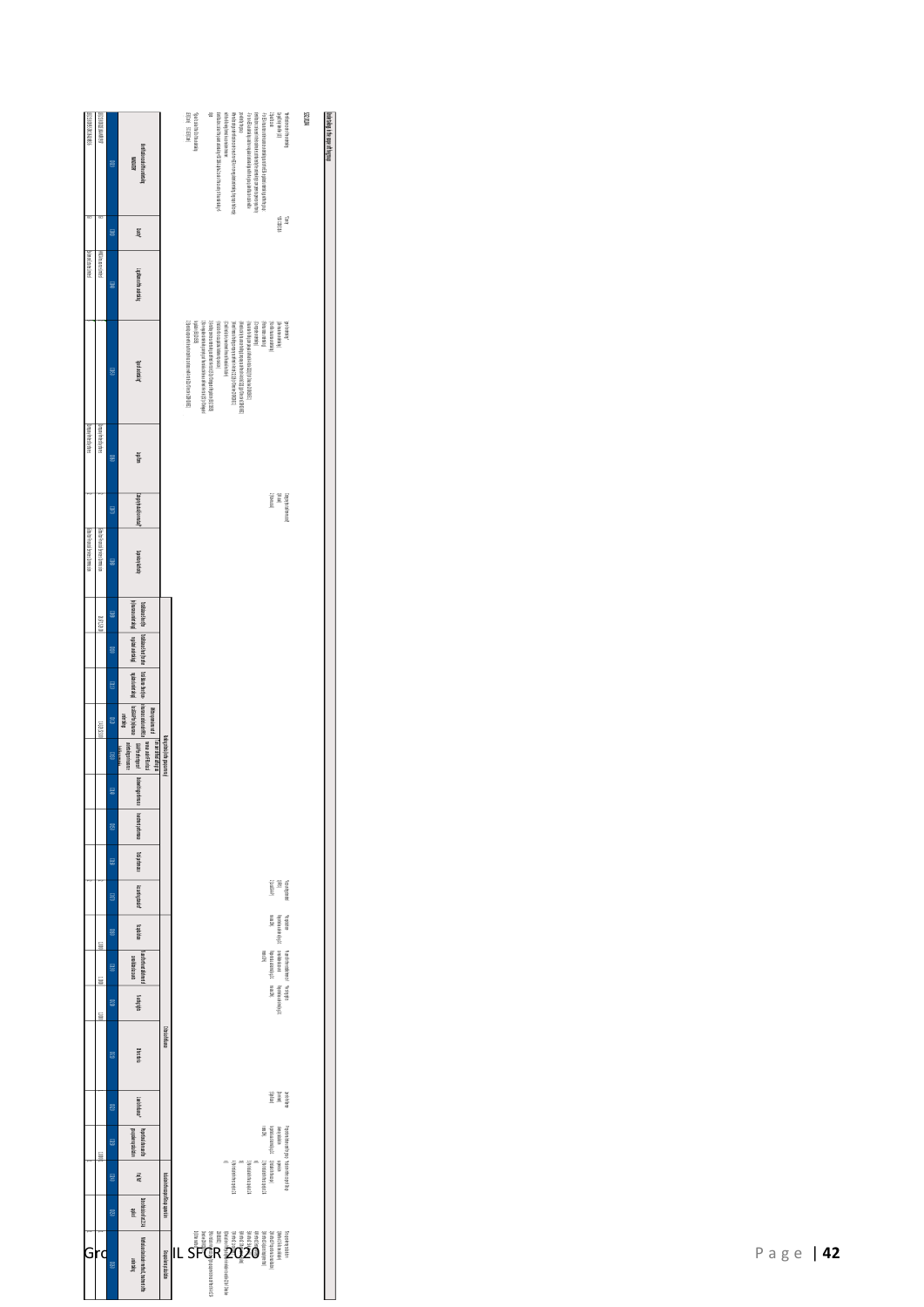HIL

- S.02.01.01
- S.05.01.01
- S.05.02.01
- S.17.01.01
- S.19.01.01
- S.23.01.01
- S.25.01.01
- S.28.01.01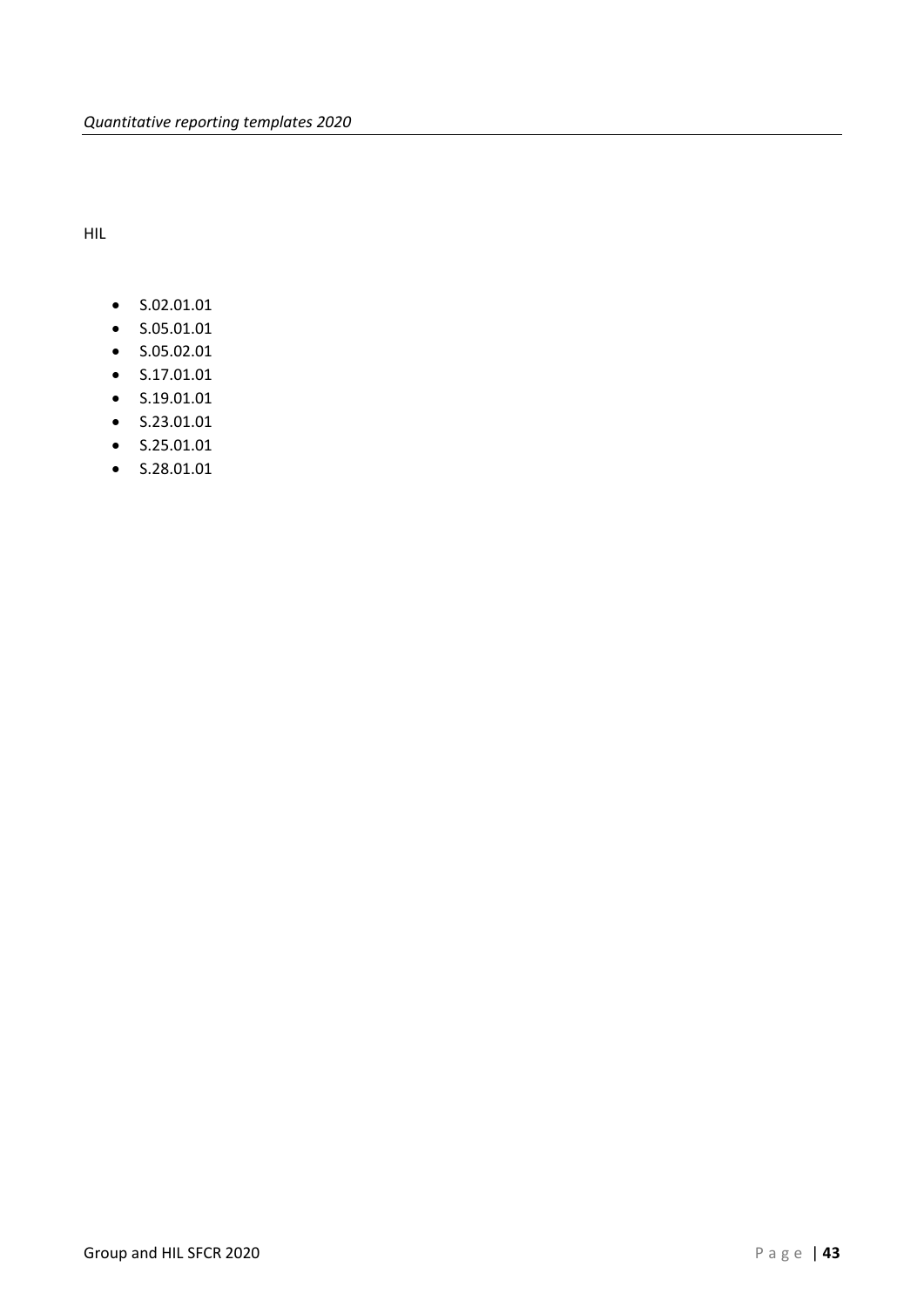# **Balance sheet**

| S.02.01.02.01                                                                          |              |                   |
|----------------------------------------------------------------------------------------|--------------|-------------------|
|                                                                                        |              | Solvency II value |
|                                                                                        |              | C0010             |
| Assets                                                                                 |              |                   |
| Goodwill                                                                               | R0010        |                   |
| Deferred acquisition costs                                                             | R0020        |                   |
| Intangible assets                                                                      | R0030        |                   |
| Deferred tax assets                                                                    | R0040        | 0.00              |
| Pension benefit surplus                                                                | R0050        |                   |
| Property, plant & equipment held for own use                                           | R0060        | 557,039.00        |
| Investments (other than assets held for index-linked and unit-linked contracts)        | R0070        | 15,276,572.00     |
| Property (other than for own use)                                                      | <b>R0080</b> | 1,100,000.00      |
| Holdings in related undertakings, including participations                             | R0090        |                   |
| Equities                                                                               | R0100        | 6,551,263.00      |
| Equities - listed                                                                      | R0110        | 6,551,263.00      |
| Equities - unlisted                                                                    | R0120        |                   |
| <b>Bonds</b>                                                                           | R0130        | 7,420,079.00      |
| <b>Government Bonds</b>                                                                | R0140        | 7,420,079.00      |
| Corporate Bonds                                                                        | R0150        |                   |
| Structured notes                                                                       | R0160        |                   |
| <b>Collateralised securities</b>                                                       | R0170        |                   |
| Collective Investments Undertakings                                                    | R0180        |                   |
| Derivatives                                                                            | R0190        |                   |
| Deposits other than cash equivalents                                                   | R0200        |                   |
| Other investments                                                                      | R0210        | 205,230.00        |
| Assets held for index-linked and unit-linked contracts                                 | R0220        |                   |
| Loans and mortgages                                                                    | R0230        | 0.00              |
| Loans on policies                                                                      | R0240        |                   |
| Loans and mortgages to individuals                                                     | R0250        | 0.00              |
| Other loans and mortgages                                                              | R0260        |                   |
| Reinsurance recoverables from:                                                         | R0270        | 0.00              |
| Non-life and health similar to non-life                                                | R0280        | 0.00              |
| Non-life excluding health                                                              | R0290        |                   |
| Health similar to non-life                                                             | R0300        |                   |
| Life and health similar to life, excluding health and index-linked and unit-linked     | R0310        | 0.00              |
| Health similar to life                                                                 | R0320        |                   |
| Life excluding health and index-linked and unit-linked                                 | R0330        |                   |
| Life index-linked and unit-linked                                                      | R0340        |                   |
| Deposits to cedants                                                                    | R0350        |                   |
| Insurance and intermediaries receivables                                               | R0360        | 1,048,318.00      |
| Reinsurance receivables                                                                | R0370        |                   |
| Receivables (trade, not insurance)                                                     | R0380        | 0.00              |
| Own shares (held directly)                                                             | R0390        |                   |
| Amounts due in respect of own fund items or initial fund called up but not yet paid in | R0400        |                   |
| Cash and cash equivalents                                                              | R0410        | 11,750,744.00     |
| Any other assets, not elsewhere shown                                                  | R0420        | 0.00              |
|                                                                                        |              |                   |
| <b>Total assets</b>                                                                    | R0500        | 28,632,673.00     |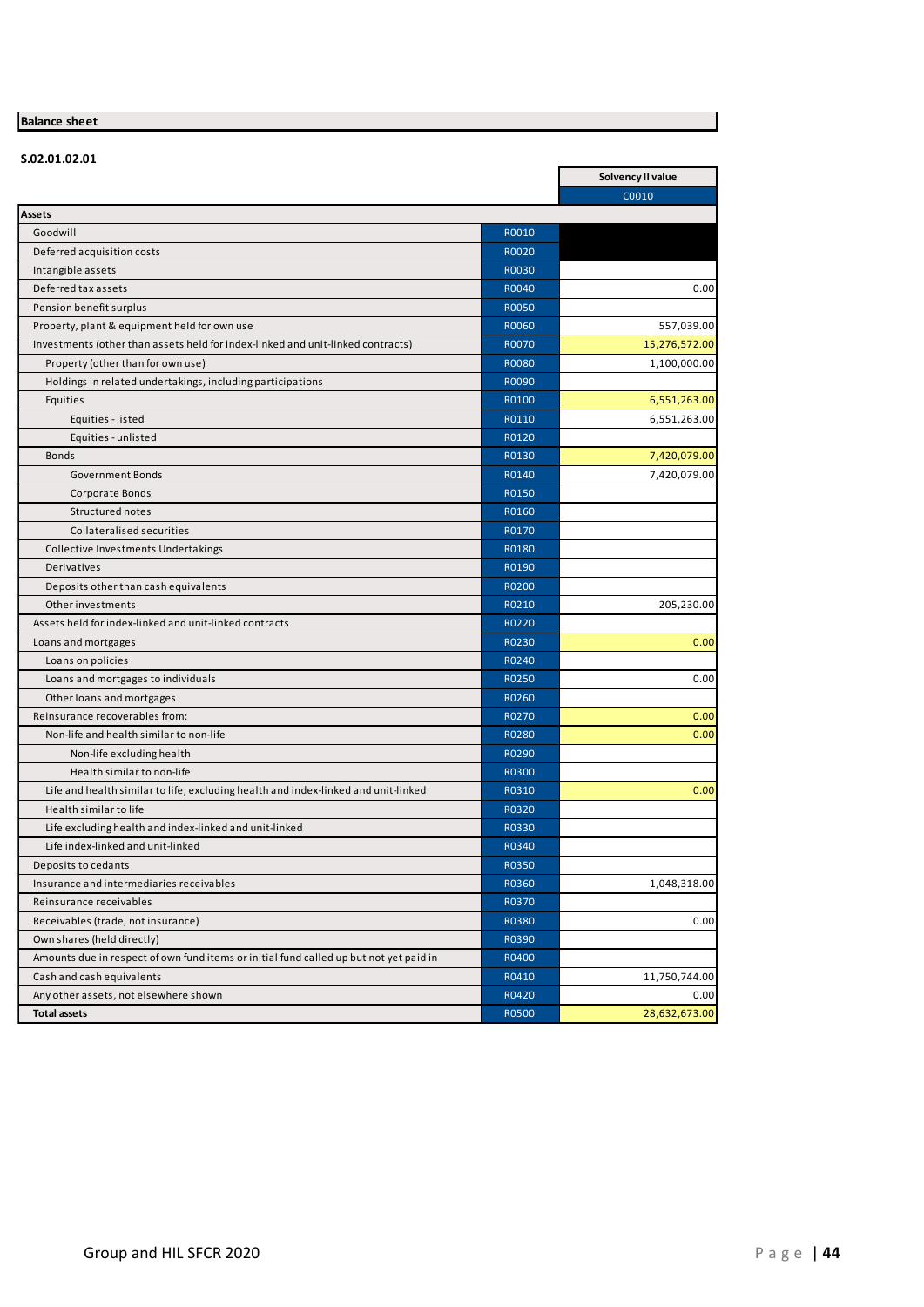| Liabilities                                                                   |              |               |
|-------------------------------------------------------------------------------|--------------|---------------|
| Technical provisions - non-life                                               | R0510        | 4,162,260.00  |
| Technical provisions - non-life (excluding health)                            | R0520        | 0.00          |
| Technical provisions calculated as a whole                                    | R0530        |               |
| <b>Best Estimate</b>                                                          | R0540        |               |
| Risk margin                                                                   | R0550        |               |
| Technical provisions - health (similar to non-life)                           | R0560        | 4,162,260.00  |
| Technical provisions calculated as a whole                                    | R0570        |               |
| <b>Best Estimate</b>                                                          | R0580        | 3,995,996.00  |
| Risk margin                                                                   | R0590        | 166,264.00    |
| Technical provisions - life (excluding index-linked and unit-linked)          | R0600        | 0.00          |
| Technical provisions - health (similar to life)                               | R0610        | 0.00          |
| Technical provisions calculated as a whole                                    | R0620        |               |
| <b>Best Estimate</b>                                                          | R0630        |               |
| Risk margin                                                                   | R0640        |               |
| Technical provisions-life (excluding health and index-linked and unit-linked) | R0650        | 0.00          |
| Technical provisions calculated as a whole                                    | R0660        |               |
| <b>Best Estimate</b>                                                          | R0670        |               |
| Risk margin                                                                   | R0680        |               |
| Technical provisions - index-linked and unit-linked                           | R0690        | 0.00          |
| Technical provisions calculated as a whole                                    | R0700        |               |
| <b>Best Estimate</b>                                                          | R0710        |               |
| Risk margin                                                                   | R0720        |               |
| Other technical provisions                                                    | R0730        |               |
| Contingent liabilities                                                        | R0740        |               |
| Provisions other than technical provisions                                    | R0750        |               |
| Pension benefit obligations                                                   | R0760        |               |
| Deposits from reinsurers                                                      | R0770        |               |
| Deferred tax liabilities                                                      | R0780        | 36,050.00     |
| Derivatives                                                                   | R0790        |               |
| Debts owed to credit institutions                                             | R0800        |               |
| Financial liabilities other than debts owed to credit institutions            | R0810        |               |
| Insurance & intermediaries payables                                           | R0820        | 138,635.00    |
| Reinsurance payables                                                          | R0830        |               |
| Payables (trade, not insurance)                                               | R0840        | 33,649.00     |
| Subordinated liabilities                                                      | R0850        | 0.00          |
| Subordinated liabilities not in Basic Own Funds                               | R0860        |               |
| Subordinated liabilities in Basic Own Funds                                   | R0870        |               |
| Any other liabilities, not elsewhere shown                                    | <b>R0880</b> | 83,174.00     |
| <b>Total liabilities</b>                                                      | R0900        | 4,453,768.00  |
| <b>Excess of assets over liabilities</b>                                      | R1000        | 24,178,905.00 |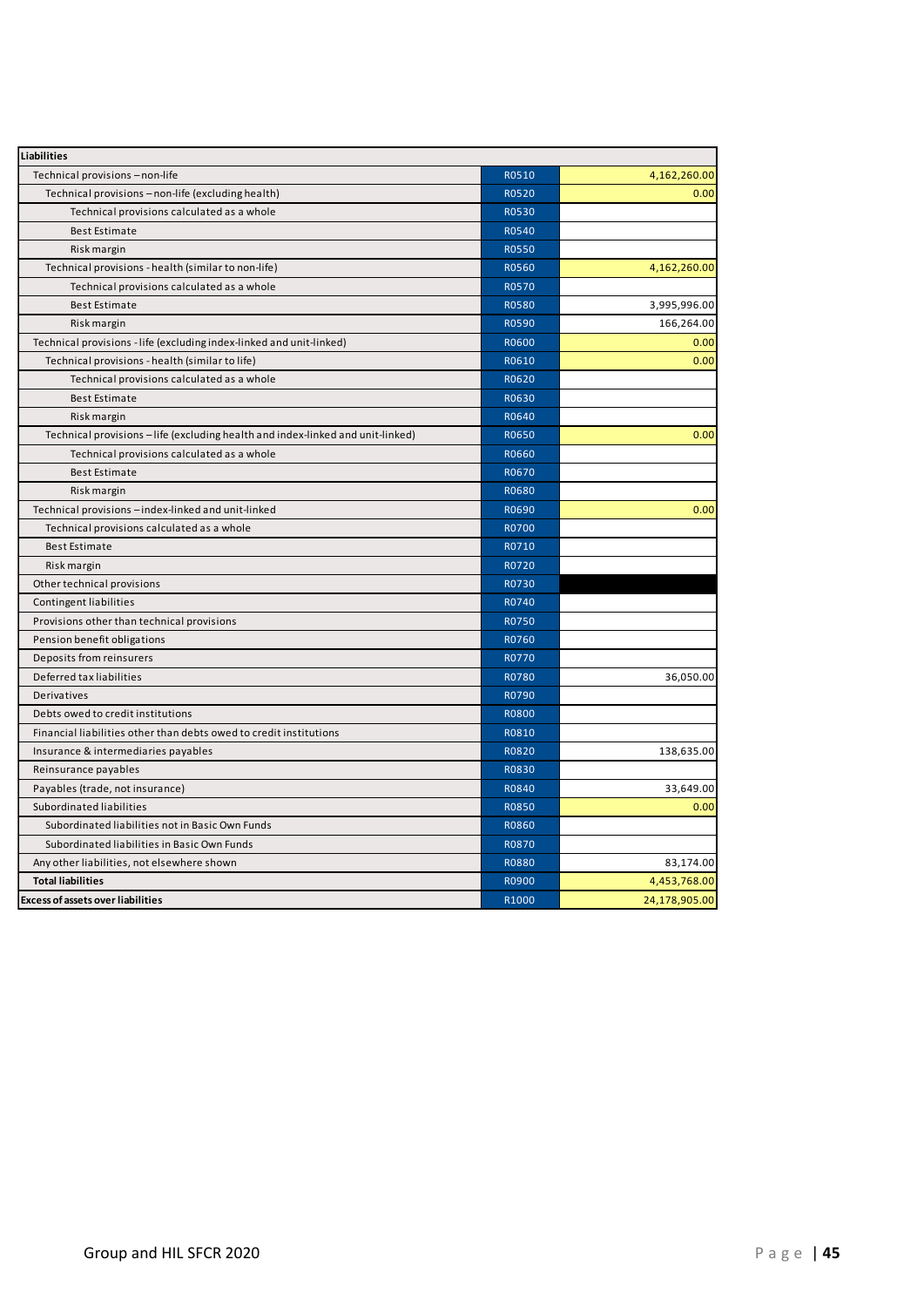|                                                                   |                       |                           |                             |                                    |                                      |                       |                                             | 46<br>Ρ<br>age                                                                                                                                                       |
|-------------------------------------------------------------------|-----------------------|---------------------------|-----------------------------|------------------------------------|--------------------------------------|-----------------------|---------------------------------------------|----------------------------------------------------------------------------------------------------------------------------------------------------------------------|
| Non-Life & Accepted non-proportional reinsurance                  |                       |                           |                             |                                    |                                      |                       |                                             |                                                                                                                                                                      |
| 5.05.01.02.01                                                     |                       |                           |                             |                                    |                                      |                       |                                             |                                                                                                                                                                      |
|                                                                   |                       | Medical expense insurance | Income protection insurance | Workers' compensation<br>insurance | Motor vehicle liability<br>insurance | Other motor insurance | Marine, aviation and transport<br>insurance | Line of Business for: non-life insurance and reinsurance obligations (direct business and accepted propor<br>Fire and other damage to<br>property insurance<br>Genel |
| Premiums written                                                  |                       | C0010                     | CO020                       | 06000                              | CO040                                | 05002                 | 09000                                       | 02000                                                                                                                                                                |
| Gross - Direct Business                                           | <b>RO110</b>          | 14,329,523.00             |                             |                                    |                                      |                       |                                             |                                                                                                                                                                      |
| Gross - Proportional reinsurance accepted                         | R0120                 |                           |                             |                                    |                                      |                       |                                             |                                                                                                                                                                      |
| Gross - Non-proportional reinsurance accepted                     | RO130                 |                           |                             |                                    |                                      |                       |                                             |                                                                                                                                                                      |
| Reinsurers'share                                                  | 00140                 |                           |                             |                                    |                                      |                       |                                             |                                                                                                                                                                      |
| Premiums earned<br><b>Net</b>                                     | R0200                 | 14,329,523.00             | 0.00                        | 0.00                               | 0.00                                 | 0.00                  | 0.00                                        | 0.00                                                                                                                                                                 |
| Gross - Direct Business                                           | R0210                 | 13,833,353.00             |                             |                                    |                                      |                       |                                             |                                                                                                                                                                      |
| Gross - Proportional reinsurance accepted                         | R0220                 |                           |                             |                                    |                                      |                       |                                             |                                                                                                                                                                      |
| Reinsurers'share<br>Gross - Non-proportional reinsurance accepted | R0240<br>R0230        |                           |                             |                                    |                                      |                       |                                             |                                                                                                                                                                      |
| <b>Net</b>                                                        | <b>RO300</b>          | 13,833,353.00             | 0.00                        | 0.00                               | 0.00                                 | 0.00                  | 0.00                                        | 0.00                                                                                                                                                                 |
| <b>Claims incurred</b>                                            |                       |                           |                             |                                    |                                      |                       |                                             |                                                                                                                                                                      |
| Gross -Direct Business                                            | <b>RO310</b>          | 5,285,393.00              |                             |                                    |                                      |                       |                                             |                                                                                                                                                                      |
| Gross -Proportional reinsurance accepted                          | R0320                 |                           |                             |                                    |                                      |                       |                                             | <b>R</b> 202                                                                                                                                                         |
| Gross - Non-proportional reinsurance accepted                     | R0330<br><b>RO340</b> |                           |                             |                                    |                                      |                       |                                             | SF                                                                                                                                                                   |
| Reinsurers'share<br><b>Net</b>                                    | R0400                 | 5,285,393.00              | 0.00                        | 0.00                               | 0.00                                 | 0.00                  | 0.00                                        | 0.00                                                                                                                                                                 |
| Changes in other technical provisions                             |                       |                           |                             |                                    |                                      |                       |                                             |                                                                                                                                                                      |
| Gross -Direct Business                                            | 80410                 | 0.00                      |                             |                                    |                                      |                       |                                             | p an                                                                                                                                                                 |
| Gross - Proportional reinsurance accepted                         | R0420                 |                           |                             |                                    |                                      |                       |                                             |                                                                                                                                                                      |
| Gross -Non-proportional reinsurance accepted                      | R0430<br><b>RO440</b> |                           |                             |                                    |                                      |                       |                                             | Gr                                                                                                                                                                   |
| Reinsurers'share<br><b>Net</b>                                    | <b>ROSO0</b>          | 0.00                      | 0.00                        | 0.00                               | 0.00                                 | 0.00                  | 0.00                                        | 0.00                                                                                                                                                                 |
| Expenses incurred                                                 | <b>ROSSO</b>          | 6,515,865.00              | 0.00                        | 00.00                              | 0.00                                 | 0.00                  | 00.0                                        | 0.00                                                                                                                                                                 |
| <b>Total expenses</b><br>Other expenses                           | R1200                 |                           |                             |                                    |                                      |                       |                                             |                                                                                                                                                                      |
|                                                                   | R1300                 |                           |                             |                                    |                                      |                       |                                             |                                                                                                                                                                      |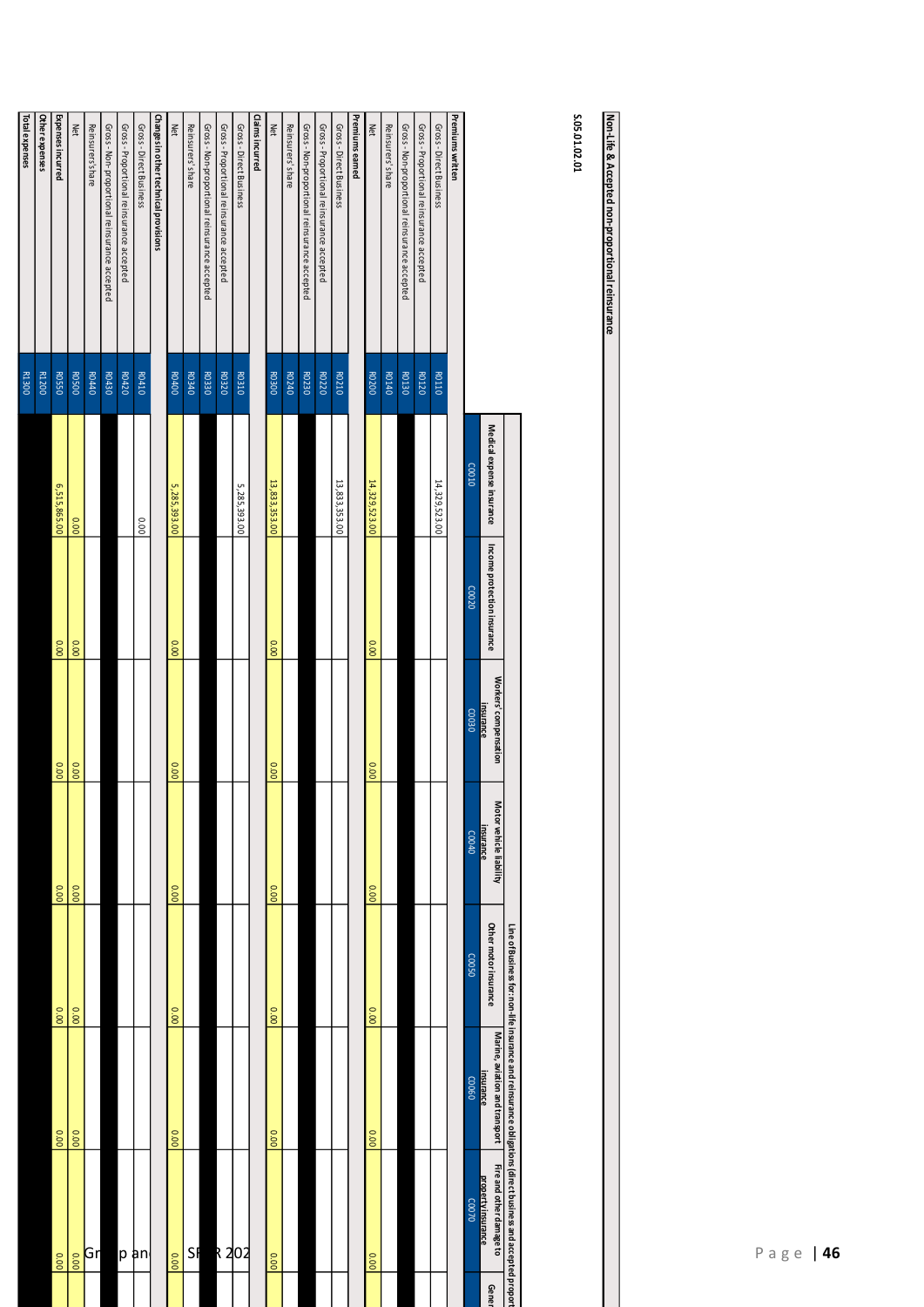|                                       |              |       |                   |       |       |       | <b>SUOTESITUTE</b> |       |
|---------------------------------------|--------------|-------|-------------------|-------|-------|-------|--------------------|-------|
|                                       |              | C0210 | CO <sub>220</sub> | C0230 | CO240 | C0250 | 00260              | C0270 |
| <b>Premiums written</b>               |              |       |                   |       |       |       |                    |       |
| Gross                                 | R1410        |       |                   |       |       |       |                    |       |
| Reinsurers' share                     | R1420        |       |                   |       |       |       |                    |       |
| Net                                   | <b>R1500</b> | 0.00  | 0.00              | 0.00  | 0.00  | 0.00  | 0.00               | 0.00  |
| Premiumsearned                        |              |       |                   |       |       |       |                    |       |
| Gross                                 | R1510        |       |                   |       |       |       |                    |       |
| Reinsurers' share                     | R1520        |       |                   |       |       |       |                    |       |
| Net                                   | R1600        | 0.00  | 0.00              | 0.00  | 0.00  | 0.00  | 0.00               | 0.00  |
| <b>Claims incurred</b>                |              |       |                   |       |       |       |                    |       |
| Gross                                 | R1610        |       |                   |       |       |       |                    | SFCR  |
| Reinsurers' share                     | R1620        |       |                   |       |       |       |                    |       |
| <b>Net</b>                            | <b>R1700</b> | 0.00  | 0.00              | 0.00  | 0.00  | 0.00  | 0.00               | 0.00  |
| Changes in other technical provisions |              |       |                   |       |       |       |                    |       |
| Gross                                 | R1710        |       |                   |       |       |       |                    | an    |
| Reinsurers' share                     | R1720        |       |                   |       |       |       |                    | up    |
| Net                                   | <b>R1800</b> | 0.00  | 0.00              | 0.00  | 0.00  | 00.00 | 0.00               | 0.00  |
| <b>Expenses incurred</b>              | <b>R1900</b> | 0.00  | 0.00              | 0.00  | 0.00  | 00.00 | 0.00               | 0.00  |
| Other expenses                        | R2500        |       |                   |       |       |       |                    |       |
| Total expenses                        | R2600        |       |                   |       |       |       |                    |       |
| Total amount of surrenders            | R2700        |       |                   |       |       |       |                    |       |

| <b>Health insurance</b><br>C0210<br>Insurance with profit<br>participation<br>C0220<br>Index-linked and unit-linked<br>Line of Business for: life insurance obligations<br>insurance<br>C0230<br>Other life insurance<br>00240 |
|--------------------------------------------------------------------------------------------------------------------------------------------------------------------------------------------------------------------------------|
|                                                                                                                                                                                                                                |
|                                                                                                                                                                                                                                |
|                                                                                                                                                                                                                                |
|                                                                                                                                                                                                                                |
| Annuities stemming from non-<br>relating to health insurance<br>life insurance contracts and<br>obligations<br>C0250                                                                                                           |
| Annities stemming from non-<br>relating to<br>other than health insurance<br>life insurance contracts an<br>obligations<br>vinsurance obligations<br>CO260                                                                     |
| Health reinsurance<br>C0270<br>Life reinsuran                                                                                                                                                                                  |

205.01.02.02 **S.05.01.02.02**

**Life**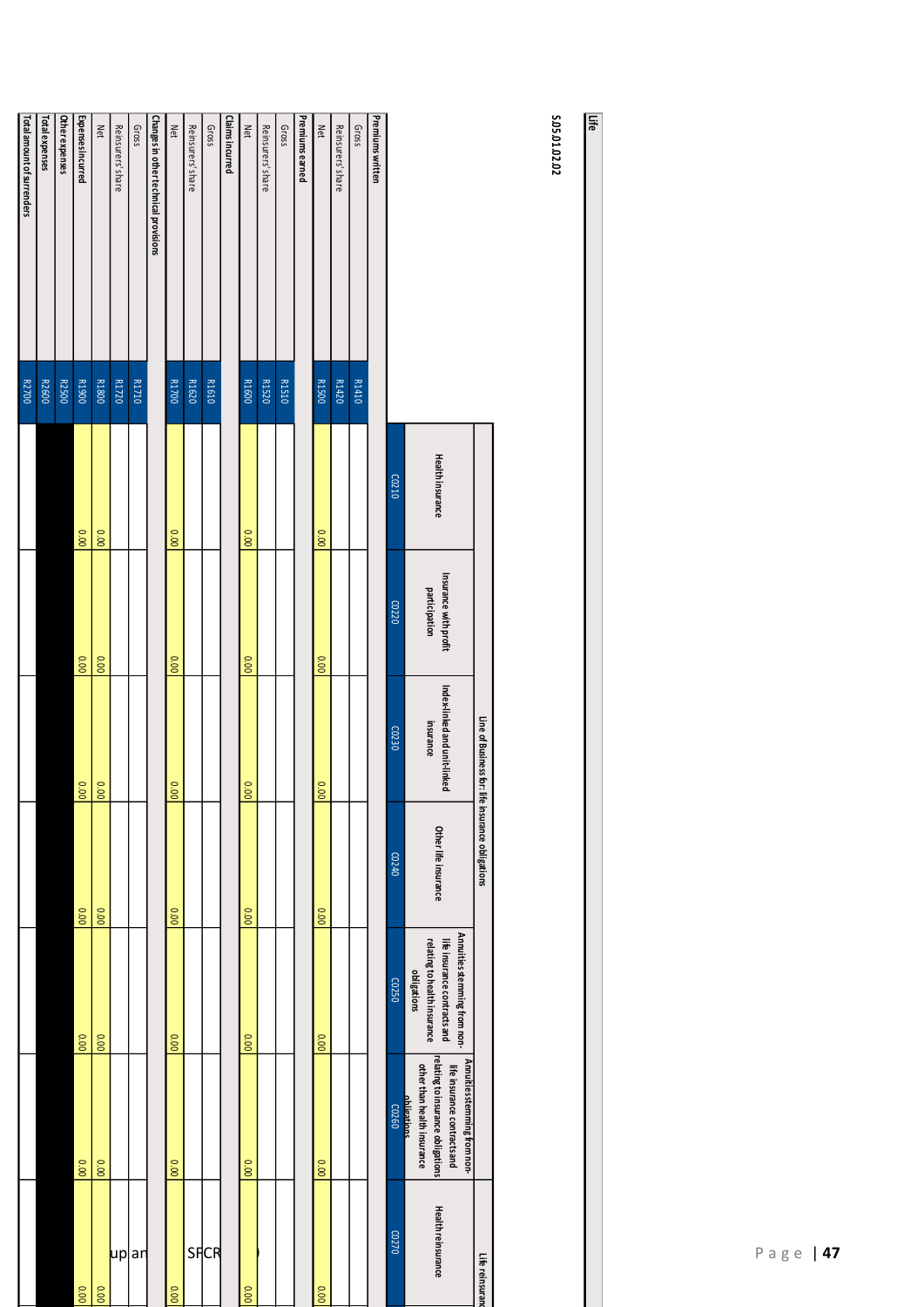#### **Non-life obligations for home country**

|                                               |       |              | <b>\$DYNAMIC C BEGIN</b>                               | <b>\$DYNAMIC C END</b>                                  |                                                                                        |
|-----------------------------------------------|-------|--------------|--------------------------------------------------------|---------------------------------------------------------|----------------------------------------------------------------------------------------|
|                                               |       | Home country | Country (by amount of gross<br>premiums written)<br>GB | Country (by amount of gross<br>premiums written)<br>IE. | Total for top 5 countries and<br>home country (by amount of<br>gross premiums written) |
|                                               |       | C0080        | C0090                                                  |                                                         | C0140                                                                                  |
| <b>Premiums written</b>                       |       |              |                                                        |                                                         |                                                                                        |
| Gross - Direct Business                       | R0110 | 0.00         | 13,227,104.00                                          | 1,102,419.00                                            | 14,329,523.00                                                                          |
| Gross - Proportional reinsurance accepted     | R0120 |              |                                                        |                                                         | 0.00                                                                                   |
| Gross - Non-proportional reinsurance accepted | R0130 |              |                                                        |                                                         | 0.00                                                                                   |
| Reinsurers' share                             | R0140 |              |                                                        |                                                         | 0.00                                                                                   |
| Net                                           | R0200 | 0.00         | 13,227,104.00                                          | 1,102,419.00                                            | 14,329,523.00                                                                          |
| Premiums earned                               |       |              |                                                        |                                                         |                                                                                        |
| Gross - Direct Business                       | R0210 | 249.00       | 12,886,703.00                                          | 946,401.00                                              | 13,833,353.00                                                                          |
| Gross - Proportional reinsurance accepted     | R0220 |              |                                                        |                                                         | 0.00                                                                                   |
| Gross - Non-proportional reinsurance accepted | R0230 |              |                                                        |                                                         | 0.00                                                                                   |
| Reinsurers' share                             | R0240 |              |                                                        |                                                         | 0.00                                                                                   |
| Net                                           | R0300 | 249.00       | 12,886,703.00                                          | 946,401.00                                              | 13,833,353.00                                                                          |
| <b>Claims incurred</b>                        |       |              |                                                        |                                                         |                                                                                        |
| Gross - Direct Business                       | R0310 | $-72.00$     | 5,048,828.00                                           | 236,637.00                                              | 5,285,393.00                                                                           |
| Gross - Proportional reinsurance accepted     | R0320 |              |                                                        |                                                         | 0.00                                                                                   |
| Gross - Non-proportional reinsurance accepted | R0330 |              |                                                        |                                                         | 0.00                                                                                   |
| Reinsurers' share                             | R0340 |              |                                                        |                                                         | 0.00                                                                                   |
| Net                                           | R0400 | $-72.00$     | 5,048,828.00                                           | 236,637.00                                              | 5,285,393.00                                                                           |
| Changes in other technical provisions         |       |              |                                                        |                                                         |                                                                                        |
| Gross - Direct Business                       | R0410 |              |                                                        |                                                         | 0.00                                                                                   |
| Gross - Proportional reinsurance accepted     | R0420 |              |                                                        |                                                         | 0.00                                                                                   |
| Gross - Non-proportional reinsurance accepted | R0430 |              |                                                        |                                                         | 0.00                                                                                   |
| Reinsurers' share                             | R0440 |              |                                                        |                                                         | 0.00                                                                                   |
| Net                                           | R0500 | 0.00         | 0.00                                                   | 0.00                                                    | 0.00                                                                                   |
| <b>Expenses incurred</b>                      | R0550 | 0.00         | 5,811,056.00                                           | 704,809.00                                              | 6,515,865.00                                                                           |
| Other expenses                                | R1200 |              |                                                        |                                                         |                                                                                        |
| <b>Total expenses</b>                         | R1300 |              |                                                        |                                                         | 6,515,865.00                                                                           |

| Total for top 5 countries and |
|-------------------------------|
| home country (by amount of    |
| gross premiums written)       |
| C0140                         |
|                               |
| 14,329,523.00                 |
| 0.00                          |
| 0.00                          |
| 0.00                          |
| 14,329,523.00                 |
|                               |
| 13,833,353.00                 |
| 0.00                          |
| 0.00                          |
| 0.00                          |
| 13,833,353.00                 |
|                               |
| 5,285,393.00                  |
| 0.00                          |
| 0.00                          |
| 0.00                          |
| 5,285,393.00                  |
|                               |
| 0.00                          |
| 0.00                          |
| 0.00                          |
| 0.00                          |
| 0.00                          |
| 6,515,865.00                  |
|                               |
| 6,515,865.00                  |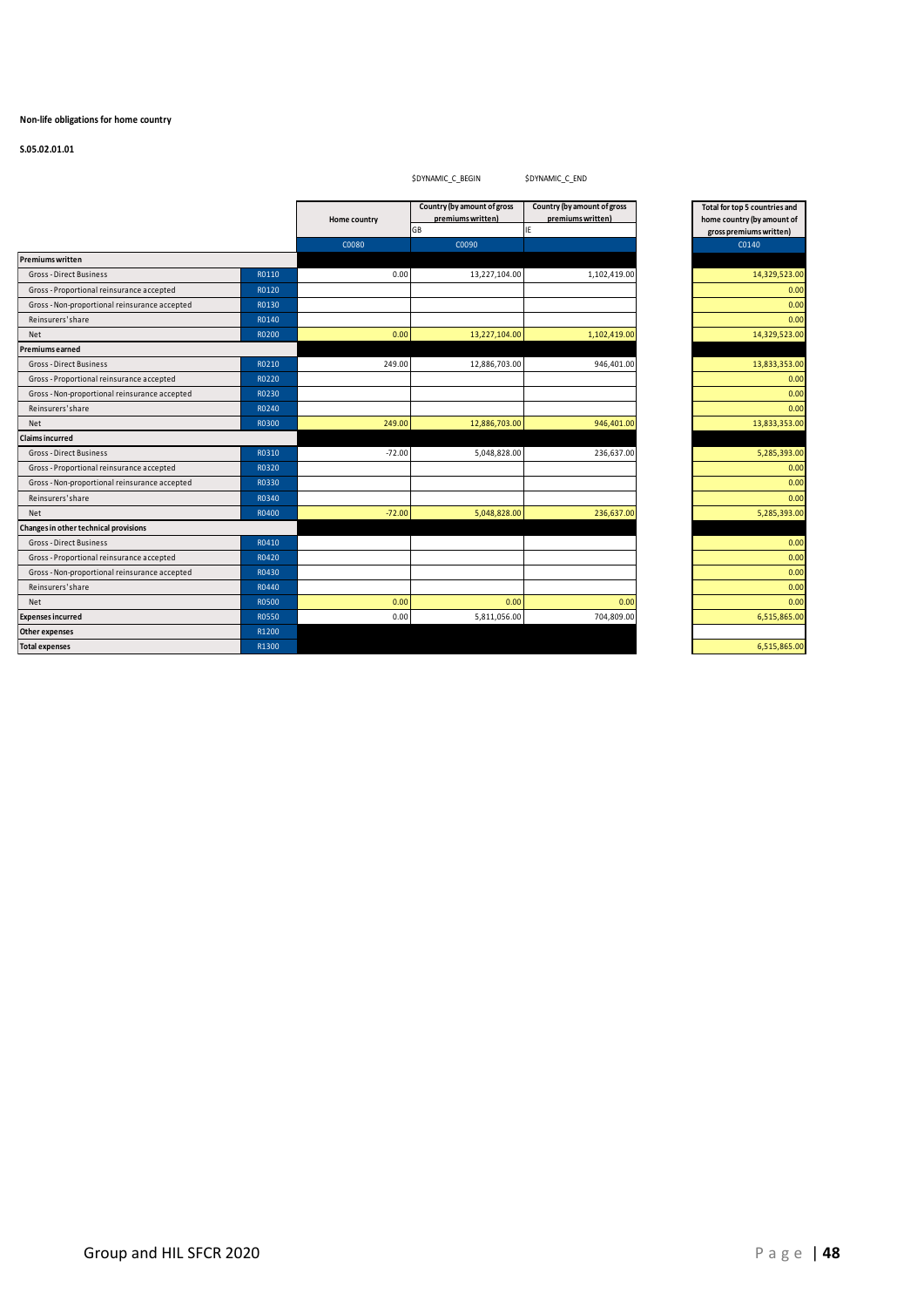# **Life obligations for home country**

|                                       |       | <b>Home country</b> | Country (by amount of gross<br>premiums written) |
|---------------------------------------|-------|---------------------|--------------------------------------------------|
|                                       |       |                     | <b>SS</b>                                        |
|                                       |       | C0220               | C0230                                            |
| <b>Premiums written</b>               |       |                     |                                                  |
| Gross                                 | R1410 |                     |                                                  |
| Reinsurers' share                     | R1420 |                     |                                                  |
| Net                                   | R1500 | 0.00                | 0.00                                             |
| <b>Premiums earned</b>                |       |                     |                                                  |
| Gross                                 | R1510 |                     |                                                  |
| Reinsurers' share                     | R1520 |                     |                                                  |
| Net                                   | R1600 | 0.00                | 0.00                                             |
| <b>Claims incurred</b>                |       |                     |                                                  |
| Gross                                 | R1610 |                     |                                                  |
| Reinsurers' share                     | R1620 |                     |                                                  |
| Net                                   | R1700 | 0.00                | 0.00                                             |
| Changes in other technical provisions |       |                     |                                                  |
| Gross                                 | R1710 |                     |                                                  |
| Reinsurers' share                     | R1720 |                     |                                                  |
| <b>Net</b>                            | R1800 | 0.00                | 0.00                                             |
| <b>Expenses incurred</b>              | R1900 |                     |                                                  |
| Other expenses                        | R2500 |                     |                                                  |
| <b>Total expenses</b>                 | R2600 |                     |                                                  |

| Total for top 5 countries and |
|-------------------------------|
| home country (by amount of    |
| gross premiums written)       |
| C0280                         |
|                               |
| 0.00                          |
| 0.00                          |
| 0.00                          |
|                               |
| 0.00                          |
| 0.00                          |
| 0.00                          |
|                               |
| 0.00                          |
| 0.00                          |
| 0.00                          |
|                               |
| 0.00                          |
| 0.00                          |
| 0.00                          |
| 0.00                          |
|                               |
| 0.00                          |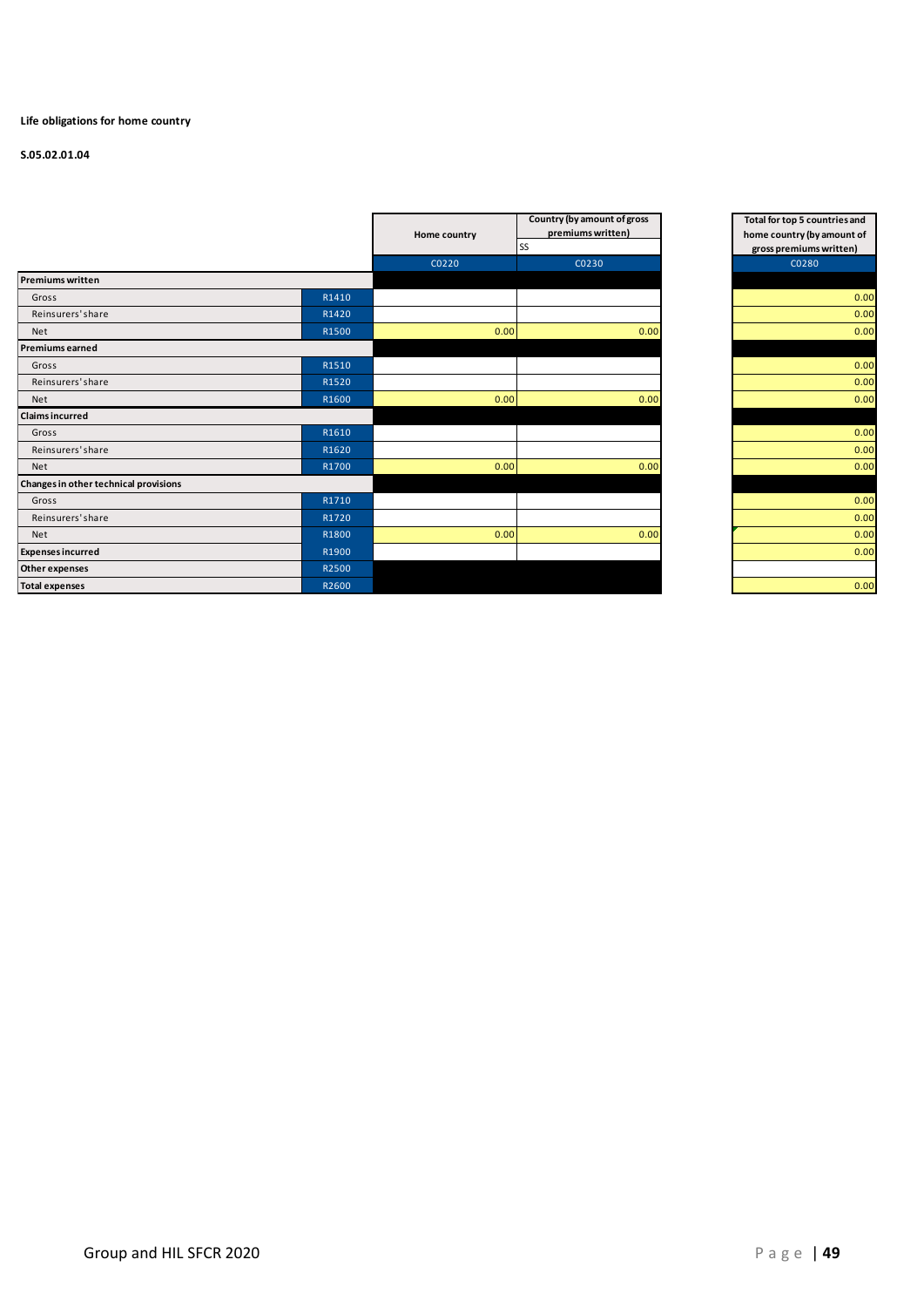|                                                                                                                                                                                |              |                              |                             |                                    |                                      |                       | Direct    |
|--------------------------------------------------------------------------------------------------------------------------------------------------------------------------------|--------------|------------------------------|-----------------------------|------------------------------------|--------------------------------------|-----------------------|-----------|
|                                                                                                                                                                                |              | Medical expense<br>insurance | Income protection insurance | Workers' compensation<br>Insurance | Motor vehicle liability<br>Insurance | Other motor insurance | Marine, a |
|                                                                                                                                                                                |              | C0020                        | COO30                       | C0040                              | COOS 0                               | C0060                 |           |
| Technical provisions calculated as a whole                                                                                                                                     | <b>ROO10</b> | 0.00                         | 00.0                        | 0.00                               | 0.00                                 | 0.00                  |           |
| Total Recoverables from reinsurance/SPV and Finite Re after the adjustment for expected losses due to counterparty default associated to TP calculated as a whole              | <b>ROOSO</b> |                              |                             |                                    |                                      |                       |           |
| Technical provisions calculated as a sum of BE and RM                                                                                                                          |              |                              |                             |                                    |                                      |                       |           |
| Best estimate                                                                                                                                                                  |              |                              |                             |                                    |                                      |                       |           |
| Premium provisions                                                                                                                                                             |              |                              |                             |                                    |                                      |                       |           |
| Gross-Total                                                                                                                                                                    | <b>ROO60</b> | ,226,297.00                  | 0.00                        | 0.00                               | 0.00                                 | 00.0                  |           |
| Total recoverable from neinsurance of process of the step for the adjoscated losses due to counterpance ocunterpance of the process of the material recoverable from the data. | R0140        |                              |                             |                                    |                                      | 2                     |           |
| Net Best Estimate of Premium Provisions                                                                                                                                        | <b>RO150</b> | 1,226,297.00                 | 0.00                        | 00.0                               | 0.00                                 | 0.00                  |           |
| Claims provisions                                                                                                                                                              |              |                              |                             |                                    |                                      |                       |           |
| Gross-Total                                                                                                                                                                    | <b>RO160</b> | 769,699.00                   | 0.00                        | 00'0                               | 0.00                                 | 0.00                  |           |
| Total recoverable from reinsurance/SPV and Finite Re after the adjustment for expected losses due to counterparty default                                                      | R0240        |                              |                             |                                    |                                      | וון                   |           |
| Net Best Estimate of Claims Provisions                                                                                                                                         | <b>RO250</b> | 2,769,699.00                 | 0.00                        | 00.0                               | 0.00                                 | 00.0                  |           |
| Total Best estimate - gross                                                                                                                                                    | R0260        | ω<br>00'966'566'             | 0.00                        | 0.00                               | 0.00                                 | 0.00                  |           |
| Total Best estimate-net                                                                                                                                                        | R0270        | 00.959,990.00                | 00.00                       | 00.00                              | 0.00                                 | 00.0                  |           |
| <b>Risk margin</b>                                                                                                                                                             | R0280        | 116,264.00                   |                             |                                    |                                      | p                     |           |
| Amount of the transitional on Technical Provisions                                                                                                                             |              |                              |                             |                                    |                                      |                       |           |
| TP as a whole                                                                                                                                                                  | R0290        |                              |                             |                                    |                                      | Grd                   |           |
| Best estimate                                                                                                                                                                  | <b>RO300</b> |                              |                             |                                    |                                      |                       |           |
| <b>Risk margin</b>                                                                                                                                                             | R0310        |                              |                             |                                    |                                      |                       |           |
| Technical provisions-total                                                                                                                                                     |              |                              |                             |                                    |                                      |                       |           |
| Technical provisions - total                                                                                                                                                   | R0320        | ,162,260.00                  | 0.00                        | 00'0                               | 0.00                                 | 00.0                  |           |
|                                                                                                                                                                                | R0330        | 0.00                         | 0.00                        | 00.0                               | 0.00                                 | 0.00                  |           |
| Recoverable from reinsurance contract/SPV and Einite Reafter the adjustment for expected losses due to counterparty default - total                                            | R0340        | 4,162,260.00                 | 0.00                        | 0.00                               | 0.00                                 | 00.0                  |           |

5.17.01.02.01 **S.17.01.02.01**

**Non-Life Technical Provisions**

Non-Life Technical Provisions

P a g e | 50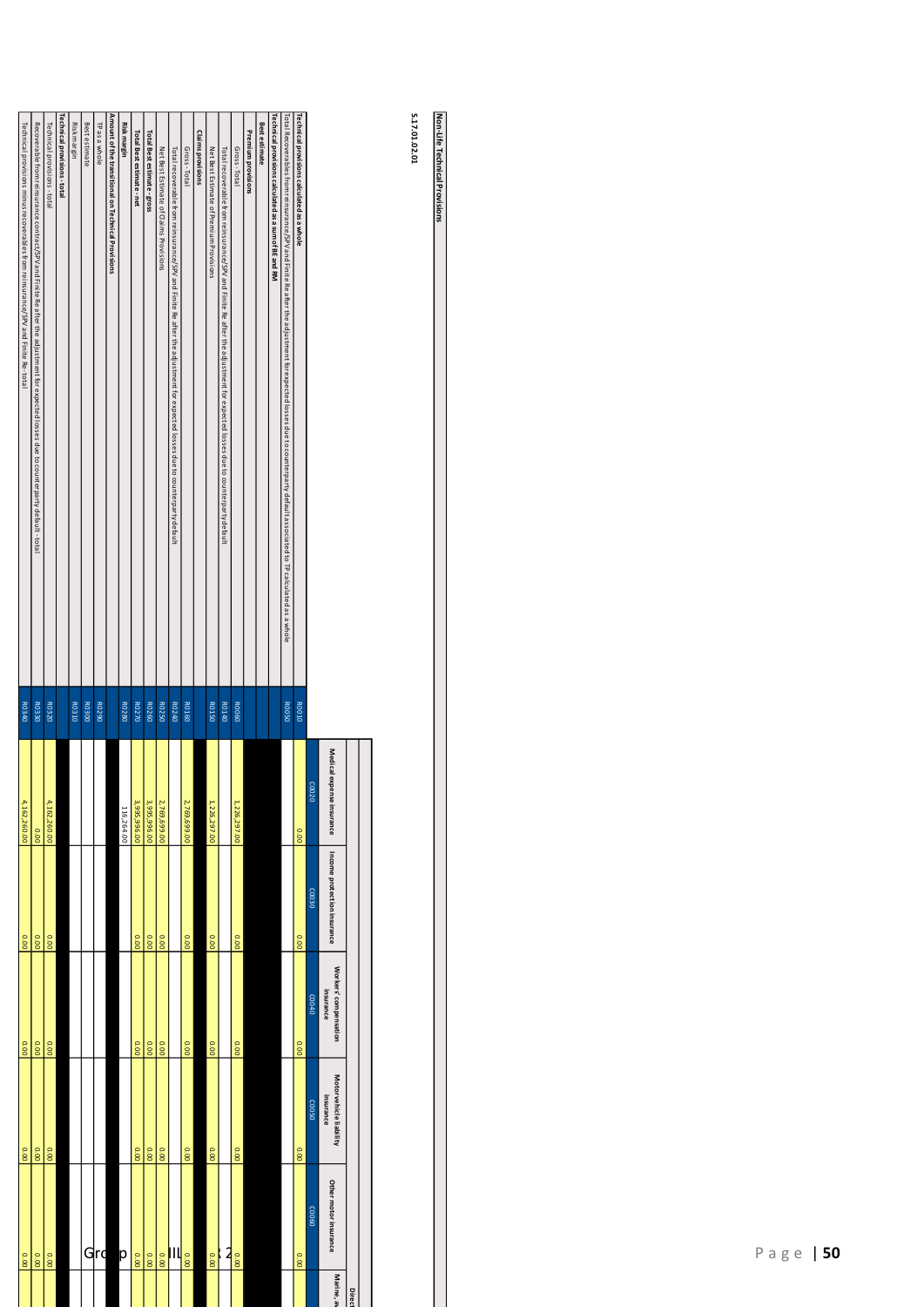

| <b>RO100</b><br>hor |                |              |                |             |   |         |     |        |      |     |               |          |               |      |       |      |                  |              |                  |                           |
|---------------------|----------------|--------------|----------------|-------------|---|---------|-----|--------|------|-----|---------------|----------|---------------|------|-------|------|------------------|--------------|------------------|---------------------------|
|                     |                |              | $\overline{a}$ | 'n          | a | u       | w   | r.     | 8    | 9   | $\Xi$         | $\equiv$ | $\approx$     | m    | z     | 188+ |                  |              | In Current year  | Sum of years (cumulative) |
|                     | $\frac{1}{2}$  | 0000         | (003)          | <b>GROO</b> | 3 | (10060) | 000 | (0080) | 0000 | 000 | $\frac{1}{2}$ | æ        | $\frac{3}{2}$ | 0140 | C0150 | 0050 |                  |              | $\frac{1}{2}$    | 0130                      |
|                     |                |              |                |             |   |         |     |        |      |     |               |          |               |      |       |      | <sup>2</sup> luc | <b>RO100</b> | $\overline{5}$   | g                         |
| <b>RO110</b>        | $\overline{a}$ | 0.00         | $\frac{1}{2}$  |             |   |         |     |        |      |     |               |          |               |      |       |      | NH4              | <b>RO110</b> | $\overline{50}$  | g                         |
| <b>RO120</b>        | 833,345.00     | 1,992,450.00 | 196,752.00     |             |   |         |     |        |      |     |               |          |               |      |       |      | NES <sub></sub>  | <b>RDDD</b>  | $\overline{000}$ | 3,022,547.00              |
| <b>RO130</b>        | 845,689.00     | 1,955,755.00 | 163,324.00     |             |   |         |     |        |      |     |               |          |               |      |       |      | N42              | <b>ROC</b>   | $\overline{5}$   | 2,964,768.00              |
| <b>RO140</b>        | 939,399.00     | 2,214,530.00 | 198,510.00     |             |   |         |     |        |      |     |               |          |               |      |       |      | N41              | <b>RD140</b> | $\overline{50}$  | 3,352,439.00              |
| <b>RO150</b><br>9HV | 937,464.00     | 2,363,190.00 | 199,718.00     |             |   |         |     |        |      |     |               |          |               |      |       |      | N-10             | <b>RUISO</b> | $\overline{a}$   | 3,500,372.00              |
| <b>RO160</b><br>S.  | 1,237,290.00   | 2,446,540.00 | 209,008.00     |             |   |         |     |        |      |     |               |          |               |      |       |      | PΜ               | <b>RO160</b> | $\overline{5}$   | 3,892,838.00              |
| <b>RO170</b><br>≇   | 1,053,254.00   | 1,986,349.00 | 247,755.00     |             |   |         |     |        |      |     |               |          |               |      |       |      |                  | 80170        | $\frac{1}{2}$    | 3,287,358.00              |
| <b>RO180</b>        | 852,682.00     | 2,020,509.00 | 158,058.00     |             |   |         |     |        |      |     |               |          |               |      |       |      |                  | <b>ROSO</b>  | $\overline{5}$   | 3,031,259.00              |
| <b>RO190</b><br>š   | 988,609.00     | 2,109,781.00 | 139,437.00     |             |   |         |     |        |      |     |               |          |               |      |       |      |                  | <b>RUG</b>   | $\overline{5}$   | 3,237,827.00              |
| <b>RO200</b>        | 1,088,551.00   | 2,485,201.00 | 157,520.00     |             |   |         |     |        |      |     |               |          |               |      |       |      | NS               | ROZO         | $\frac{1}{2}$    | 3,731,282.00              |
| <b>RO210</b>        | 1,101,237.00   | 2,259,225.00 | 255,357.00     |             |   |         |     |        |      |     |               |          |               |      |       |      |                  | <b>ROZIO</b> | $\overline{5}$   | 3,615,819.00              |
| 80220               | 1089,8400      | 2,434,395.00 | 96,350.00      |             |   |         |     |        |      |     |               |          |               |      |       |      |                  | <b>ROZO</b>  | $\overline{00}$  | 3,620,139.00              |
| 80230               | 1341,25500     | 2,763,902.00 | 366,778.00     |             |   |         |     |        |      |     |               |          |               |      |       |      |                  | 80230        | 366,778.00       | 4,471,935.00              |
| <b>RO240</b>        | 1,620,774.00   | 3,051,172.00 |                |             |   |         |     |        |      |     |               |          |               |      |       |      |                  | <b>RD240</b> | 3,051,172.00     | 4,671,946.00              |
| 80250               | 787,81200      |              |                |             |   |         |     |        |      |     |               |          |               |      |       |      |                  | <b>R0250</b> | 787,812.00       | 787,812.00                |
|                     |                |              |                |             |   |         |     |        |      |     |               |          |               |      |       |      | $\overline{50}$  | <b>N250</b>  | 4,205,762.00     | 47,188,341.00             |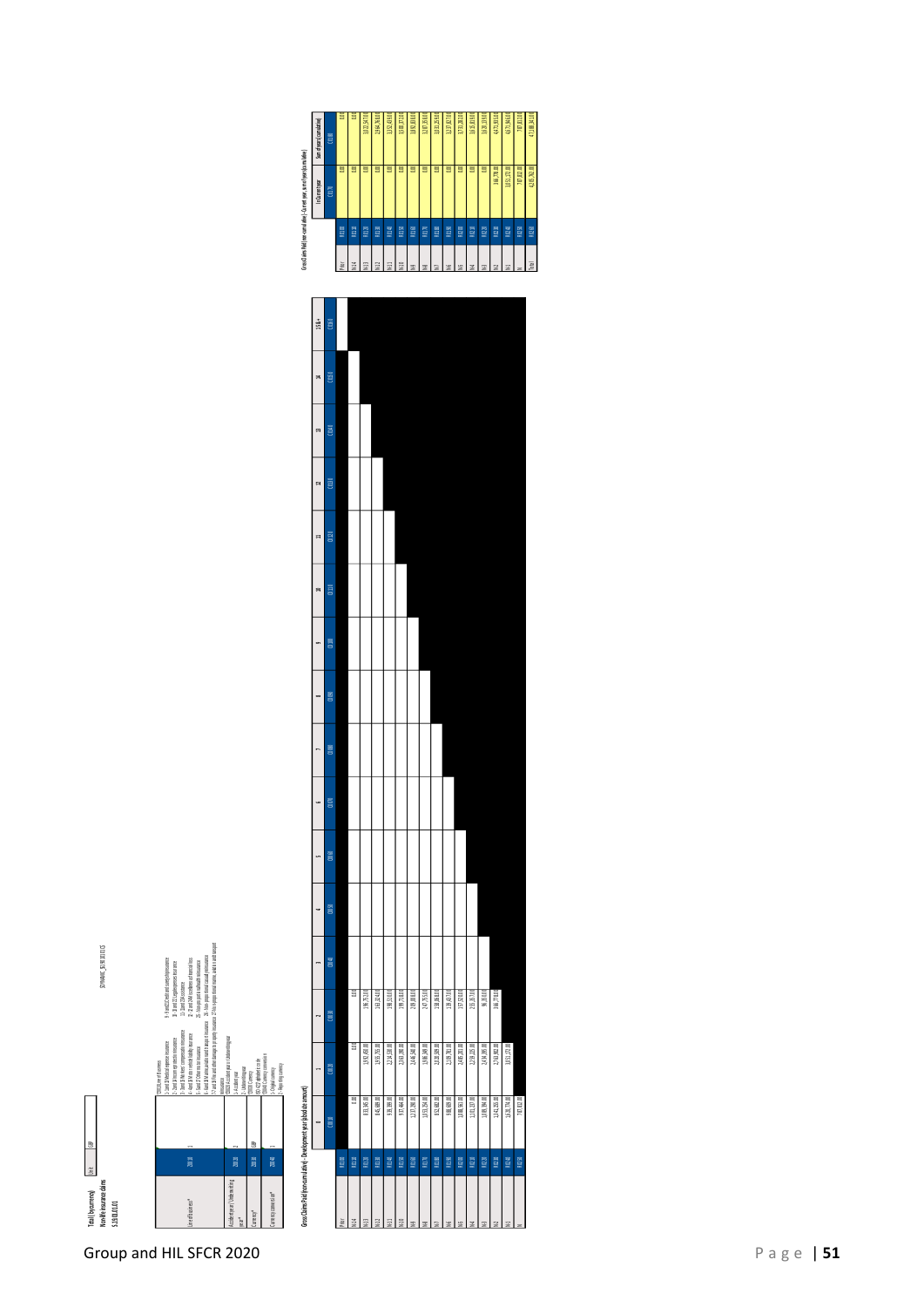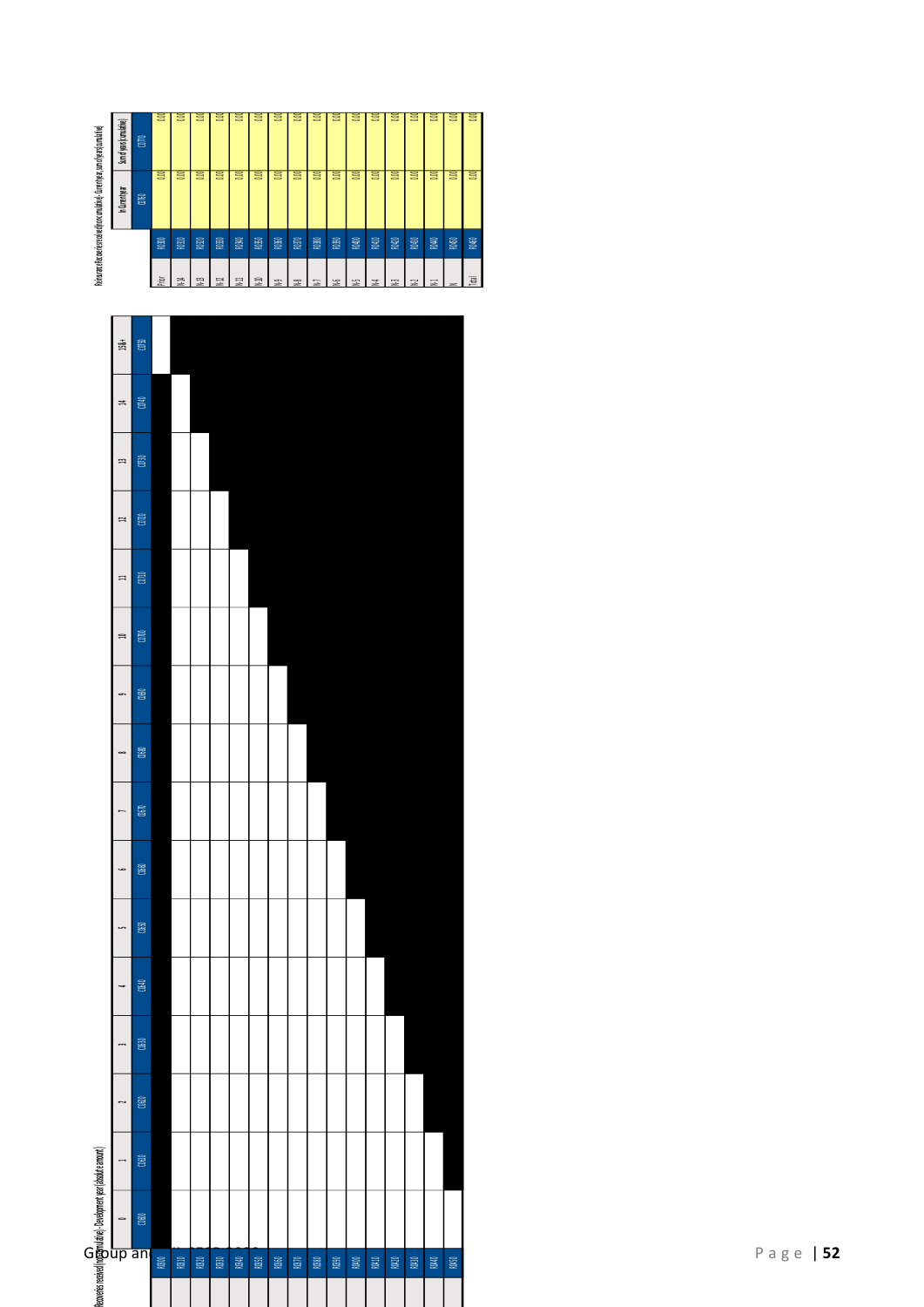

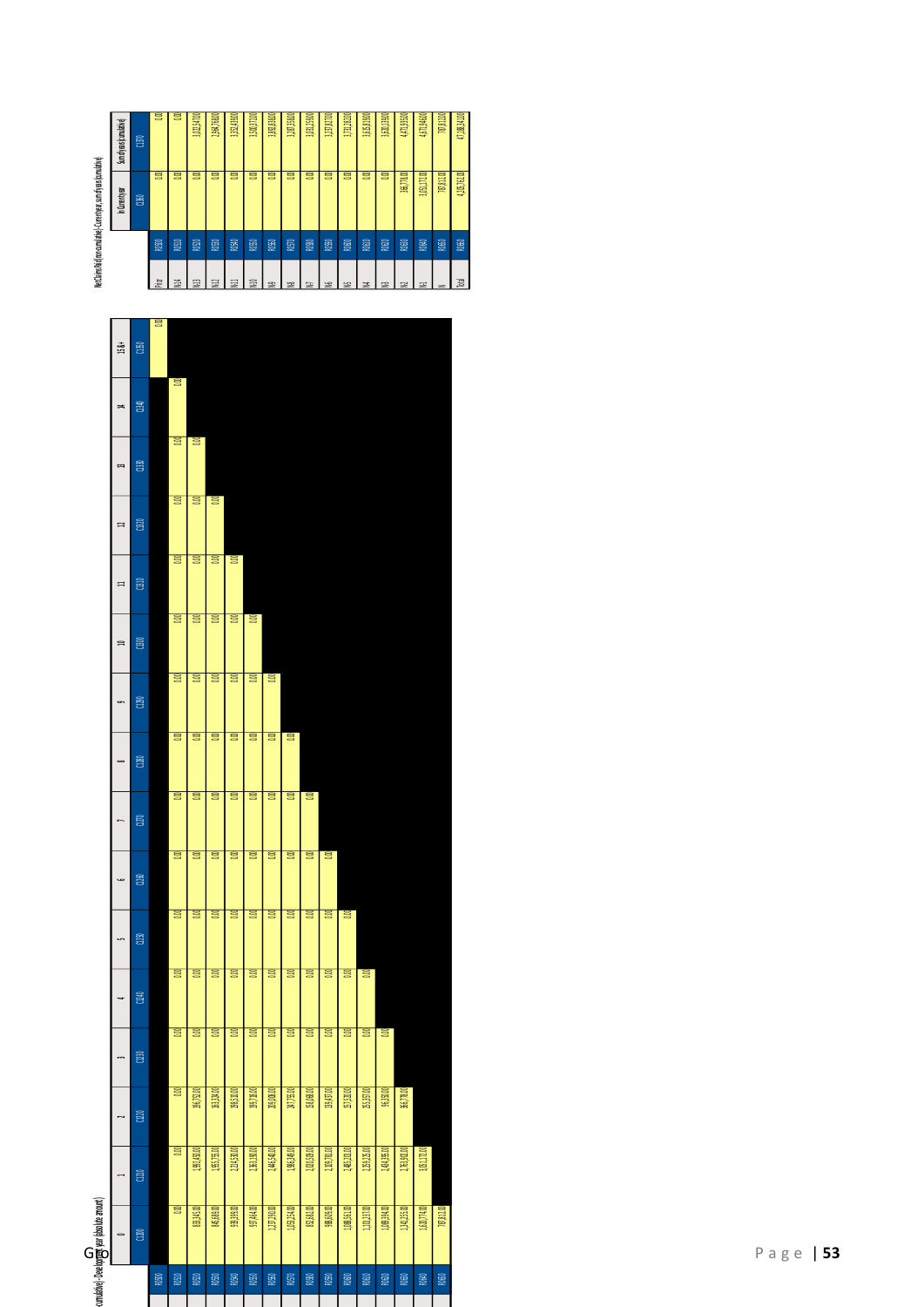# **Own funds**

**S.23.01.01.01**

|                                                                                                                         |              | Total         | Tier 1 - unrestricted | Tier 1 - restricted | Tier 2 | Tier 3 |
|-------------------------------------------------------------------------------------------------------------------------|--------------|---------------|-----------------------|---------------------|--------|--------|
|                                                                                                                         |              | C0010         | C0020                 | C0030               | C0040  | C0050  |
| Basic own funds before deduction for participations in other financial sector as                                        |              |               |                       |                     |        |        |
| foreseen in article 68 of Delegated Regulation 2015/35                                                                  |              |               |                       |                     |        |        |
| Ordinary share capital (gross of own shares)                                                                            | R0010        | 5,000,000.00  | 5,000,000.00          |                     |        |        |
| Share premium account related to ordinary share capital                                                                 | R0030        | 0.00          |                       |                     |        |        |
| Initial funds, members' contributions or the equivalent basic                                                           | R0040        | 0.00          |                       |                     |        |        |
| own - fund item for mutual and mutual-type undertakings                                                                 |              | 0.00          |                       |                     |        |        |
| Subordinated mutual member accounts                                                                                     | R0050        |               |                       |                     |        |        |
| Surplus funds                                                                                                           | R0070        | 0.00          |                       |                     |        |        |
| Preference shares                                                                                                       | R0090        | 0.00          |                       |                     |        |        |
| Share premium account related to preference shares                                                                      | R0110        | 0.00          |                       |                     |        |        |
| Reconciliation reserve                                                                                                  | R0130        | 17,159,852.00 | 17,159,852.00         |                     |        |        |
| Subordinated liabilities                                                                                                | R0140        | 0.00          |                       |                     |        |        |
| An amount equal to the value of net deferred tax assets                                                                 | R0160        | 0.00          |                       |                     |        |        |
| Other own fund items approved by the supervisory authority                                                              | R0180        | 0.00          |                       |                     |        |        |
| as basic own funds not specified above<br>Own funds from the financial statements that should not be represented by the |              |               |                       |                     |        |        |
| reconciliation reserve and do not meet the criteria to be classified as Solvency II                                     |              |               |                       |                     |        |        |
| own funds                                                                                                               |              |               |                       |                     |        |        |
| Own funds from the financial statements that should not be                                                              | R0220        |               |                       |                     |        |        |
| represented by the reconciliation reserve and do not meet<br>the criteria to be classified as Solvency II own funds     |              |               |                       |                     |        |        |
| <b>Deductions</b>                                                                                                       |              |               |                       |                     |        |        |
| Deductions for participations in financial and credit                                                                   | R0230        | 0.00          |                       |                     |        |        |
| institutions                                                                                                            |              |               |                       |                     |        |        |
| <b>Total basic own funds after deductions</b>                                                                           | R0290        | 22,159,852.00 | 22,159,852.00         | 0.00                | 0.00   | 0.00   |
| Ancillary own funds                                                                                                     |              |               |                       |                     |        |        |
| Unpaid and uncalled ordinary share capital callable on                                                                  | R0300        | 0.00          |                       |                     |        |        |
| demand<br>Unpaid and uncalled initial funds, members' contributions                                                     |              |               |                       |                     |        |        |
| or the equivalent basic own fund item for mutual and mutual                                                             | R0310        | 0.00          |                       |                     |        |        |
| - type undertakings, callable on demand                                                                                 |              |               |                       |                     |        |        |
| Unpaid and uncalled preference shares callable on demand                                                                | R0320        | 0.00          |                       |                     |        |        |
| A legally binding commitment to subscribe and pay for                                                                   | R0330        | 0.00          |                       |                     |        |        |
| subordinated liabilities on demand<br>Letters of credit and guarantees under Article 96(2) of the                       |              |               |                       |                     |        |        |
| Directive 2009/138/EC                                                                                                   | R0340        | 0.00          |                       |                     |        |        |
| Letters of credit and guarantees other than under Article                                                               | R0350        | 0.00          |                       |                     |        |        |
| 96(2) of the Directive 2009/138/EC<br>Supplementary members calls under first subparagraph of                           |              |               |                       |                     |        |        |
| Article 96(3) of the Directive 2009/138/EC                                                                              | R0360        | 0.00          |                       |                     |        |        |
| Supplementary members calls - other than under first                                                                    | R0370        | 0.00          |                       |                     |        |        |
| subparagraph of Article 96(3) of the Directive 2009/138/EC                                                              |              |               |                       |                     |        |        |
| Other ancillary own funds                                                                                               | R0390        | 0.00          |                       |                     |        |        |
| Total ancillary own funds                                                                                               | R0400        | 0.00          |                       |                     | 0.00   | 0.00   |
| Available and eligible own funds                                                                                        |              |               |                       |                     |        |        |
| Total available own funds to meet the SCR                                                                               | R0500        | 22,159,852.00 | 22,159,852.00         | 0.00                | 0.00   | 0.00   |
| Total available own funds to meet the MCR                                                                               | R0510        | 22,159,852.00 | 22,159,852.00         | 0.00                | 0.00   |        |
| Total eligible own funds to meet the SCR                                                                                | R0540        | 22,159,852.00 | 22,159,852.00         | 0.00                | 0.00   | 0.00   |
| Total eligible own funds to meet the MCR                                                                                | R0550        | 22,159,852.00 | 22,159,852.00         | 0.00                | 0.00   |        |
| <b>SCR</b>                                                                                                              | <b>R0580</b> | 5,592,320.00  |                       |                     |        |        |
| <b>MCR</b>                                                                                                              | R0600        | 2,153,250.00  |                       |                     |        |        |
| Ratio of Eligible own funds to SCR                                                                                      | R0620        | 3.962600000   |                       |                     |        |        |
| Ratio of Eligible own funds to MCR                                                                                      | R0640        | 10.291400000  |                       |                     |        |        |
|                                                                                                                         |              |               |                       |                     |        |        |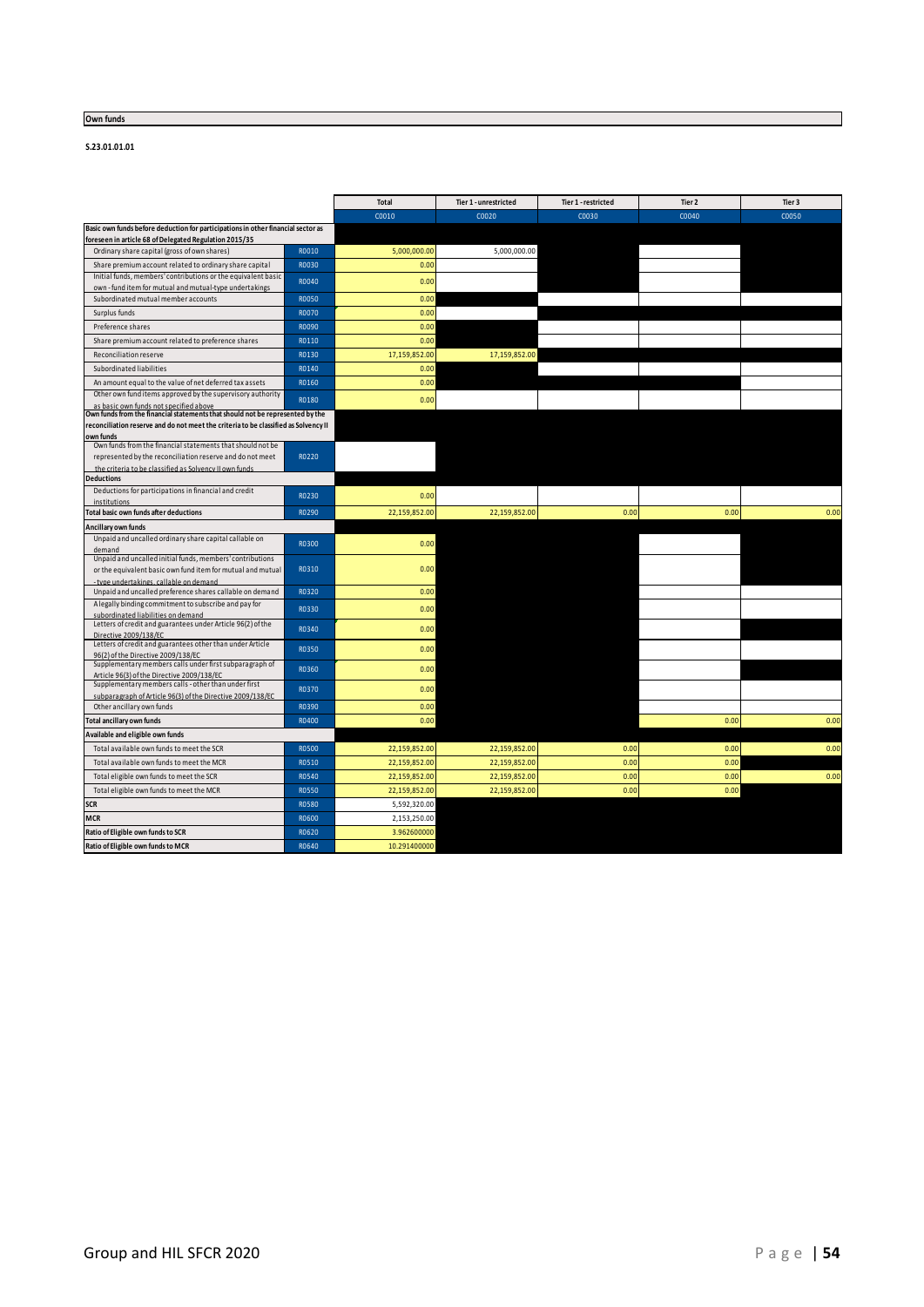# **Reconciliation reserve**

|                                                             |              | C0060         |
|-------------------------------------------------------------|--------------|---------------|
| <b>Reconciliation reserve</b>                               |              |               |
| Excess of assets over liabilities                           | <b>R0700</b> | 24,178,905.00 |
| Own shares (held directly and indirectly)                   | R0710        |               |
| Foreseeable dividends, distributions and charges            | R0720        | 2,019,053.00  |
| Other basic own fund items                                  | R0730        | 5,000,000.00  |
| Adjustment for restricted own fund items in respect of      | R0740        |               |
| matching adjustment portfolios and ring fenced funds        |              |               |
| <b>Reconciliation reserve</b>                               | R0760        | 17,159,852.00 |
| <b>Expected profits</b>                                     |              |               |
| Expected profits included in future premiums (EPIFP) - Life | R0770        |               |
| business                                                    |              |               |
| Expected profits included in future premiums (EPIFP) -      | R0780        |               |
| Non-life business                                           |              |               |
| Total Expected profits included in future premiums          | R0790        | 0.00          |
| (EPIFP)                                                     |              |               |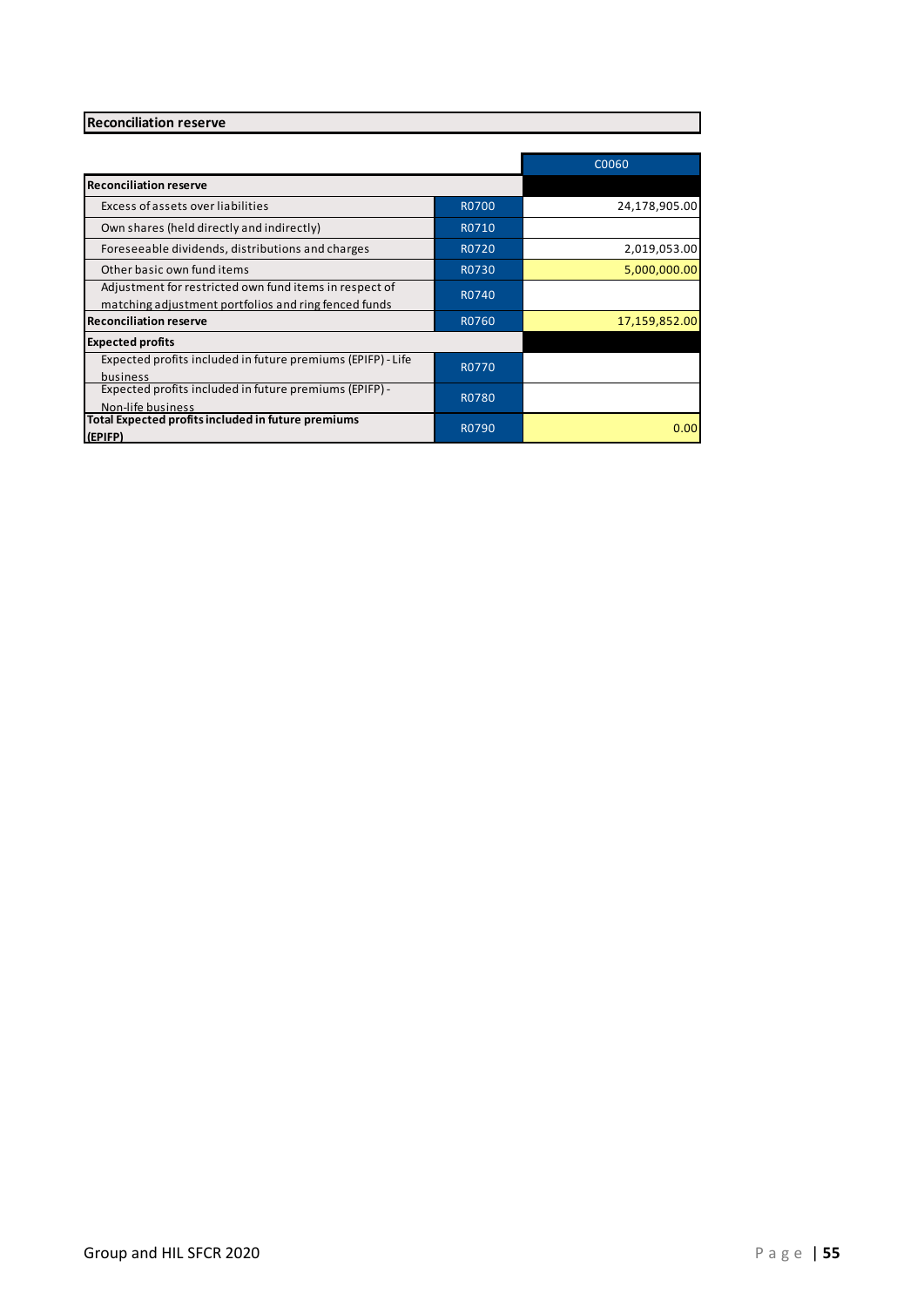# **Solvency Capital Requirement - for undertakings on Standard Formula**

#### **S.25.01.21.01**

| Article 112* | Z0010 | ▵ | 1- Article 112(7) reporting (output: x1)<br>2 - Regular reporting (output: x0) |
|--------------|-------|---|--------------------------------------------------------------------------------|
|              |       |   |                                                                                |

# **Basic Solvency Capital Requirement**

|                                           |       | Gross solvency capital<br>requirement | <b>Simplifications</b> |
|-------------------------------------------|-------|---------------------------------------|------------------------|
|                                           |       | C0110                                 | C0120                  |
| Market risk                               | R0010 | 3,477,209.00                          | 3,477,209.00           |
| Counterparty default risk                 | R0020 | 912,461.00                            | 912,461.00             |
| Life underwriting risk                    | R0030 | 0.00                                  | 0.00                   |
| Health underwriting risk                  | R0040 | 2,576,677.00                          | 2,576,677.00           |
| Non-life underwriting risk                | R0050 | 0.00                                  | 0.00                   |
| Diversification                           | R0060 | $-1,789,029.00$                       | $-1,789,029.00$        |
| Intangible asset risk                     | R0070 | 0.00                                  | 0.00                   |
| <b>Basic Solvency Capital Requirement</b> | R0100 | 5,177,318.00                          | 5,177,318.00           |

| <b>Calculation of Solvency Capital Requirement</b>                                          |       |              |
|---------------------------------------------------------------------------------------------|-------|--------------|
|                                                                                             |       |              |
|                                                                                             |       | Value        |
|                                                                                             |       | C0100        |
| Operational risk                                                                            | R0130 | 415,001.00   |
| Loss-absorbing capacity of technical provisions                                             | R0140 | 0.00         |
| Loss-absorbing capacity of deferred taxes                                                   | R0150 | 0.00         |
| Capital requirement for business operated in accordance with Art. 4 of Directive 2003/41/EC | R0160 | 0.00         |
| Solvency Capital Requirement excluding capital add-on                                       | R0200 | 5,592,319.00 |
| Capital add-on already set                                                                  | R0210 | 0.00         |
| Solvency capital requirement                                                                | R0220 | 5,592,319.00 |
| Other information on SCR                                                                    |       |              |
| Capital requirement for duration-based equity risk sub-module                               | R0400 | 0.00         |
| Total amount of Notional Solvency Capital Requirements for remaining part                   | R0410 | 0.00         |
| Total amount of Notional Solvency Capital Requirements for ring fenced funds                | R0420 | 0.00         |
| Total amount of Notional Solvency Capital Requirements for matching adjustment portfolios   | R0430 | 0.00         |
| Diversification effects due to RFF nSCR aggregation for article 304                         | R0440 | 0.00         |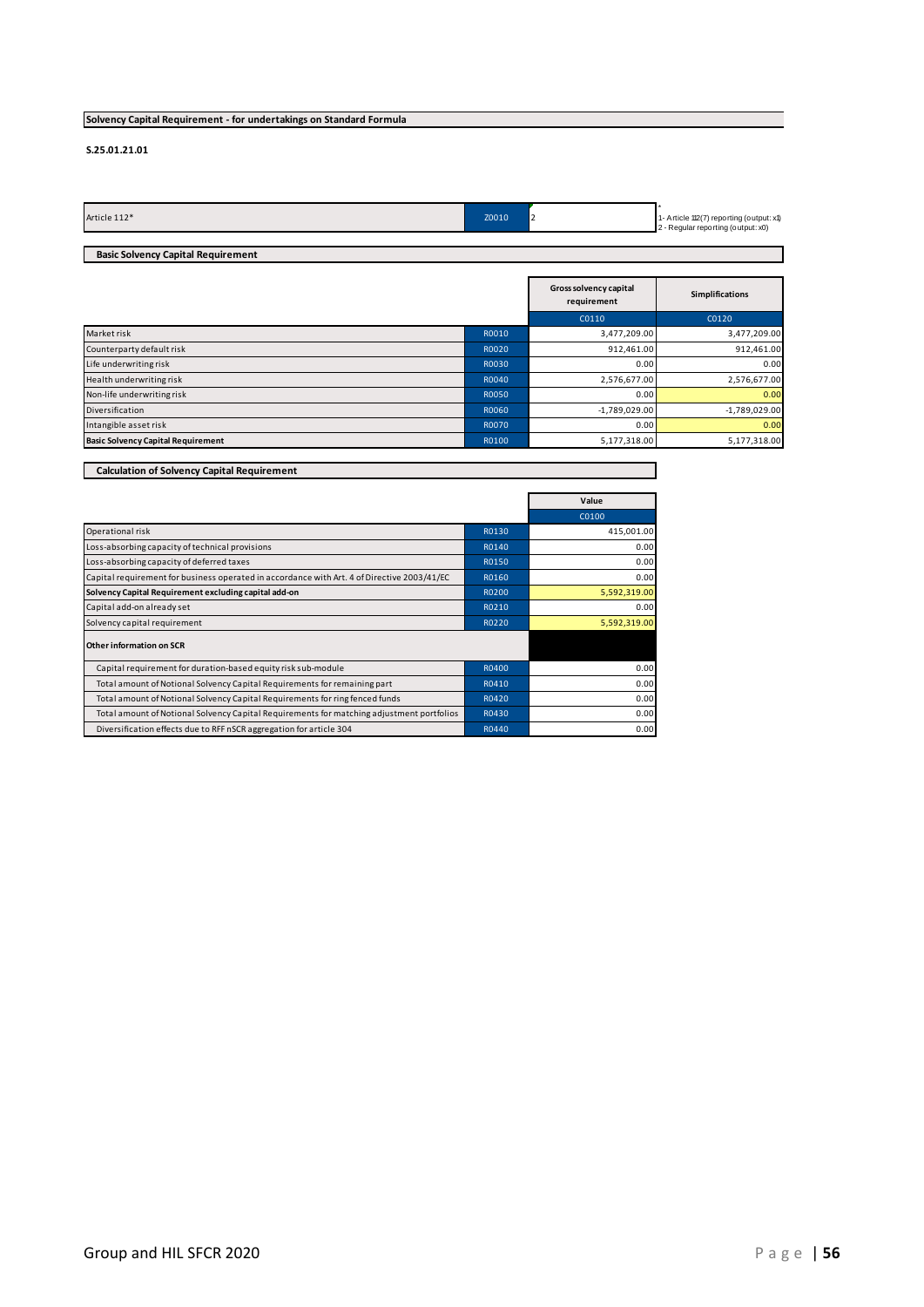# **Minimum Capital Requirement - Only life or only non-life insurance or reinsurance activity**

**S.28.01.01**

|       | <b>MCR</b> components |
|-------|-----------------------|
|       | C0010                 |
| R0010 | 861.299.39            |
|       |                       |

|                                                                          |       |                                                                           | <b>Background information</b>                                  |
|--------------------------------------------------------------------------|-------|---------------------------------------------------------------------------|----------------------------------------------------------------|
| <b>Background information</b>                                            |       | Net (of reinsurance/SPV) best<br>estimate and TP calculated as a<br>whole | Net (of reinsurance) written<br>premiums in the last 12 months |
|                                                                          |       | C0020                                                                     | C0030                                                          |
| Medical expense insurance and proportional reinsurance                   | R0020 | 3,995,996.00                                                              | 14,329,523.00                                                  |
| Income protection insurance and proportional reinsurance                 | R0030 |                                                                           |                                                                |
| Workers' compensation insurance and proportional reinsurance             | R0040 |                                                                           |                                                                |
| Motor vehicle liability insurance and proportional reinsurance           | R0050 |                                                                           |                                                                |
| Other motor insurance and proportional reinsurance                       | R0060 |                                                                           |                                                                |
| Marine, aviation and transport insurance and proportional reinsurance    | R0070 |                                                                           |                                                                |
| Fire and other damage to property insurance and proportional reinsurance | R0080 |                                                                           |                                                                |
| General liability insurance and proportional reinsurance                 | R0090 |                                                                           |                                                                |
| Credit and suretyship insurance and proportional reinsurance             | R0100 |                                                                           |                                                                |
| Legal expenses insurance and proportional reinsurance                    | R0110 |                                                                           |                                                                |
| Assistance and proportional reinsurance                                  | R0120 |                                                                           |                                                                |
| Miscellaneous financial loss insurance and proportional reinsurance      | R0130 |                                                                           |                                                                |
| Non-proportional health reinsurance                                      | R0140 |                                                                           |                                                                |
| Non-proportional casualty reinsurance                                    | R0150 |                                                                           |                                                                |
| Non-proportional marine, aviation and transport reinsurance              | R0160 |                                                                           |                                                                |
| Non-proportional property reinsurance                                    | R0170 |                                                                           |                                                                |

| Linear formula component for life insurance and reinsurance obligations |              | 0.0040 |
|-------------------------------------------------------------------------|--------------|--------|
| <b>MCRL Result</b>                                                      | <b>R0200</b> | 0.00   |

| Total capital at risk for all life (re)insurance obligations          |       | Net (of reinsurance/SPV) best<br>estimate and TP calculated as a<br>whole | Net (of reinsurance/SPV) total<br>capital at risk |
|-----------------------------------------------------------------------|-------|---------------------------------------------------------------------------|---------------------------------------------------|
|                                                                       |       | C0050                                                                     | C0060                                             |
| Obligations with profit participation - guaranteed benefits           | R0210 |                                                                           |                                                   |
| Obligations with profit participation - future discretionary benefits | R0220 |                                                                           |                                                   |
| Index-linked and unit-linked insurance obligations                    | R0230 |                                                                           |                                                   |
| Other life (re)insurance and health (re)insurance obligations         | R0240 |                                                                           |                                                   |
| Total capital at risk for all life (re)insurance obligations          | R0250 |                                                                           |                                                   |

| <b>Overall MCR calculation</b>     |       | C0070        |
|------------------------------------|-------|--------------|
| Linear MCR                         | R0300 | 861,299.39   |
| <b>SCR</b>                         | R0310 | 5,592,320.00 |
| MCR cap                            | R0320 | 2,516,544.00 |
| MCR floor                          | R0330 | 1,398,080.00 |
| <b>Combined MCR</b>                | R0340 | 1,398,080.00 |
| Absolute floor of the MCR          | R0350 | 2,153,250.00 |
| <b>Minimum Capital Requirement</b> | R0400 | 2,153,250.00 |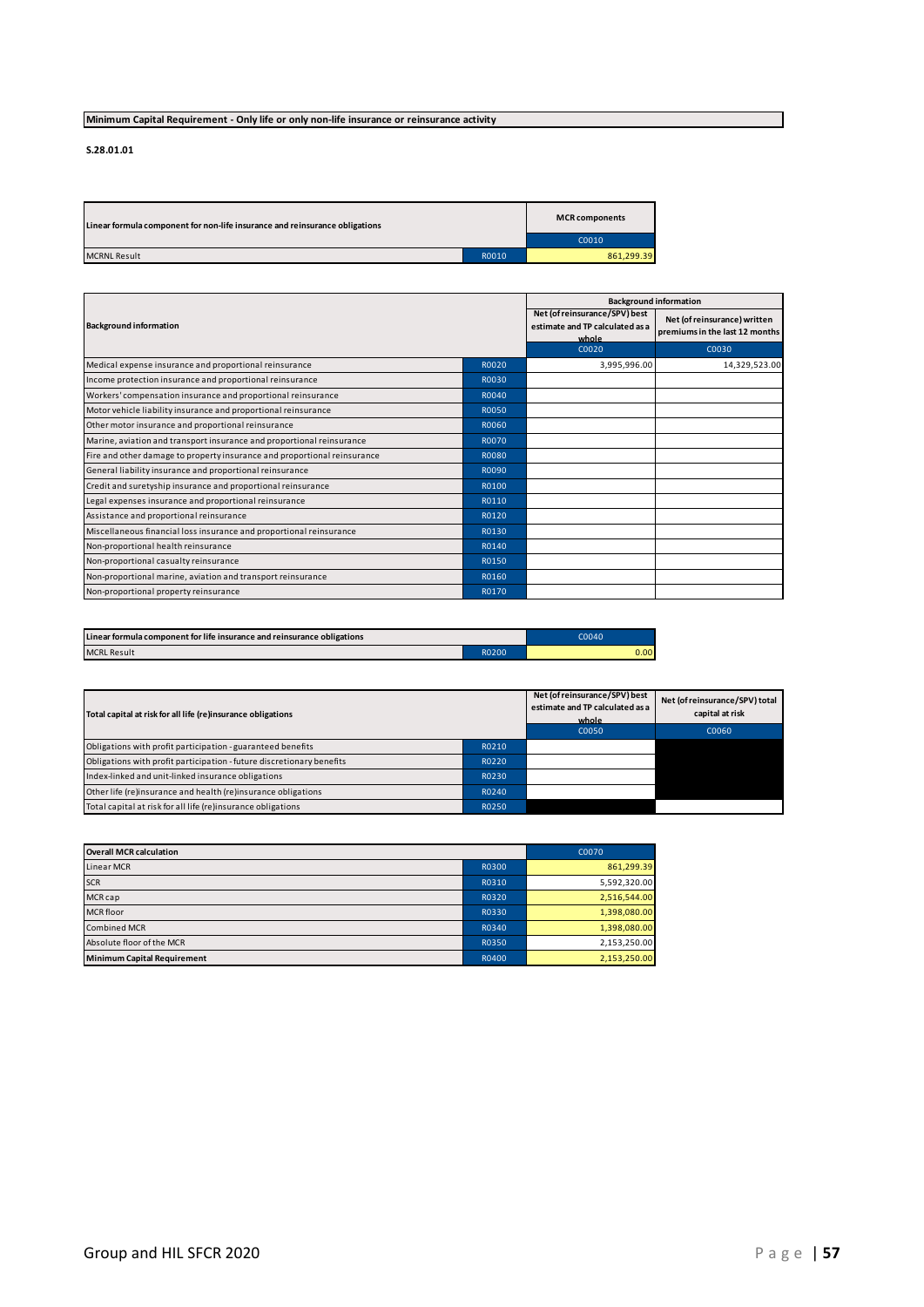Group/SEL

- S.02.01.02
- S.05.01.02
- S.05.02.01
- S.23.01.22
- S.25.01.22
- $\bullet$  S.32.01.22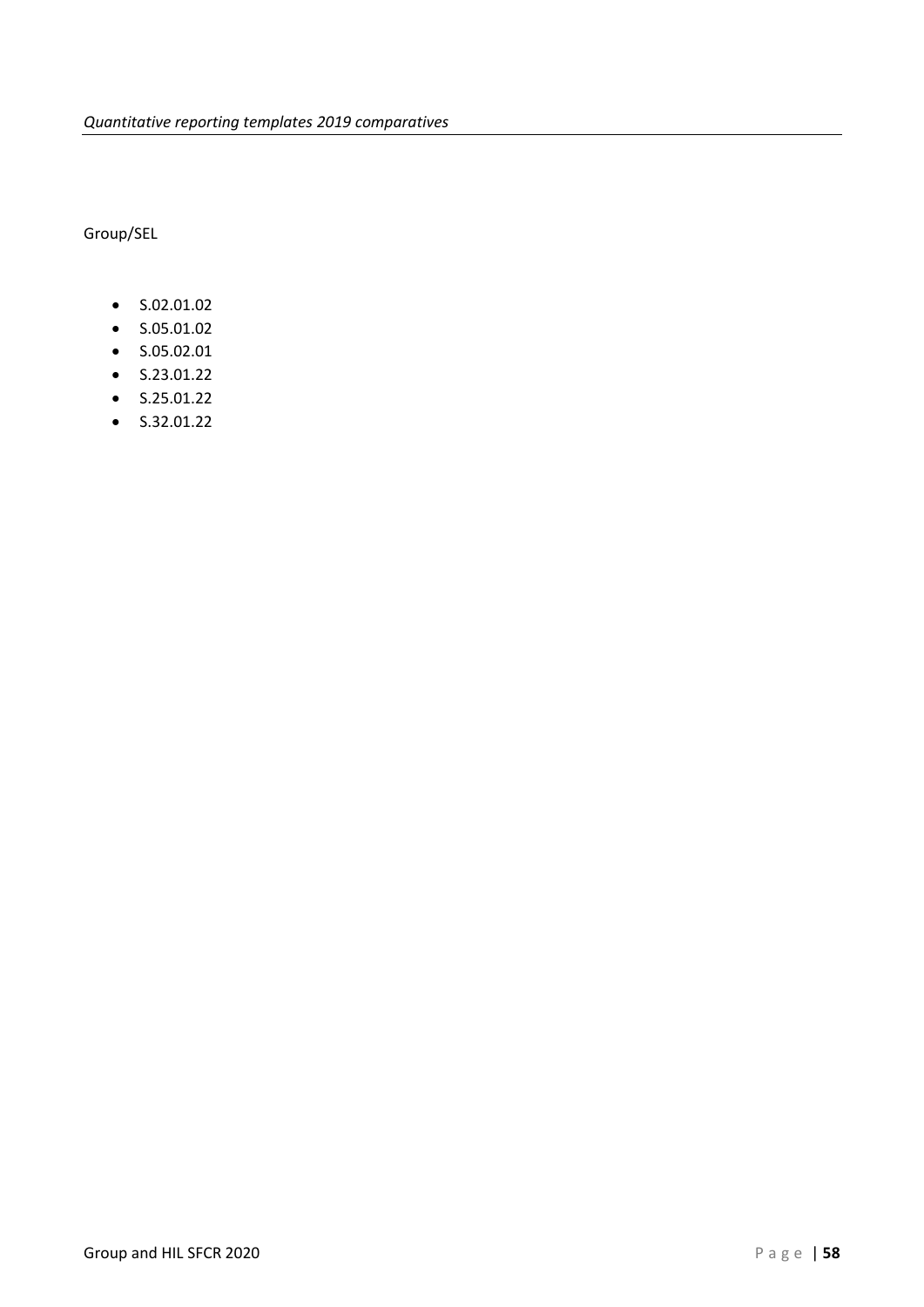# **Balance sheet**

**S.02.01.02**

|                                                                                        |              | Solvency II value |
|----------------------------------------------------------------------------------------|--------------|-------------------|
|                                                                                        |              | C0010             |
| <b>Assets</b>                                                                          |              |                   |
| Goodwill                                                                               | R0010        |                   |
| Deferred acquisition costs                                                             | R0020        |                   |
| Intangible assets                                                                      | <b>RO030</b> | 0.00              |
| Deferred tax assets                                                                    | R0040        |                   |
| Pension benefit surplus                                                                | <b>R0050</b> |                   |
| Property, plant & equipment held for own use                                           | <b>R0060</b> | 1,798,299.00      |
| Investments (other than assets held for index-linked and unit-linked contracts)        | <b>R0070</b> | 14,455,777.00     |
| Property (other than for own use)                                                      | <b>RO080</b> |                   |
| Holdings in related undertakings, including participations                             | R0090        |                   |
| Equities                                                                               | R0100        | 6,740,721.00      |
| Equities - listed                                                                      | R0110        | 6,740,721.00      |
| Equities - unlisted                                                                    | R0120        |                   |
| <b>Bonds</b>                                                                           | R0130        | 7,715,056.00      |
| <b>Government Bonds</b>                                                                | R0140        | 7,715,056.00      |
| Corporate Bonds                                                                        | R0150        |                   |
| Structured notes                                                                       | R0160        |                   |
| <b>Collateralised securities</b>                                                       | R0170        |                   |
| Collective Investments Undertakings                                                    | R0180        |                   |
| Derivatives                                                                            | R0190        |                   |
| Deposits other than cash equivalents                                                   | R0200        |                   |
| Other investments                                                                      | R0210        |                   |
| Assets held for index-linked and unit-linked contracts                                 | R0220        |                   |
| Loans and mortgages                                                                    | R0230        | 0.00              |
| Loans on policies                                                                      | R0240        |                   |
| Loans and mortgages to individuals                                                     | R0250        |                   |
| Other loans and mortgages                                                              | R0260        |                   |
| Reinsurance recoverables from:                                                         | R0270        | 0.00              |
| Non-life and health similar to non-life                                                | R0280        | 0.00              |
| Non-life excluding health                                                              | R0290        |                   |
| Health similar to non-life                                                             | R0300        |                   |
| Life and health similar to life, excluding health and index-linked and unit-linked     | R0310        | 0.00              |
| Health similar to life                                                                 | R0320        |                   |
| Life excluding health and index-linked and unit-linked                                 | R0330        |                   |
| Life index-linked and unit-linked                                                      | R0340        |                   |
| Deposits to cedants                                                                    | R0350        |                   |
| Insurance and intermediaries receivables                                               | R0360        | 1,685,518.00      |
| Reinsurance receivables                                                                |              |                   |
|                                                                                        | R0370        |                   |
| Receivables (trade, not insurance)                                                     | R0380        | 1.00              |
| Own shares (held directly)                                                             | R0390        |                   |
| Amounts due in respect of own fund items or initial fund called up but not yet paid in | R0400        |                   |
| Cash and cash equivalents                                                              | R0410        | 8,820,038.00      |
| Any other assets, not elsewhere shown                                                  | R0420        | 0.00              |
| <b>Total assets</b>                                                                    | R0500        | 26,759,633.00     |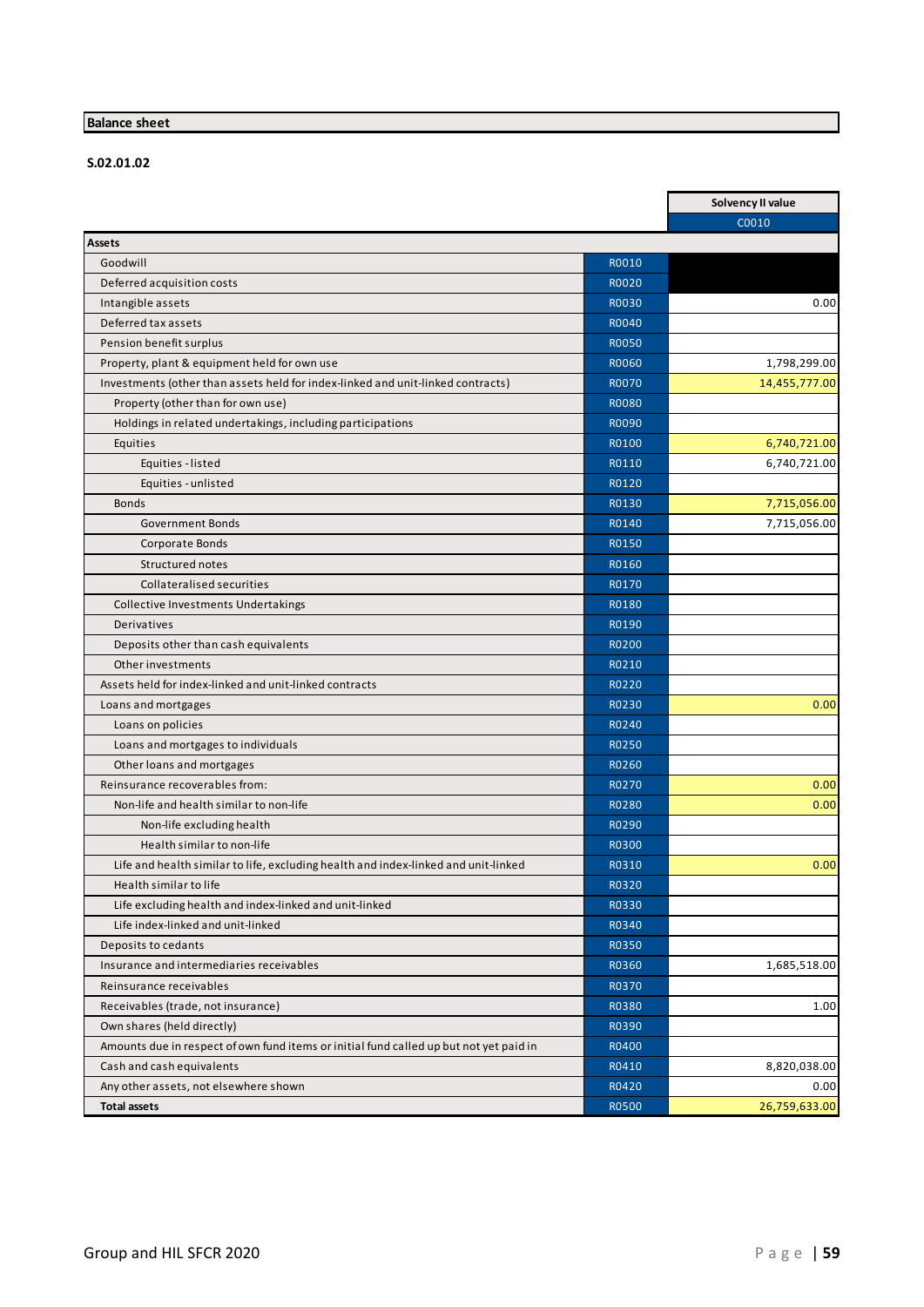| <b>Liabilities</b>                                                              |              |               |
|---------------------------------------------------------------------------------|--------------|---------------|
| Technical provisions - non-life                                                 | R0510        | 2,799,077.00  |
| Technical provisions - non-life (excluding health)                              | R0520        | 0.00          |
| Technical provisions calculated as a whole                                      | R0530        |               |
| <b>Best Estimate</b>                                                            | R0540        |               |
| Risk margin                                                                     | R0550        |               |
| Technical provisions - health (similar to non-life)                             | R0560        | 2,799,077.00  |
| Technical provisions calculated as a whole                                      | R0570        |               |
| <b>Best Estimate</b>                                                            | R0580        | 2,683,550.00  |
| Risk margin                                                                     | R0590        | 115,527.00    |
| Technical provisions - life (excluding index-linked and unit-linked)            | R0600        | 0.00          |
| Technical provisions - health (similar to life)                                 | R0610        | 0.00          |
| Technical provisions calculated as a whole                                      | R0620        |               |
| <b>Best Estimate</b>                                                            | R0630        |               |
| Risk margin                                                                     | R0640        |               |
| Technical provisions - life (excluding health and index-linked and unit-linked) | R0650        | 0.00          |
| Technical provisions calculated as a whole                                      | R0660        |               |
| <b>Best Estimate</b>                                                            | R0670        |               |
| Risk margin                                                                     | R0680        |               |
| Technical provisions - index-linked and unit-linked                             | R0690        | 0.00          |
| Technical provisions calculated as a whole                                      | R0700        |               |
| <b>Best Estimate</b>                                                            | R0710        |               |
| Risk margin                                                                     | R0720        |               |
| Other technical provisions                                                      | R0730        |               |
| Contingent liabilities                                                          | R0740        |               |
| Provisions other than technical provisions                                      | R0750        |               |
| Pension benefit obligations                                                     | R0760        |               |
| Deposits from reinsurers                                                        | R0770        |               |
| Deferred tax liabilities                                                        | R0780        | 39,140.00     |
| Derivatives                                                                     | R0790        |               |
| Debts owed to credit institutions                                               | <b>R0800</b> |               |
| Financial liabilities other than debts owed to credit institutions              | R0810        |               |
| Insurance & intermediaries payables                                             | R0820        | 413,464.00    |
| Reinsurance payables                                                            | R0830        |               |
| Payables (trade, not insurance)                                                 | R0840        | 82,833.00     |
| Subordinated liabilities                                                        | R0850        | 0.00          |
| Subordinated liabilities not in Basic Own Funds                                 | R0860        |               |
| Subordinated liabilities in Basic Own Funds                                     | R0870        |               |
| Any other liabilities, not elsewhere shown                                      | R0880        | 168,848.00    |
| <b>Total liabilities</b>                                                        | R0900        | 3,503,362.00  |
| <b>Excess of assets over liabilities</b>                                        | R1000        | 23,256,271.00 |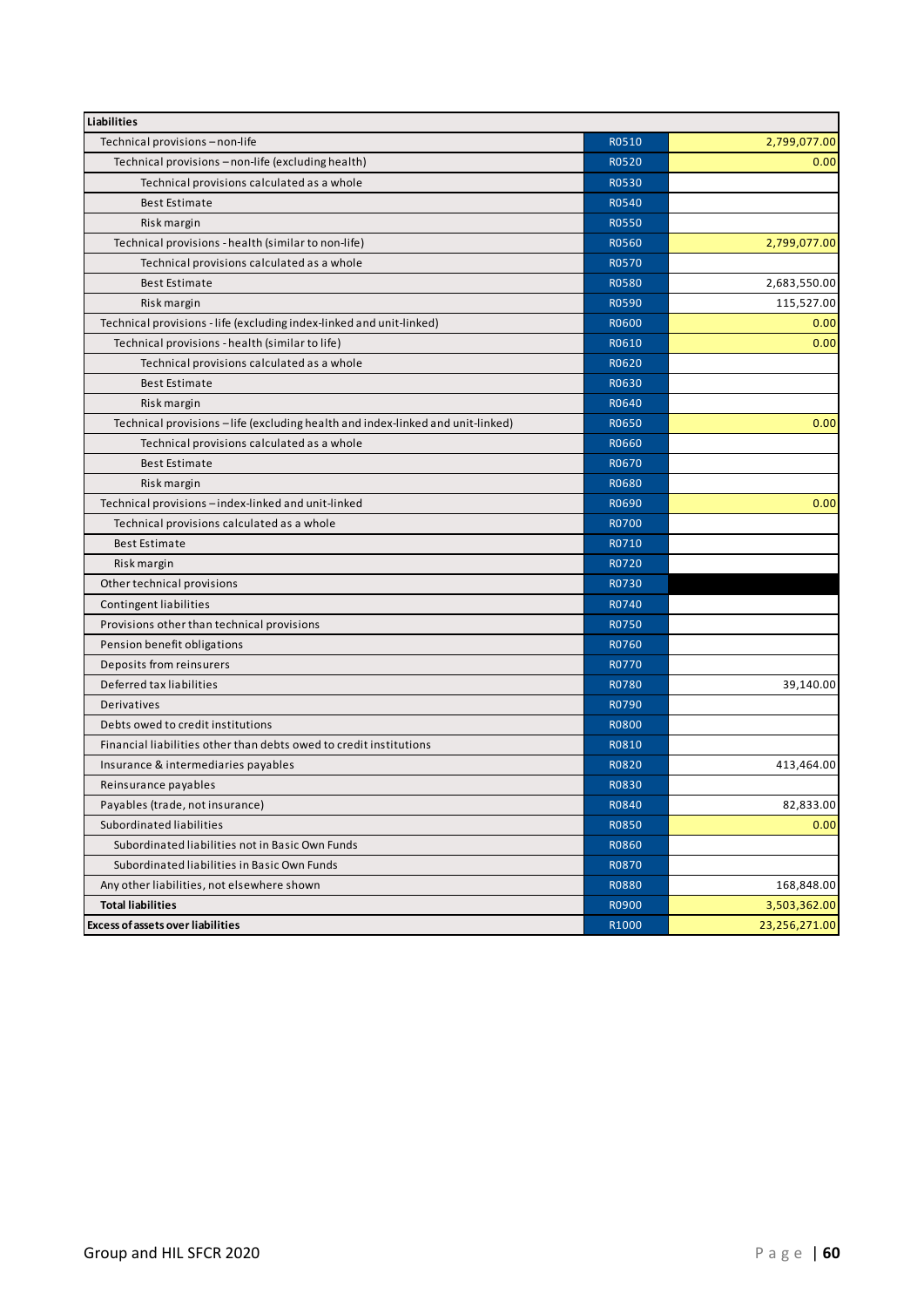| Accepted non-proportional re<br>Life & A<br>ś | <b>P. 119.0115</b> |
|-----------------------------------------------|--------------------|
|                                               |                    |
|                                               |                    |
|                                               |                    |

**S.05.01.02.01**

|                                                |       |                 |        | Line of Business for: non-life insurance and reinsurance obligations (direct business and accepted proportional reinsurance) |                               |                |                                      |                                |                    |                               |       |            |                           |        | Line of business for: accepted non-proportional<br>reinsurance |                                   |          |               |
|------------------------------------------------|-------|-----------------|--------|------------------------------------------------------------------------------------------------------------------------------|-------------------------------|----------------|--------------------------------------|--------------------------------|--------------------|-------------------------------|-------|------------|---------------------------|--------|----------------------------------------------------------------|-----------------------------------|----------|---------------|
|                                                |       | Medical expense | Income | protection compensation<br><b>Workers</b>                                                                                    | vehicle<br>liability<br>Motor | motor<br>Other | aviation and<br>transport<br>Marine, | damage to<br>Fire and<br>other | General Credit and | liability suretyship expenses | Legal | Assistance | financial<br>Misc<br>loss | Health | Casualty                                                       | transport<br>aviation,<br>Marine, | Property | Total         |
|                                                |       | C0010           | C0020  | C0030                                                                                                                        | C0040                         | C0050          | C0060                                | property<br>C0070              | C0080              | C0090                         | C0100 | C0110      | C0120                     | C0130  | C0140                                                          | C0150                             | C0160    | C0200         |
| Premiumswritten                                |       |                 |        |                                                                                                                              |                               |                |                                      |                                |                    |                               |       |            |                           |        |                                                                |                                   |          |               |
| Gross - Direct Business                        | R0110 | 13,611,358.00   |        |                                                                                                                              |                               |                |                                      |                                |                    |                               |       |            |                           |        |                                                                |                                   |          | 13,611,358.00 |
| reinsurance accepted<br>Gross-Proportional     | R0120 |                 |        |                                                                                                                              |                               |                |                                      |                                |                    |                               |       |            |                           |        |                                                                |                                   |          | 0.00          |
| Gross-Non-proportional<br>reinsurance accepted | R0130 |                 |        |                                                                                                                              |                               |                |                                      |                                |                    |                               |       |            |                           |        |                                                                |                                   |          | 0.00          |
| Reinsurers' share                              | R0140 |                 |        |                                                                                                                              |                               |                |                                      |                                |                    |                               |       |            |                           |        |                                                                |                                   |          | 0.00          |
| Net                                            | R0200 | 13,611,358.00   | 0.00   | $\overline{6}$<br>c                                                                                                          | 0.00                          | 0.00           | 0.00                                 | 0.00                           | 0.00               | 0.00                          | 0.00  | 0.00       | 0.00                      | 0.00   | 0.00                                                           | 0.00                              | 0.00     | 13,611,358.00 |
| Premiumsearned                                 |       |                 |        |                                                                                                                              |                               |                |                                      |                                |                    |                               |       |            |                           |        |                                                                |                                   |          |               |
| Gross - Direct Business                        | R0210 | 13,037,793.00   |        |                                                                                                                              |                               |                |                                      |                                |                    |                               |       |            |                           |        |                                                                |                                   |          | 13,037,793.00 |
| reinsurance accepted<br>Gross-Proportional     | R0220 |                 |        |                                                                                                                              |                               |                |                                      |                                |                    |                               |       |            |                           |        |                                                                |                                   |          | 0.00          |
| Gross-Non-proportional<br>reinsurance accepted | R0230 |                 |        |                                                                                                                              |                               |                |                                      |                                |                    |                               |       |            |                           |        |                                                                |                                   |          | 0.00          |
| Reinsurers' share                              | R0240 |                 |        |                                                                                                                              |                               |                |                                      |                                |                    |                               |       |            |                           |        |                                                                |                                   |          | 0.00          |
| Net                                            | R0300 | 13,037,793.00   | 0.00   | $\mathbf{S}$<br>ø                                                                                                            | 0.00                          | 0.00           | 0.00                                 | 0.00                           | 0.00               | 0.00                          | 0.00  | 0.00       | 0.00                      | 0.00   | 0.00                                                           | 0.00                              | 0.00     | 13,037,793.00 |
| <b>Claims incurred</b>                         |       |                 |        |                                                                                                                              |                               |                |                                      |                                |                    |                               |       |            |                           |        |                                                                |                                   |          |               |
| Gross-Direct Business                          | R0310 | 4,483,439.00    |        |                                                                                                                              |                               |                |                                      |                                |                    |                               |       |            |                           |        |                                                                |                                   |          | 4,483,439.00  |
| reinsurance accepted<br>Gross-Proportional     | R0320 |                 |        |                                                                                                                              |                               |                |                                      |                                |                    |                               |       |            |                           |        |                                                                |                                   |          | 0.00          |
| Gross-Non-proportional                         | R0330 |                 |        |                                                                                                                              |                               |                |                                      |                                |                    |                               |       |            |                           |        |                                                                |                                   |          | 0.00          |
| reinsurance accepted                           |       |                 |        |                                                                                                                              |                               |                |                                      |                                |                    |                               |       |            |                           |        |                                                                |                                   |          |               |
| Reinsurers' share                              | R0340 |                 |        |                                                                                                                              |                               |                |                                      |                                |                    |                               |       |            |                           |        |                                                                |                                   |          | 0.00          |
| Changes in other technical provisions<br>Net   | R0400 | 4,483,439.00    | 0.00   | $\overline{8}$<br>$\mathbf{c}$                                                                                               | 0.00                          | 0.00           | 0.00                                 | 0.00                           | 0.00               | 0.00                          | 0.00  | 0.00       | 0.00                      | 0.00   | 0.00                                                           | 0.00                              | 0.00     | 4,483,439.00  |
|                                                | R0410 | 0.00            |        |                                                                                                                              |                               |                |                                      |                                |                    |                               |       |            |                           |        |                                                                |                                   |          |               |
| Gross - Direct Business                        |       |                 |        |                                                                                                                              |                               |                |                                      |                                |                    |                               |       |            |                           |        |                                                                |                                   |          | 0.00          |
| reinsurance accepted<br>Gross-Proportional     | R0420 |                 |        |                                                                                                                              |                               |                |                                      |                                |                    |                               |       |            |                           |        |                                                                |                                   |          | 0.00          |
| Gross-Non-proportional<br>reinsurance accepted | R0430 |                 |        |                                                                                                                              |                               |                |                                      |                                |                    |                               |       |            |                           |        |                                                                |                                   |          | 0.00          |
| Reinsurers'share                               | R0440 |                 |        |                                                                                                                              |                               |                |                                      |                                |                    |                               |       |            |                           |        |                                                                |                                   |          | 0.00          |
| Net                                            | R0500 | 0.00            | 0.00   | 0.00                                                                                                                         | 0.00                          | 0.00           | 0.00                                 | 0.00                           | 0.00               | 0.00                          | 0.00  | 0.00       | 0.00                      | 0.00   | 0.00                                                           | 0.00                              | 0.00     | 0.00          |
| <b>Expenses incurred</b>                       | R0550 | 6,332,060.00    | 0.00   | 0.00                                                                                                                         | 0.00                          | 0.00           | 0.00                                 | 0.00                           | 0.00               | 0.00                          | 0.00  | 0.00       | 0.00                      | 0.00   | 0.00                                                           | 0.00                              | 0.00     | 6,332,060.00  |
| Other expenses                                 | R1200 |                 |        |                                                                                                                              |                               |                |                                      |                                |                    |                               |       |            |                           |        |                                                                |                                   |          |               |
| Total expenses                                 | R1300 |                 |        |                                                                                                                              |                               |                |                                      |                                |                    |                               |       |            |                           |        |                                                                |                                   |          | 6,332,060.00  |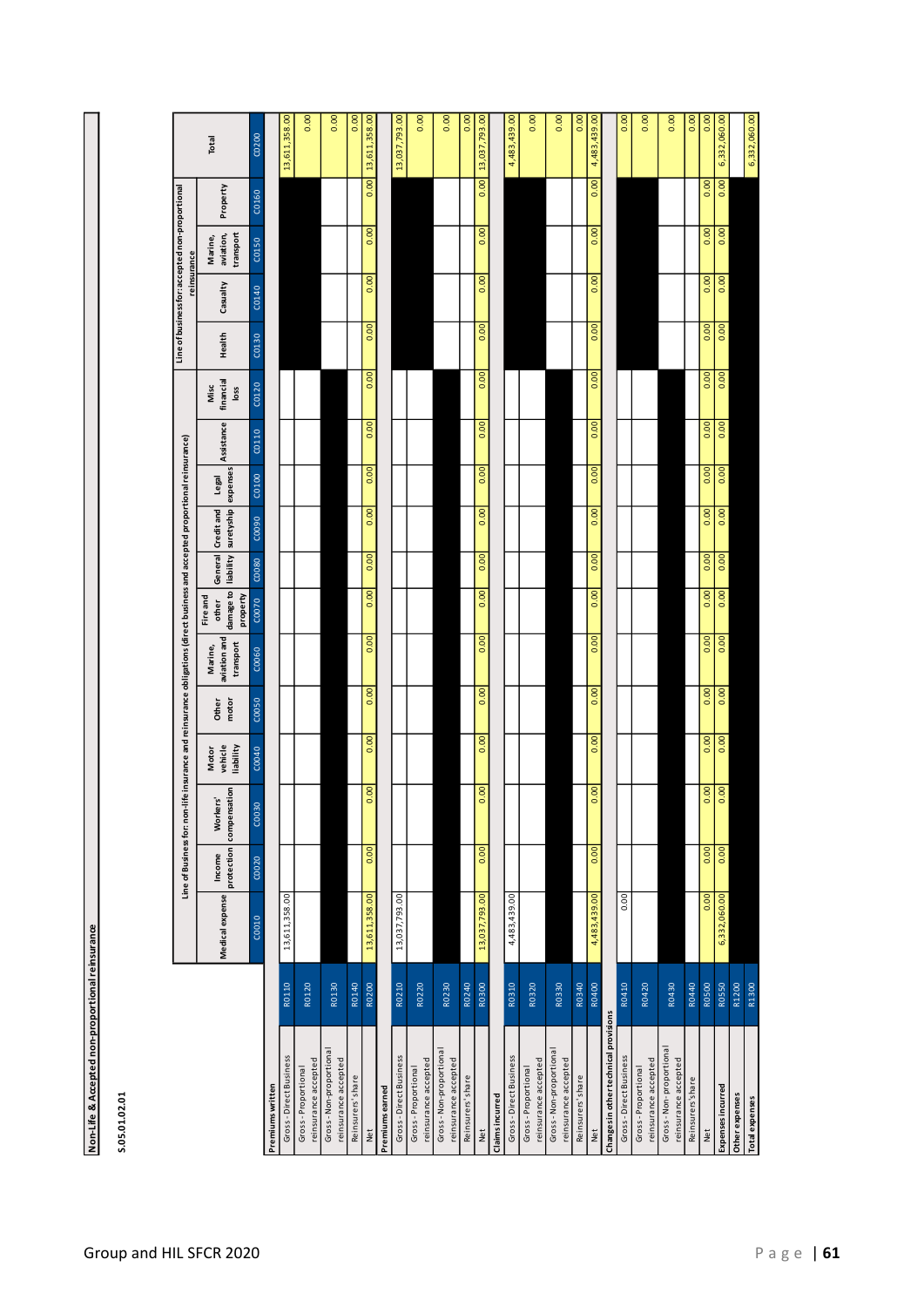#### **Non-life obligations for home country**

|                                               |              | Home country | of gross premiums<br>written) | Country (by amount Country (by amount<br>of gross premiums<br>written) | Total for top 5 countries and<br>home country (by amount of<br>gross premiums written) |
|-----------------------------------------------|--------------|--------------|-------------------------------|------------------------------------------------------------------------|----------------------------------------------------------------------------------------|
|                                               |              |              | GB                            | IE                                                                     |                                                                                        |
|                                               |              | C0080        | C0090                         | C0090                                                                  | C0140                                                                                  |
| <b>Premiums written</b>                       |              |              |                               |                                                                        |                                                                                        |
| Gross-Direct Business                         | R0110        | 630.00       | 12,640,964.00                 | 969,764.00                                                             | 13,611,358.00                                                                          |
| Gross - Proportional reinsurance accepted     | R0120        |              |                               |                                                                        | 0.00                                                                                   |
| Gross - Non-proportional reinsurance accepted | R0130        |              |                               |                                                                        | 0.00                                                                                   |
| Reinsurers' share                             | R0140        |              |                               |                                                                        | 0.00                                                                                   |
| <b>Net</b>                                    | R0200        | 630.00       | 12,640,964.00                 | 969,764.00                                                             | 13,611,358.00                                                                          |
| <b>Premiums earned</b>                        |              |              |                               |                                                                        |                                                                                        |
| <b>Gross-Direct Business</b>                  | R0210        | 627.00       | 12,085,255.00                 | 951,911.00                                                             | 13,037,793.00                                                                          |
| Gross-Proportional reinsurance accepted       | R0220        |              |                               |                                                                        | 0.00                                                                                   |
| Gross-Non-proportional reinsurance accepted   | R0230        |              |                               |                                                                        | 0.00                                                                                   |
| Reinsurers' share                             | R0240        |              |                               |                                                                        | 0.00                                                                                   |
| <b>Net</b>                                    | R0300        | 627.00       | 12,085,255.00                 | 951,911.00                                                             | 13,037,793.00                                                                          |
| <b>Claims incurred</b>                        |              |              |                               |                                                                        |                                                                                        |
| Gross-Direct Business                         | R0310        | 119.00       | 4,269,819.00                  | 213,501.00                                                             | 4,483,439.00                                                                           |
| Gross - Proportional reinsurance accepted     | R0320        |              |                               |                                                                        | 0.00                                                                                   |
| Gross - Non-proportional reinsurance accepted | R0330        |              |                               |                                                                        | 0.00                                                                                   |
| Reinsurers' share                             | R0340        |              |                               |                                                                        | 0.00                                                                                   |
| <b>Net</b>                                    | R0400        | 119.00       | 4,269,819.00                  | 213,501.00                                                             | 4,483,439.00                                                                           |
| Changes in other technical provisions         |              |              |                               |                                                                        |                                                                                        |
| Gross - Direct Business                       | R0410        | 0.00         | 0.00                          | 0.00                                                                   | 0.00                                                                                   |
| Gross-Proportional reinsurance accepted       | R0420        |              |                               |                                                                        | 0.00                                                                                   |
| Gross-Non-proportional reinsurance accepted   | R0430        |              |                               |                                                                        | 0.00                                                                                   |
| Reinsurers' share                             | R0440        |              |                               |                                                                        | 0.00                                                                                   |
| <b>Net</b>                                    | <b>R0500</b> | 0.00         | 0.00                          | 0.00                                                                   | 0.00                                                                                   |
| <b>Expenses incurred</b>                      | R0550        | $-6.00$      | 5,628,387.00                  | 703,679.00                                                             | 6,332,060.00                                                                           |
| Other expenses                                | R1200        |              |                               |                                                                        |                                                                                        |
| <b>Total expenses</b>                         | R1300        |              |                               |                                                                        | 6,332,060.00                                                                           |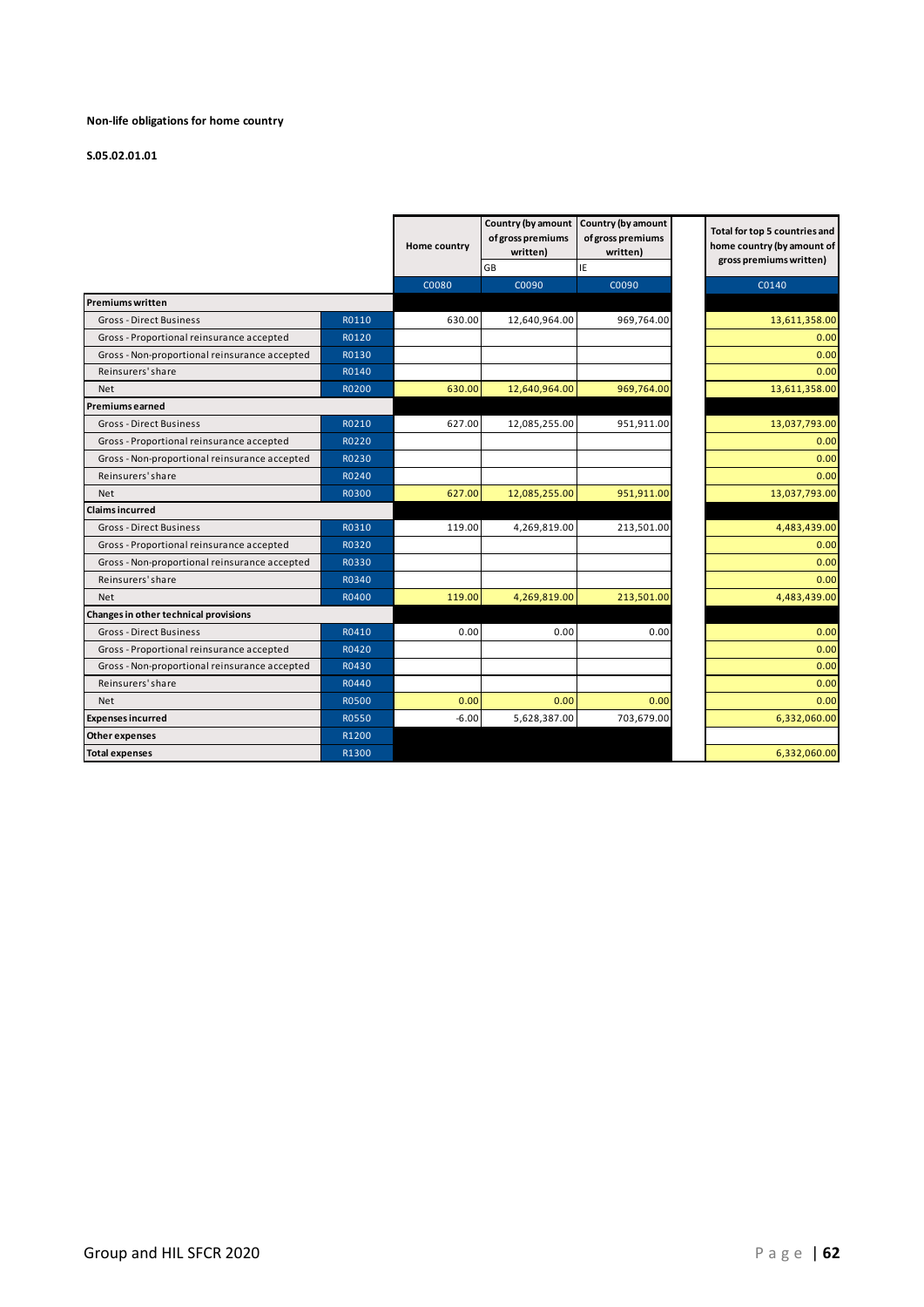# **OF-B1 for Group**

**S.23.01.22**

|                                                                                                       |              | <b>Total</b>  | Tier 1 - unrestricted   Tier 1 - restricted |       | Tier 2 | Tier 3 |
|-------------------------------------------------------------------------------------------------------|--------------|---------------|---------------------------------------------|-------|--------|--------|
|                                                                                                       |              | C0010         | C0020                                       | C0030 | C0040  | C0050  |
| Basic own funds before deduction for participations in other financial sector                         |              |               |                                             |       |        |        |
| Ordinary share capital (gross of own shares)                                                          | R0010        | 5,000,000.00  | 5,000,000.00                                |       |        |        |
| Non-available called but not paid in ordinary share capital at group level                            | R0020        | 0.00          |                                             |       |        |        |
| Share premium account related to ordinary share capital                                               | R0030        | 0.00          |                                             |       |        |        |
| Initial funds, members' contributions or the equivalent basic own - fund item for                     | R0040        | 0.00          |                                             |       |        |        |
| mutual and mutual-type undertakings                                                                   |              |               |                                             |       |        |        |
| Subordinated mutual member accounts                                                                   | <b>R0050</b> | 0.00          |                                             |       |        |        |
| Non-available subordinated mutual member accounts at group level                                      | R0060        | 0.00          |                                             |       |        |        |
| Surplus funds                                                                                         | R0070        | 0.00          |                                             |       |        |        |
| Non-available surplus funds at group level                                                            | <b>RO080</b> | 0.00          |                                             |       |        |        |
| Preference shares                                                                                     | R0090        | 0.00          |                                             |       |        |        |
| Non-available preference shares at group level                                                        | R0100        | 0.00          |                                             |       |        |        |
| Share premium account related to preference shares                                                    | R0110        | 0.00          |                                             |       |        |        |
| Non-available share premium account related to preference shares at group<br>level                    | R0120        | 0.00          |                                             |       |        |        |
| Reconciliation reserve                                                                                | R0130        | 18,256,271.00 | 18,256,271.00                               |       |        |        |
| Subordinated liabilities                                                                              | R0140        | 0.00          |                                             |       |        |        |
| Non-available subordinated liabilities at group level                                                 | R0150        | 0.00          |                                             |       |        |        |
| An amount equal to the value of net deferred tax assets                                               | R0160        | 0.00          |                                             |       |        |        |
| The amount equal to the value of net deferred tax assets not available at the                         | R0170        | 0.00          |                                             |       |        |        |
| group level                                                                                           |              |               |                                             |       |        |        |
| Other items approved by supervisory authority as basic own funds not specified                        | R0180        | 0.00          |                                             |       |        |        |
| above<br>Non available own funds related to other own funds items approved by                         |              |               |                                             |       |        |        |
| supervisory authority                                                                                 | R0190        | 0.00          |                                             |       |        |        |
| Minority interests (if not reported as part of a specific own fund item)                              | R0200        | 0.00          |                                             |       |        |        |
| Non-available minority interests at group level                                                       | R0210        | 0.00          |                                             |       |        |        |
| Own funds from the financial statements that should not be represented by the reconciliation          |              |               |                                             |       |        |        |
| reserve and do not meet the criteria to be classified as Solvency II own funds                        |              |               |                                             |       |        |        |
| Own funds from the financial statements that should not be represented by the                         |              |               |                                             |       |        |        |
| reconciliation reserve and do not meet the criteria to be classified as Solvency II                   | R0220        |               |                                             |       |        |        |
| own funds                                                                                             |              |               |                                             |       |        |        |
| Deductions                                                                                            |              |               |                                             |       |        |        |
| Deductions for participations in other financial undertakings, including non-                         |              |               |                                             |       |        |        |
| regulated undertakings carrying out financial activities                                              | R0230        | 0.00          |                                             |       |        |        |
| whereof deducted according to art 228 of the Directive 2009/138/EC                                    | R0240        | 0.00          |                                             |       |        |        |
| Deductions for participations where there is non-availability of information                          | R0250        | 0.00          |                                             |       |        |        |
| (Article 229)<br>Deduction for participations included by using D&A when a combination of             |              |               |                                             |       |        |        |
| methods is used                                                                                       | R0260        | 0.00          |                                             |       |        |        |
| Total of non-available own fund items                                                                 | R0270        | 0.00          | 0.00                                        | 0.00  | 0.00   | 0.00   |
| <b>Total deductions</b>                                                                               | R0280        | 0.00          | 0.00                                        | 0.00  | 0.00   | 0.00   |
| <b>Total basic own funds after deductions</b>                                                         | R0290        | 23,256,271.00 | 23,256,271.00                               | 0.00  | 0.00   | 0.00   |
| Ancillary own funds                                                                                   |              |               |                                             |       |        |        |
| Unpaid and uncalled ordinary share capital callable on demand                                         | R0300        | 0.00          |                                             |       |        |        |
| Unpaid and uncalled initial funds, members' contributions or the equivalent                           |              |               |                                             |       |        |        |
| basic own fund item for mutual and mutual - type undertakings, callable on                            | R0310        | 0.00          |                                             |       |        |        |
| demand                                                                                                |              |               |                                             |       |        |        |
| Unpaid and uncalled preference shares callable on demand                                              | R0320        | 0.00          |                                             |       |        |        |
| A legally binding commitment to subscribe and pay for subordinated liabilities<br>on demand           | R0330        | 0.00          |                                             |       |        |        |
| Letters of credit and guarantees under Article 96(2) of the Directive 2009/138/EC                     | R0340        | 0.00          |                                             |       |        |        |
| Letters of credit and guarantees other than under Article 96(2) of the Directive                      |              |               |                                             |       |        |        |
| 2009/138/EC                                                                                           | R0350        | 0.00          |                                             |       |        |        |
| Supplementary members calls under first subparagraph of Article 96(3) of the                          | R0360        | 0.00          |                                             |       |        |        |
| Directive 2009/138/EC<br>Supplementary members calls - other than under first subparagraph of Article |              |               |                                             |       |        |        |
| 96(3) of the Directive 2009/138/EC                                                                    | R0370        | 0.00          |                                             |       |        |        |
| Non available ancillary own funds at group level                                                      | R0380        | 0.00          |                                             |       |        |        |
| Other ancillary own funds                                                                             | R0390        | 0.00          |                                             |       |        |        |
| Total ancillary own funds                                                                             | R0400        | 0.00          |                                             |       | 0.00   | 0.00   |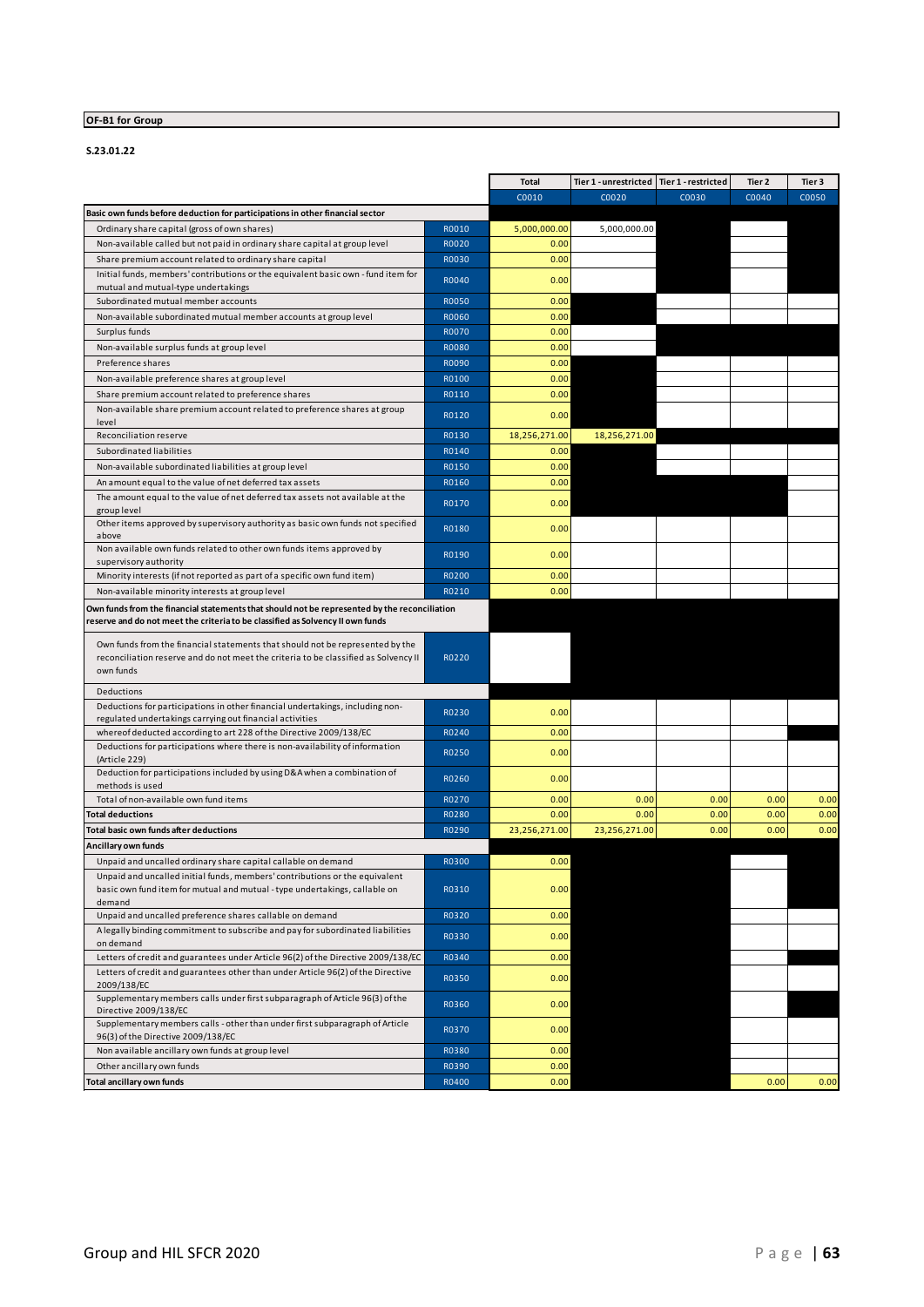| Own funds of other financial sectors                                                                                                                         |       |               |               |      |      |      |
|--------------------------------------------------------------------------------------------------------------------------------------------------------------|-------|---------------|---------------|------|------|------|
| Credit institutions, investment firms, financial institutions, alternative<br>investment fund managers, UCITS management companies - total                   | R0410 | 0.00          |               |      |      |      |
| Institutions for occupational retirement provision                                                                                                           | R0420 | 0.00          |               |      |      |      |
| Non regulated entities carrying out financial activities                                                                                                     | R0430 | 0.00          |               |      |      |      |
| Total own funds of other financial sectors                                                                                                                   | R0440 | 0.00          | 0.00          | 0.00 | 0.00 |      |
| Own funds when using the D&A, exclusively or in combination of method 1                                                                                      |       |               |               |      |      |      |
| Own funds aggregated when using the D&A and combination of method                                                                                            | R0450 | 0.00          |               |      |      |      |
| Own funds aggregated when using the D&A and combination of method net of<br><b>IGT</b>                                                                       | R0460 | 0.00          |               |      |      |      |
| Total available own funds to meet the consolidated group SCR (excluding own<br>funds from other financial sector and from the undertakings included via D&A) | R0520 | 23,256,271.00 | 23,256,271.00 | 0.00 | 0.00 | 0.00 |
| Total available own funds to meet the minimum consolidated group SCR                                                                                         | R0530 | 23,256,271.00 | 23,256,271.00 | 0.00 | 0.00 |      |
| Total eligible own funds to meet the consolidated group SCR (excluding own<br>funds from other financial sector and from the undertakings included via D&A)  | R0560 | 23,256,271.00 | 23,256,271.00 | 0.00 |      |      |
| Total eligible own funds to meet the minimum consolidated group SCR                                                                                          | R0570 | 23,256,271.00 | 23,256,271.00 | 0.00 |      |      |
| Minimum consolidated Group SCR                                                                                                                               | R0610 | 2,221,825.00  |               |      |      |      |
| Ratio of Eligible own funds to Minimum Consolidated Group SCR                                                                                                | R0650 | 10.4672       |               |      |      |      |
| Total eligible own funds to meet the group SCR (including own funds from other<br>financial sector and from the undertakings included via D&A)               | R0660 | 23,256,271.00 | 23,256,271.00 | 0.00 | 0.00 | 0.00 |
| <b>Group SCR</b>                                                                                                                                             | R0680 | 5,608,755.00  |               |      |      |      |
| Ratio of Eligible own funds to group SCR including other financial sectors and the<br>undertakings included via D&A                                          | R0690 | 4.1464        |               |      |      |      |

|                                                                                                                |              | C0060         |
|----------------------------------------------------------------------------------------------------------------|--------------|---------------|
| <b>Reconciliation reserve</b>                                                                                  |              |               |
| Excess of assets over liabilities                                                                              | <b>R0700</b> | 23,256,271.00 |
| Own shares (held directly and indirectly)                                                                      | R0710        |               |
| Foreseeable dividends, distributions and charges                                                               | R0720        |               |
| Other basic own fund items                                                                                     | R0730        | 5,000,000.00  |
| Adjustment for restricted own fund items in respect of matching adjustment<br>portfolios and ring fenced funds | R0740        |               |
| Other non available own funds                                                                                  | R0750        |               |
| <b>Reconciliation reserve</b>                                                                                  | R0760        | 18,256,271.00 |
| <b>Expected profits</b>                                                                                        |              |               |
| Expected profits included in future premiums (EPIFP) - Life business                                           | R0770        |               |
| Expected profits included in future premiums (EPIFP) - Non-life business                                       | R0780        |               |
| Total Expected profits included in future premiums (EPIFP)                                                     | R0790        | 0.00          |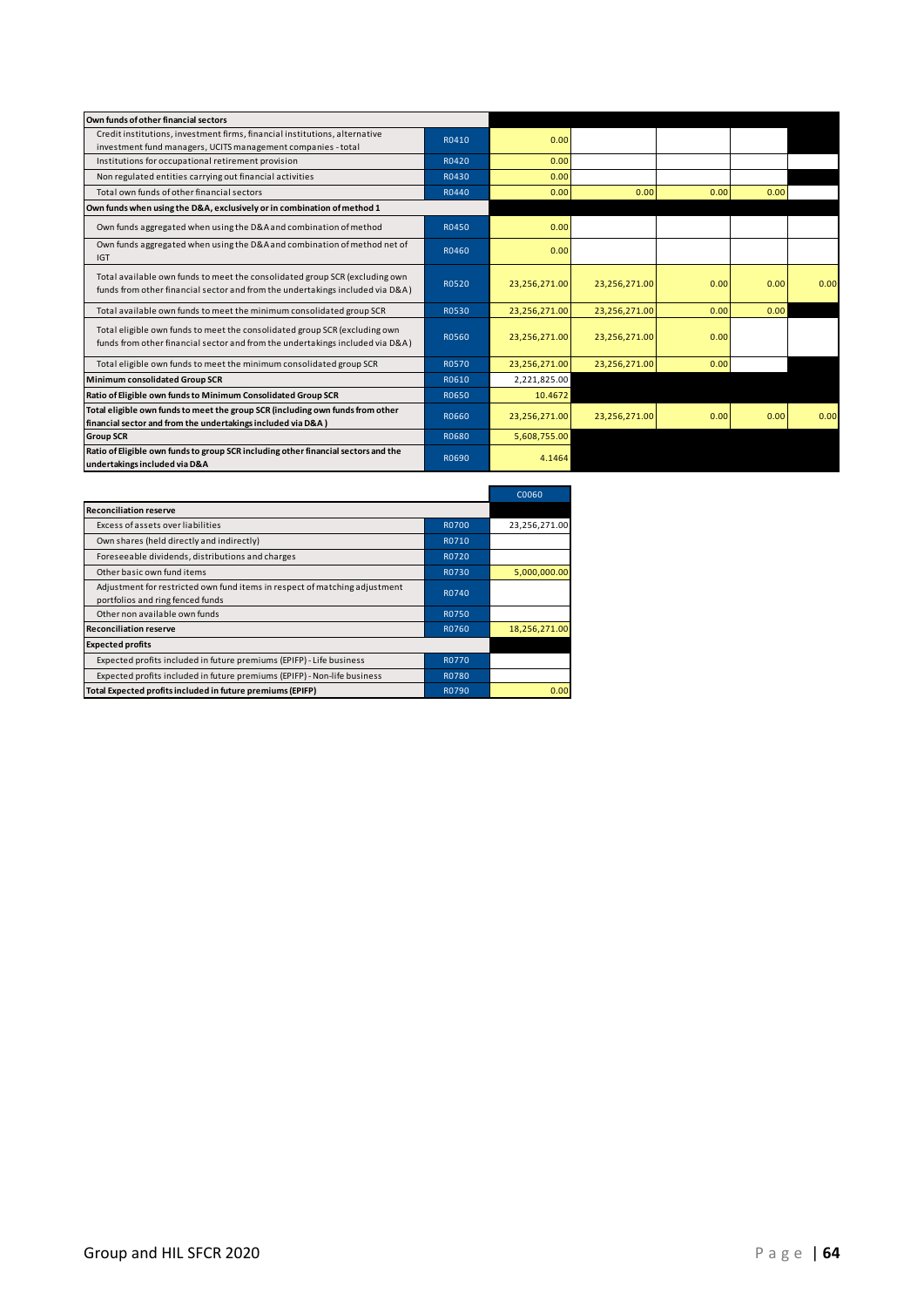# **Solvency Capital Requirement - for groups on Standard Formula**

#### **S.25.01.22**

# **Basic Solvency Capital Requirement**

|                                           |              | <b>Gross solvency capital</b><br>requirement | <b>Simplifications</b> |
|-------------------------------------------|--------------|----------------------------------------------|------------------------|
|                                           |              | C0110                                        | C0120                  |
| Market risk                               | R0010        | 3,741,205.00                                 |                        |
| Counterparty default risk                 | R0020        | 812,439.00                                   |                        |
| Life underwriting risk                    | R0030        | 0.00                                         |                        |
| Health underwriting risk                  | R0040        | 2,374,868.00                                 |                        |
| Non-life underwriting risk                | <b>RO050</b> | 0.00                                         |                        |
| Diversification                           | R0060        | $-1,710,891.00$                              |                        |
| Intangible asset risk                     | R0070        | 0.00                                         |                        |
| <b>Basic Solvency Capital Requirement</b> | R0100        | 5,217,621.00                                 |                        |

| <b>Calculation of Solvency Capital Requirement</b> |  |  |
|----------------------------------------------------|--|--|
|----------------------------------------------------|--|--|

|                                                                                                                                                                                                                                  |              | Value        |
|----------------------------------------------------------------------------------------------------------------------------------------------------------------------------------------------------------------------------------|--------------|--------------|
|                                                                                                                                                                                                                                  |              | C0100        |
| Operational risk                                                                                                                                                                                                                 | R0130        | 391,134.00   |
| Loss-absorbing capacity of technical provisions                                                                                                                                                                                  | R0140        | 0.00         |
| Loss-absorbing capacity of deferred taxes                                                                                                                                                                                        | R0150        | 0.00         |
| Capital requirement for business operated in accordance with Art. 4 of Directive<br>2003/41/EC (transitional)                                                                                                                    | R0160        | 0.00         |
| Solvency capital requirement, excluding capital add-on                                                                                                                                                                           | R0200        | 5,608,755.00 |
| Capital add-ons already set                                                                                                                                                                                                      | R0210        | 0.00         |
| Solvency capital requirement for undertakings under consolidated method                                                                                                                                                          | R0220        | 5,608,755.00 |
| <b>Other information on SCR</b>                                                                                                                                                                                                  |              |              |
| Capital requirement for duration-based equity risk sub-module                                                                                                                                                                    | R0400        | 0.00         |
| Total amount of Notional Solvency Capital Requirements for remaining part                                                                                                                                                        | R0410        | 0.00         |
| Total amount of Notional Solvency Capital Requirements for ring fenced funds                                                                                                                                                     | R0420        | 0.00         |
| Total amount of Notional Solvency Capital Requirements for matching adjustment<br>portfolios                                                                                                                                     | R0430        | 0.00         |
| Diversification effects due to RFF nSCR aggregation for article 304                                                                                                                                                              | R0440        | 0.00         |
| Minimum consolidated group solvency capital requirement                                                                                                                                                                          | R0470        | 2,221,825.00 |
| Information on other entities                                                                                                                                                                                                    |              |              |
| Capital requirement for other financial sectors (Non-insurance capital requirements)                                                                                                                                             | <b>R0500</b> | 0.00         |
| Capital requirement for other financial sectors (Non-insurance capital requirements) -<br>Credit institutions, investment firms and financial institutions, alternative investment<br>funds managers, UCITS management companies | R0510        | 0.00         |
| Capital requirement for other financial sectors (Non-insurance capital requirements) -<br>Institutions for occupational retirement provisions                                                                                    | R0520        | 0.00         |
| Capital requirement for other financial sectors (Non-insurance capital requirements) -<br>Capital requirement for non-regulated entities carrying out financial activities                                                       | R0530        | 0.00         |
| Capital requirement for non-controlled participation requirements                                                                                                                                                                | R0540        | 0.00         |
| Capital requirement for residual undertakings                                                                                                                                                                                    | <b>R0550</b> | 0.00         |
| <b>Overall SCR</b>                                                                                                                                                                                                               |              |              |
| SCR for undertakings included via D and A                                                                                                                                                                                        | R0560        | 0.00         |
| Solvency capital requirement                                                                                                                                                                                                     | R0570        | 5,608,755.00 |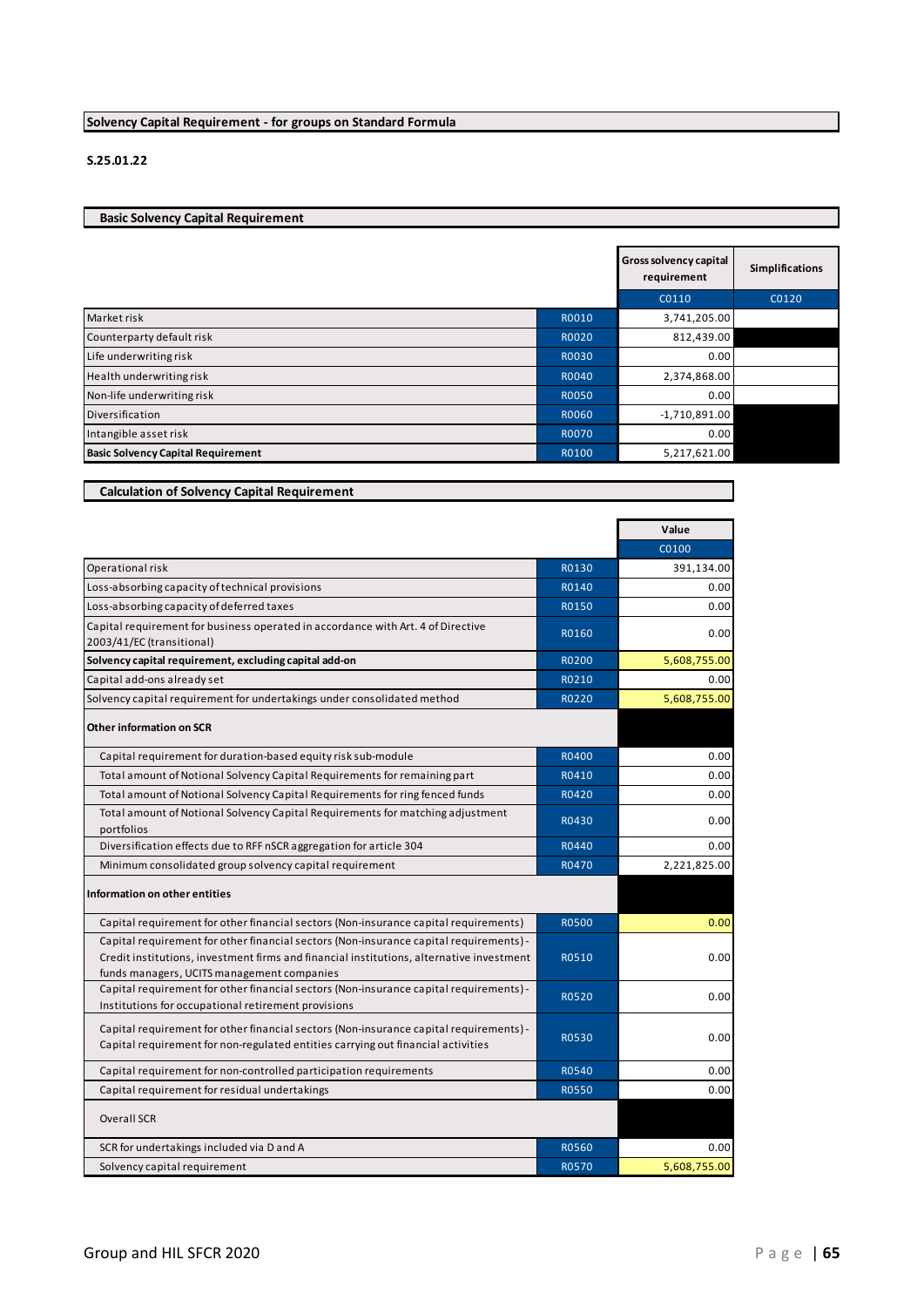#### **Undertakings in the scope of the group**

#### **S.32.01.22**

| Identification code of the undertaking<br><b>MANDATORY</b> | Country* | Legal Name of the undertaking Type of undertaking* |       | Legal form                | Category<br>(mutual/non<br>mutual)* | <b>Supervisory Authority</b>            |
|------------------------------------------------------------|----------|----------------------------------------------------|-------|---------------------------|-------------------------------------|-----------------------------------------|
| C0020                                                      | C0010    | C0040                                              | C0050 | C0060                     | C0070                               | C0080                                   |
| LEI/2138002QELXAAMTKY907                                   |          | <b>HMCA Insurance Limited</b>                      |       | Company limited by shares |                                     | Gibraltar Financial Services Commission |
| LEI/213800955DRCV6A2W836                                   |          | <b>SOLOMON ESTATES LIMITED</b>                     |       | Company limited by shares |                                     | Gibraltar Financial Services Commission |

#### **Undertakings in the scope of the group**

#### **S.32.01.22**

|                                                            |                 | <b>Criteria of influence</b>                                   |          |       |                                                    |                                                                 |         | Inclusion in the scope of Group<br>supervision | Group solvency<br>calculation                                         |
|------------------------------------------------------------|-----------------|----------------------------------------------------------------|----------|-------|----------------------------------------------------|-----------------------------------------------------------------|---------|------------------------------------------------|-----------------------------------------------------------------------|
| Identification code of the undertaking<br><b>MANDATORY</b> | % capital share | % used for the<br>establishment of<br>consolidated<br>accounts |          |       | % voting rights Other criteria Level of influence* | Proportional<br>share used for<br>group solvency<br>calculation | Yes/No* | Date of decision if art.<br>214 is applied     | Method used and<br>under method 1,<br>treatment of the<br>undertaking |
| C0020                                                      | C0180           | C0190                                                          | C0200    | C0210 | C0220                                              | C0230                                                           | C0240   | C0250                                          | C0260                                                                 |
| LEI/2138002QELXAAMTKY907                                   | 100.0000        | 100.0000                                                       | 100.0000 |       |                                                    | 100.0000 1                                                      |         |                                                |                                                                       |
| LEI/213800955DRCV6A2W836                                   |                 |                                                                |          |       |                                                    |                                                                 |         |                                                |                                                                       |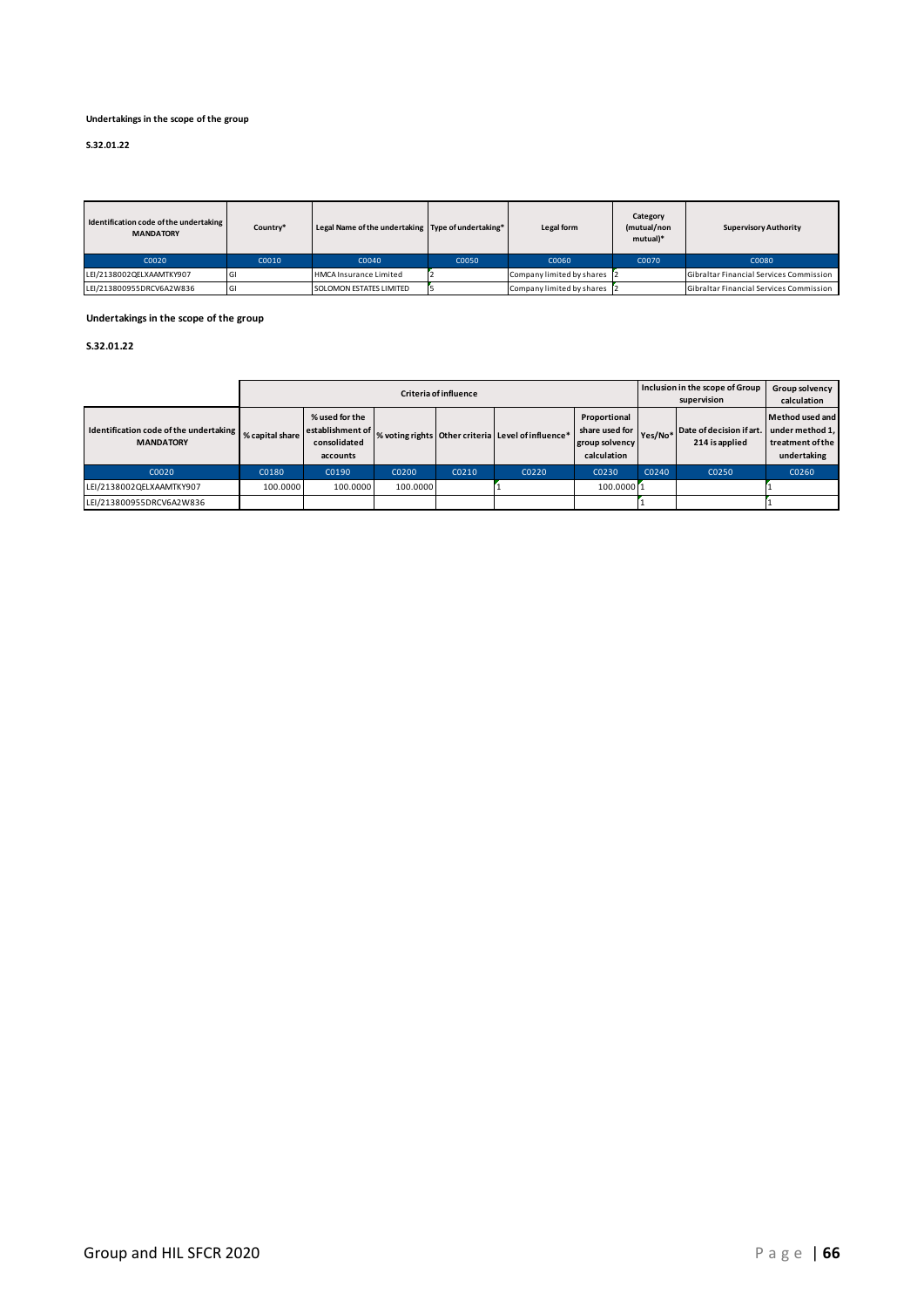HIL

- S.02.01.01
- S.05.01.01
- S.05.02.01
- S.17.01.01
- S.19.01.01
- S.23.01.01
- S.25.01.01
- S.28.01.01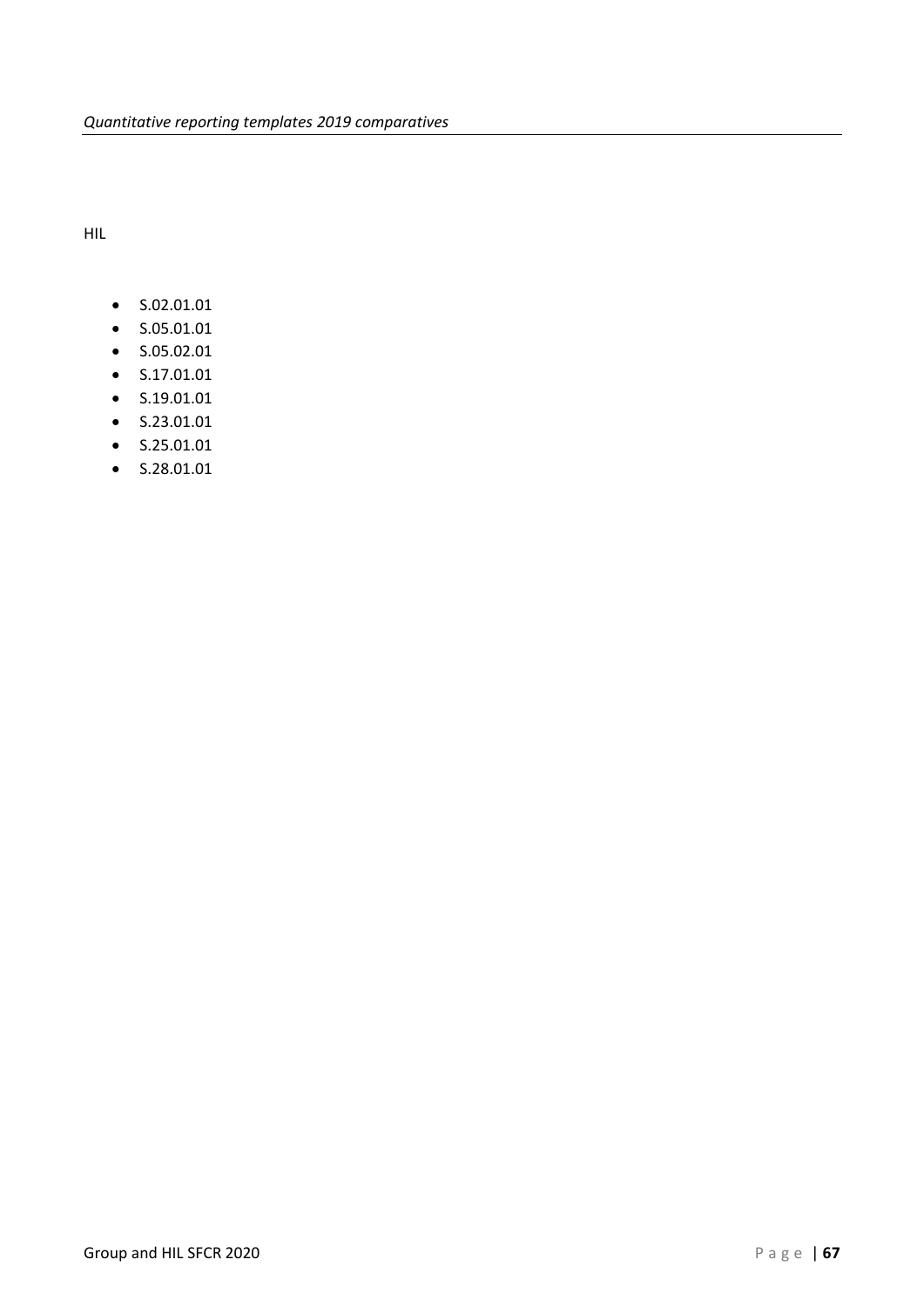# **Balance sheet**

# **S.02.01.02.01**

|                                                                                        |              | Solvency II value |
|----------------------------------------------------------------------------------------|--------------|-------------------|
|                                                                                        |              | C0010             |
| <b>Assets</b>                                                                          |              |                   |
| Goodwill                                                                               | R0010        |                   |
| Deferred acquisition costs                                                             | R0020        |                   |
| Intangible assets                                                                      | R0030        |                   |
| Deferred tax assets                                                                    | R0040        |                   |
| Pension benefit surplus                                                                | <b>R0050</b> |                   |
| Property, plant & equipment held for own use                                           | R0060        | 608,299.00        |
| Investments (other than assets held for index-linked and unit-linked contracts)        | <b>R0070</b> | 15,645,777.00     |
| Property (other than for own use)                                                      | R0080        | 1,190,000.00      |
| Holdings in related undertakings, including participations                             | R0090        |                   |
| Equities                                                                               | R0100        | 6,740,721.00      |
| Equities - listed                                                                      | R0110        | 6,740,721.00      |
| Equities - unlisted                                                                    | R0120        |                   |
| <b>Bonds</b>                                                                           | R0130        | 7,715,056.00      |
| <b>Government Bonds</b>                                                                | R0140        | 7,715,056.00      |
| Corporate Bonds                                                                        | R0150        |                   |
| Structured notes                                                                       | R0160        |                   |
| Collateralised securities                                                              | R0170        |                   |
| Collective Investments Undertakings                                                    | R0180        |                   |
| Derivatives                                                                            | R0190        |                   |
| Deposits other than cash equivalents                                                   | R0200        |                   |
| Other investments                                                                      | R0210        |                   |
| Assets held for index-linked and unit-linked contracts                                 | R0220        |                   |
| Loans and mortgages                                                                    | R0230        | 0.00              |
| Loans on policies                                                                      | R0240        |                   |
| Loans and mortgages to individuals                                                     | <b>R0250</b> | 0.00              |
| Other loans and mortgages                                                              | R0260        |                   |
| Reinsurance recoverables from:                                                         | R0270        | 0.00              |
| Non-life and health similar to non-life                                                | R0280        | 0.00              |
| Non-life excluding health                                                              | R0290        |                   |
| Health similar to non-life                                                             | R0300        |                   |
| Life and health similar to life, excluding health and index-linked and unit-linked     | R0310        | 0.00              |
| Health similar to life                                                                 | R0320        |                   |
| Life excluding health and index-linked and unit-linked                                 | R0330        |                   |
| Life index-linked and unit-linked                                                      | R0340        |                   |
| Deposits to cedants                                                                    | R0350        |                   |
| Insurance and intermediaries receivables                                               | R0360        | 1,685,518.00      |
| Reinsurance receivables                                                                | R0370        |                   |
| Receivables (trade, not insurance)                                                     | R0380        | 0.00              |
| Own shares (held directly)                                                             | R0390        |                   |
|                                                                                        | R0400        |                   |
| Amounts due in respect of own fund items or initial fund called up but not yet paid in |              |                   |
| Cash and cash equivalents                                                              | R0410        | 7,812,821.00      |
| Any other assets, not elsewhere shown                                                  | R0420        | 0.00              |
| <b>Total assets</b>                                                                    | R0500        | 25,752,415.00     |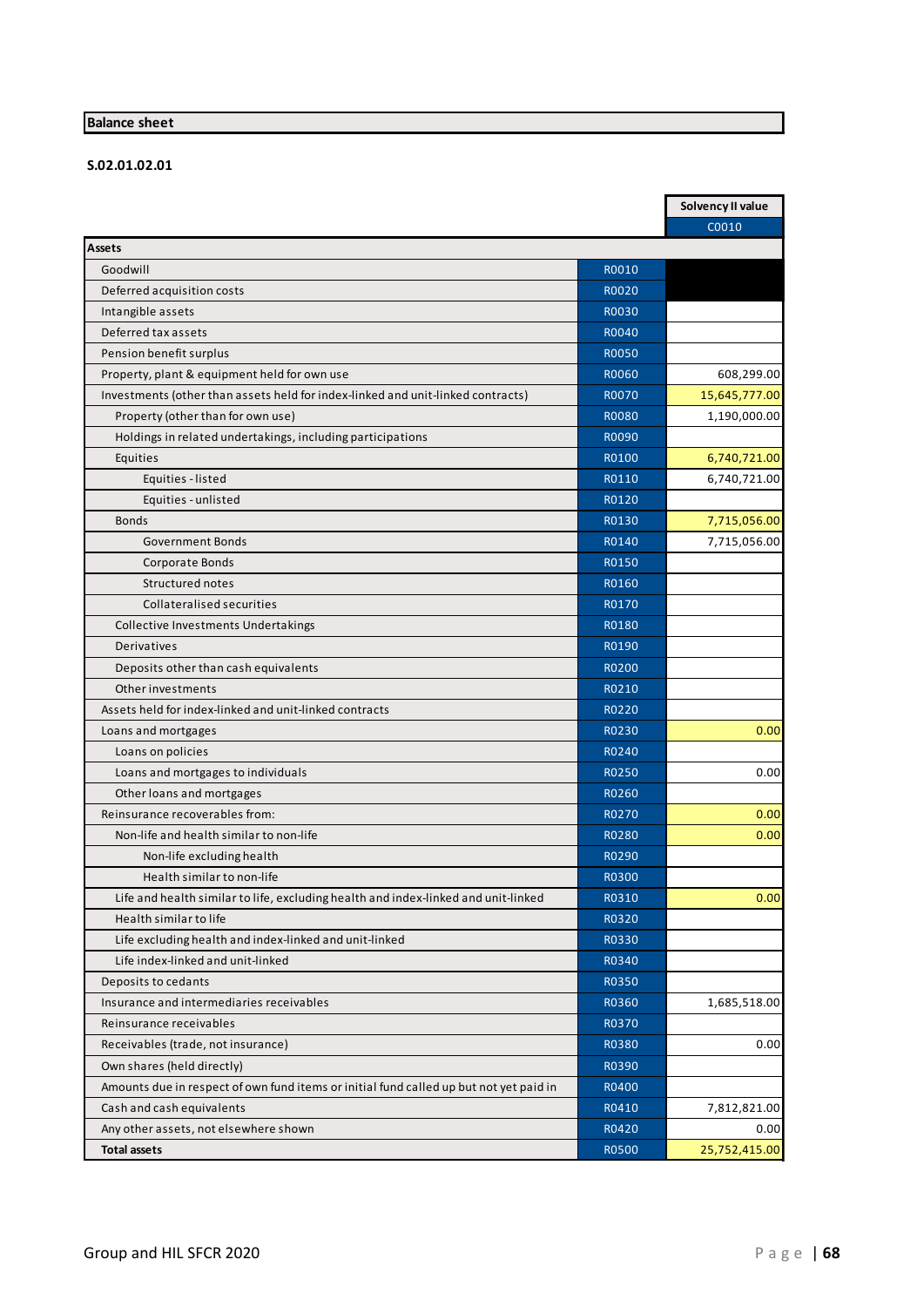| <b>Liabilities</b>                                                              |              |               |
|---------------------------------------------------------------------------------|--------------|---------------|
| Technical provisions - non-life                                                 | R0510        | 2,799,077.00  |
| Technical provisions - non-life (excluding health)                              | R0520        | 0.00          |
| Technical provisions calculated as a whole                                      | R0530        |               |
| <b>Best Estimate</b>                                                            | R0540        |               |
| Risk margin                                                                     | <b>R0550</b> |               |
| Technical provisions - health (similar to non-life)                             | R0560        | 2,799,077.00  |
| Technical provisions calculated as a whole                                      | R0570        |               |
| <b>Best Estimate</b>                                                            | <b>R0580</b> | 2,683,550.00  |
| Risk margin                                                                     | R0590        | 115,527.00    |
| Technical provisions - life (excluding index-linked and unit-linked)            | R0600        | 0.00          |
| Technical provisions - health (similar to life)                                 | R0610        | 0.00          |
| Technical provisions calculated as a whole                                      | R0620        |               |
| <b>Best Estimate</b>                                                            | R0630        |               |
| Risk margin                                                                     | R0640        |               |
| Technical provisions - life (excluding health and index-linked and unit-linked) | R0650        | 0.00          |
| Technical provisions calculated as a whole                                      | R0660        |               |
| <b>Best Estimate</b>                                                            | R0670        |               |
| Risk margin                                                                     | R0680        |               |
| Technical provisions - index-linked and unit-linked                             | R0690        | 0.00          |
| Technical provisions calculated as a whole                                      | R0700        |               |
| <b>Best Estimate</b>                                                            | R0710        |               |
| Risk margin                                                                     | R0720        |               |
| Other technical provisions                                                      | R0730        |               |
| Contingent liabilities                                                          | R0740        |               |
| Provisions other than technical provisions                                      | R0750        |               |
| Pension benefit obligations                                                     | R0760        |               |
| Deposits from reinsurers                                                        | R0770        |               |
| Deferred tax liabilities                                                        | R0780        | 39,140.00     |
| Derivatives                                                                     | R0790        |               |
| Debts owed to credit institutions                                               | <b>R0800</b> |               |
| Financial liabilities other than debts owed to credit institutions              | R0810        |               |
| Insurance & intermediaries payables                                             | <b>R0820</b> | 413,464.00    |
| Reinsurance payables                                                            | R0830        |               |
| Payables (trade, not insurance)                                                 | R0840        | 82,833.00     |
| Subordinated liabilities                                                        | R0850        | 0.00          |
| Subordinated liabilities not in Basic Own Funds                                 | R0860        |               |
| Subordinated liabilities in Basic Own Funds                                     | R0870        |               |
| Any other liabilities, not elsewhere shown                                      | R0880        | 113,254.00    |
| <b>Total liabilities</b>                                                        | R0900        | 3,447,768.00  |
| <b>Excess of assets over liabilities</b>                                        | R1000        | 22,304,647.00 |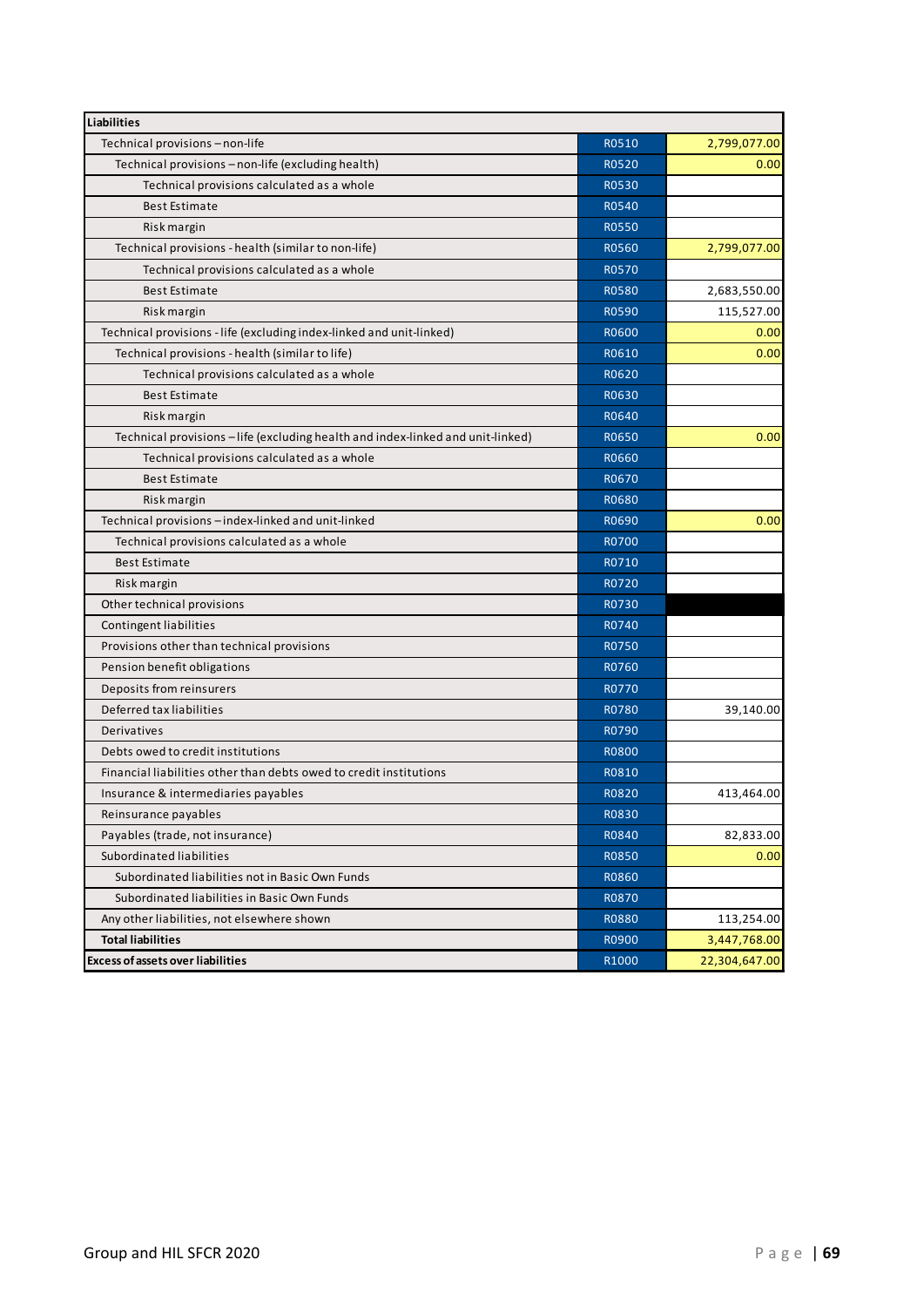| <b>CONTRACTOR</b>       |
|-------------------------|
|                         |
| Accepted non-proportion |
| J<br>Life &             |

**S.05.01.02.01**

|                                                |       |                    |        |                                     | Line of Business for: non-life insurance and reinsurance obligations (direct business and accepted proportional reinsurance) |                |                                      |                                            |                    |                               |       |                      |              | Line of business for: accepted non-proportional | reinsurance |                                   |          |               |
|------------------------------------------------|-------|--------------------|--------|-------------------------------------|------------------------------------------------------------------------------------------------------------------------------|----------------|--------------------------------------|--------------------------------------------|--------------------|-------------------------------|-------|----------------------|--------------|-------------------------------------------------|-------------|-----------------------------------|----------|---------------|
|                                                |       | expense<br>Medical | Income | protection compensation<br>Workers' | Motor vehicle<br>liability                                                                                                   | motor<br>Other | aviation and<br>transport<br>Marine, | damage to<br>property<br>Fire and<br>other | General Credit and | liability suretyship expenses | Legal | Assistance financial | Misc<br>loss | Health                                          | Casualty    | aviation,<br>transport<br>Marine, | Property | Total         |
|                                                |       | C0010              | C0020  | C0030                               | C0040                                                                                                                        | C0050          | C0060                                | C0070                                      | C0080              | C0090                         | C0100 | C0110                | C0120        | C0130                                           | C0140       | C0150                             | C0160    | C0200         |
| Premiums written                               |       |                    |        |                                     |                                                                                                                              |                |                                      |                                            |                    |                               |       |                      |              |                                                 |             |                                   |          |               |
| Gross-Direct Business                          | R0110 | 13,611,358.00      |        |                                     |                                                                                                                              |                |                                      |                                            |                    |                               |       |                      |              |                                                 |             |                                   |          | 13,611,358.00 |
| Gross-Proportional reinsurance<br>accepted     | R0120 |                    |        |                                     |                                                                                                                              |                |                                      |                                            |                    |                               |       |                      |              |                                                 |             |                                   |          | 0.00          |
| Gross-Non-proportional<br>reinsurance accepted | R0130 |                    |        |                                     |                                                                                                                              |                |                                      |                                            |                    |                               |       |                      |              |                                                 |             |                                   |          | 0.00          |
| Reinsurers'share                               | R0140 |                    |        |                                     |                                                                                                                              |                |                                      |                                            |                    |                               |       |                      |              |                                                 |             |                                   |          | 0.00          |
| Net                                            | R0200 | 13,611,358.00      | 0.00   | 0.00                                | 0.00                                                                                                                         | 0.00           | 0.00                                 | 0.00                                       | 0.00               | 0.00                          | 0.00  | 0.00                 | 0.00         | 0.00                                            | 0.00        | 0.00                              | 0.00     | 13,611,358.00 |
| Premiums earned                                |       |                    |        |                                     |                                                                                                                              |                |                                      |                                            |                    |                               |       |                      |              |                                                 |             |                                   |          |               |
| Gross-Direct Business                          | R0210 | 13,037,793.00      |        |                                     |                                                                                                                              |                |                                      |                                            |                    |                               |       |                      |              |                                                 |             |                                   |          | 13,037,793.00 |
| Gross-Proportional reinsurance<br>accepted     | R0220 |                    |        |                                     |                                                                                                                              |                |                                      |                                            |                    |                               |       |                      |              |                                                 |             |                                   |          | 0.00          |
| Gross-Non-proportional<br>reinsurance accepted | R0230 |                    |        |                                     |                                                                                                                              |                |                                      |                                            |                    |                               |       |                      |              |                                                 |             |                                   |          | 0.00          |
| Reinsurers'share                               | R0240 |                    |        |                                     |                                                                                                                              |                |                                      |                                            |                    |                               |       |                      |              |                                                 |             |                                   |          | 0.00          |
| Net                                            | R0300 | 13,037,793.00      | 0.00   | 0.00                                | 0.00                                                                                                                         | 0.00           | 0.00                                 | 0.00                                       | 0.00               | 0.00                          | 0.00  | 0.00                 | 0.00         | 0.00                                            | 0.00        | 0.00                              | 0.00     | 13,037,793.00 |
| Claims incurred                                |       |                    |        |                                     |                                                                                                                              |                |                                      |                                            |                    |                               |       |                      |              |                                                 |             |                                   |          |               |
| Gross-Direct Business                          | R0310 | 4,483,439.00       |        |                                     |                                                                                                                              |                |                                      |                                            |                    |                               |       |                      |              |                                                 |             |                                   |          | 4,483,439.00  |
| Gross-Proportional reinsurance                 | R0320 |                    |        |                                     |                                                                                                                              |                |                                      |                                            |                    |                               |       |                      |              |                                                 |             |                                   |          | 0.00          |
| accepted                                       |       |                    |        |                                     |                                                                                                                              |                |                                      |                                            |                    |                               |       |                      |              |                                                 |             |                                   |          |               |
| Gross-Non-proportional<br>reinsurance accepted | R0330 |                    |        |                                     |                                                                                                                              |                |                                      |                                            |                    |                               |       |                      |              |                                                 |             |                                   |          | 0.00          |
| Reinsurers'share                               | R0340 |                    |        |                                     |                                                                                                                              |                |                                      |                                            |                    |                               |       |                      |              |                                                 |             |                                   |          | 0.00          |
| Net                                            | R0400 | 4,483,439.00       | 0.00   | 0.00                                | 0.00                                                                                                                         | 0.00           | 0.00                                 | 0.00                                       | 0.00               | 0.00                          | 0.00  | 0.00                 | 0.00         | 0.00                                            | 0.00        | 0.00                              | 0.00     | 4,483,439.00  |
| Changes in other technical provisions          |       |                    |        |                                     |                                                                                                                              |                |                                      |                                            |                    |                               |       |                      |              |                                                 |             |                                   |          |               |
| Gross-Direct Business                          | R0410 | 0.00               |        |                                     |                                                                                                                              |                |                                      |                                            |                    |                               |       |                      |              |                                                 |             |                                   |          | 0.00          |
| Gross-Proportional reinsurance<br>accepted     | R0420 |                    |        |                                     |                                                                                                                              |                |                                      |                                            |                    |                               |       |                      |              |                                                 |             |                                   |          | 0.00          |
| Gross-Non-proportional                         |       |                    |        |                                     |                                                                                                                              |                |                                      |                                            |                    |                               |       |                      |              |                                                 |             |                                   |          |               |
| reinsurance accepted                           | R0430 |                    |        |                                     |                                                                                                                              |                |                                      |                                            |                    |                               |       |                      |              |                                                 |             |                                   |          | 0.00          |
| Reinsurers'share                               | R0440 |                    |        |                                     |                                                                                                                              |                |                                      |                                            |                    |                               |       |                      |              |                                                 |             |                                   |          | 0.00          |
| Net                                            | R0500 | 0.00               | 0.00   | 0.00                                | 0.00                                                                                                                         | 0.00           | 0.00                                 | 0.00                                       | 0.00               | 0.00                          | 0.00  | 0.00                 | 0.00         | 0.00                                            | 0.00        | 0.00                              | 0.00     | 0.00          |
| Expenses incurred                              | R0550 | 6,332,060.00       | 0.00   | 0.00                                | 0.00                                                                                                                         | 0.00           | 0.00                                 | 0.00                                       | 0.00               | 0.00                          | 0.00  | 0.00                 | 0.00         | 0.00                                            | 0.00        | 0.00                              | 0.00     | 6,332,060.00  |
| Other expenses                                 | R1200 |                    |        |                                     |                                                                                                                              |                |                                      |                                            |                    |                               |       |                      |              |                                                 |             |                                   |          |               |
| Total expenses                                 | R1300 |                    |        |                                     |                                                                                                                              |                |                                      |                                            |                    |                               |       |                      |              |                                                 |             |                                   |          | 6,332,060.00  |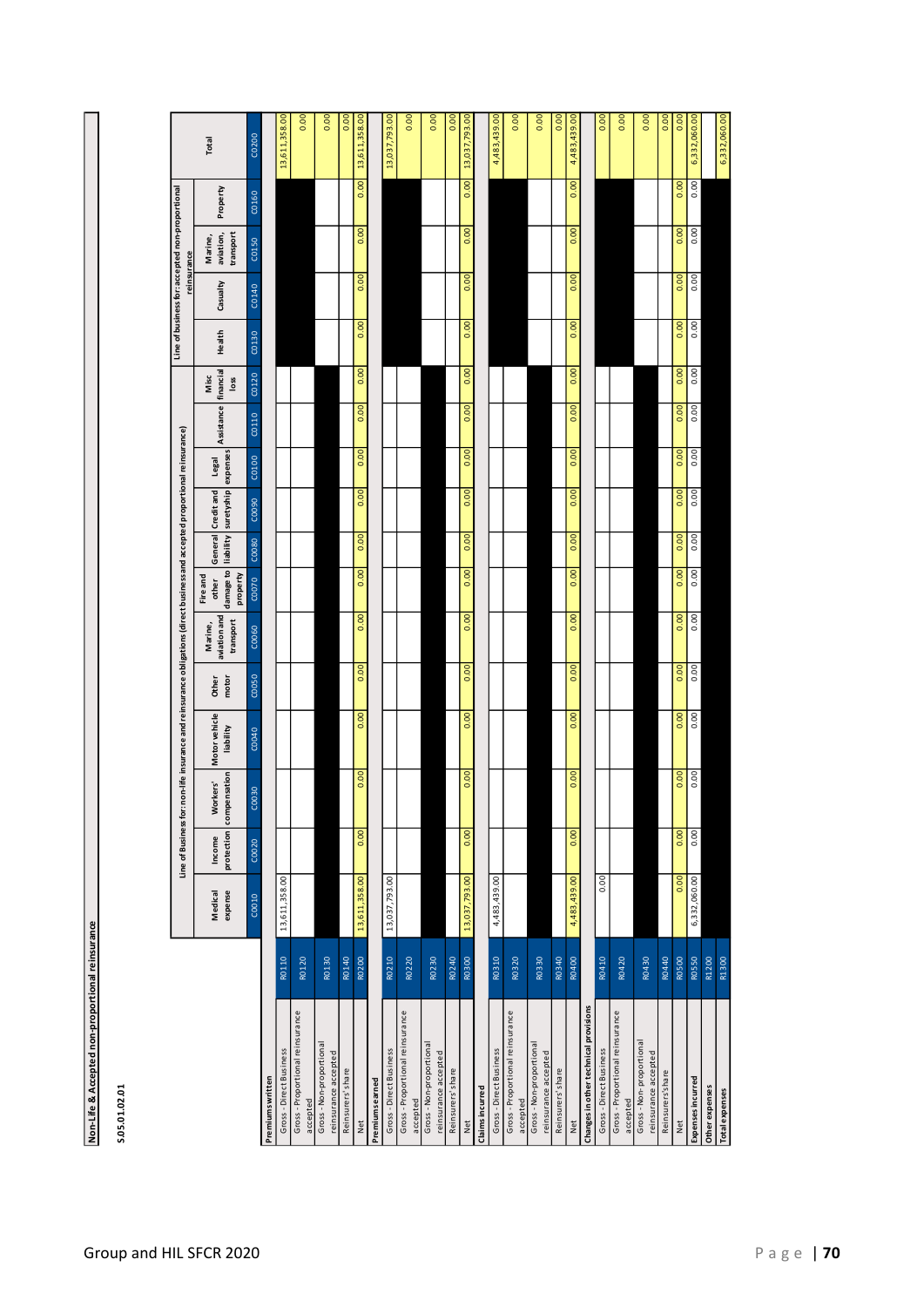#### **Non-life obligations for home country**

|                                               |              | Home country | Country (by amount<br>of gross premiums<br>written) | Country (by amount<br>of gross premiums<br>written) | Total for top 5 countries and<br>home country (by amount of<br>gross premiums written) |
|-----------------------------------------------|--------------|--------------|-----------------------------------------------------|-----------------------------------------------------|----------------------------------------------------------------------------------------|
|                                               |              |              | <b>GB</b>                                           | IE                                                  |                                                                                        |
|                                               |              | C0080        | C0090                                               |                                                     | C0140                                                                                  |
| Premiums written                              |              |              |                                                     |                                                     |                                                                                        |
| <b>Gross-Direct Business</b>                  | R0110        | 630.00       | 12,640,964.00                                       | 969,764.00                                          | 13,611,358.00                                                                          |
| Gross - Proportional reinsurance accepted     | R0120        |              |                                                     |                                                     | 0.00                                                                                   |
| Gross - Non-proportional reinsurance accepted | R0130        |              |                                                     |                                                     | 0.00                                                                                   |
| Reinsurers' share                             | R0140        |              |                                                     |                                                     | 0.00                                                                                   |
| <b>Net</b>                                    | R0200        | 630.00       | 12,640,964.00                                       | 969,764.00                                          | 13,611,358.00                                                                          |
| Premiums earned                               |              |              |                                                     |                                                     |                                                                                        |
| <b>Gross-Direct Business</b>                  | R0210        | 627.00       | 12,085,255.00                                       | 951,911.00                                          | 13,037,793.00                                                                          |
| Gross - Proportional reinsurance accepted     | R0220        |              |                                                     |                                                     | 0.00                                                                                   |
| Gross - Non-proportional reinsurance accepted | R0230        |              |                                                     |                                                     | 0.00                                                                                   |
| Reinsurers' share                             | R0240        |              |                                                     |                                                     | 0.00                                                                                   |
| <b>Net</b>                                    | R0300        | 627.00       | 12,085,255.00                                       | 951,911.00                                          | 13,037,793.00                                                                          |
| <b>Claims incurred</b>                        |              |              |                                                     |                                                     |                                                                                        |
| <b>Gross-Direct Business</b>                  | R0310        | 119.00       | 4,269,819.00                                        | 213,501.00                                          | 4,483,439.00                                                                           |
| Gross - Proportional reinsurance accepted     | R0320        |              |                                                     |                                                     | 0.00                                                                                   |
| Gross - Non-proportional reinsurance accepted | R0330        |              |                                                     |                                                     | 0.00                                                                                   |
| Reinsurers' share                             | R0340        |              |                                                     |                                                     | 0.00                                                                                   |
| <b>Net</b>                                    | R0400        | 119.00       | 4,269,819.00                                        | 213,501.00                                          | 4,483,439.00                                                                           |
| Changes in other technical provisions         |              |              |                                                     |                                                     |                                                                                        |
| <b>Gross-Direct Business</b>                  | R0410        | 0.00         | 0.00                                                | 0.00                                                | 0.00                                                                                   |
| Gross - Proportional reinsurance accepted     | R0420        |              |                                                     |                                                     | 0.00                                                                                   |
| Gross - Non-proportional reinsurance accepted | R0430        |              |                                                     |                                                     | 0.00                                                                                   |
| Reinsurers' share                             | R0440        |              |                                                     |                                                     | 0.00                                                                                   |
| <b>Net</b>                                    | <b>R0500</b> | 0.00         | 0.00                                                | 0.00                                                | 0.00                                                                                   |
| <b>Expenses incurred</b>                      | R0550        | $-6.00$      | 5,628,387.00                                        | 703,679.00                                          | 6,332,060.00                                                                           |
| Other expenses                                | R1200        |              |                                                     |                                                     |                                                                                        |
| <b>Total expenses</b>                         | R1300        |              |                                                     |                                                     | 6,332,060.00                                                                           |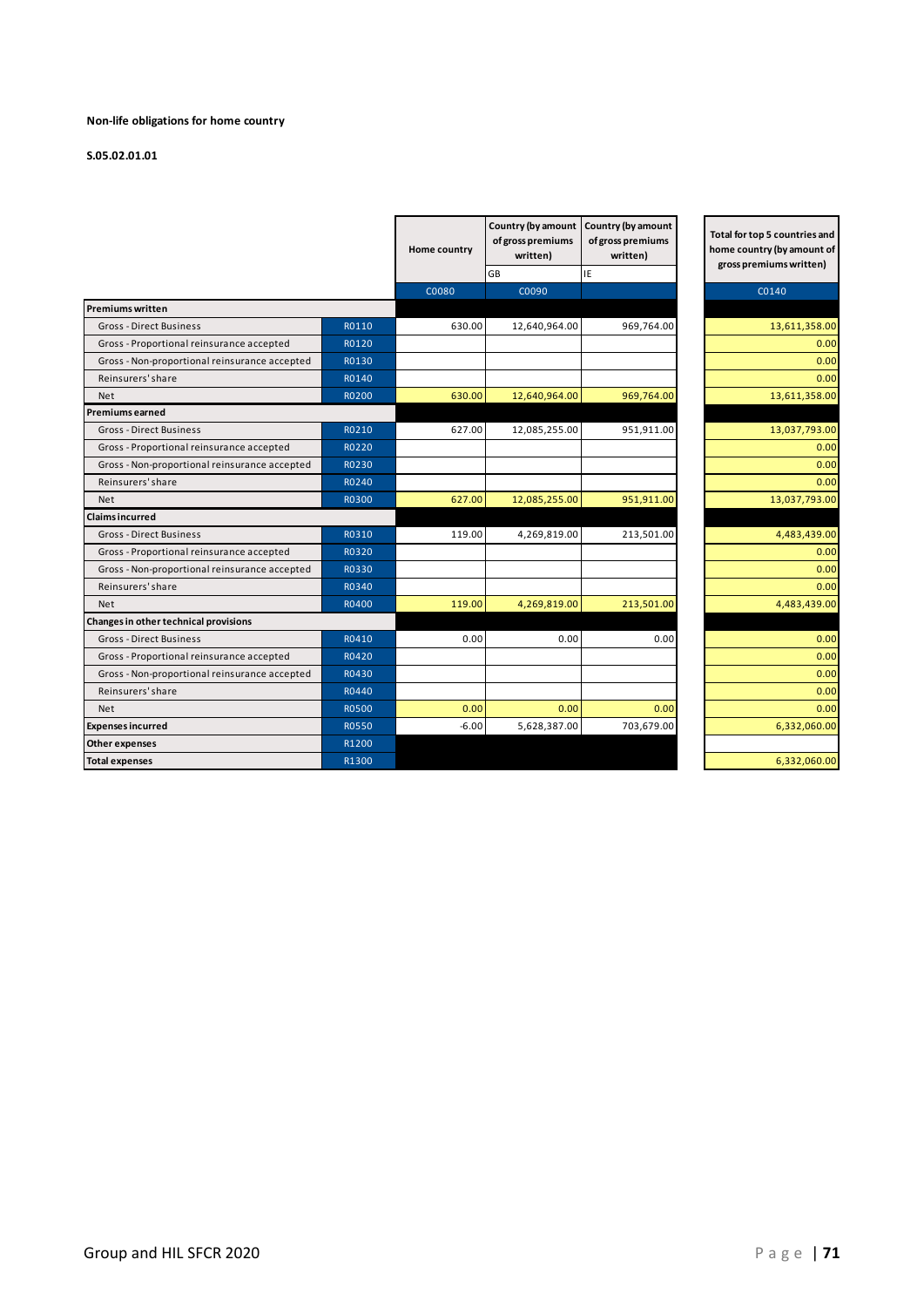Non-Life Technical Provisions **Non-Life Technical Provisions**

| г |
|---|
| Ξ |
|   |
| г |
|   |
|   |
|   |
|   |
| ń |
|   |

|                                                                                                                                                                            |                  |                    |                      |                                 |                                   |                                                       | Segmentation for:                    |                                            |                      |                          |                   |            |                           |
|----------------------------------------------------------------------------------------------------------------------------------------------------------------------------|------------------|--------------------|----------------------|---------------------------------|-----------------------------------|-------------------------------------------------------|--------------------------------------|--------------------------------------------|----------------------|--------------------------|-------------------|------------|---------------------------|
|                                                                                                                                                                            |                  |                    |                      |                                 |                                   | Direct business and accepted proportional reinsurance |                                      |                                            |                      |                          |                   |            |                           |
|                                                                                                                                                                            |                  | expense<br>Medical | protection<br>Income | compensation<br><b>Workers'</b> | <b>Motor vehicle</b><br>liability | motor<br><b>Other</b>                                 | aviation and<br>transport<br>Marine, | damage to<br>property<br>Fire and<br>other | General<br>liability | suretyship<br>Credit and | expenses<br>Legal | Assistance | financial<br>Misc<br>loss |
|                                                                                                                                                                            |                  | C0020              | C0030                | C0040                           | C0050                             | C0060                                                 | C0070                                | C0080                                      | CO090                | C0100                    | C0110             | C0120      | C0130                     |
| Technical provisions calculated as a whole                                                                                                                                 | R0010            | 0.00               | 0.00                 | 0.00                            | 0.00                              | 0.00                                                  | 0.00                                 | 0.00                                       | 0.00                 | 0.00                     | 0.00              | 0.00       | 0.00                      |
| Total Recoverables from reinsurance/SPV and Finite Re<br>counterparty default associated to TP calculated as a<br>after the adjustment for expected losses due to<br>whole | R0050            |                    |                      |                                 |                                   |                                                       |                                      |                                            |                      |                          |                   |            |                           |
| Technical provisions calculated as a sum of BE and RM                                                                                                                      |                  |                    |                      |                                 |                                   |                                                       |                                      |                                            |                      |                          |                   |            |                           |
| Best estimate                                                                                                                                                              |                  |                    |                      |                                 |                                   |                                                       |                                      |                                            |                      |                          |                   |            |                           |
| Premium provisions                                                                                                                                                         |                  |                    |                      |                                 |                                   |                                                       |                                      |                                            |                      |                          |                   |            |                           |
| Gross-Total                                                                                                                                                                | R0060            | 1,393,191.00       | 0.00                 | 0.00                            | 0.00                              | $\overline{0.00}$                                     | 0.00                                 | 0.00                                       | 0.00                 | 0.00                     | 0.00              | 0.00       | 0.00                      |
| Total recoverable from reinsurance/SPV and<br>Finite Re after the adjustment for expected<br>losses due to counterparty default                                            | R0140            |                    |                      |                                 |                                   |                                                       |                                      |                                            |                      |                          |                   |            |                           |
| Net Best Estimate of Premium Provisions                                                                                                                                    | R0150            | 1,393,191.00       | 0.00                 | 0.00                            | 0.00                              | 0.00                                                  | 0.00                                 | 0.00                                       | 0.00                 | 0.00                     | 0.00              | 0.00       | 0.00                      |
| Claims provisions                                                                                                                                                          |                  |                    |                      |                                 |                                   |                                                       |                                      |                                            |                      |                          |                   |            |                           |
| Gross-Total                                                                                                                                                                | R0160            | 1,290,359.00       | 0.00                 | 0.00                            | 0.00                              | 0.00                                                  | 0.00                                 | 0.00                                       | 0.00                 | 0.00                     | 0.00              | 0.00       | 0.00                      |
| Total recoverable from reinsurance/SPV and<br>Finite Re after the adjustment for expected<br>losses due to counterparty default                                            | R0240            |                    |                      |                                 |                                   |                                                       |                                      |                                            |                      |                          |                   |            |                           |
| Net Best Estimate of Claims Provisions                                                                                                                                     | R0250            | 1,290,359.00       | 0.00                 | 0.00                            | 0.00                              | 0.00                                                  | 0.00                                 | 0.00                                       | 0.00                 | 0.00                     | 0.00              | 0.00       | 0.00                      |
| <b>Total Best estimate - gross</b>                                                                                                                                         | R0260            | 2,683,550.00       | 0.00                 | 0.00                            | 0.00                              | 0.00                                                  | 0.00                                 | 0.00                                       | 0.00                 | 0.00                     | 0.00              | 0.00       | 0.00                      |
| Total Best estimate - net                                                                                                                                                  | R <sub>027</sub> | 2,683,550.00       | 0.00                 | 0.00                            | 0.00                              | 0.00                                                  | 0.00                                 | 0.00                                       | 0.00                 | 0.00                     | 0.00              | 0.00       | 0.00                      |
| Risk margin                                                                                                                                                                | R0280            | 115,527.00         |                      |                                 |                                   |                                                       |                                      |                                            |                      |                          |                   |            |                           |
| Amount of the transitional on Technical Provisions                                                                                                                         |                  |                    |                      |                                 |                                   |                                                       |                                      |                                            |                      |                          |                   |            |                           |
| TP as a whole                                                                                                                                                              | R0290            |                    |                      |                                 |                                   |                                                       |                                      |                                            |                      |                          |                   |            |                           |
| Best estimate                                                                                                                                                              | R0300            |                    |                      |                                 |                                   |                                                       |                                      |                                            |                      |                          |                   |            |                           |
| Riskmargin                                                                                                                                                                 | R0310            |                    |                      |                                 |                                   |                                                       |                                      |                                            |                      |                          |                   |            |                           |
| Technical provisions-total                                                                                                                                                 |                  |                    |                      |                                 |                                   |                                                       |                                      |                                            |                      |                          |                   |            |                           |
| Technical provisions-total                                                                                                                                                 | R0320            | 2,799,077.00       | 0.00                 | 0.00                            | 0.00                              | 0.00                                                  | 0.00                                 | 0.00                                       | 0.00                 | 0.00                     | 0.00              | 0.00       | 0.00                      |
| Finite Re after the adjustment for expected losses<br>Recoverable from reinsurance contract/SPV and                                                                        | R0330            | 0.00               | 0.00                 | 0.00                            | 0.00                              | 0.00                                                  | 0.00                                 | 0.00                                       | 0.00                 | 0.00                     | 0.00              | 0.00       | 0.00                      |
| due to counterparty default-total                                                                                                                                          |                  |                    |                      |                                 |                                   |                                                       |                                      |                                            |                      |                          |                   |            |                           |
| Technical provisions minus recoverables from<br>reinsurance/SPV and Finite Re-total                                                                                        | R0340            | 2,799,077.00       | 0.00                 | 0.00                            | 0.00                              | 0.00                                                  | 0.00                                 | 0.00                                       | 0.00                 | 0.00                     | 0.00              | 0.00       | 0.00                      |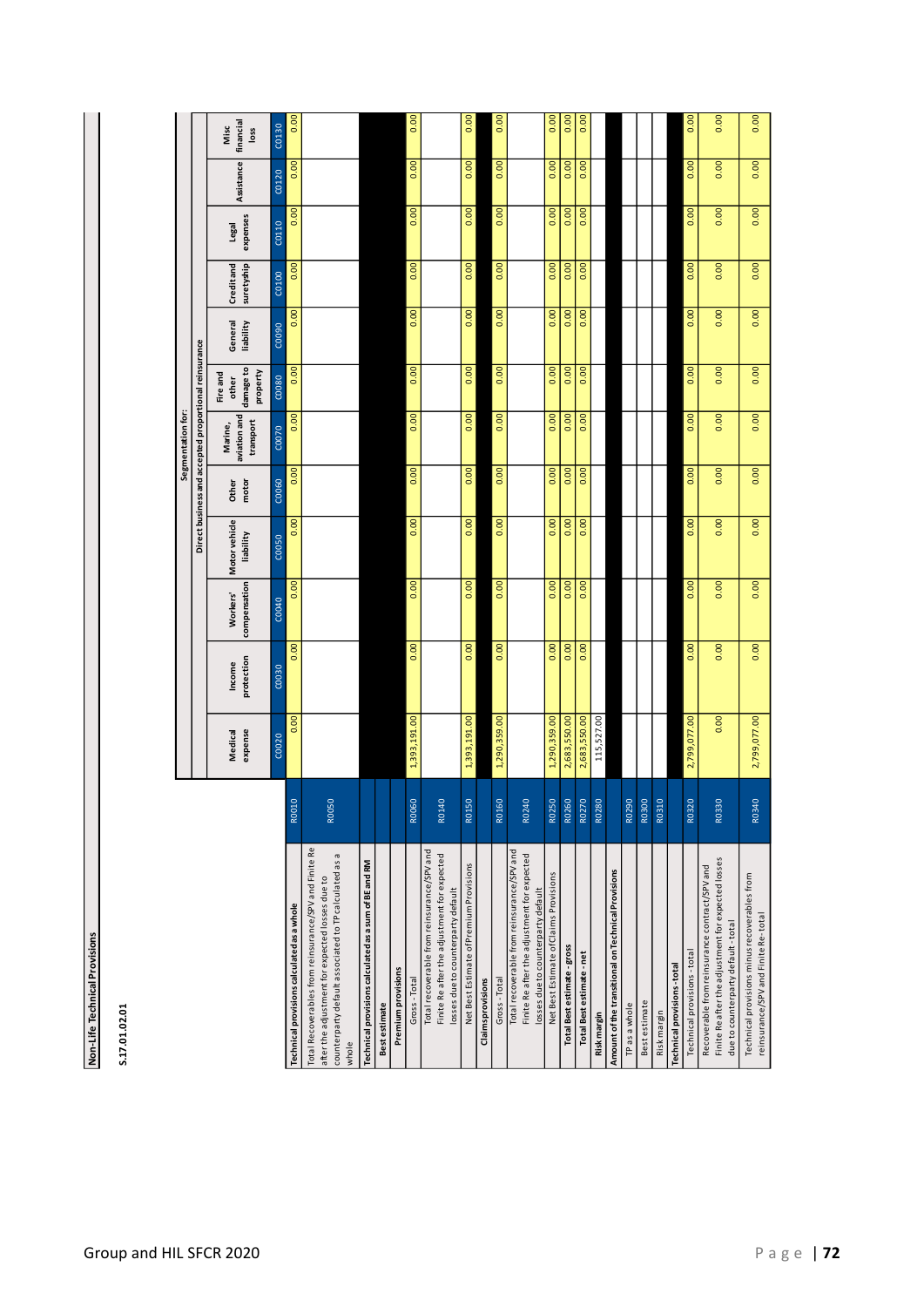Non-Life Technical Provisions **Non-Life Technical Provisions**

S.17.01.02.01 **S.17.01.02.01**

 $\overline{a}$ 

|                                                                                                                                                                            |       |                  |                                                             | Segmentation for:                                                 |                                          |                              |
|----------------------------------------------------------------------------------------------------------------------------------------------------------------------------|-------|------------------|-------------------------------------------------------------|-------------------------------------------------------------------|------------------------------------------|------------------------------|
|                                                                                                                                                                            |       |                  |                                                             | accepted non-proportional reinsurance:                            |                                          |                              |
|                                                                                                                                                                            |       | Non-proportional | health reinsurance casualty reinsurance<br>Non-proportional | Non-proportional marine,<br>aviation and transport<br>reinsurance | property reinsurance<br>Non-proportional | Total Non-Life<br>obligation |
|                                                                                                                                                                            |       | C0140            | C0150                                                       | C0160                                                             | C0170                                    | C0180                        |
| Technical provisions calculated as a whole                                                                                                                                 | R0010 | 0.00             | 0.00                                                        | 0.00                                                              | 0.00                                     | 0.00                         |
| Total Recoverables from reinsurance/SPV and Finite Re<br>counterparty default associated to TP calculated as a<br>after the adjustment for expected losses due to<br>whole | R0050 |                  |                                                             |                                                                   |                                          | 0.00                         |
| Technical provisions calculated as a sum of BE and RM                                                                                                                      |       |                  |                                                             |                                                                   |                                          |                              |
| Best estimate                                                                                                                                                              |       |                  |                                                             |                                                                   |                                          |                              |
| Premium provisions                                                                                                                                                         |       |                  |                                                             |                                                                   |                                          |                              |
| Gross-Total                                                                                                                                                                | R0060 | 0.00             | 0.00                                                        | 0.00                                                              | 0.00                                     | 1,393,191.00                 |
| Total recoverable from reinsurance/SPV and<br>Finite Re after the adjustment for expected<br>losses due to counterparty default                                            | R0140 |                  |                                                             |                                                                   |                                          | 0.00                         |
| Net Best Estimate of Premium Provisions                                                                                                                                    | R0150 | 0.00             | 0.00                                                        | $\overline{0.00}$                                                 | 0.00                                     | 1,393,191.00                 |
| <b>Claims</b> provisions                                                                                                                                                   |       |                  |                                                             |                                                                   |                                          |                              |
| Gross-Total                                                                                                                                                                | R0160 | 0.00             | 0.00                                                        | 0.00                                                              | 0.00                                     | 1,290,359.00                 |
| Total recoverable from reinsurance/SPV and<br>Finite Re after the adjustment for expected<br>losses due to counterparty default                                            | R0240 |                  |                                                             |                                                                   |                                          | 0.00                         |
| Net Best Estimate of Claims Provisions                                                                                                                                     | R0250 | 0.00             | 0.00                                                        | 0.00                                                              | 0.00                                     | 1,290,359.00                 |
| Total Best estimate - gross                                                                                                                                                | R0260 | 0.00             | 0.00                                                        | 0.00                                                              | 0.00                                     | 2,683,550.00                 |
| Total Best estimate - net                                                                                                                                                  | R0270 | 0.00             | 0.00                                                        | 0.00                                                              | 0.00                                     | 2,683,550.00                 |
| Risk margin                                                                                                                                                                | R0280 |                  |                                                             |                                                                   |                                          | 115,527.00                   |
| Amount of the transitional on Technical Provisions                                                                                                                         |       |                  |                                                             |                                                                   |                                          |                              |
| TP as a whole                                                                                                                                                              | R0290 |                  |                                                             |                                                                   |                                          | 0.00                         |
| Best estimate                                                                                                                                                              | R0300 |                  |                                                             |                                                                   |                                          | 0.00                         |
| Risk margin                                                                                                                                                                | R0310 |                  |                                                             |                                                                   |                                          | 0.00                         |
| Technical provisions-total                                                                                                                                                 |       |                  |                                                             |                                                                   |                                          |                              |
| Technical provisions-total                                                                                                                                                 | R0320 | 0.00             | 0.00                                                        | 0.00                                                              | 0.00                                     | 2,799,077.00                 |
| Finite Re after the adjustment for expected losses<br>Recoverable from reinsurance contract/SPV and<br>due to counterparty default-total                                   | R0330 | 0.00             | 0.00                                                        | 0.00                                                              | 0.00                                     | 0.00                         |
| Technical provisions minus recoverables from<br>reinsurance/SPV and Finite Re-total                                                                                        | R0340 | 0.00             | 0.00                                                        | 0.00                                                              | 0.00                                     | 2,799,077.00                 |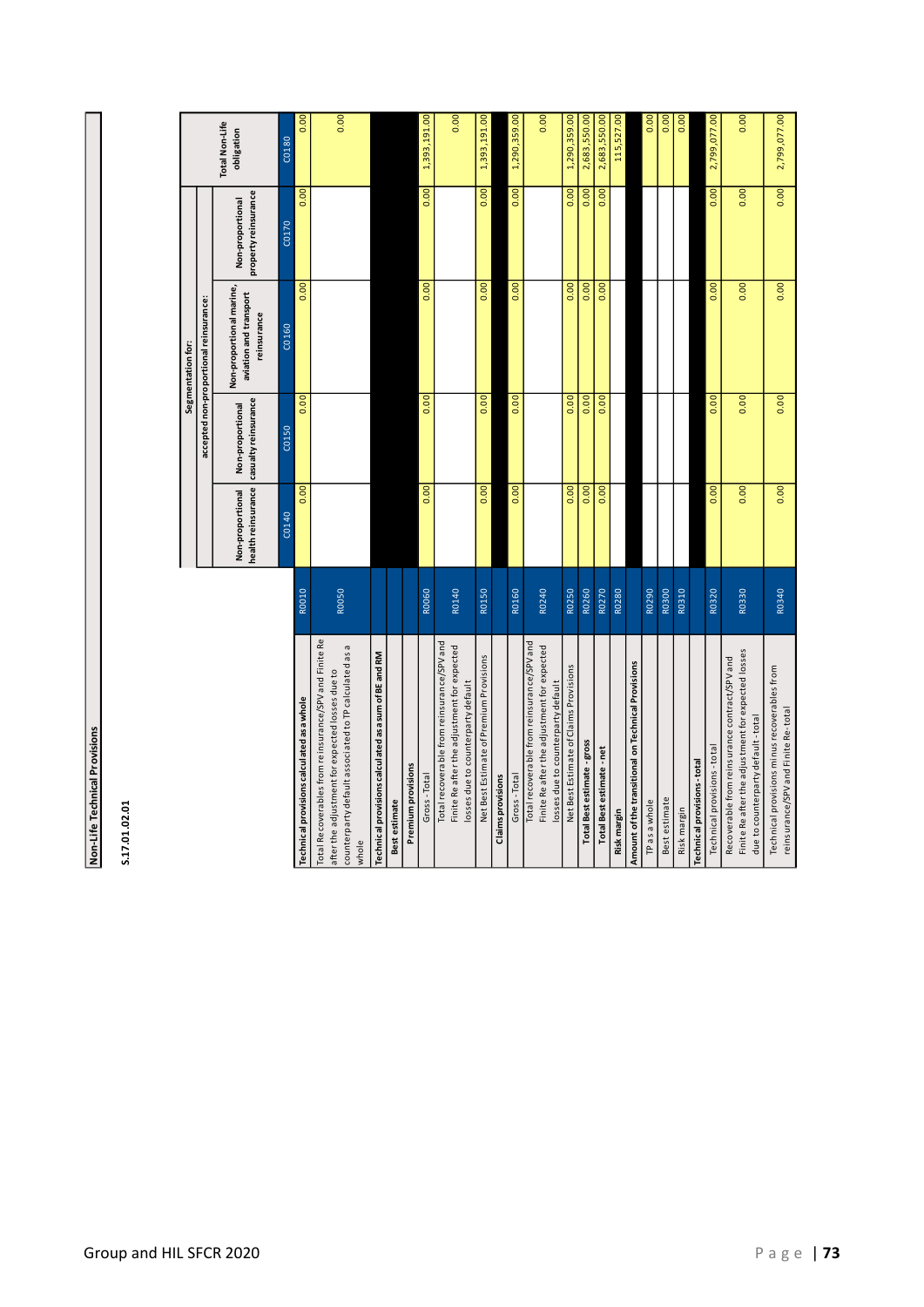# **Non-life insurance claims** Non-life insurance claims<br>S.19.01.21.01



### $\ddot{\cdot}$ **Gross Claims Paid (non-cumulative) - Development year (absolute amount)** $\frac{1}{2}$ ن<br>ماه<br>با ÷ J. نہ<br>دامشندا یا اماده<br>ما Claim ఠ

| ross Claims Paid (non-cumulative) - Development year (absolute amount) |  |
|------------------------------------------------------------------------|--|
|                                                                        |  |
|                                                                        |  |
|                                                                        |  |

|                |       |              |                         |                   |       | 4     |       | ဖ     |       | $\infty$ | o     | $10 & 8 +$ |                |       | In Current year | sum or all years<br>(cumulative) |
|----------------|-------|--------------|-------------------------|-------------------|-------|-------|-------|-------|-------|----------|-------|------------|----------------|-------|-----------------|----------------------------------|
|                |       | C0010        | C0020                   | C <sub>0030</sub> | C0040 | C0050 | C0060 | C0070 | C0080 | C0090    | C0100 | C0110      |                |       | C0170           | C0180                            |
| Prior          | R0100 | 2,618,433.00 | 6,162,735.00            | 558,586.00        | 0.00  | 0.00  | 0.00  | 0.00  | 0.00  | 0.00     | 0.00  | 0.00       | Prior          | R0100 | 0.00            | 9,339,754.00                     |
| ი<br>ა         | R0160 | 937,464.00   | 2,363,190.00            | 199,718.00        |       |       |       |       |       |          |       |            | e-N            | R0160 | 0.00            | 3,500,372.00                     |
| $\frac{8}{2}$  | R0170 | 1,237,290.00 | 2,446,540.00            | 209,008.00        |       |       |       |       |       |          |       |            | $\frac{8}{5}$  | R0170 | 0.00            | 3,892,838.00                     |
| $\overline{R}$ | R0180 | 1,053,254.00 | 1,986,349.00            | 247,755.00        |       |       |       |       |       |          |       |            | $\overline{z}$ | R0180 | 0.00            | 3,287,358.00                     |
| $\frac{6}{2}$  | R0190 | 852,682.00   | 2,020,509.00            | 158,068.00        |       |       |       |       |       |          |       |            | $\frac{6}{5}$  | R0190 | 0.00            | 3,031,259.00                     |
| 5<br>N         | R0200 | 988,609.00   | 2,109,781.00            | 139,437.00        |       |       |       |       |       |          |       |            | Γ-N            | R0200 | 0.00            | 3,237,827.00                     |
| $\overline{R}$ | R0210 | 1,088,561.00 | 2,485,201.00 157,520.00 |                   |       |       |       |       |       |          |       |            | $\frac{1}{4}$  | R0210 | 0.00            | 3,731,282.00                     |
| $\overline{2}$ | R0220 | 1,101,237.00 | 2,259,225.00            | 255,357.00        |       |       |       |       |       |          |       |            | $\frac{3}{2}$  | R0220 | 0.00            | 3,615,819.00                     |
| $\sim$         | R0230 | 1,089,394.00 | 2,434,395.00            | 96,350.00         |       |       |       |       |       |          |       |            | $N-2$          | R0230 | 96,350.00       | 3,620,139.00                     |
| $\vec{z}$      | R0240 | 1,341,255.00 | 2,763,902.00            |                   |       |       |       |       |       |          |       |            | $\frac{1}{2}$  | R0240 |                 | 2,763,902.00 4,105,157.00        |
|                | R0250 | 1,620,774.00 |                         |                   |       |       |       |       |       |          |       |            |                | R0250 |                 | 1,620,774.00   1,620,774.00      |
|                |       |              |                         |                   |       |       |       |       |       |          |       |            |                |       |                 |                                  |

Gross Claims Paid (non-cumulative) - Current year, sum of<br>years (cumulative) **Gross Claims Paid (non-cumulative) - Current year, sum of years (cumulative)**

**Sum of all years** 

Sum of all years

|                   |       | U.U.I.u.yeal      | (cumulative)  |
|-------------------|-------|-------------------|---------------|
|                   |       | C0170             | C0180         |
| Prior             | R0100 | 0.00 <sub>1</sub> | 9,339,754.00  |
| $\overline{R}$ -D | R0160 | 0.00              | 3,500,372.00  |
| $N-8$             | R0170 | 0.00              | 3,892,838.00  |
| $\overline{R}$ -7 | R0180 | 0.00              | 3,287,358.00  |
| $\frac{6}{5}$     | R0190 | 0.00              | 3,031,259.00  |
| Γ-N               | R0200 | 0.00              | 3,237,827.00  |
| $\overline{A}$    | R0210 | 0.00              | 3,731,282.00  |
| $\frac{3}{2}$     | R0220 | 0.00              | 3,615,819.00  |
| $N-2$             | R0230 | 96,350.00         | 3,620,139.00  |
| $\frac{1}{2}$     | R0240 | 2,763,902.00      | 4,105,157.00  |
| z                 | R0250 | 1,620,774.00      | 1,620,774.00  |
| Total             | R0260 | 4,481,026.00      | 42,982,579.00 |
|                   |       |                   |               |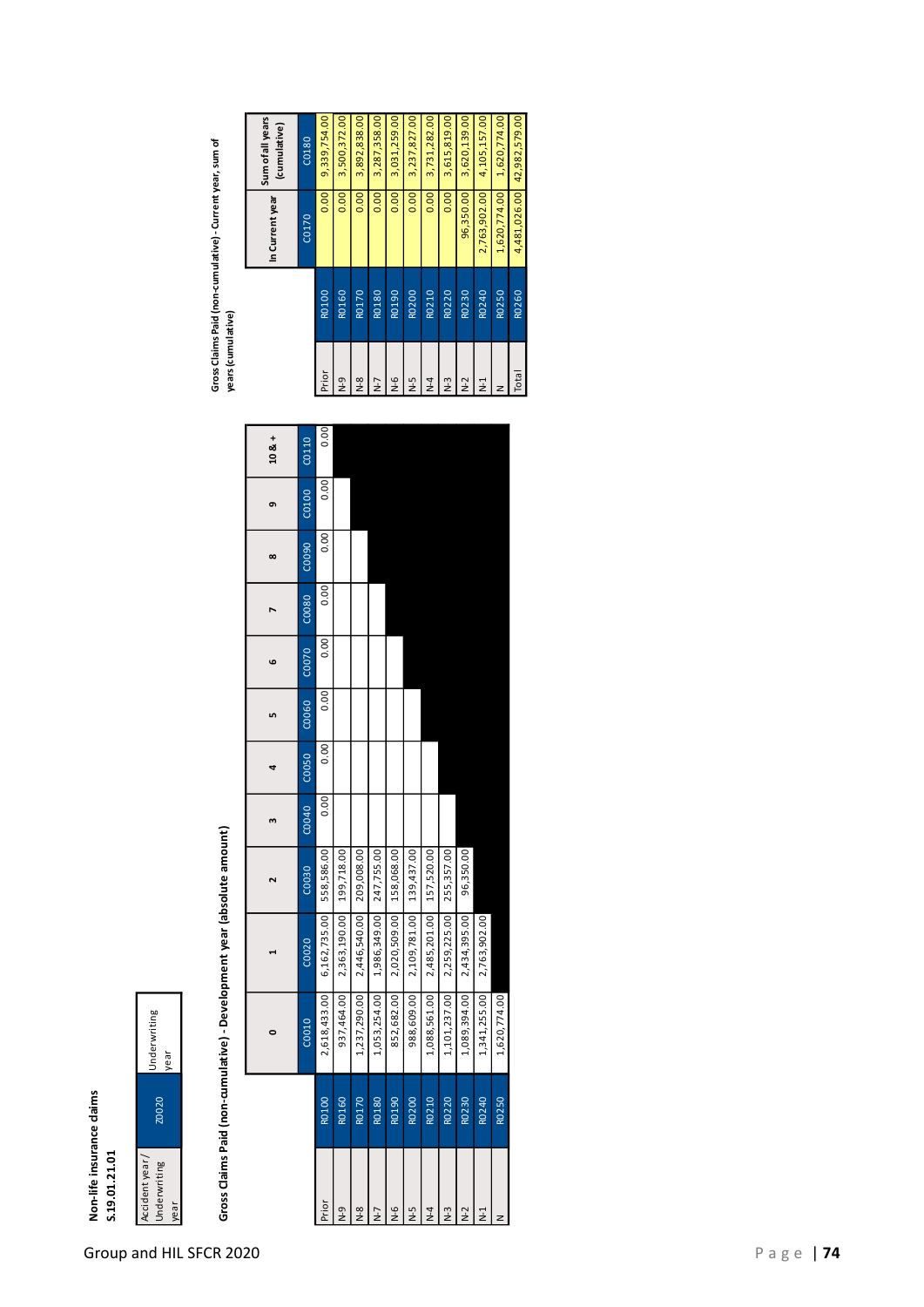## **Non-life insurance S.19.01.21.01**

Gross undiscounted Best Estimate Claims Provisions - Development<br>year (absolute amount) **Gross undiscounted Best Estimate Claims Provisions - Development year (absolute amount)**

|               | (discounted<br>Year end<br>data) | C0360              |       |               |               |                |               |               |       |            |                       | 392,531.00   | 897,828.00 |
|---------------|----------------------------------|--------------------|-------|---------------|---------------|----------------|---------------|---------------|-------|------------|-----------------------|--------------|------------|
|               |                                  |                    | R0100 | R0160         | R0170         | R0180          | R0190         | R0200         | R0210 | R0220      | R0230                 | R0240        | R0250      |
| Lanum Carrier |                                  |                    | Prior | ი<br>ა        | $\frac{8}{5}$ | $\overline{R}$ | $\frac{6}{5}$ | $N-5$         | $N-4$ | $N-3$      | $N-2$                 | $\geq$       | z          |
|               | $108 +$                          | C0300              |       |               |               |                |               |               |       |            |                       |              |            |
|               | თ                                | C <sub>0290</sub>  |       |               |               |                |               |               |       |            |                       |              |            |
|               | $\infty$                         | C0280              |       |               |               |                |               |               |       |            |                       |              |            |
|               |                                  | C0270              |       |               |               |                |               |               |       |            |                       |              |            |
|               | ဖ                                | C <sub>026</sub> 0 |       |               |               |                |               |               |       |            |                       |              |            |
|               | S                                | C0250              |       |               |               |                |               |               |       |            |                       |              |            |
|               | 4                                | C0240              |       |               |               |                |               |               |       |            |                       |              |            |
|               | m                                | CO <sub>230</sub>  |       |               |               |                |               |               |       |            |                       |              |            |
|               | $\mathbf{\tilde{z}}$             | C0220              |       |               |               |                |               |               |       |            |                       |              |            |
|               |                                  | C0210              |       |               |               |                |               |               |       | 250,679.00 | 834,614.00 403,318.00 | 395,642.00   |            |
|               | ۰                                | C0200              |       |               |               |                |               |               |       | 0.00       |                       | 1,069,871.00 | 904,649.00 |
|               |                                  |                    | R0100 | R0160         | R0170         | R0180          | R0190         | R0200         | R0210 | R0220      | R0230                 | R0240        | R0250      |
|               |                                  |                    | Prior | $\frac{9}{2}$ | $\frac{8}{5}$ | $N-7$          | $\frac{6}{5}$ | $\frac{5}{5}$ | $N-4$ | $N-3$      | $N-2$                 | $N-1$        | z          |

**Year end**  Gross discounted Best Estimate Claims<br>Provisions - Current year, sum of years<br>(cumulative) **Gross discounted Best Estimate Claims Provisions - Current year, sum of years**   $\mathbf{l}$ 

|                   |       | discounted<br>Year end<br>data) |
|-------------------|-------|---------------------------------|
|                   |       | C0360                           |
| Prior             | R0100 |                                 |
| $\overline{R}$ -D | R0160 |                                 |
| $\frac{8}{5}$     | R0170 |                                 |
| $N-7$             | R0180 |                                 |
| $\overline{R}$    | R0190 |                                 |
| $\overline{R}$    | R0200 |                                 |
| $N-4$             | R0210 |                                 |
| $N-3$             | R0220 |                                 |
| $N-2$             | R0230 |                                 |
| $N-1$             | R0240 | 392,531.00                      |

Total R0260 1,290,359.00

Total

897,828.00 1,290,359.00

R0250 R0260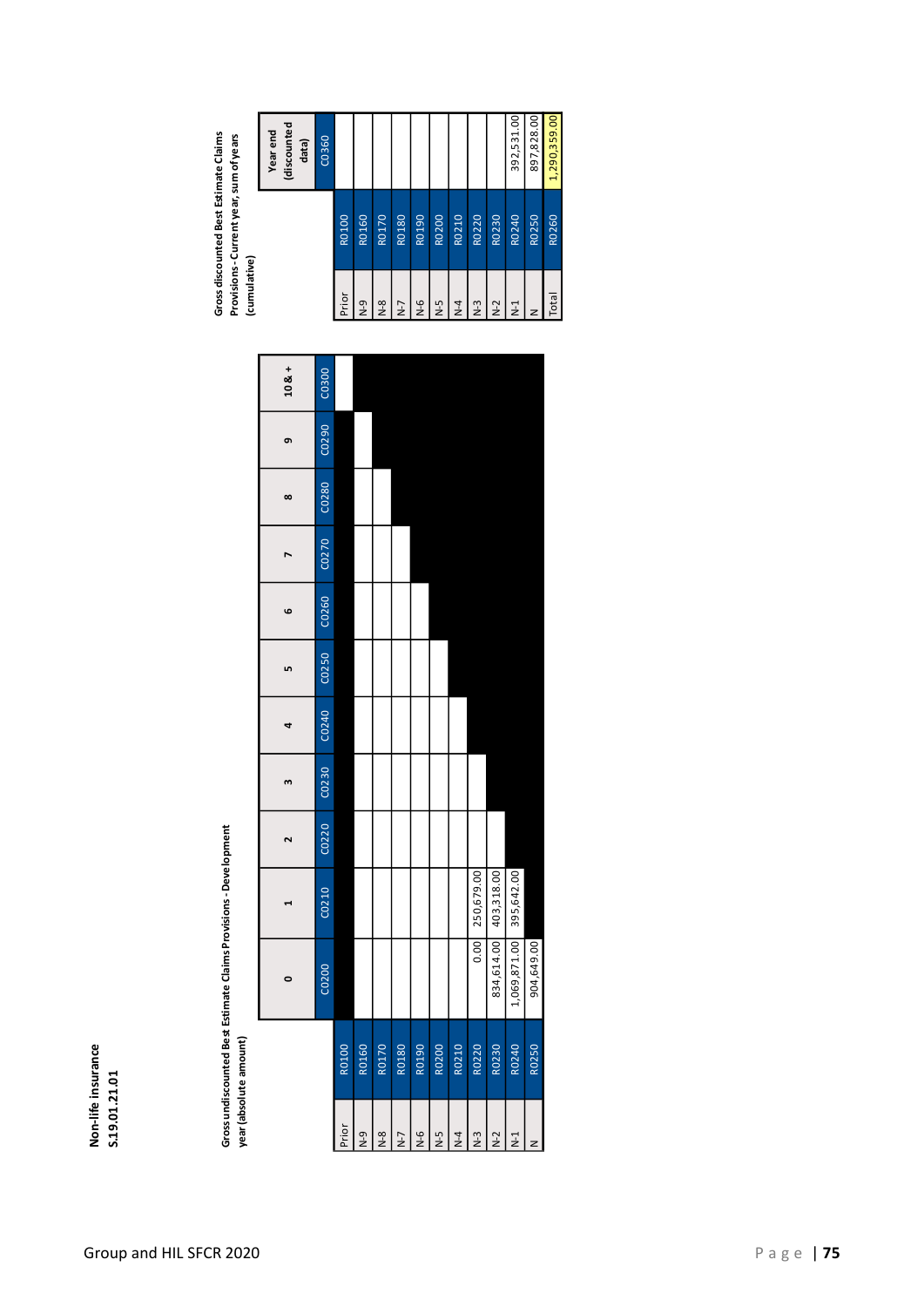#### **Own funds**

#### **S.23.01.01.01**

|                                                                                                                         |                | <b>Total</b>  | Tier 1 - unrestricted | Tier 1 - restricted | Tier 2 | Tier 3 |
|-------------------------------------------------------------------------------------------------------------------------|----------------|---------------|-----------------------|---------------------|--------|--------|
|                                                                                                                         |                | C0010         | C0020                 | C0030               | C0040  | C0050  |
| Basic own funds before deduction for participations in other financial sector as                                        |                |               |                       |                     |        |        |
| foreseen in article 68 of Delegated Regulation 2015/35                                                                  |                |               |                       |                     |        |        |
| Ordinary share capital (gross of own shares)                                                                            | R0010          | 5,000,000.00  | 5,000,000.00          |                     |        |        |
| Share premium account related to ordinary share capital                                                                 | R0030          | 0.00          |                       |                     |        |        |
| Initial funds, members' contributions or the equivalent basic                                                           | R0040          | 0.00          |                       |                     |        |        |
| own - fund item for mutual and mutual-type undertakings                                                                 |                |               |                       |                     |        |        |
| Subordinated mutual member accounts<br>Surplus funds                                                                    | R0050<br>R0070 | 0.00          |                       |                     |        |        |
|                                                                                                                         |                | 0.00          |                       |                     |        |        |
| Preference shares                                                                                                       | R0090          | 0.00          |                       |                     |        |        |
| Share premium account related to preference shares                                                                      | R0110          | 0.00          |                       |                     |        |        |
| Reconciliation reserve                                                                                                  | R0130          | 17,304,647.00 | 17,304,647.00         |                     |        |        |
| Subordinated liabilities                                                                                                | R0140          | 0.00          |                       |                     |        |        |
| An amount equal to the value of net deferred tax assets                                                                 | R0160          | 0.00          |                       |                     |        |        |
| Other own fund items approved by the supervisory authority                                                              | R0180          | 0.00          |                       |                     |        |        |
| as basic own funds not specified above<br>Own funds from the financial statements that should not be represented by the |                |               |                       |                     |        |        |
| reconciliation reserve and do not meet the criteria to be classified as Solvency II                                     |                |               |                       |                     |        |        |
| own funds                                                                                                               |                |               |                       |                     |        |        |
| Own funds from the financial statements that should not be                                                              |                |               |                       |                     |        |        |
| represented by the reconciliation reserve and do not meet                                                               | R0220          |               |                       |                     |        |        |
| the criteria to be classified as Solvency II own funds                                                                  |                |               |                       |                     |        |        |
| <b>Deductions</b>                                                                                                       |                |               |                       |                     |        |        |
| Deductions for participations in financial and credit<br>institutions                                                   | R0230          | 0.00          |                       |                     |        |        |
| Total basic own funds after deductions                                                                                  | R0290          | 22,304,647.00 | 22,304,647.00         | 0.00                | 0.00   | 0.00   |
| Ancillary own funds                                                                                                     |                |               |                       |                     |        |        |
| Unpaid and uncalled ordinary share capital callable on                                                                  | R0300          | 0.00          |                       |                     |        |        |
| demand                                                                                                                  |                |               |                       |                     |        |        |
| Unpaid and uncalled initial funds, members' contributions                                                               |                |               |                       |                     |        |        |
| or the equivalent basic own fund item for mutual and mutual                                                             | R0310          | 0.00          |                       |                     |        |        |
| -type undertakings, callable on demand<br>Unpaid and uncalled preference shares callable on demand                      | R0320          | 0.00          |                       |                     |        |        |
| A legally binding commitment to subscribe and pay for                                                                   |                |               |                       |                     |        |        |
| subordinated liabilities on demand                                                                                      | R0330          | 0.00          |                       |                     |        |        |
| Letters of credit and guarantees under Article 96(2) of the                                                             |                |               |                       |                     |        |        |
| Directive 2009/138/EC                                                                                                   | R0340          | 0.00          |                       |                     |        |        |
| Letters of credit and guarantees other than under Article                                                               | R0350          | 0.00          |                       |                     |        |        |
| 96(2) of the Directive 2009/138/EC                                                                                      |                |               |                       |                     |        |        |
| Supplementary members calls under first subparagraph of<br>Article 96(3) of the Directive 2009/138/EC                   | R0360          | 0.00          |                       |                     |        |        |
| Supplementary members calls - other than under first                                                                    | R0370          | 0.00          |                       |                     |        |        |
| subparagraph of Article 96(3) of the Directive 2009/138/EC                                                              |                |               |                       |                     |        |        |
| Other ancillary own funds                                                                                               | R0390          | 0.00          |                       |                     |        |        |
| Total ancillary own funds                                                                                               | R0400          | 0.00          |                       |                     | 0.00   | 0.00   |
| Available and eligible own funds                                                                                        |                |               |                       |                     |        |        |
| Total available own funds to meet the SCR                                                                               | <b>R0500</b>   | 22,304,647.00 | 22,304,647.00         | 0.00                | 0.00   | 0.00   |
| Total available own funds to meet the MCR                                                                               | R0510          | 22,304,647.00 | 22,304,647.00         | 0.00                | 0.00   |        |
| Total eligible own funds to meet the SCR                                                                                | R0540          | 22,304,647.00 | 22,304,647.00         | 0.00                | 0.00   | 0.00   |
| Total eligible own funds to meet the MCR                                                                                | <b>R0550</b>   | 22,304,647.00 | 22,304,647.00         | 0.00                | 0.00   |        |
| <b>SCR</b>                                                                                                              | <b>R0580</b>   | 5,580,959.00  |                       |                     |        |        |
| MCR                                                                                                                     | R0600          | 2,221,825.00  |                       |                     |        |        |
| Ratio of Eligible own funds to SCR                                                                                      | R0620          | 3.996561702   |                       |                     |        |        |
| Ratio of Eligible own funds to MCR                                                                                      | R0640          | 10.038885601  |                       |                     |        |        |

#### **Reconciliation reserve**

|                                                                                                                |              | C0060         |
|----------------------------------------------------------------------------------------------------------------|--------------|---------------|
| <b>Reconciliation reserve</b>                                                                                  |              |               |
| Excess of assets over liabilities                                                                              | R0700        | 22,304,647.00 |
| Own shares (held directly and indirectly)                                                                      | R0710        |               |
| Foreseeable dividends, distributions and charges                                                               | R0720        |               |
| Other basic own fund items                                                                                     | R0730        | 5,000,000.00  |
| Adjustment for restricted own fund items in respect of<br>matching adjustment portfolios and ring fenced funds | R0740        |               |
| <b>Reconciliation reserve</b>                                                                                  | R0760        | 17,304,647.00 |
| <b>Expected profits</b>                                                                                        |              |               |
| Expected profits included in future premiums (EPIFP) - Life<br>business                                        | <b>R0770</b> |               |
| Expected profits included in future premiums (EPIFP) -<br>Non-life business                                    | R0780        |               |
| Total Expected profits included in future premiums<br>(EPIFP)                                                  | R0790        | 0.00          |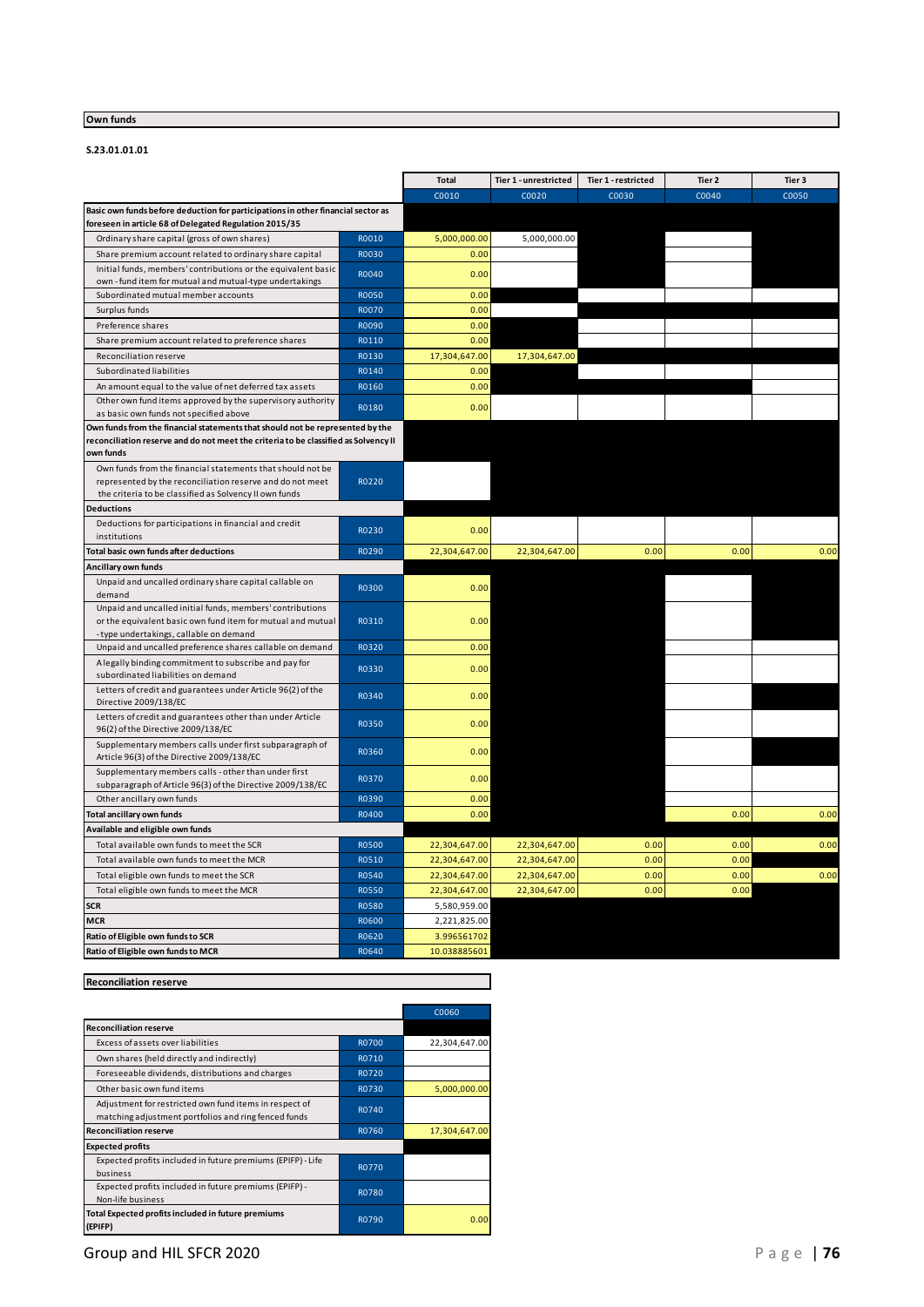#### **Solvency Capital Requirement - for undertakings on Standard Formula**

#### **S.25.01.21.01**

**Basic Solvency Capital Requirement** 

**Calculation of Solvency Capital Requirement**

|                                           |              | Gross solvency capital<br>requirement | <b>Simplifications</b> |
|-------------------------------------------|--------------|---------------------------------------|------------------------|
|                                           |              | C0110                                 | C0120                  |
| Market risk                               | R0010        | 3,741,260.00                          |                        |
| Counterparty default risk                 | R0020        | 749,717.00                            |                        |
| Life underwriting risk                    | R0030        | 0.00                                  |                        |
| Health underwriting risk                  | R0040        | 2,374,868.00                          |                        |
| Non-life underwriting risk                | <b>RO050</b> | 0.00                                  |                        |
| Diversification                           | R0060        | $-1,676,020.00$                       |                        |
| Intangible asset risk                     | <b>R0070</b> | 0.00                                  |                        |
| <b>Basic Solvency Capital Requirement</b> | R0100        | 5,189,825.00                          |                        |

|                                                                                                |       | Value        |
|------------------------------------------------------------------------------------------------|-------|--------------|
|                                                                                                |       | C0100        |
| Operational risk                                                                               | R0130 | 391,134.00   |
| Loss-absorbing capacity of technical provisions                                                | R0140 | 0.00         |
| Loss-absorbing capacity of deferred taxes                                                      | R0150 | 0.00         |
| Capital requirement for business operated in accordance with Art. 4 of<br>Directive 2003/41/EC | R0160 | 0.00         |
| Solvency Capital Requirement excluding capital add-on                                          | R0200 | 5,580,959.00 |
| Capital add-on already set                                                                     | R0210 | 0.00         |
| Solvency capital requirement                                                                   | R0220 | 5,580,959.00 |
| <b>Other information on SCR</b>                                                                |       |              |
| Capital requirement for duration-based equity risk sub-module                                  | R0400 | 0.00         |
| Total amount of Notional Solvency Capital Requirements for<br>remaining part                   | R0410 | 0.00         |
| Total amount of Notional Solvency Capital Requirements for ring<br>fenced funds                | R0420 | 0.00         |
| Total amount of Notional Solvency Capital Requirements for matching<br>adjustment portfolios   | R0430 | 0.00         |
| Diversification effects due to RFF nSCR aggregation for article 304                            | R0440 | 0.00         |